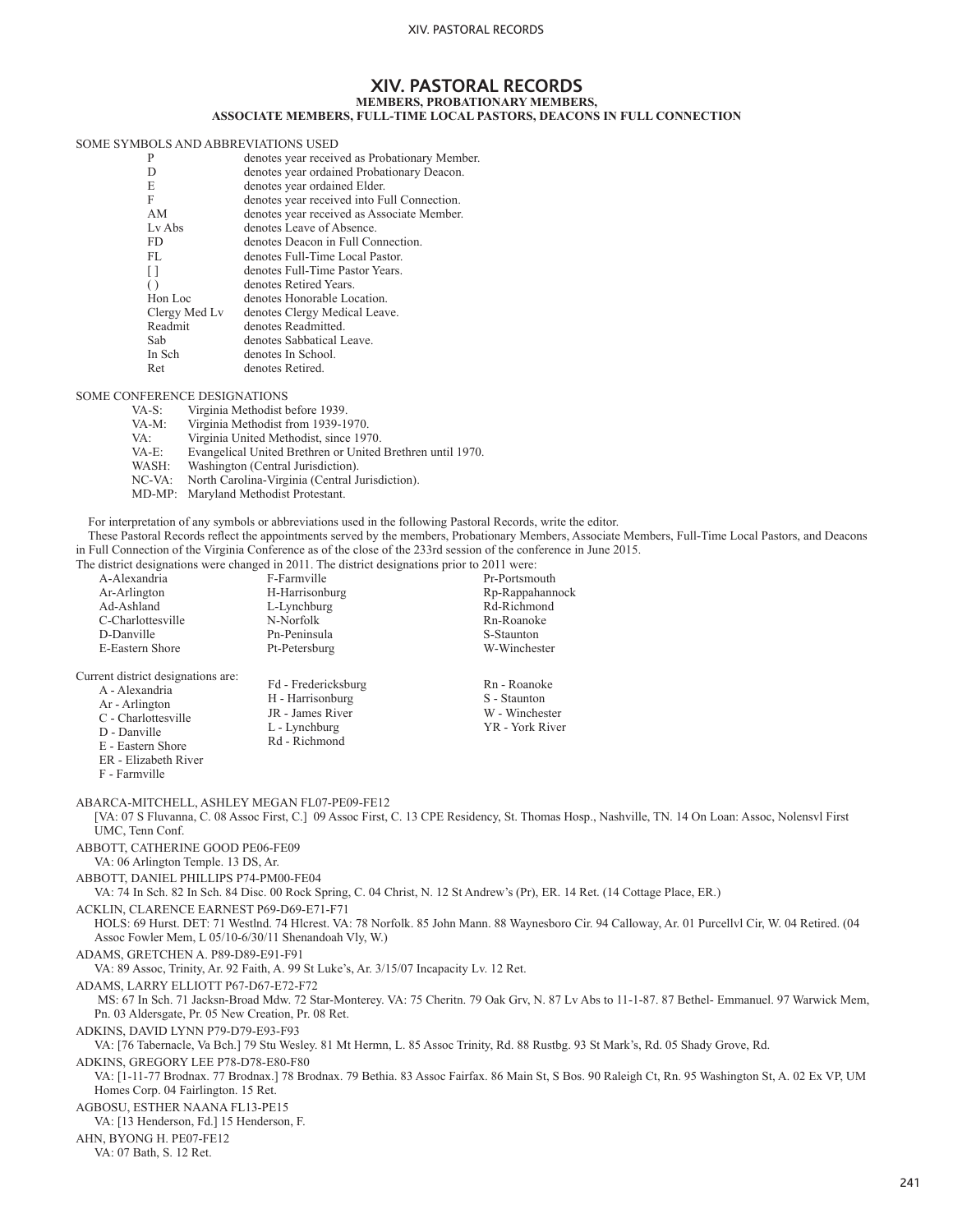AIKENS, LORRIE FL11 VA: [11 Cokesbury. 12 Bath.] AKERS, CLAUDE DOUGLAS P80-D80-F83-E83 VA: 80 Stu Wesley. 81 Assoc Welborne. 83 Keezletwn. 86 Mt Crawford, H. 88 New Castle, Rn. 89 Annandale (Assoc). 91 Good Hope, N. 94 New Hope, Rp. 97 Main St, Pt. 00 Keysville, F. 02 Calvary/St. James Cooperative Parish, Rd. 05 Marquis Mem, S. 10 Providence (Yorktown), YR. ALDERMAN, LUIS E., III FL00-PE01-FE04 VA: [00 Cheriton, E.] 01 Cheriton, E. 04 Navy Chaplain. 10/1/12 Oak Grove, E. 1/1/13 Central (Clifton Forge), S. 14 Epworth, ER. ALLEN, ASHLEY BLAIR FL13 PE14 VA: [13 Assoc, Floris, Ar.] 14 Assoc, Floris, Ar. ALLEN, B. JUSTIN FE VA: 09 Asbury, A. 11 Dean of Spiritual Life, Shenandoah University. ALLEN, EARL WINSTON, JR. P97-D97-E00 VA: [80 McDowell.] 81 Parnassus. 83 Prince George. 85 Epworth Alleghany. 86 Withdrawn. 97 Chap, Richmond City Jail-Good News. 98 Sherbourne, Rd. 03 Clergy Medical Lv. 14 Ret. ALLEN, G. JEFFREY P74-D74-E77-F77 VA: [73 W Mecklenbg.] 74 W Mecklenbg. 77 Trinity: N Gardn. KS E: 79 White Cy-Wilsey. 83 St Paul's: Lenexa. 87 Society of St Andrew. VA: 90 Society of St Andrew. 97 Lane Mem, Altavista.07 St Paul's, S. 12 Ret. ALLEN, JANET CAROLINE CHRISTIAN FL10 VA: [10 Associate, Great Bridge, N. 14 Cheriton, E.] ALLEN, NONA F. FL06 VA: [06 Blue Ridge, H. 12 Prince Edward.] ALLEY-GRANT, MARGARET LYNNE P95-D95-F99-E99 VA: 95 Blacksburg, Assoc. 98 Lv Abs. 00 New Church/New Rvr Vly, Rn. 01 Fieldstone, Rn. 08 Thrasher Mem, Rn. 11 Dir of Ch Development, Rn District. 13 Timberlake, L. ALLPORT, HENRY BRAXTON, JR. P65-D65-E69-F69 VA-M: 65 Stu Duke. 66 Stu Edinbg Univ. 67 Burke. VA: 69 Stu Va Epis Sem. 70 Stu Univ Basel, Switzerlnd. 74 Campus Min W & M. 88 Bethany, Hamptn. 95 Bethany, Gloucester Point. 00 Ret. ALMY, ROBERT A. PE01-FE04 VA: 01 Kenwood, Ad. 04 Massaponax, Ad. 05 Name Change to New Season, Ad. 11 Regester Chapel, Fd. 13 Dir, ChurchIngenuity.COM. ALVIS, GARY FOSTER P78-D78-F82-E82 VA: 78 Ebenezer, W. 80 New Hope, Ad. 81 Assoc Grace, Manassas. 83 Peaksvw. 85 Mead Mem-New Hope. 89 McGuire Pk. 95 Powhatan, F. 02 Centenary, Pr. 09 First (Hampton), Pn. 10 Ret. AMON, WILLIAM ERNEST P57-D57-E60-F60 NC: 57 Johnsn Mem, Fayettevl. VA-M: 60 W Mathews. 62 Brodnax. 66 Assoc Pk Pl, N. 69 Laurel Pk, Rd. VA: Laurel Pk, Rd. 76 Christ, Rd. 85 Benns. 90 Warsaw, Rp. 95 Wesley Mem, N. 99 Ret. ANDERSON, ELIZABETH SPENCER FL06-PE07-FE10 VA: [06 Assoc Messiah, A.] 07 Assoc Messiah, A. 12 Bermuda Hundred, JR. ANDERSON, JOSEPH RANDOLPH P77-D77-F80-E80 VA: 77 Wesley, W. 79 Reliance. 82 Dayton. 91 Stratfrd Hls, Rd. 03 Ret. ANDERSON, KEVIN FL07-PE10-PD14 VA: [06 Assoc, Messiah, A.] 10 Assoc, Messiah, A. 12 Prince George, JR. 13 Personal Lv of Abs. 14 Special Ed Teacher, Marguerite Christian Elem Sch. ANDERSON-CLOUD, REGINA L. PE02-FE05 VA: 02 Oakwood, F. 03 Assoc, St Matthew's, A. 05 Sycamore, Pt. 10 The Stand, JR. 13 Co-Pastor, Warwick Mem, YR. ANDRESS, JOHN CHRISTOPHER P97-D97-FE01 VA: 97 Memorial, Rd. 99 Asso, Farmville, F. 00 Broad St, Pr. 05 Carmel-Coles Pt, Rp. 08 Hopewell, JR. 14 First, JR. ANDREWS, JOHN MOON P73-D73-E77-F77 VA: 73 Stu Wesley. 75 Rectortwn. 77 Gum Spg. 81 Portlock. 84 Ebenezer, Crit. 89 Parkvw, L. 93 Chesapeake Ave, N. 03 Welborne, Rd. 12 Ret. ANGLE, JAMES SHANK AM92 VA: [76 Goodwin Mem. 83 Lakelnd. 84 Goodwin Mem. 89 St James-Ferrum.] 91 Prof, Ferrum. 94 Prof. Ferrum & St. James, D. 95 Goodwin Mem, Rn. 99 Ret. (95-13 Goodwin Mem, Rn.) ANTHONY, KATHERINE BEELER PE12-FE15 VA: 12 Assoc, Reveille, Rd. ARCHER, ASHTON LEE D70-P75-E79-F79 VA-M: [66 Claremnt.] VA: [70 W Dinwiddie. 74 Remingtn.] 75 Remingtn. 79 St James-W Augusta. 81 Assoc Centenary, Pr. 82 St Mark's-Ebenezer. 87 St Matthias. 88 Lv Abs. 90 Hon Loc. 07 Ret. ARMENTROUT, LEWIS CAMERON, JR. P62-E66-F66 VA-E: 62 Massanutten. VA: 70 Massanutten. 74 Clover Hl. 83 W Brunswick. 89 Ret. ARMSTRONG, DANIEL J. FL03-RL13 VA: [03 Sussex, Pt. 13 Ret.] ARMSTRONG, KENNETH T. 99 FL-AM08 VA: [99 Craddockville, E.] 08 Craddockville, E. 10 Ret. ARNDT, FREDERICK AYRES P58-D58-E61-F61 VA-M: 58 Stu Wesley. 60 Round Hl. 63 Loudoun. 64 Craddockvl-Belle Haven. 66 Belmnt, Rn. 68 Pkvw, NN. 69 Alleghany-S Covingtn. VA: 70 Alleghany-S Covingtn. 73 W End, Pr. 77 Mem, L. 80 Bethany, Pn. 84 Norvw. 88 Aldersgate, Hamptn. 90 Blandfrd, Pt. 91 Clover Hl, H. 93 New Hope, H. 96 Ret. (01 Mt Olivet, S.) ARRINGTON, HERBERT RANDOLPH P59-D59-E63-F63 VA-M: [53 Kenwood, Pt. 58 Kenwood, Ad.] 59 Kenwood, Ad. 61 Campostella. 65 St Paul's, N. 68 Scott Mem. VA: 70 Scott Mem. 71 Westhamptn. 76 Mt Vernn, D. 79 Epworth, N. 83 DS, W. 88 Bon Air. 90 Conf Dir Ministerial Ser & Pres, UM Foundation. 98 Ret. (99 Prospect.) ARTHUR, WESLEY EDWARD P66-D66-E69-F69

VA-M: 66 Stu Candler. 68 Assoc Calvary, Ar. VA: 70 Assoc Calvary, Ar. 71 Good Shepherd, Vienna. 78 Haygood. 82 St Matthew's, A. 01 Ret. (8/16/10 Arlington Ar.)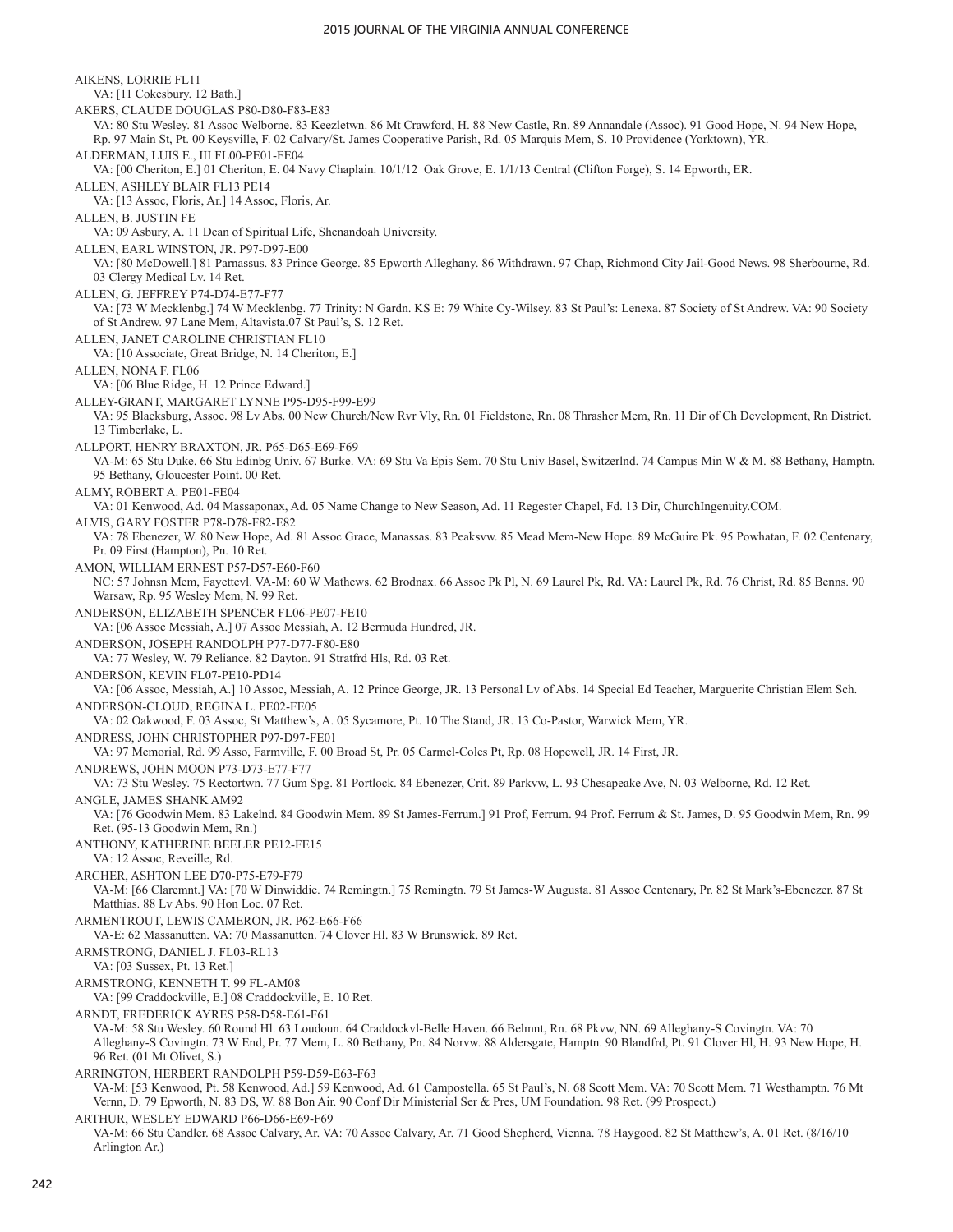ASHBY, CHESTER THEODORE P58-D60-E62-F62 VA-M: 58 Stu UTS, NY. 60 Mt Pleasant, N. 63 White Stone. 64 Locust Grv, Salem. 66 Supr Neighborhood Ctr TAAP. VA: 70 Welfare Spcl TAAP. 71 Assoc St Paul's, Rn. 73 Rn Metro Min. 74 Ext Spcl VPI. 84 Ret. ASHBY, JAY FRANCIS P78-D78-E81-F81 VA: 78 Stu Wesley. 80 Assoc Messiah, Spgfld. 83 Manor Mem. 87 Woodstock. 90 Heritage, N. 94 Trinity, Pr. 97 Mt Vernon, D. 12/22/99 Lv. Abs. 03 Ret. ASHLEY, JOHN WESTON P74-D74-E87-F87 MINN: 74 In Sch. 75 Howard Lke-Montrose. 77 Discontd. VA: [81 Byrd Chpl-Zion.] 82 (Reinst by MINN Conf, Tr to VA) Byrd Chpl-Zion. 83 Assoc Williamsbg. 91 Bonsack, Rn. 00 Old Bridge, A. 04 Christ, S. 08 Tappahannock Mem, Rp. 12 High St, JR. 15 Ret. ASTIN, CHARLES WESLEY, JR. P81-D81-E84-F84 VA: [79 Eastlnd-Zion. 80 Zion,Ad.] 81 Stu Wesley & Zion, Ad. 82 Zion, Ad. 84 Stokeslnd. 87 Dir of Development, Ferrum Clg. 90 Dir Church Relations, Ferrum Clg. 07 Dean of the Chapel & Religious Life, Ferrum. 13 Ret. ATHEARN, WILLIAM JAMES P60-D60-E64-F64 VA-M: [57 Assoc Ramsey Mem.] 60 Stu Duke. 63 Bethel-Gum Spg. 64 King William. 67 Laurel Pk. 69 Jolliff. 71 Browns Cove-Mt Moriah. 74 Fairmount, Rd. 78 Assoc Mt Olivet, Ar. 82 Andrew Chap, Ar. 92 Spgfld, A. 02 Ret. ATWELL, WILLIAM FOSTER P79-D79-F82-E82 VA: [78 Massanutten.] 79 Massanutten. 80 Burketwn. 84 First, Broadway. 88 Sherando. 91 S Frankln. 92 Incapacity Lv. 05 Ret. AU, THOMAS HARRY P71-D71-E77-F77 SCA-AZ: 71 Stu. 74 Assoc First, Glendora. VA: 3-17-76 Marvin. 77 Trainee VA UM Homes, Inc. 78 Asst Adm Herm, Rn. 82 Adm VUMH, Inc, Rn. 98 New Castle, Rn. 01 Ret. AUSTIN, DEBORAH LAWRENCE P80-D80-F83-E83 W NC: 80 In Sch. VA: 81 Massanutten. 83 Assoc Aldersgate, A. 88 Assoc Community, N. 94 Pace Mem, Rd. 96 Mt Pisgah, Assoc, Rd. 03 Skipwith, Rd. 07 Immanuel, A. 12 Ret. AYRES, WILLIAM LANSING P53-D55-E57-F57 VA-M: 53 Stu. 55 Fauquier. 59 St Mark's, Wayn. 61 Appomattox Circ. 65 Assoc Wesley, Vienna. 68 Belmnt, Rn. VA: 70 Belmnt, Rn. 72 Pk Vw, Pr. 74 St John's-Peoples. 78 Main St, S Bostn. 82 Madisn Hts. 83 Glovier Mem. 85 Del Ray. 87 Catharpin: Sudley. 91 Ret. (95-99 Wesleyan, C.) BABER, CHARLES F. PD10-FD13 VA: 10 On Loan, Min to Youth & Families, Highland UMC, Raleigh, NC. BAILEY, CAITLYN FOX PE15 VA: 15 Chap, VCU Health System. BAILEY, MELBOURNE HYLTON P66-D66-E69-F69 METH CH IN CAR & AMER: 66. VA: 79 Assoc Highlnd Pk, Rd. 80 Purcellvl Circ. 90 Highlnd Pk, Ad. 97 Woodlawn, A. 05 Ret. (05, 06, 07 John Wesley, W. 08 Galloway, Ar. 09-13 Mt Zion-Leesbg, W.) BAIR, TRACY R. P95-D95-E00 VA: 95 Liberty, A & Stu, Wesley. 96 Liberty. 12/1/05 Lv Abs. 07 On Loan, Royal Heights UMC, SW-Missouri. 11 Ret. BAIRD, DONALD ARMSTRONG P53-D53-F56-E56 DETR: [50 Rea.] W OH: [52 Assoc Broad St.] W PA: 53 In Sch. 56 McKnight Vil. 59 Smithfld. 62 Epworth, New Castle. WIS: 64 Highlnd. 66 Project Coord. 69 Sy. 70 Loc. 82 Reinst. VA: 82 Wallace Mem. 87 James River. 89 Ret. (89 Hyco, F. 94 Fairmount Pk, N.) BAKER, DORI FE (08 Transfer in from NIL) VA: 08 Scholar-In-Residence, The Fund for Theological Education. BAKER, PAUL STANLEY PE12-FE15 VA: [07 Assoc Cumberland. 09 Assoc Farmville.]12 Assoc Woodlake, Rd. BALDWIN, DONALD W. FL06 VA: [04 Assoc Thrasher Mem, Rn. 09 Fairview, Rn.] BARBERY, LISA ANN PE09-FE12 VA: Assoc Trinity, A. 11 Emmanuel, L. 13 Crooks Mem, YR. BARBERY, STEVEN DAVID PE11 VA: 11 Bethany, L. 13 Grace, YR. 15 Memorial, YR. BARCLAY, RICHARD ALAN P77-D77-F85-E85 VA: 77 Stu Meth Theol Sem. 79 Charles Cy: Mem. 85 Wachapreague-Quinby. 86 Assoc Frst, Martinsvl. 88 W Dinwiddie. 91 Bethia, Pt. 96 N Amelia. 00 Mt Clinton, H. 02 Ret. BARE, ISAAC WILLIAM P67-D67-E73-F72 VA-M: 67 Stu Asbury. 68 N Frederick. 69 Stu Asbury. VA: 70 6-8 Stu Asbury. 2-15-71 Wallace Mem. 71 Wallace Mem. 73 Assoc First, Hamp. 76 Bishop Mem. 79 Chesterfld: Hopewell. 83 Kenwood, Ad. 87 Lv Abs. 88 Ret 20 Yr Rule. 96 Readmit, Calvary, Ar. 97 Gogginsvl, D. 99 Andrew Chapel-Edgewater, Rp. 00 Ret. BARKER-BRUGMAN, KIMBERLY A. FE (08 Transfer in from NCNY) VA: 06 Silverbrook, A. 13 Sab Lv. 14 Soul Story Ministries. 15 Zion, Fd. BARNARD, THOMAS R. FL95-PM99-FE01 VA: [95 Potomac, Ad.] 99 Potomac, Ad. 01 Fairvw, D.07 Trinity (Orange), C. 15 Crums, W. BARNETT, CLARENCE HERBERT, JR. (Free Methodist D50-E52) P74-F79 VA: [73 Assoc St Paul, Woodbrg.] 74 Assoc St Paul, Woodbrg. 78 Carmel-Coles Pt. 81 Wesley, Hopewell. 84 St James. A. 89 Ret. BARNETT, EDWARD SCOTT P91-D91-E94-F94 VA: 91 Catawba Cir, Rn. 94 Trinity (Poquosn), Assoc, Pn. 97 Chap, US Army. 00 Assoc St Stephen's, A. 01 Kilmarnock, Rp. 1/1/04 Military Deployment. 05 Greene Mem, Rn. 07 Chaplain, US Army. 08 Wellspring, Pn. 9/1/09 Chaplain, US Army. 13 St James, S. 15 Clover Hill, H. BARRE, KIRSTEN KAY FE15 (Transfer in from Cal-Pac) VA: 13 Assoc Williamsburg, YR. BARRELL, VERONICA G. FL09-PE10-FE15 VA: [09 Buckingham, F.] 10 Buckingham, F. 12 Guilford, E. 15 Personal Lv of Abs. BARROW, VERNIE, JR. D71-AM73-P80-F82-E82 VA-M: [69 N Fluvanna.] VA: [70 N Fluvanna.] 73 N Fluvanna. 77 Amherst. 86 Chestnut Hl. 91 Marquis Mem, S. 93 Ret. BARTON, RICHARD LEE PE11-FE15

VA: 11 Oylers Chapel-Rehoboth Cooperative Parish, D.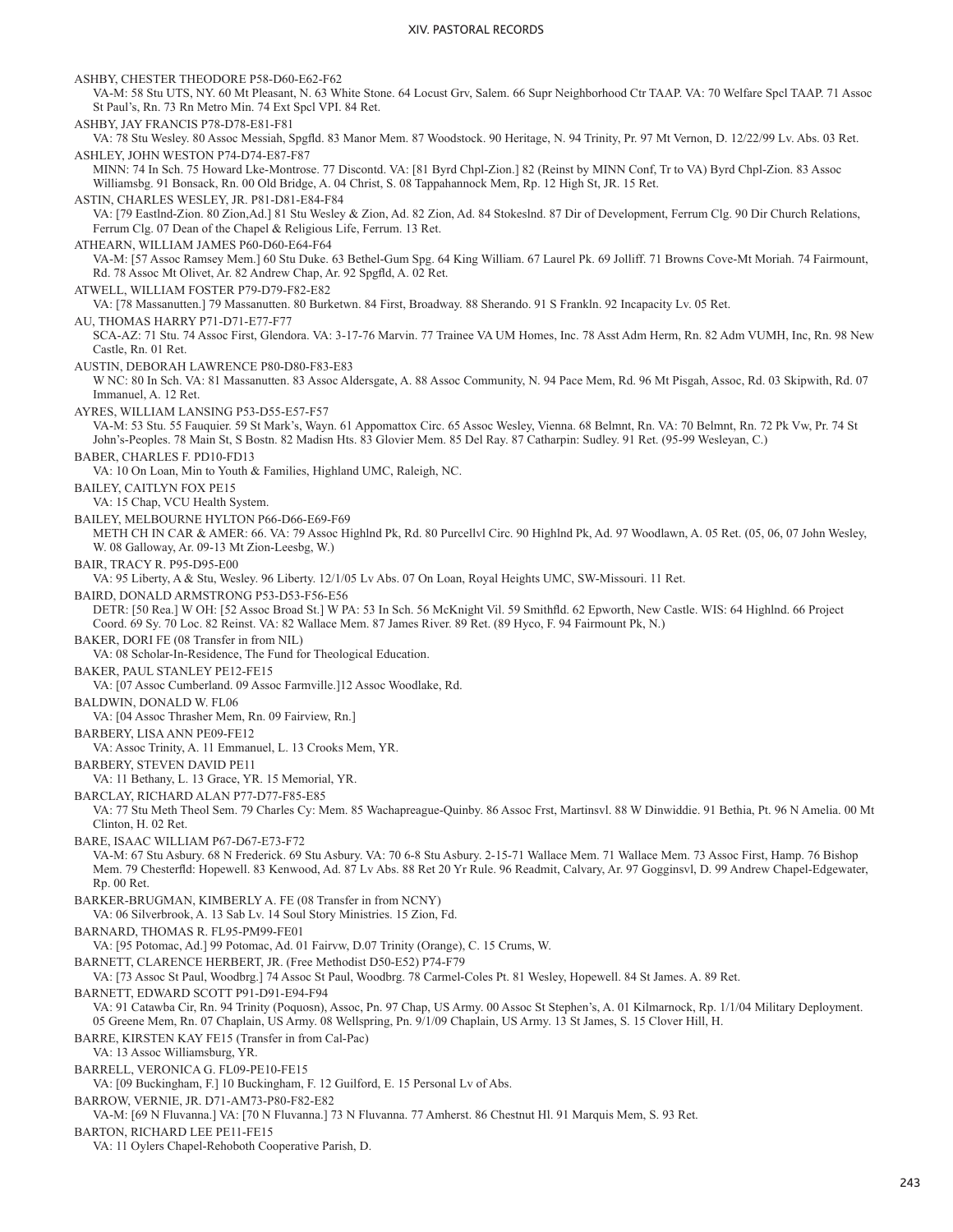BASEHORE, BETSY CHAMBERLAIN P95-D95-F99-E99 VA: 95 Sussex, Pt. 01 Petersbg Coop Parish, Pt. 05 West Point, Rp. 12 Personal Lv Abs. 15 Ret. BATES, CHARLES F. FL01-PE03-FE07 VA: [01 Leemont, E.] 03 Leemont, E. 06 Galilee, Fd. 15 Fishersville, S. BATES, DENISE PARCELLES PE99-FE02 VA: 99 Assoc St Paul, A. 06 Redwood, D. 09 Herndon, Ar. 13 Front Royal, W. 15 Cave Spring, Rn. BATES, MATTHEW D., JR. P83-D83-E87-F87 OK: [82 Springer/Student.] 83 Student. 84 Springer. W NC: 85 China Gr/Oak Gr. 88 Kerr St. 93 Highland. VA: 98 Pace Mem. 00 No Record of Appt. 01 Central, Rd. 08 Verona, H. 11 Centenary, Rd. BAUGHAM, MICHAEL FL15 VA: [Garys-Salem, JR.] BAYNHAM, LINSDEY MICHELLE PE12-FE15 VA: 12 Assoc Fairfax, A. 15 Min. Dir. of Arise, United Campus Mini. in NoVa. BEACH, LORENA 'LORI' FL09 VA: [09 Assoc Mt Pisgah, Rd. 13 E Henrico Co-op Par, Rd.] BEALS, KENNETH A.F. E-F VA: 98 Glossbrenner (Churchville), S. 99 Prof., Wingate Univ. 01 Prof, Mary Balwin Col. 15 Ret. BEANE, WENDELL CHARLES P59-D59-E61-F61 WASH: 59 Arlingtn. 64 In Sch. NC-VA: 65 In Sch. VA-M: 68 In Sch. 69 Prof Rutgers Univ. VA: 70 Assoc Prof Rutgers Univ. 90 Prof, Univ of Wisc. 01 Ret. BEARDEN, WILLIAM D. FL08 VA: [08 St Mark's-Wayne Hls, S. 15 Iron Gate, S.] BEASLEY, JOSEPH HODGIN P54-D54-E56-F58 VA-M: 54 Chap Peekskill Mil Sch. 55 Chap Army. VA: 70 Chap Army. 82 Dir Ravenscroft Sch. 90 Dir Fuqua Sch of Bus, Duke. 96 Ret. BECK, SCOTT A. FL03-PE10 VA: [03 Boyce-Millwood-White Post, W. 05 Mt Hermon, L. 06 Assoc Sydenstricker, A.] 10 Prince Edward, F. 12 Wesley Mem-Zion-Grace, ER. BECK, TIMOTHY ARNOLD FL99-PE03-FE07 VA: [99 E Nottoway, F.] 03 E Nottoway, F. 08 Kenbridge, F. BECKLEY, HARLAN P69-D69-E77-F77 IL GREAT RIVERS: 69 In Sch. 75 Washington & Lee Univ. VA: 94 Prof of Rel, Washington & Lee Univ. 02 Dir, Shepherd Program for the Interdisciplinary Study of Poverty, Washington & Lee Univ. 14 Ret. BEETHOVEN, CHARLENE RUTH P77-D77-F80-E80 VA: 77 Stu Garrett. 79 Assoc Good Shepherd, A. 84 Christ, NN. 87 Newsoms. 93 Enon, Ad. 97 Greenwood, A. 02 Chamberlayne Heights, Ad.07 Sabbatical Lv. 09 Personal Lv. 10 Ret. BEIGHLEY, PAUL ALLEN, III P71-D71-E74-F74 VA: 71 Stu Wesley. 73 Manassas. 78 Frk Mtn. 80 Lunenbg. 83 Cheritn. 85 Oak Hall. 86 Fellowship-Linvl. 91 Parnassus-Sangervl. 92 Mt Bethel, D. 93 N Mecklenbg, F. 97 W Campbell, L. 01 N Brunswick, Pt. & Chap, Greensvl Corr Ctr. 07 Ret. (12 Co-pastor, Bethany UMC, Brodnax, JR.) BENDER, HARLEY ROSCOE D58-E60-AM69 VA-M: [64 Craigsvl.] VA: 70 Craigsvl. 71 Assoc Bath Lgr Par. 75 Greenvl-Mint Spg. 84 Fishersvl. 86 St Paul's, N. 88 S Covingtn. 92 First (Broadway). 95 Ret. (97 Craigsvl-Goshen, S.) BENEDICT, JEANNETTA FD97 VA: 97 Williamsburg, Pn. 03 Ret. BENNETT, CHRISTOPHER M. FL03-PE06-FE08 VA: [03 Assoc, Shady Grove, Rd.] 06 Rectortown, W. 09 Assoc Ebenezer, Ad. 15 St Matthew's, Rd. BENNETT, DONALD CHRIS FL04 VA: [04 Concord, D. 09 Bethlehem, D.] BENNETT, ERICH DAVID PE05-FE08 VA: 05 Mountain Valley, H. 11 Luray, H. BENNETT, JONATHAN LEON P89-D89-E93-F93 VA: 89 Zion, L. 91 Assoc First, Salem. 95 Bridgewater, H. 00 Mt Vernon, D. 03 Baylake, N. 08 Deep Creek, Pr. 13 Cave Spring, Rn. 15 Ret. BENNETT, JUDITH FAGALDE E97-F97 NY: 82 Inwood St Paul's. 83 Fourth Ave. 84 Jamaica First. 87 Goshen. 89 Va Council of Churches. VA: 97 Transfer in from NY/Va Council of Churches. 99 Asso. Gen. Min., Va. Coun Ch. 00 Ret. BENNETT, MORRIS AARON AM83-D83-E87-F87 VA: [76 Keller. 77 New Bethel-Trinity. 79 Newprt-Mt Olivet.] 83 Newprt-Mt Olivet. 85 Hot Sprgs. 89 Fairvw, D. 94 Miles Mem, N. 01 Woodlawn, Rn. 06 Ret. (06-013 Andrew Chapel, Rn.) BENNINGHOVE, LORETTA A. FL99-PE01-FE06 VA: [99 Potts Valley, S.] 01 Basic, S. 04 Victoria, F. 12 Keysville, F. BENTON, MATTHEW JOSEPH PE11-FE14 VA: 11 Assoc Trinity (Alexandria). 15 Assoc, Spirit & Life, A. BERGHUIS, J. ROBERT EP00-Orders recognized 7/1/06 VA: [98 Sharon. 1/1/00 Knotts Island, N.] 7/1/00 Knotts Island, N. 01 Richmond, Rp. 06 Assoc First, W. 07 Columbia Furnace-Union Forge, H. 15 Asbury (Christiansburg), Rn. BERLIN, THOMAS MARTIN P87-D87-E90-F90 VA: 87 Stu Emory. 88 Brucetwn-Welltwn. 91 Toms Brk. 97 Floris, Ar. BILER, BRENDA JOYCE P86-D86-E89-F89 VA: 86 Eastlnd. 90 Kenwood, Ad. 11/97 Strasburg, W. 01 Grace, Pn. 05 DS, C. 13 Fredericksburg, Fd. BIRD, MARIANNE P92-D92-E96-F96 VA: 92 New Hope, D. 93 Hurt, L. 96 Crockett Springs, Rn. 98 Eagle Rock, Rn. 00 Trinity, Rn. 04 Ret. (15 Three Oaks Fellowship, Rn.) BIRD, STEVEN LEE P80-D80-F85-E85

VA: [79 Assoc Centenary, L.] 80 Bayleys Chpl. 85 McGuire Pk. 89 Assoc, Trinity, Rd. 92 St Matthias, Ad. 97 Rustbg, L. 03 Dayton, H.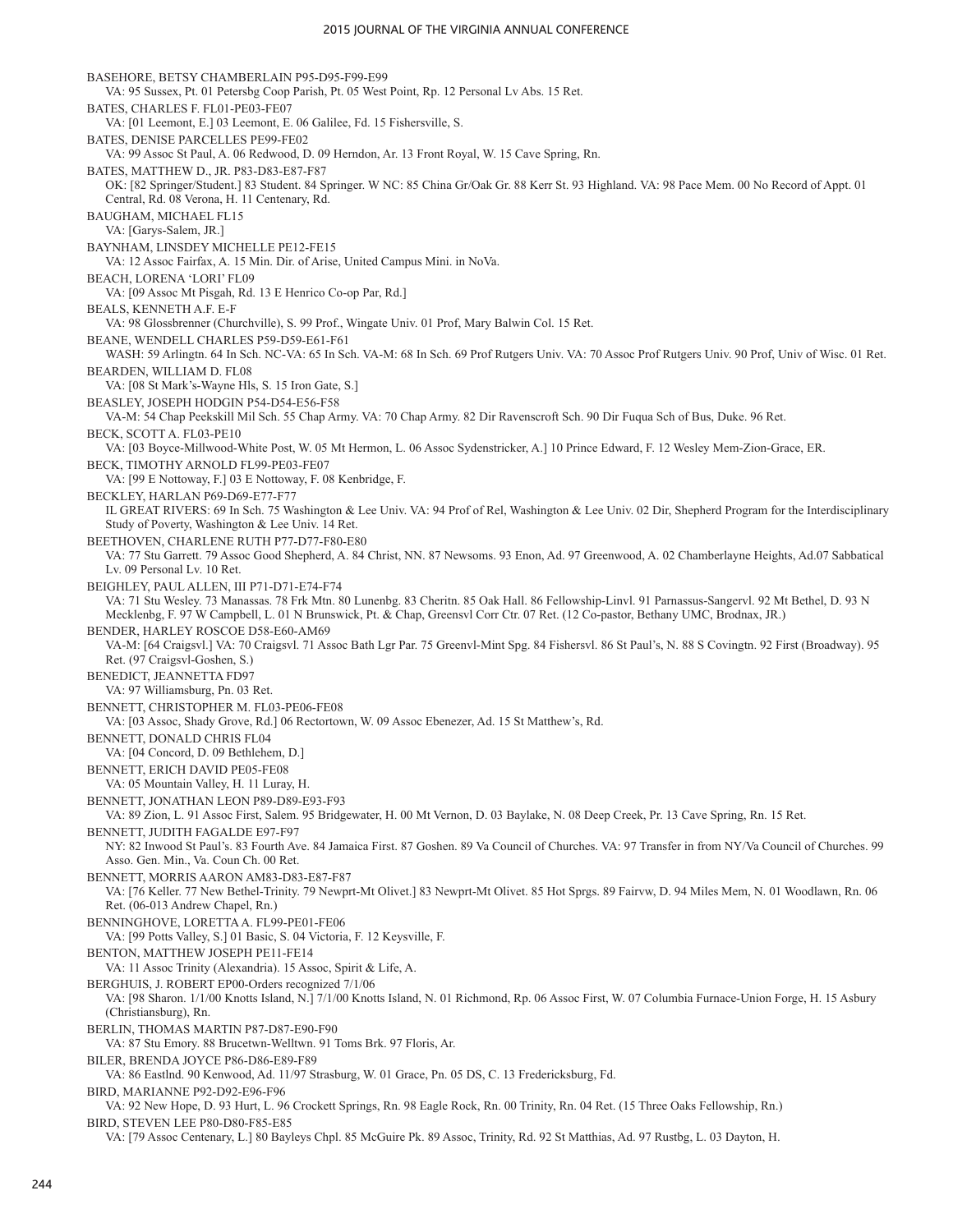BISHOP, JERRY LEE P89-D89-E92-F92 VA: 89 Stu, Duke. 90 Northumberland, Rp. 92 St Mark's, S. 94 Kentucky Conf. 97 Accomac, E. 98 Cape Charles-Capevl, E. 99 White Mem, Rn. 01 Missionary, Alaska Missionary Conf, GBGM. 1/1/04 Park View, L. 07 New Hope, Ad. 10/1/10 Rectortown, W. 11 Ret. BLACKMONSON, LISA FL04-PE06-FE12 VA: [04 Assoc Ebenezer, Pr. 05 Providence, Pr.] 06 Providence, Pr. 10 Broad St, ER. 15 Mathews Chapel, YR. BLAGG, ADAM LEE PE13 VA: 13 Glossbrenner, S. 14 Otterbein, H. BLAGG, DONALD L. FL10 VA: [10 Oak Hall, E.] BLAKELY, LYNDSIE NICOLE KIDD PD12-FD15 VA: 12 Min of Discipleship (Youth), Farmville. BLANKENSHIP, JAMES HORACE D81-AM81 VA: [75 E Dinwiddie. 77 Ettrick.] 81 Ettrick. 00 Ret. BLANKENSHIP, RANDALL CLINTON P63-D64-E66-F66 VA-M: [58 Assoc W Franklin, Stu Ferrum. 60 Rockingham Ct, Stu VPI. 61 Christiansbg Circ.] 63 N Culpeper. 67 Bethany, Rustbg. VA: 70 Smith Mem. 78 Aldersgate, Ad. 81 Main St, Suffolk. 84 Chestnut Mem. 88 Lincolnia. 92 Arlingtn. 96 Main St, S. 97 Ret. BLINN, MARY BETH TURKINGTON P81-D81-F85-E85 VA: 81 Stu Vanderbilt. 83 Christiansbg Par. 89 Red Bird Missionary Conf. 98 Kernstown, W. 02 DS, D. 07 Providence, Rd. 15 Fairlington, A. BLINN, ROBERT CHRISTOPHER P81-D81-F85-E85 VA: 81 Stu Vanderbilt. 83 Christiansbug Par. 89 Red Bird Missionary Conf. 98 Relief-Hites, W. 02 Smith Mem (Collinsville), D. 05 Sab Lv. 06 Advocate for Smaller Membership Churches. 07 Duncan Memorial, Ad. 10 Trinity (Disputanta), JR. 11-10-13 Ret. BLUBAUGH, JOHN BLAINE D66-E68-AM69-P77-F80 WVA: [2/61-8/61 Gassaway Ct. 9/61-2/63 Stonecoal Station.] BAL-WASH: [3/63-6/64 Midland.] VA-M: [64 Page.] 68 Page. VA: 70 Page. 73 Fellowship-Linvl-Edom. 79 Boykins. 84 Christ, Ar. 90 Bethany (Purcellvl). 92 Graham Rd, Ar. 03 Ret. BOCK, AVIS FL00 VA: [00 Lakeland, D. 02 Ret.] BOETTCHER, BRIAN THOMAS FL15 VA: [Assoc, Community (Va Bch). ER.] BOGER, DAVID RHOADES P65-D65-E68-F68 VA-M: 65 Stu Asbury. 66 Round Hl-Bluemnt. 68 Iron Gate. VA: 70 Iron Gate. 71 Concrd. 75 Mt Pleasant, Rn. 80 Calvary, Salem. 86 Mt Pleasant, N. 87 Belview, Rn. 89 Dunn Loring. 91 Bethany, H. 96 Mt Pleasant, S. 98 Oakland, D. 99 Greenville, S. 01 Ret. (01, 02, 03, 04, 05, 06, 07, 08 McDowell, S.) BOGGS, KERRY DAVID P88-D88-E93-F93 VA: [84 Mt Tabor, Amherst. 85 Hinton Ave. 86 N Brunswick]. 88 N Brunswick. 90 Smiths Grv, Pt. 93 Assoc, Shady Grv, Ad. 95 Gloucester-Mathews.00 Mechanicsville, Rd. BOICE, JAMES HILLYER, JR. P53-D53-E57-F57 VA-M: 53 Stu Yale. 55 Dir Rel Act R-MC. 58 Accomac. 62 Stanleytwn. 66 Market St, Onancock. VA: 70 Trinity, Pt. 73 First, W. 79 Duncan Mem, Ad. 84 Centenary, Rd. 88 DS, E. 94 Ret. BOLLFRASS, KATHA IRENE P80-D80-E82-F82 VA: 80 Stu Wesley. 81 LaCrosse. 84 Assoc Bon Air. 89 Gordonsvl. 94 Ivy Creek, C. 00 Ret. BOLLINGER, JAMES A. FL06 VA: [08 Randolph St, S & Assoc for College Min, Trinity, S. 13 Collierstown, S.] BOMBERGER, CLAYTON GRANT (Unit Ch Can) E63-F63 VA: 81 Frst Grv. 88 Mechanicsvl, Ad. 98 Ret. (98 Bishop Mem, Ad. 02-11 Dunns Chapel, Ad.) BONNEY, DAVID JAMES P90-D90-E93-F93 VA: 90 Stu, Duke. 91 Pleasant Grv, D. 94 Assoc, Aldersgate, A. 97 New Life, Rd. 06 St Mark's, Rd. 15 Fairfax, A. BOOK, ANDREW H. FL09-PE10-FE14 VA: [09 Lunenburg, F.] 10 Lunenburg, F. 12 TheBridge Associate, ER. 13 Cottage Place-Renovation, ER. 14 Courtland, JR. BOOKWALTER, CAROL IRIS P88-D88-E91-F91 VA: 88 Pamunkey. 89 New Kent. 95 St Mark's, A. 03 Ret. (13 Bethlehem, YR.) BOONE, SANDRA L. PE02-FE05 VA: 02 Assoc Remington, A. 05 Assoc St Stephen's, A. 07 Assoc Pender, A. 10 Personal Lv of Abs. 11 Assoc, Pender. 12 On loan: Water's Edge UMC, Balt-Wash Conf. BOTTOMS, SANDRA C. FL02-PE06-FE09 VA: [02 Assoc Discovery, Rd.] Assoc Brandermill, Rd. 12 Ginter Park, Rd. 13 Personal Lv of Abs. 8/1/15 Assoc Shady Grove (Mechanicsville), Rd. BOWEN, CLARENCE WENDALL AM83-D83-E87-F87 VA: [77 Beech Grv-Bethel. 82 Pamplin.] 83 Pamplin. 86 Onley. 94 Cheriton, E. 95 Painter-Bethel. 99 Ret. (99-13 Johnsons, E.) BOWEN, DONNA M. FD97-FE01 VA: 97 Springfield, A. 98 Lv Abs. 01 Bethany (Reedvl), Rp. 07 Family Lv. 10 Irvington, Rp. 10/9/11 Family Lv. 12 Ret. BOWEN, SALLYE ELIZABETH HAYMAN P85-D85-F88-E88 VA: [82 Pamplin.] 85 Pamplin. 86 Locustvl-Oak Grv. 89 Accomac. 90 Assoc Onley-Greenbush. 91 Assoc Onley. 93 Cokesbury-Locustvl-Oak Gr, E. 96 Wachapreague-Quinby. 05 Ret. (05-13 Ocean Vw, E.) BOX, OLIVER JAMES FE VA: 12 Liberty. 13 Cameron, A. BOYETTE, KEITH D93-P93-E96-F96 VA: 93 Stu Asbury. 94 Fletchers Chpl, Ad. 98 Wilderness Community, Ad. BRACK, SUSAN FAE FL99-PE00-FE03 VA: [99 W Franklin, D.] 00 W Franklin, D. 05 Fieldale, D. 07 Providence-Trinity, Pt. 11 Bethany (Reedville), Fd. BRADLEY, STEPHEN E., JR. P90-D90-E92-F92 VA: [88 Keysvl.] 90 Keysvl. 94 Resurrection, N. 96 Lawrenceville, Pt. 09 Warsaw, Rp. 11 Ret. BRANSON, ALLEN LEE FL07 VA: [07 New Hope-Southall Mem, F. 09 Ret.]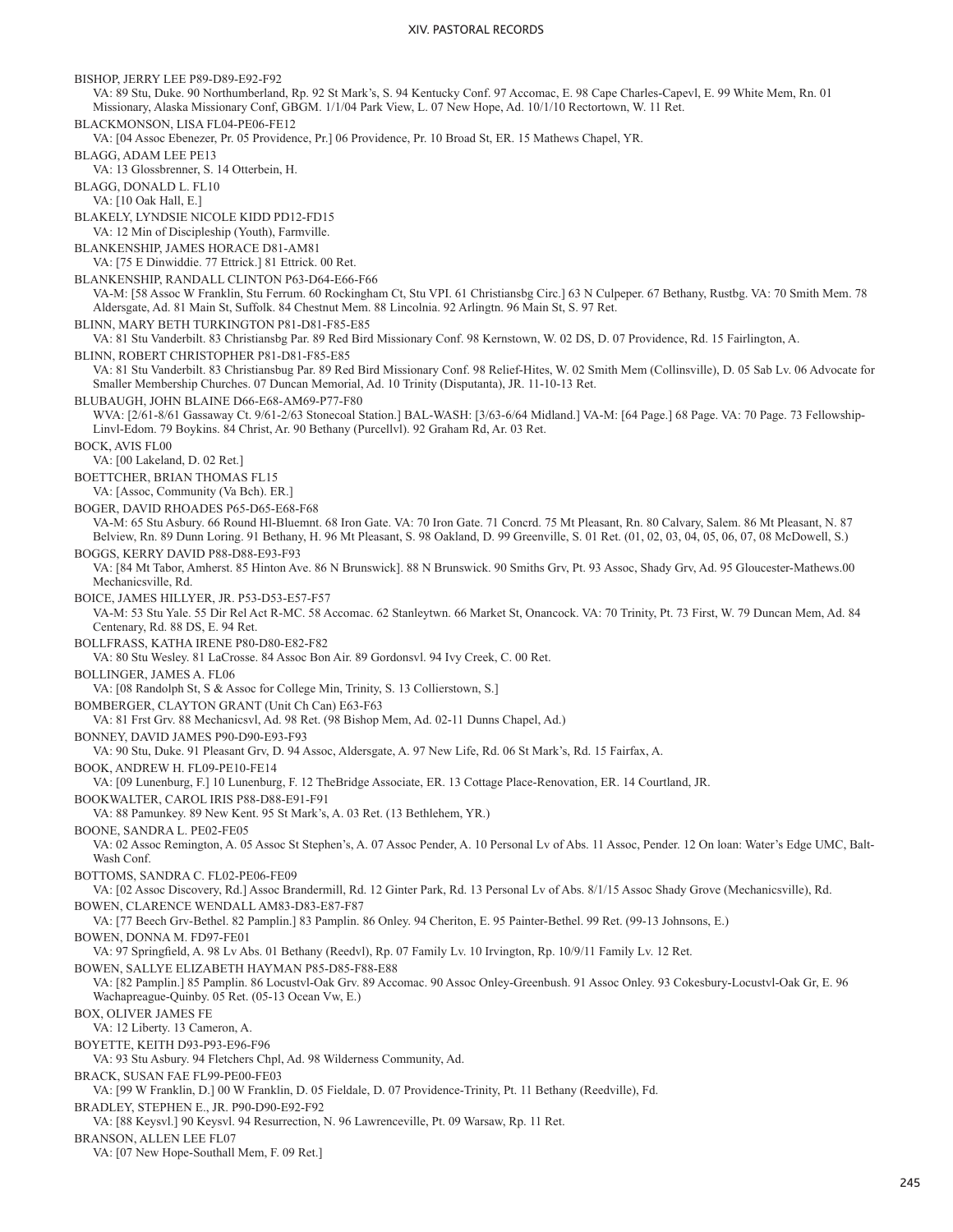BRANTON, GROVER C., III P96-D96-AM96 VA: [90 Rehobeth, Ad.] 97 Rehobeth, Ad. 98 E Hamptn, Pn. 03 Wakefield, Pr. 05 Wakefield, Pr. 10 Ret. (12-13 Somerton, JR.) BRAY, STEPHEN GARY P74-D74-E76-F76 VA: 74 Stu Yale. 75 Driver. 79 Assoc Reveille. 82 Branderml. 88 Chestnut Mem. 93 Fairlingtn, A. 97 DS, A. 02 Fairfax, A. 10 First, Rn. 15 Ret. BRAYTON, LAWRENCE S. FL10 VA: [10 Knotts Island, N. 12 New Kent, YR.] BREEDEN, DAVID WILLIAM D77-AM81-E88-F88 VA: [75 Collierstwn. 76 Bethlehem-McKinley. 77 Mt Pleasant, C.] 81 Mt Pleasant, C. 82 Shady Grv, Spots. 85 St Marks, Waynesb. 89 New Castle. 95 Keezletown, H. 05 St James (Pleasant Vly), H. 08 Ret. (09-11 Sherando, S.) BREEDEN, FREDERIC LLOYD P76-D76-E79-F79 VA: [75 Fairfld.] 76 Fairfld. 80 Wesley Chpl, Pt. 82 Enon. 87 Shiloh, Ad. 93 Benns, Pr. 98 West Point, Rp. 02 Powhatan, F. 06 Ret. (06-08 Memorial, Rd.) BRENNEKE, JOHN S. AM02 VA: [93 S Fluvanna, C. 97 Mt Moriah, C.] 02 Mt Moriah, C. 05 Remington, A. 06 Crewe, F. 14 Ret. BRIDGES, TILDEN WILLIAM EP00-FE03 (Ordination Recognized) VA: 00 Central, Rd. 01 Chatham Hts-Granbery, D. 04 Stanleytown, D. 08 Smith Mem, D. 13 St Luke's, D. 15 Ret. BRIGGS, JOHN G., JR. FL96-AM02 VA: [96 Assoc Good Shep., Rd. 01 Mt Pisgah, H.] 02 Mt Pisgah, H. 03 Urbanna, Rp. 05 Assoc Good Shepherd, Rd. 07 Powhatan, F. 12 Ret. (15 Brandermill, Rd.) BRIGHT, JOHN ALAN P95-D95-F99-E99 VA: [92: Phenix, F. 93 Park Vw, Pr.] 95 Community, Pr. 98 Accomac, E. 99 Painter-Bethel, E. 02 Epworth (Thaxton), L. 07 Walmsley Blvd, Rd. 13 Jamieson Mem, F. BRILL, RAY S., JR. P96-D96-E98-F98 VA: 96 Dist Prog Coordinator, A. 97 Boulevard, Rd. 01 St Matthew's, Rd. 05 Wesley, Ar. BROCE, REID SPENCER P97-D97-FE01 VA: 97 Stu, Union. 98 Assoc Beulah, Rd. 01 Calvary, Salem. 05 Lebanon, Ad. BROCK, ANDY L. PE11 VA: 11 Greenwood, W. 13. Greenwood-Montague Ave, W. BROCKHAUSEN, III, FREDERICK C. FL07 VA: [04 Assoc Courthouse Community, N. 15 Broad St, ER.] BROOKS, FLORENCE FISACKERLY P92-D92-E96-F96 VA: [90 Bethel, Ad. 91 Assoc, Nottoway-Lunenbg.] 92 Assoc, Nottoway-Lunenbg. 93 Assoc, Bon Air. 97 Fam Lv. 05 Hon Loc. 15 Chaplain, The Hermitage at Cedarfield. BROOKS, NORMAN BURTON P91-D91-E95-F95 VA: [90 Nottoway-Lunenbg.] 91 Nottoway-Lunenbg. 93 Shady Grv, Rd. 05 Ex. Dir., Church Funding Associates. 06 Ex. Dir, Church Funding Associates and Epworth, Ad. 07 Ex Dir, Church Funding Associates. 08 Baylake, N. 10 Brandermill, Rd. 15 Bon Air, Rd. BROSNAN, DAVID RAINE D89-P89-E93-F93 VA: [86 Mt Pleasant, H.] 89 Mt Pleasant, H. 90 Bethel-St Matthew, Rp. 92 Cedar Grv, W. 96 Grace (Middletown). 02 Ret. BROTHERS, EMILY P96-D96-AM96 VA: [90 Wattsvl.] 96 Wattsvl. 01 Ret. BROWDER, MICHAEL HEATH P75-D75-E77-F77 VA: 75 Stu Harvard. 76 Prospect, F. 78 King George. 80 Highlnd Pk, Rd. 8-15-82 Strasbg. 86 Skipwith. 88 First, Hamptn. 93 Leesbg, W. 00 Grace, Manassas. 01 Monumental, Pr. 03 Farmvl. 07 Sabbatical Lv. 08 First, JR. 14 Ret. BROWN, CLARENCE R., JR. P90-D90-E95-F95 NGA: 90 Assoc, Central, Atlanta. VA: 92 Campus Min, NSU, N., 97 St Paul's, N. 01 DS, C. 05 DS, N. 08 Annandale, A. BROWN, DAVID C. FL02 VA: [02 Potts Valley, S.] BROWN, GORDON THOMAS, JR. P70-D70-E74-F74 VA: 70 Stu Wesley. 72 Gainesvl. 76 Providence-Woodlnd. 81 Washingtn Farm. 86 Southvw. 92 Main St, So Bostn. 96 St Luke's, Rd. 03 Ivey Mem, Pt. 10 Ret. BROWN, JAMES F. FL95 VA: [95 Diamond Hill-Emmaus. 97 Emmaus. 99 New Bethel-Motley. 09 Burkeville, F. 14 McKendree-Asbury, F.] BROWN, MARC DARRYL P77-D77-F80-E80 VA: 77 Stu Wesley. 79 Buckroe Bch. 82 Assoc Trinity, Rd. 85 Toms Brk-Mt Olive. 89 Emmanuel, C. 97 Thalia, N. 01 DS, Rd. 08 Conf Dir of Connectional Ministries. BRUSATI, JOHN FRANCIS P63-D63-E70-F70 ROCK RIV: 63 in Sch. N IL: 68 In Sch. VA-M: 69 Goodwill Ind. VA: 70 Stu UVA. 74 Prof Western Cmty Clg. 02 Ret. BRYANT, JASON LEE FL08 VA: [08 Highland, D. 12 Callaway Co-op Parish, D. 15 Calvary (Salem), Rn.] BRYNILDSEN, HERBERT, JR. FD97-FL15 VA: 97 NNJ Conf. 99 Min. Prog. & Parish Dev, First UMC, Westfield, NJ. 01 Dist Program Coord, Ar. 05 Assoc Min for Youth, St Matthew's, A. 10 Alexandria District Program Coord. [15 Wallace Mem, YR.] BUCHANAN, RAY ALLEN P74-D74-E77-F77 VA: [8-73 N Mecklenbg.] 74 N Mecklenbg. 77 Oak Hall. 79 Bedfrd Circ. 81 Soc St Andrew. 99 Ex Dir, Stop Hunger Now. 03 Pres & Founder, Stop Hunger Now. 14 Pres & Founder, Stop Hunger Now & Forest Rd. BUCKLES, BRYAN K. FL07-PE08-FE12 VA: [07 N Madison, C.] 08 N Madison, C. 10 Mineral, C. 13 Personal Lv of Abs. 15 Central, Rn. BUDDENHAGEN, RALPH FL VA: [95 Mt Olive-Shiloh, W. 97-08 W Loudoun, W. 09 Ret.] BUDZIK, ANTHONY C. FL15 VA: [15 Mt Bethel, D.]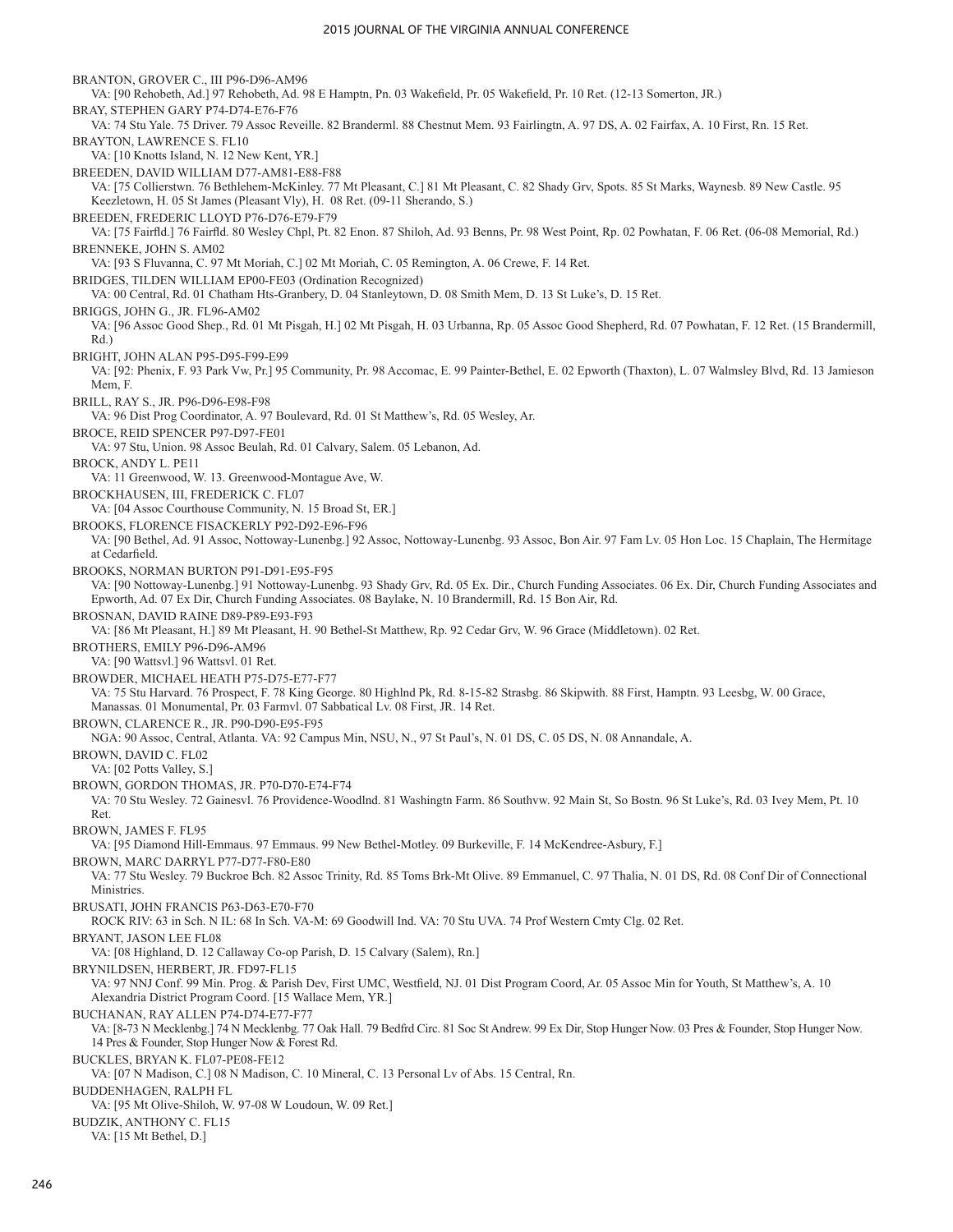BUDZIK, KATHRYN FLEMING FL14 VA: [14 Gogginsville, D.] BURCH, DAVID MICHAEL P84-D84-E88-F88 VA: [82 Blue Rdg. 83 Mt Pleasant, H.] 84 Mt Pleasant, H. 86 Clover Hl. 91 Chestnut Hl, L. 96 Verona, H. 06 Vision of Hope, H. BURGESS, MARK ALAN P77-D77-E81-F81 WY: 77 In Sch. VA: 79 Mt Bethelvw. 81 Wayne Hls-Oak Hl. 85 Peace, Fredricksbg. 92 Lane Mem, Altavista. 97 St Mark's, Pn. 01 Benns, Pr. 08 Ch of the Good Shepherd, Ar. 15 Walker Chapel, Ar. BURGESS, REGINALD DELANO P73-D73-E75-F75 TROY: 73 In Sch. 74 Middleburgh-Hunt. 77 in Sch. VA: 2-1-79 No Recd of Apmt. 79 Past Couns & Con Ctrs of Gr Wash. 99 Pastoral Couns., Gammon & Grange Law Firm, McLean. 00 Stanardsville, C. 06 Aldersgate, N. 10 Ret. BURGESS, RUTH McALLISTER P75-D75-E88-F88 VA: 75 Stu Wesley. WY: 77 Stu. 78 Maplegrv. VA: 79 Disc. 81 Readmit. Stu UVA. 83 Lv. Abs. 86 Assoc Fredericksbg. 91 Lv Abs. 96 New Bethel-Motley, L. 97 Wallace Mem, Pn. 01 Assoc Centenary, Pr. 05 Broad St, Pr. 08 Buren Chapel, Ar. BURGESS, STEPHEN WEBB P67-D67-E70-F70 VA-M: 67 Halifax. VA: 70 Assoc First, Salem. 72 Sleepy Hollow. 75 Annex-Crimora. 77 Brgwtr. 82 Calvary, D. 86 Hintn Ave. 88 Tabernacle, Poquosn. 94 Peakland, L. 97 St George's, A. 05 Ret. (09 Southview, Rn.) BURKHOLDER, BARRY LEE P94-D94-E97-F97 VA: [93 Burkevl, F.] 94 Burkevl, F. 00 Marsh Mem, L. 06 South Hill, Pt. 08 Central, S. 11 Lower Church, YR. 15 Emmanuel, W. BURKS, BENJAMIN DICKINSON P89-D89-E94-F94 VA: [85 Mt Tabor, Amherst. 86 Stu.] 89 Stu. 90 Bethlehem, C. 94 In Sch, UVA Doctoral Program. 96 Wesley Fndn Campus Min, JMU. 03 Lv Abs. 11/12/03 VP of Life Enrichment & Spiritual Care, Va Mennonite Retirement Community Life Center. 14 Ex Dir Virginia Baptist Homes. BURLEIGH, WILLIAM JAMES D70-AM71 VA-M: [65 Assoc Franklin Par. 66 Pleasant Grv. 68 Magnolia. VA: 70 Magnolia.] 71 Magnolia. 72 Asbury-Pkside. 76 Assoc Ar. 80 Covenant, Pr. 82 Main St, D. 86 McKendree, N., 89 First, N. 93 Friendship, Ar. 95 Incapacity Lv. 06 Ret. BURLEIGH, WILLIAM TURNER FL08 VA: [08 Forest, L.] BURNETTE, RICHARD ROME, JR. P53-D56-E60-F60 VA-M: 53 Stu Candler. 54 RPI, Rd. 58 Prof Emory at Oxfrd. 63 Prof FL So Clg. 98 Ret. BURNS, JAMES EUGENE P80-D80-E84-F84 VA: [78 Paynetn-Siloam.] 80 Paynetn-Siloam. 81 Brodnax. 84 Prices Frk. 87 Rapidan. 94 Glovier Mem, S. 01 Greenvl, S. 04 Stanley, H. 06 Grottoes, H. 09 Red Valley, D. 11 Ret. BURROUGH, DAVID RAY D71-P77-F80-E80 VA: [70 Warren.] 77 Assoc Otterbein. 79 Beech Grv, Driver. 84 Sunset Dr, Broadway. 98 First, W. 06 First (Broadway), H. 15 Ret. BURROUGH, WILLIAM FRANKLIN D74-P78-F82-E82 VA: [73 N Frederick.] 78 Linden. 83 White Stone. 89 Washingtn Farm, A. 98 Windsor Hills, Rn. 01 Wesley, Ar. 05 St John's, A. 13 Ret. BURTON, ORVILLE HARGIS P85-D85-E88-F88 VA: 85 Assoc Asbury, H. 88 Shady Grv, Spotsyl. 91 Shady Grv-Olivet, Ad. 92 Grace (Parksley), E. 96 Messiah, N. 98 Fairview, D. 01 Tabernacle, Pn. 06 First, Pt. 08 Benns, YR. BUTCHER, JAMES JEFFREY P77-D77-E80-F80 VA: 77 Stu Duke. 79 Batesvl. 82 Regester Chpl. 88 Bonsack. 91 Cherryvale, S. 98 Sunset Dr (Broadway), H. 04 Otterbein, H. 08 Stephens City, W. 14 Duncan Mem (Berryville), W. BUTLER, HENRY DANIEL P82-D82-E89-F89 VA: [80 Bethel, Rd.] 82 Bethel, Rd. 85 S Franklin. 90 Oakland, D. 95 Clover Hill, H. 99 Westhampton, Rd. 02 Ret. (02 Prince Edward, F. 04 Smiths Grove, Pt. 05-13-6/30/15 Garys, JR) BUTLER, WILLIE EUGENE P76-D76-E80-F80 W NC: 76 Frst Cy Circ. 78 Central, Thomasvl. VA: 80 Woodlawn, A. 83 St Paul, Rn. 92 Randolph St, S. 97 Jackson St, L. 07 Ret. (12 Assoc Timberlake, L.) BUXTON, ELIZABETH A. FL02 VA: [02 S Halifax, F. 08 S Brunswick, Pt. 12 Batesville, C.] BUXTON, LAWRENCE WILLIAM P75-D75-E79-F79 VA: 75 Stu Yale. 78 Assoc Fairlingtn. 82 Floris. 89 Huguenot. 95 Duncan Mem, Ad. 99 Cherrydale, Ar. 07 Burke, A. BYRD-MADISON, DORIS V. P97-D97-FE01 VA: [92 Shenandoah Vly.] 97 Shenandoah Vly. 98 Purcellville Circuit, W. 00 St Paul, Rn. 04 St James, Pn. 08 Magnolia, JR. 14 Ret. CAILLES, JOSEPH JOHN P98-D98-F99-E99 VA: 98 Transfer in, Assoc, Williamsbg, Pn. 02 Relief-Hites, W. 05 Urbanna, Rp. 11 Monumental, ER. CALDWELL, SAMUEL FRANKLIN D70-AM76 VA-M: [66 Assoc Gladys. 68 Mt Airy.] VA: [70 Mt Airy. 72 Gladys.] 76 Gladys. 77 Huddlestn. 83 W Campbell. 88 Ret. CALLIS, RITA ANN P78-D78-E81-F81 VA: [76 Assoc Northumberlnd.] 78 Stu Wesley. 80 Heathsvl. 83 High St, Pt. 87 Beverly Hls. 90 Bermuda Hundred, Pt. 94 Berryman, Rd. 00 DS, F. 03 Stratford Hls, Rd. 05 St Paul, A. 08 Trinity (Poquoson), Pn. 11 Lakeside, Rd. CALVERT, SARAH LEONA KOSAK PE04-FE07 VA: 04 Assoc Galilee, Ar. 10 Page, H. 13 Sab Lv. 14 Bi-District Coord Church Revitalization & Leadership Devolopment, Ar. CAMDEN, DAVID BARNES P69-F71 BAPT to VA-M: [68 W Mathews.] 69 W Mathews. VA: 70 W Mathews. 73 New Castle. 80 Appomattox Circ. 93 Ret. CAMPBELL, DeROY CLAUDIA P55-D57-E59-F59 VA-M: [54 Axtn.] 55 Axtn. 56 Danvl Circ. 60 Shawsvl-Whites Mem. 66 Prof Ferrum. VA: 70 Prof Ferrum. 84 Franklin. 88 Mt Bethel, D. 92 Ret. (93 New Hope, D.) CANADA, DAVID MICHAEL P70-D70-E73-F73 VA: 70 Stu Candler. 71 Buckingham. 75 Stu Clin Past Ed VCU-MCV. 77 Highlnd Spgs. 78 Adm Trainee Herm No Va. 79 Asst Adm Herm No Va. 9-9-80 Chap Army. 01 Burkevl, F. 05 Ret.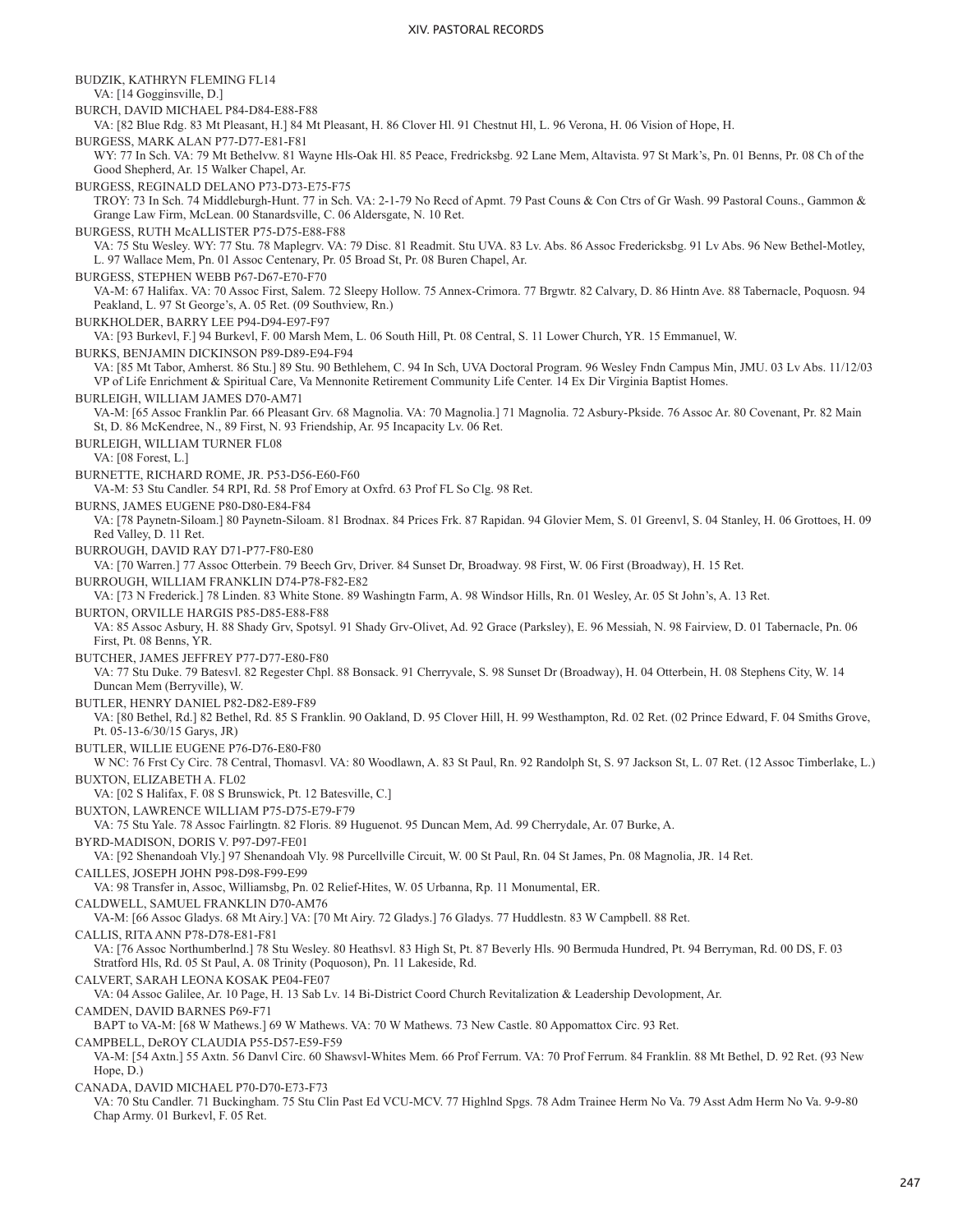CANNON, GLEN HOWARD P65-D65-E69-F69 DETROIT: 65 In Sch. VA-M: 68 Assoc Wesley, A. 69 St Matthias. VA: 70 St Matthias. 72 Stu VCU. 73 Dir Rp Area Div Alcohol Stu. 94 Essex-King & Queen, Rp. 98 Trinity, Pn. 02 Fort Hill, L. 05 Ret. CANNON, JEFFREY LEE P94-D94-F99-E99 VA: [1/1/82 Ast Hampton Central, Pn.] 83 Disc. [11/1/91 Mt Pleasant, W.] 6/22/94 Mt Pleasant. 7/1/94 Cross Jct Redland. 97 Whitmell. 99 Christ, Pn. 04 St Mark's, Pn. 11 Trinity (Isle of Wight), YR. CANODY, JAMES DOUGLAS P84-D84-E88-F88 VA: 84 Stu Wesley. 85 Parnassus. 88 Wachapreague-Quinby. 92 Mint Spg, S.94 King Wm, Ad. 99 Cranford, A. 05 Friendship, Ar. 15 Graham Rd, Ar. CARD, KATHLEENE MARIE BRYAN FL00-PE01-FE05 VA: [00 Assoc, Trinity, Ar.] 01 Assoc, Trinity, Ar. 09 Chesterbrook, Ar. 11 On Loan, Texas Conf. 15 Ret. CAREY, DEBORAH L. FL04-PE05-FE09 VA: [04 Bath, S.] 05 Bath, S. 07 Brunswick, Pt. 10 Warren, W. 1/1/12 Personal Lv of Abs. 13 Clergy Med Lv. CAREY, JAMES H., JR. P98-D98-E00 VA: 98 Bethia, Jr. CARL, DAVID EWELL, JR. P73-D73-E76-F76 VA: 73 Stu Drew. 74 Stu Adv Clin Past Trng St Eliz Hosp, DC. 75 Res I Prog St Eliz Hosp, DC. 79 Div of Chap. 82 St Elizabeth Hosp. 83 Cabell Huntingtn Hosp. 90 Dir Pastoral Care, Charlotte Mem Hosp. 01 Ex Dir Past Care & Ed, Carolinas Health Care System, Charlotte; On Loan Pastor, New Hope UMC, WNC Conf. 06 Dir Pastoral Care & Ed, Charlotte Hosp. CARLSON, JUDITH ENSCOE P86-D86-E91-F91 VA: 86 Stu Wesley. 87 Assoc Fairfax. 90 Eastland, Ad. 8/92 Lv Abs. 93 E Culpeper, C. 95 Lv Abs. 98 Gladys, L. 01 Incapacity Lv. 10/1/01 Ret. (08 E Culpeper, C.) CARLSON, SUSAN K. P95-D95-AM02 VA: [91 Mt Soln, H. 94 Iron Gate, S.] 95 Iron Gate, S. 98 Beth Horon (Natural Bridge), S. 00 Clergy Med Lv. CARLTON, DONALD ELLYSON P70-D70-E73-F73 VA: 70 Stu Wesley. 71 Fincastle. 74 Verona. 78 Lane Mem. 82 Christ, S. 87 Warwick Mem. 91 Heritage, L. 96 Windsor Hills, Rn. 98 First, C. 03 Centreville, Ar. 06 Ret. CARPENTER, JUNE CATHCART FL11-PE12 VA: [11 N Amelia, F.] 12 N Amelia, F. CARPER, ALAN BRUCE P93-D93-E95-F95 VA: [91 Swansnvl.] 93 Swansnvl. 95 McKendree, N. 00 Christ, N. 04 Christ, Pn. 06 Wesley Mem, N.12 Main St (Emporia), JR. CARRIER, JOHN HENRY D72-AM75-P77-F80-E80 VA: [71 Highlnd, D.] 75 Highlnd, D. 77 Charlotte. 80 Christ, Covingtn. 84 Forrestvl, Grt Fls. 88 Oak Grv, N. 91 Wesley Mem, D. 95 Central, S. 04 Ret. CARRILLLO, EDUARDO A. FL10 VA: [10 Assoc Annandale, A.] CARSON, JOSEPH DEAN P90-D90-E94-F94 VA: [89 St Luke's, D.] 90 St Luke's, D. 91 Centenary: Jarratt. 94 Assoc, Asbury, H. 98 Zion, Pn. 07 DS, Rp. 11 DS, YR. 14 Blacksburg, Rn. CARSON, JOSEPH THOMAS, III P81-D81-F85-E85 VA: 81 Stu Candler. 83 Shiloh, L. 85 Assoc Va Bch. 89 Memorial, N. 98 Centenary, L. 06 Beulah, Rd. 10 Woods, Pt. CARSON, LOUIS ELDRIDGE P52-D53-E55-F55 VA-M: 52-53 Stu. 54 Bedfrd Circ. 57 Brookneal. 60 Luray. 65 Fairvw, D. VA: 70 Calvary, Rd. 78 Otterbein. 87 Cave Spg. 91 DS, D. 97 Ret. CARSWELL, WARREN R. FE07 (Transferred in from S GA) VA: 04 Callaghan. 09 Three Oaks Fellowship, Rn. 11 Crockett Spgs, Rn. 13 Personal Lv Abs. 14 Boones Mill, Rn. CARTER, CARROLL CLIFTON PM99-FE01 VA: 99 Memorial, Pt. 01 Calloway, Ar. 05 John Mann, W. 08 Chesapeake Ave, N. 11 St Paul (Roanoke), Rn. CARTER, LEONARD WAYNE P90-D90-E93-F93 VA: [89 Burkevl, F.] 90 Burkevl, F. 93 McCanless Mem, F. 96 Trinity, Disputanta. 01 Oaklette, N. 05 Deep Creek, Pr. 08 St Paul, A. 12 Centenary, ER. 14 Ret. (14 Lafayette, Rn.) CARTER, VERNELL MARIE P98-D98-FE03 VA: 98 New Mission Church, E. 4/1/00 Galilee, Rp. 06 Franconia, A. 12 Lincolnia, A. 14 Ret. CASEY, CARLTON DOWNING P59-D61-E63-F63 VA-M: 59 Stu Candler. 61 Asbury, NN. 64 Assoc First, NN. 66 Christ, NN. 69 Northwv. VA: 70 Northvw. 72 Matoaca. 76 Boonsboro. 80 First, L. 85 First, Fx Hl. 89 Reedvl: Bethany. 91 St Mark's, Pt. 95 West Point, Rp. 98 Ret. CASEY, ROBERT TEWNING P53-D55-E56-F56 VA-M: 53 Stu. 54 Chuckatuck. 59 St Peter's, Beaverdm. 63 Beulah, Rd. 68 Bartn Hts. VA: 70 Bartn Hts. 72 Culmore. 78 Larchmnt. 82 Cherrydale. 85 Vintn: Thrasher Mem. 89 DS, Pn. 96 Ret. (96-97 DS, Rd.) CASEY-RUTLAND, HELEN ELIZABETH P88-D88-E92-F92 VA: 88 Stu Candler. 90 Belmnt, Rn. 93 Family Lv. 99 On Loan to Florida Conf. 02 Family Lv. 06 Grace, Pn. 13 Min of Congregational Care, Williamsbg, YR. CAUDILL, CHARLES CLAYTON P54-D54-E57-F57 NC: 10-31-54 Stu Duke. 56 Chap Air Force. 71 Chap Army. 74 Chap Air Force. VA: 79 Chap-Lecturer VMI. 94 Snow Mntn Ranch, YMCA, CO. 96 Chap, Ethyl Oil Corp. 00 Ret. CAUDILL, ELIZABETH GRAY PE00-FE03 VA: 00 New Hope, Rp. 03 Assoc, Asbury, H. 07 Lv Abs. 08 Program Coord, Ar. 14 Madison, C. CHADSEY, ELIZABETH FD97 VA: 97 Warrenton, W. 00 Dir Inner Truth Min. 12 Ret. CHADSEY, JOHN SCOTT P72-D72-E78-F78 VA: 72 Stu Wesley. 74 Assoc Wesley, Vienna. 76 Gainesvl. 83 Cokesbury, Woodbrg. 87 Dranesvl. 94 Warrentn, A. 15 Ret. CHAMBERLAIN, CHARLES DOW R65-D65-E67 W MICH: [62 Freeport. 64 Eagle.] 65 In Sch. 67 Saugatuck-New Richmond. 69 Grandrapids Plainfield. 72 Portage Chapel Hill. 78 Portland. 85 Lv Abs. 86 Ret. 89 Benton Harbor Peace Temple. VA: 93 Ex Dir, Va Interfaith Ctr for Public Policy. 97 Huguenot, Rd. 1/00 General Bd Of Discipleship. 04 (Retirement 1-1-04)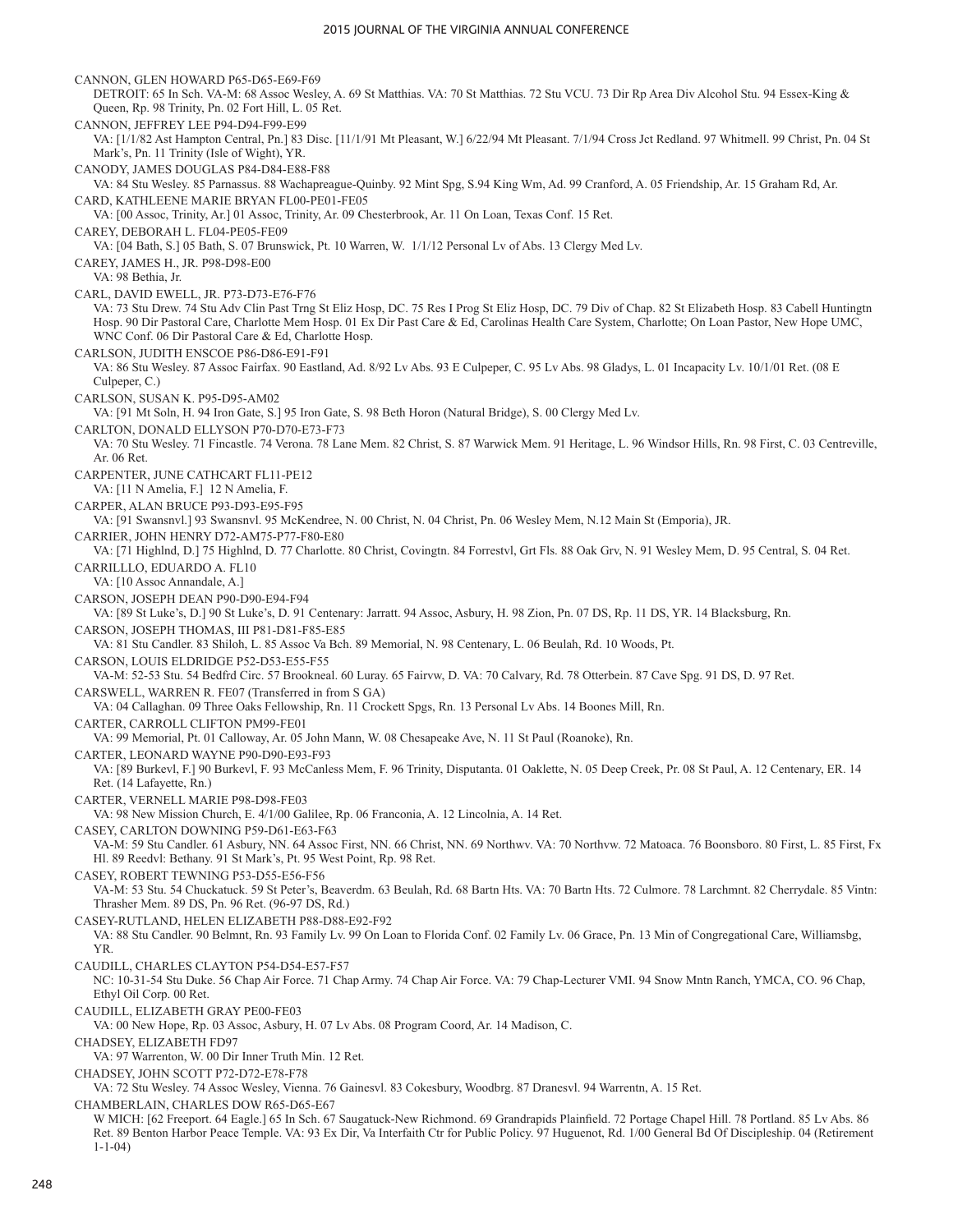CHAMBERLAIN, RAY WILLIS, JR. P68-D68-E71-F71 PILGRIM CH to VA-M: [67 S Halifax.] 68 S Halifax. 69 Piney Frst, D. VA: 70 Piney Frst, D. 71 Assoc Reveille. 74 Peaklnd. 83 Messiah, Spgfld. 92 DS, Rd. 96 Bishop, Holston Conf. 05 Ret. CHANDLER, JAMES HESTER P89-D89-E92-F92 VA: 89 Stu, Wesley. 90 Stokeslnd, D. 93 Aldersgate, Ad. 97 New Song, Ad. 9/1/08 Lv Abs. 09 Assoc Crossroads, Ar. 14 Crozet, C. CHANDLER, MARLENE A. FL14 VA: [14 Fellowship-Linville-Edom]. CHANDLER, REASON A. FL00 VA: [00 Assoc Park Place, N. 03 Martin Luther King Jr Mem, Pr. 09 Park View, Pr. 10 Fairview, L. 13 Jackson St, L.] CHAPMAN CARL M. FL 15 VA: [15 Old Bethel-Welltown Cooperative Parish, W.] CHAPMAN, ROBERT MANLY P83-D83-E88-F88 VA: [81 Asst Graham Rd.] 83 Stu Wesley. 85 Chap, UVa Hosp. 86 Selma. 90 Fairvw, Rn. 97 Chap, Va Wesleyan Clg. 09 Market St, E. 14 Chestnut Memorial, YR. CHAPPELL, WILLIE AMBLER, JR. P51-D53-F53-E57 VA-M: 51 & 52 Stu Yale. 53 Assoc Wash St, Pt. 54 Ivey Mem. 59 Assoc Miles Mem. 62 Kenwood, Ad. 66 Prof R-MC. VA: 70 Prof R-MC. 92 Ret. CHATTIN, NORMAN SHIELDS D55-P55-F57-E58 VA-M: [53-54 St Peter's, Beaverdm.] 55 St Peter's, Beaverdm. 59 Victoria. 63 Emmanuel, Amherst. 67 Sledd Mem. 69 Main St, Emporia. VA: 70 Main St, Emporia. 73 Kilmarnock. 77 Chestnut Hl. 80 Highlnd, Pt. 84 Westhamptn. 88 St. Andrew's, Rd. 91 Aldersgate, Rd. 93 Ret. CHEATHAM, RUSSELL MASON P82-D82-E86-F86 (OK Conf.) OK: [81 Commerce.] 82: Commerce. 83 First Bartlesvl. 87 Stilwell. 91 Healdton. VA: 00 Fieldale, D. 05 Huntington Ct, Rn. 10 Memorial (Appomattox), F. CHILDERS, DENISE MATZ MOD03-PM96-FE98 (03 Received by transfer from SC) SC: [93 Hopewell. 94 St Paul Saluda.] 96 St Paul Saluda. 98 Cokesbury. VA: 01 Assoc Grace, A. 07 St George's, A. 13 Great Falls, Ar. CHILDRESS, EDWIN M. FL12 VA: [12 Bethlehem (Nelson), C.] CHILDRESS, NANCY BINIORES P84-D84-E89-F89 LITTLE RCK: 84 Stu. VA: 85 Res, UVa Hosp. 86 Mtn Vw. 87 Batesvl. 89 Mtn Vw, C. 91 Charterhouse, C. 92 Assoc, Mt Olivet, Ar. 06 Great Falls, Ar. 13 Sab Lv. 14 Ret. CHO, KIOK CHANG FD03 VA: 03 Assoc Min of Adult Faith Ed, Korean of Gtr Washingtn, Ar. 05 Sab Lv. 07 Min of Adult Christian Ed, First Korean, Ar. 10 Personal Lv of Abs. 1-1- 14 Min of Discipleship, Emmaus at Stratford Hills, Rd. 15 Min of Spiritual Formation, Powhatan, Rd. CHO, KYUNGSUK PE12-FE15 VA: 12 Victoria, F. CHO, SARAH SEUNG-HIE PE06-FE10 VA: 06 Warren, W. 10 Personal Lv of Abs. 12 Ret. CHO, YOUNG JIN P75-E77-F79 KOR: [74 Assoc Dong Jaemoon, Seoul.] 79 Stu Wesley. VA: 83 Korean of Gtr Wash. 05 DS, Ar. 9/1/12 Bishop, Virginia Conference. CHOI, BAE SICK PETER FE15 (Transfer in from Pan-American Korean Methodist) VA: 13 W Franklin, D. CHOI, JI HOON 'JOHN' FL04-PE06-FE11 VA: [04 Assoc Korean of Gtr Wash.] 06 Assoc Korean of Gtr Wash. 08 St John's (Buena Vista), S. 15 Central (Mathews), YR. CHRISTIAN, MARK EUGENE P80-D80-E83-F83 IL GREAT RIVERS: [73 Lynnville-Asbury. 74 No Recd of Appt.] YELLOWSTONE: 80 Lovell Deave. 82 Lovell..84 Billings Evangl. 90 Roundup. VA: 94 Christiansbg, Rn. 97 Good Hope, ER. CLARK, DEBORAH S. FL07 VA: [07 Assoc Baylake, N.] CLARK, JAY EDWARD P87-D80-F89-E82 NC: [79 Love Joy Cir.] 80 Love Joy Cir. 83 Macedonia. (84 The Wesleyan Church.) VA: 87 Franktwn-Johnsns. 92 Bethany (Purcellvl). 95 St John's, A. 98 Market St (Onancock), E. 00 Dir, Creative Vision Casting. 01 Ret. CLARK, LARRY DEAN D89-P89-E92-F92 VA: 89 Assoc, Bethel, A. 90 Byrd Chpl-Macedonia, C. 94 Mt Bethelvw, W. 97 Emmanuel, W. 02 Lv Abs. 12/15/03 Ret. CLARK, TERRY L. P97-D97-F99-E99 VA: [92 Tyreeanna-Mt Olivet-Salem, L. 93 Mt Zion, S. 94 Weyers Cave, H. 96 Mead Memorial, L.] 99 Bowling Green, Ad. 04 Susanna Wesley, Rp. 09 Mint Spring, S. CLARK, WILLIAM McGUIRE, JR. D72-AM75 VA: [70 Axtn.] 75 Axtn. 78 Mathews Chpl. 80 Scottsvl. 86 Noland Mem. 88 New Hope, Rp. 94 Mathews, Rp. 00 Gloucester-Mathews, Rp. 01 Ret. (01 Gloucester-Mathews, Rp. 03-07 Shackelfords Chapel, Rp.) CLARK EGAN, PAMELA PE03-FE06 VA: 03 Sleepy Hollow, Ar. CLAYTON, MEGHAN ELIZABETH ROTH PE12-FE15 VA: 12 Assoc Messiah, A. CLAYTON, WILLIAM MARK FL07 VA: [04 Co-pastor, Patrick, D. 13 E Patrick, D.] CLEMENS, FREDERICK D. P90-D90-FL98-AM99 VA: [87 Diamond Hl.] VA: 90 Rockingham Ct. 93 Prices Frk, Rn. 96 Axton, D. 99 Mt Laurel, F. 00 On Loan to N AL. 02 Lv Abs. 08 Ret. CLEMENS, JEFFREY P. FL99 VA: [99 Emmaus, L. 05 Centenary (Chase City), F. 12 S Brunswick, F. 11-1-13 Ret,] CLEVELAND, KENNETH E. FL08 VA: [08 Stanleytown, D. 14 Clarksbury, YR.] CLEVER, ALVA JOHN EDWIN P76-D76-F80-E80 VA: 76 Stu Duke. 78 Chuckatuck. 81 Chuckatuck: Wesley Chpl. 85 Prince of Peace. 10 Peakland, L. 13 Ret. (13-1/1/15 Court St, L.)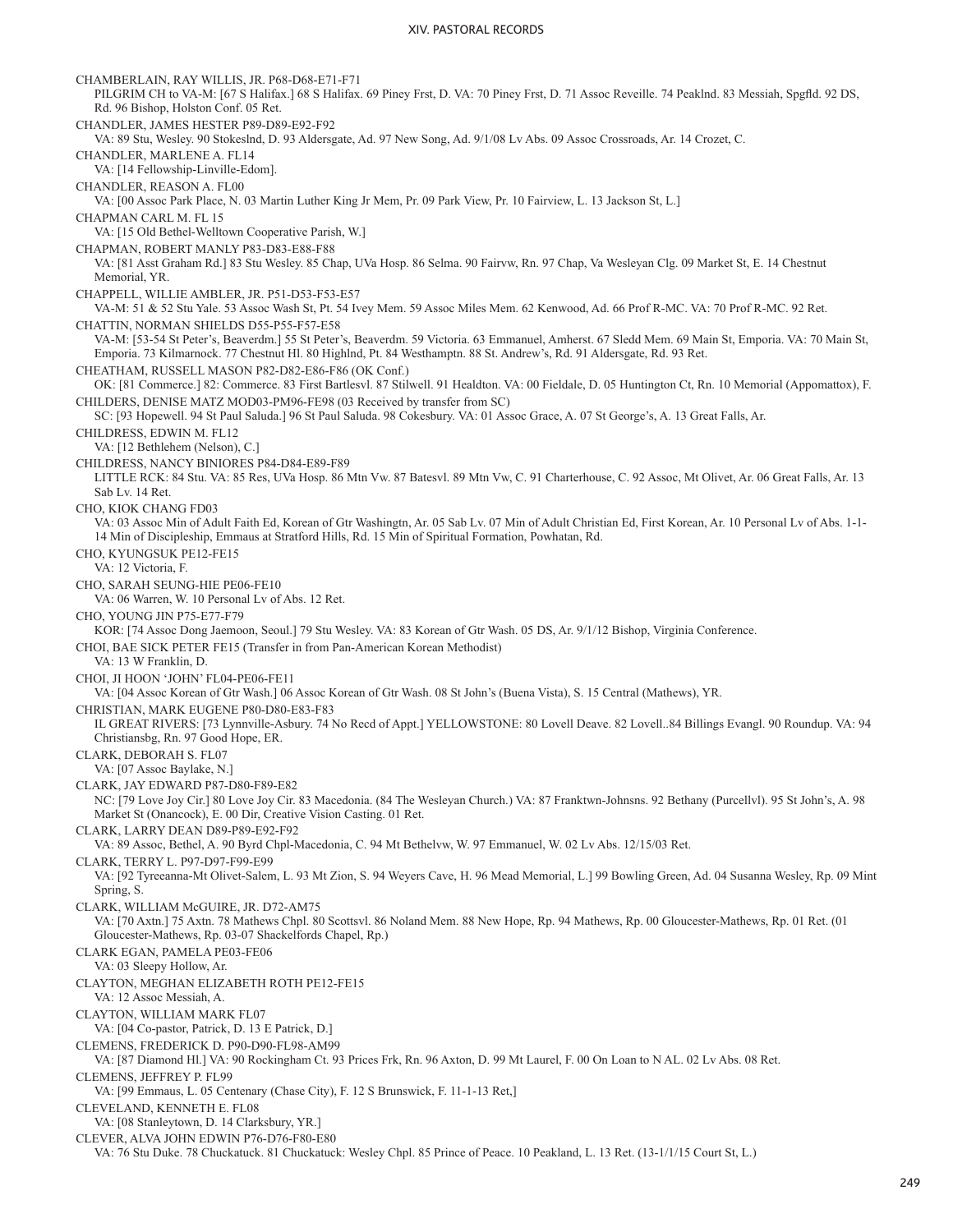CLINE, DEBRA COLBERT COPELAND FL02-PE06-FE14 VA: [02 Assoc Mountain Vw, L. 10/1/03 Wayne Hls-Oak Hl.] 06 Wayne Hls-Oak Hl, S. 08 E Nottoway, F. 09 W Augusta, S. 10 Prices Fork, Rn. 12 Annex, H. 15 First (Broadway), H. CLOSE, GEORGE HAND, JR. P73-D73-E76-F76 VA: [71 New Kent.] 72 No Apmt. 73 Stu Candler. 75 Mem, Charles Cy. 79 Bishop Mem. 81 New Hope, Ad. 84 Smiths Grv, Pt. 85 Hyco. 87 Tangier. 92 Mt Tabor, H. 93 Cradock, Pr. 95 Oxford, Pr. 99 Accomac, E. 1/15/05 Ret. CLOUD, BECKY JANE D89-P89-E92-F92 VA: 89 Stu, Wesley. 90 Mt Hermn, L. 99 Redwood, D. 06 First, W. 09 Chestnut Hill, L. CLOUD, BERT LEE PE02-FE05 VA: 02 N Amelia, F. 03 Assoc, St Matthew's, A. 05 Trinity (Disputanta), Pt. 10 Sycamore, Pt. 13 Co-Pastor, Warwick Mem, YR. COBB, RICHARD EARL P67-E70-F70 W MICH: 67 In Sch. 70 Courtlnd-Oakfld. 3-1-72 Augusta-Hickory Corn. 74 Augusta. 76 Asbury, Tra-City. 10-1-80 With drawn. 84 Reinstated. VA: 84 Axtn. 86 Watsn Mem. 89 Main St, D. 95 Danville Cooperative Parish. 98 Central, Ar. 14 Ret. COCHRAN, LARRY JOHN FL11-PE11-FE15 VA: [2/1/11 Belmont, Rd.] 7/1/11 Belmont, Rd. COCK, JOHN PEYTON P66-D66-E68-F68 WNC: 66 & 67 Assoc Central, Ashevl. VA-M: 68 Min Ed Reveille. 69 Intern Ec Inst, Chicago VA: 70 Intern Ec Inst, DC. 85 Lv Abs. 86 Ret 20 Yr Rule. COFER, GILBERT FRANCIS P45-D45-E47-F47 VA-M: 45 Stu Duke. 46 Prince George. 49 Dir Wesley Fn, Blacksbg. 52 Frstvl. 55 Dir Adult Wk Bd Ed. 61 Ex Sec A Dist Bd Ed. VA: 70 Ex Sec N Va Bd Ed. 71 Dist Prog Coord, A. 76 Ret 20 Yr Rule. COFFEY, JENNIFER DICKSON FL10-PE11-FE14 VA: [10 Assoc Centreville, Ar.] COFFEY, JOHN HAINES P52-D53-E56-F56 VA-M: 52 & 53 Stu. 54 Assoc Washingtn St, A. 56 Assoc Dir Wesley Fn, Univ AL. 58 Dir Wesley Fn, VPI. 65 Conf Dir Stu Work-Campus Min. 68 Staff Assoc Prog Area Trng Conf Council (Ed). VA: 70 Staff Asst Dir Campus Min Trng Area. 76 Assoc COM Dir Ad Min. 87 Ret. COFFMAN, THOMAS LEE P52-E57-F57 VA-E: 52 In Sch. 57 Clintn. 61 Rn. 63 Verona. VA: 70 Verona. 71 Pkvw, NN. 80 Dulin. 82 Asbury, H. 86 DS, F. 88 DS, W. 92 Ret. COFIELD, ROBERT FULTON P68-D68-E71-F71 VA-M: 68 Stu Duke. VA: 70 Portlock. 78 Assoc Va Bch. 83 Trinity, Smithfld. 91 Aldersgate, Pr. 03 Va Bch, N. 07 Ret. COLBY, DONALD VANDYKE P75-D75-E79-F79 TN: 75 Stu. VA: 77 Assoc Trinity, A. 80 Assoc Arlingtn. 83 Bethia, Pt. 88 Wesley Mem, N. 92 Pace Mem, Rd. 94 Chamberlayne Hts, Ad. 02 Providence, Rd. 07 Co-Director, Institute for Church Professionals/Dir of Church Relations, Shenandoah University. 11 Ret. COLBY, DREW VANDYKE PE13 VA: 13 Assoc, St Stephen's, A. COLBY, RHONDA VANDYKE P81-D81-F85-E85 VA: 81 Stu Wesley. 83 Assoc Welborne. 85 Soc St Andrew. 87 Lv Abs. 88 Wesley Mem, N. 92 Good Shepherd, Rd. 96 Good Shepherd/Wistar Heights Larger Parish. 00 Bon Air. 1/15/06 Co-Dir, Institute for Church Professions, Shenandoah University. 07 Dean of Spiritual Life/Co-Dir Institute for Church Professions, Shenandoah University. 11 Vice President for Student Life, Shenandoah COLE, JR., CHARLES H. FL08-PE10 VA: [08 Oakwood, F.] 10 Oakwood, F. 11 Mt Pleasant-S Covington, S. COLE, JOHN W., II P97-D97-FE04 VA: 97 W Hanover, Ad. 01 Memorial, ER. 14 Centenary, ER. COLEMAN, CYNTHIA LYNN P80-D80-F83-E83 VA: 80 Stu Duke. 81 Rectortwn. 83 Assoc St Matthew's, A. 85 Assoc, Fairlingtn. 89 Dir of Admissions, Wes Sem. 92 Del Ray. 12-1-93 Lv Abs. 99 Hon Loc COLEMAN, STEPHEN AUGUST FL10 VA: [10 Assoc Reveille, Rd.] COLLINS, DONALD LEE D75-AM79 VA: [76 James Riv.] 79 Sharn-Mt Carmel. 84 Boydtn. 86 Keysvl. 89 Victoria. 98 Ret. (11-1-14 W Buckingham) COLLINS-DINGER RUTH A. FL12 VA: [12 Brunswick, JR. 14 Ret. (14 Brunswick, JR.)] COLWELL, JESSICA D. SQUIRES PE09-FE13 VA: 09 Assoc Warwick Mem, Pn. 13 Assoc, Culpeper, C. COLWELL, NATHAN R. FL15 VA: [15 Epworth, S.] COLWELL, ROBIN LEE D89-P89-E93-F93 VA: 89 Catawba Cir. 91 Calvary, Salem. 98 Smith Mem (Collinsvl), D. 02 Thrasher Mem, Rn. 08 Timberlake, L. 09 Timberlake, L. 13 DS, JR. COMBS, ALAN T. PE07-FE11 VA: 07 Stu, Duke. 08 Assoc Heritage, L. 11 Lane Mem, L. 15 Front Royal, W. COMMANDER, JANICE YVONNE PRENTACE P97-D97-F99-E99 VA: 97 Dir, Campus Min, NSU. 02 Assoc, Sydenstricker, A. 06 Bermuda Hundred, Pt. 12 Roberts Mem, A. 15 Chesapeake Ave, ER. COMPHER, NANCY FL01-PE03-FE07 VA: [01 N Frederick, W.] 03 N Frederick, W. 12/1/05 Assoc Fredericksbg, Ad. 12 Ret. COMPTON, DAWN FL15 VA: [15 Mount Hermon, L.] COMSTOCK, ELLEN P92-D92-E96-F96 VA: [91 Oak Grv-Rivervw.] 91 Oak Grv-Rivervw. 93 Portlock, N. 98 Tidewater Pastoral Counseling. 07 Pastoral Counselor, Pastoral Counseling at Centenary, Pr. 10 Messiah, N. CONNER, JOHN EDWARD P79-D79-F85-E85 VA: [75 S Franklin. 78 Stokeslnd.] 79 Stokeslnd. 82 N Mecklenbg. 86 Reliance-Ridings Chpl. 91 Strasbg. 11/97 Central, Hamptn. 03 Del Ray, A. 07 Ret. (13 Union Chapel, F.)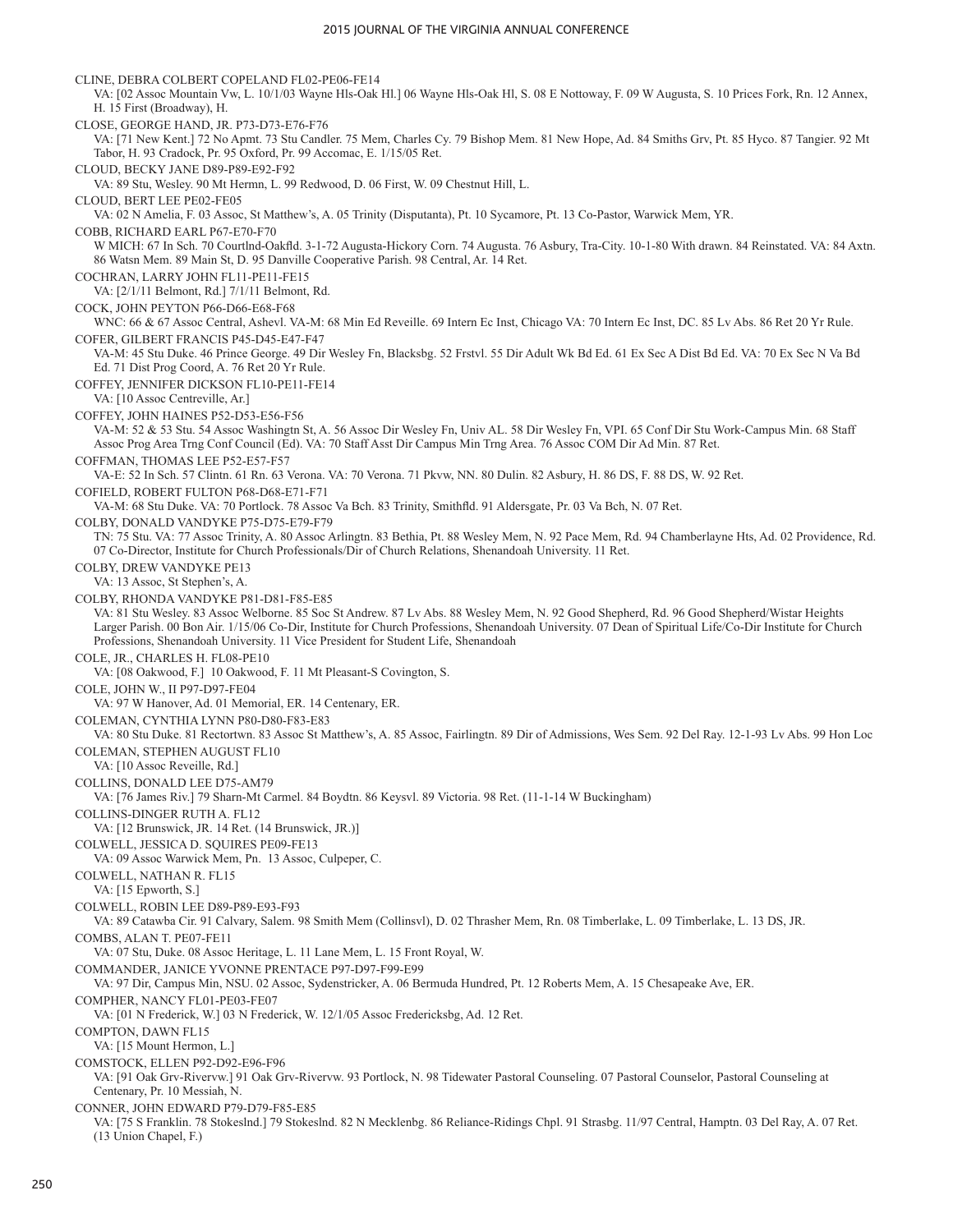COOK, LINWOOD GRAYSON D77-AM80-P82-F84-E84 VA: [75 Pittsylvania.] 80 Pittsylvania. 84 Fairvw, D. 89 Magnolia, Pr. 94 Beulah, Rd. 00 Pres, Friends of Barnabas Fndtn. 10 Ret. (11-13 Swansonville, D.) COOK, MARVIN THOMAS FL95-PE04 VA: [96 W Mecklenbg, F. 00 E Halifax, F. 03 Centenary (Chase City).] 04 Swansonville, D. 05 Iron Gate, S. 06 Incapacity Lv. 12 Ret. COOKE, JAMES ROBERT D63-P66-E68-F68 VA-M: [56 Community, Pr. 58 Stu. 59 Fifth Ave-Wesley Mem.] 63 No Apmt. 66 Stu Candler. 68 Assoc Epworth, N. 69 Cam pus Min VPI. VA: 70 Campus Min VPI. 74 Bassett. 79 First, W. 83 West Pt. 89 St John's, S. 93 Aldersgate, C. 95 Ret. COOPER, FRANCES TRUITT MOODY P89-D89-E92-F92 VA: 89 Stu, Duke. 90 Assoc Baylake, N. 94 Christ, N. 00 Courthouse Com, N. 12 River Road, Rd. 15 St Mark's, Rd. COOPER, ROBERT E. P94-D94-F98-E98 VA: [93 Hallwood-Sanfrd-Saxis, E.] 94 Hallwood-Sanfrd-Saxis, E. 96 Cape Charles-Capeville. 98 Charity, N. 05 Francis Asbury, N. 09 St Andrew's N. 12 Mt Pisgah, Rd. COPELAND, MICHAEL DEAN P89-D89-E93-F93 VA: [S Bapt. 88 Knotts Is.] 89 Knotts Is. 90 Wesley Chapel, Pt. 94 Good Hope, N. 97 Trinity, Ad. 02 Granbery Mem, S. 07 Trinity, S. 10 St Paul (Christiansbg), Rn. 15 Church of the Good Shepherd, Ar. COPENHAVER, JOHN DRESDEN, JR. P77-D77-E79-F79 VA: 77 White Post. 80 Stu Cath U. 81 Campus Min James Madison U. 83 Stu Cath U. 86 Calvary, Salem. 87 Chap, Shenan doah Clg. 89 Prof, Shenandoah University. 14 Ret. CORLEY, CYNTHIA ANNE P76-D76-E79-F79 VA: 76 Stu Wesley. 78 Assoc First, Salem. 81 Bishop Mem. 84 St Paul's, N. 86 DS, Pt. 92 Andrew Chpl, Ar. 99 Front Royal, W. 01 Cameron, A. 02 Trinity (Chesterfield), Pt. 11 Ret. CORR, LAUGHTON LEE P55-D55-E59-F59 VA-M: 55 Stu Duke. 57 Broad St Rd, Rd. 58 Skipwith-Branch Mem. 59 Sledd Mem. 63 Stuart. 67 Calvary, Stuarts Draft. VA: 70 Calvary, Stuarts Draft. 72 St James, A. 77 Front Royal. 82 Haygood. 88 Ch of Good Shep, Ar. 89 St John's, A. 95 Ret. CORY, PENNY PUGH P90-D90-E94-F94 VA: 90 Wallace Mem, Pn. 94 St Luke's, Pn. 97 Singleton, Rp. 01 St Andrew's Pr. 08 Salem, N. 13 Kilmarnock, Fd. COSSLETT, CARL EVAN P57-D59-E60-F60 CPA: 57 Mont Alto. VA-M: 58 S Culpeper. 60 Whaleyvl-Somertn. 64 St John, Pr. VA: 70 Bermuda Hundred. 75 St Mark's, Rd. 81 Trinity, Pt. 85 Trinity, Chesterfld. 99 Ret. (99 Garys.) COUSAR, BARBARA ANN FL13 VA: [12 Horntown, E.] CRABBS, LINDA E.F. PE09 VA: 09 Macedonia, C. 13 Forest Grove, Rd. CRABILL, RALPH HISEY P95-D95-F99-E99 VA: [90 Warren.] 95 Warren. 99 Page, H. 10 Linden-Markham, W. 12 Ret. (15 Bethel (Warren), W.) CRADDOCK, LARRY EUGENE P85-D85-E89-F89 VA: 85 Stu Asbury. 86 W Franklin. 91 Marsh Mem, L. 95 Dumfries, A. 07 Springfield, A. 12 St Paul, A. CRAFT, TIMOTHY SEAN PD13 VA: 13 Youth Min, Bonsack, Rn. CRAIG, DAVID E. AM98 VA: [92 S Brunswick, Pt.] 98 Salem & Garys, Pt. 99 Orlean-Wesley Chapel, W. 04 Mt Vernon, YR. 15 Ret. CRAIG, TIMOTHY PATRICK P93-D93-E97-F97 VA: 93 Lunenbg, F. 95 Assoc, Trinity, Rd. 98 Mechanicsvl, Ad. 00 Dranesville, Ar. 08 Mt Olivet, Ar. 13 Great Bridge, ER. CRAWFORD, JOHN, III P69-D69-E72-F72 VA-M: [68 Fellowship-Linvl-Edom.] 69 Fellowship-Linvl-Edom. VA: 70 Fellowship-Linvl-Edom. 73 Edinbg-M. 77 Gloucester- Mathews. 80 Greenwood, Ad. 87 Wesley, Hopewell. 01 Culpeper, C. 04 Ret. (06-14 Mt Pisgah, H.) CREECH, STEPHEN RAY P87-D87-E91-F91 VA: 87 Stu SE Baptist. 88 Buchanan, Rn. 94 Gogginsvl, D. 97 Shenandoah, H. CRENSHAW, MAXINE CAGE PD10-PE11-FE15 VA: 10 Union, F. 11 Amissville, C. CREWS, TAMMIE E. EP97-FE01 VA: 97 Army Chap/Family Life Chap. 13 Brigade Chap, US Army. CRICHLOW, WINSTON L. E95-F95 VA: 93 Fowler Mem, L. 98 Horntown, E. 06 Ret. (08 W Franklin, D. 13 Floral Hills, D.) CRIM, FRANK SPRINT P56-D57-E59-F59 VA-M: 56 Stu Duke. 57 Chap Intern Inst TX Med Ctr. 58 Dir Conf Rel R-MC. 59 Dean of Men R-MC. 64 Pace Mem. 65 St James', A. 69 McKendree, N. VA: 70 McKendree, N. 73 Epiphany. 79 Dir N Va Past Couns Serv. 96 Ret. (Cool Spg, W.) CRISP, AMY LYNN PD13 VA: 13 Min of Christan Ed, Trinity, Ar. 10-13-14 Dir of Youth Min, Reveille, Rd. CROCKETT, ALBERT LEE D72-AM79 VA: [70 Melfa. 74 Oak Hall. 77 Hyco.] 79 Hyco. 81 Whaleyvl-Somertn. 84 Portlck. 89 Carmel-Coles Pt. 93 Clover Hill, H. 95 Ret. (10 Woodberry, E.) CROSBY, LEE JEPSON FL00 VA: [00 Assoc, Sterling, Ar. 2/1/04-07 Short Hl, W. 08 Mt Olivet, W.] CROSBY, THOMAS WAYNE PE09-FE13 VA: 09 Essex-King and Queen, Rp. 12. Cedar Grove, W. 15 Rectortown, W. CROSS, ALMETER SUSAN P90-D90-E92-F92 VA: [87 Centenary, Pr. 88 Va Inst of Pastoral Care.] 90 Staff Chap, VA Medical Ctr, Hampton. 08 Chief Chap, VA Medical Ctr, Hampton. 10 Ret. CROWDER, NOLAN RAY D74-AM77-P79-E81-F81 VA: [72 Bedfrd Circ. 76 Salem.] 77 Salem. 81 Stephens Cy. 86 Grace, Rn. 91 Central, Hamptn. 11/97 Chestnut Hill, L. 03 Bethlehem (Concord), L. 05 Ret.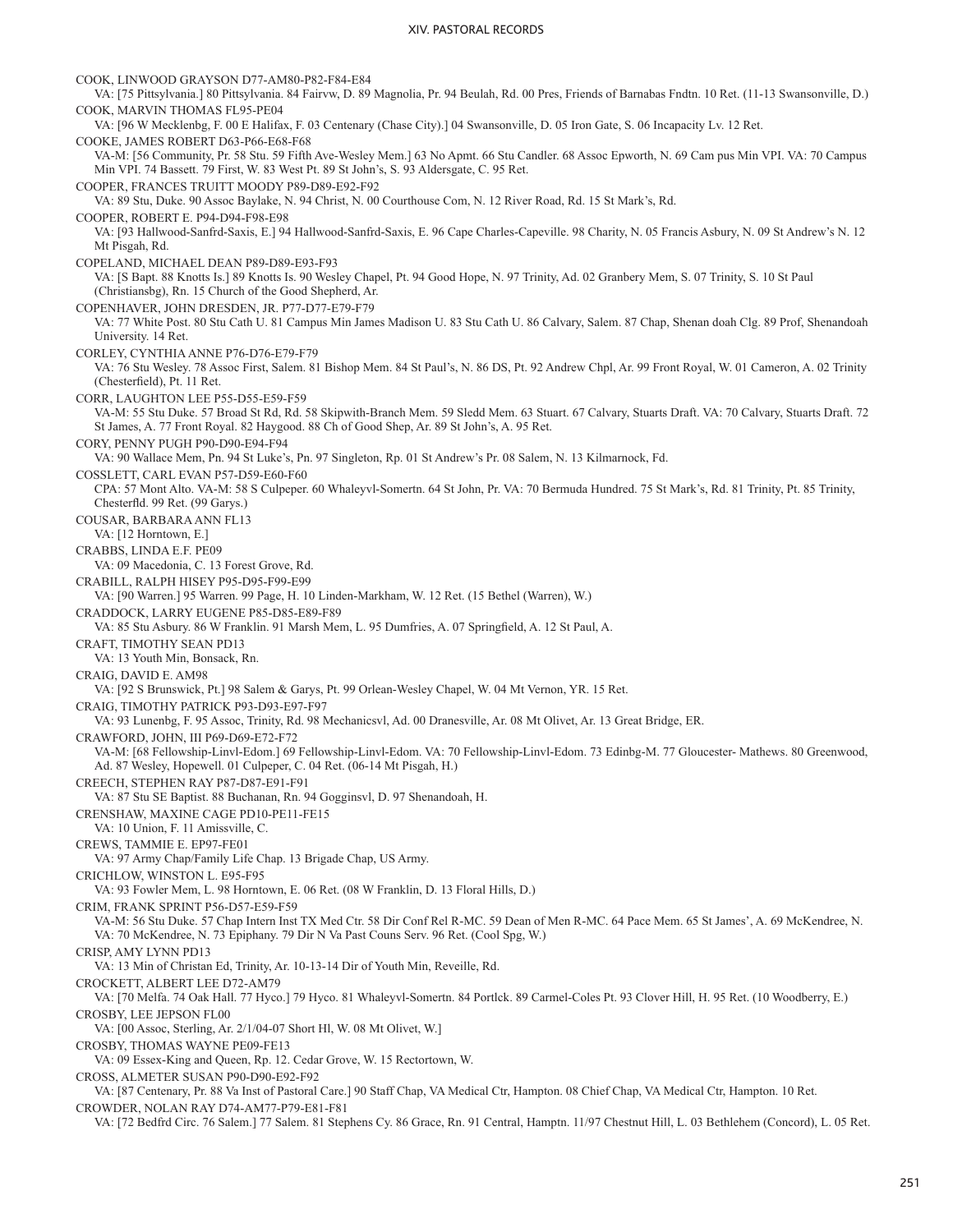CRUMB, CHARLES WARNER P45-D45-E45-F47 VA-M: [41 Philadelphia. 42 Sherbourne Ave.] 45 Stu Emory. 46 Batesvl. 48 W Hanover. 51 Chap Navy. 53 W End, C. 60 Ramsey Mem. 62 Adm Herm Rd. VA: 70 Adm Herm Rd. 80 Dir of Dev, VUMH, Inc. 83 DS, E. 88 Ret. (10/89-6/90 Boones Ml.) CRUMMETT, W. ANDRE FL03 VA: [03 Blue Grass, S.] CULPEPPER, ROBERT KIRK FL12 VA: [7/27/12 Community-St Mark, ER.] CUNDIFF, CLARK PE04 Transferred in from SC-FE06 VA: 03 Assoc Va Beach. 07 Nimmo, ER 15 Baylake, ER. CUNNINGHAM, DAVID LYN PE07-FE12 VA: 07 Knotts Island, N. 10 St Luke's, ER. CURRY, HENRY LEE, III P67-D67-E74-F74 VA-M: 67 Stu Duke. 68 Stu Emory. VA: 70 Stu Emory. 71 Prof Atlanta Bapt Clg. 73 Instr Mercer Univ. 76 Prof Mercer Univ. 86 Spec Asst AID. 89 Dir, Asylum Policy & Review Unit, US Dept of Justice. 03 Ret. CUSHNIE, WILLIAM DAVID P62-D62-E65-F65 VA-M: [58 Hanover.] 62 Hanover. 66 Ex Sec Rd Dist Christ Ed. 68 Rd Dist Coun Dir. VA: 70 Rd Dist Coun Dir. 72 Adjun Consult TRUST, Inc. 73 Ret Par 360. CUTSHAW, SUSAN DIANE FD98 VA: 98 Min of Congregational Life, Mt Olivet, Ar. 5/1/10 Ret. DADISMAN, MARY K. FL10-PE11 VA: 11 Assoc Haygood, ER. 13 Kenwood (Dinwiddie), JR. DAILY, RICHARD ALLEN P80-D80-F83-E83 FLA: 5-30-80 Morrisn Mem, 6-1-82 Callahan Frst. VA: 86 Crockett Spgs. 89 Cartersvl. 90 Walmsley Blvd. 93 Kernstwn, W. 98 Mountain View, L. 05 Verona, H. 07 Bonsack, Rn. 08 Dranesville, Ar. 10 Ret. (15 New Hope-Sharon, L.) DALTON, ELINOR RITCHIE P86-D86-E90-F90 VA: [82 Salem. 84 In Sch.] 86 Stu Wesley. 88 Shenandoah, H. 95 Mt Crawford, H. 01 Ret. DAMERON, JOHN CHARLES P77-D77-F82-E82 VA: [76 Mt Pleasant, H.] 77 Mt Pleasant, H. 81 Lancaster. 85 Wesley Chpl, Sufflk. 88 Whaleyvl-Somertn, Pr. 93 W Mathews, Rp. 00 Andrew Chap.- Edgewater, Rp. 04 Incapacity Lv. 09 Ret. DANIEL, LINWOOD ELTON P58-D58-E60-F60 VA-M: [55 White Post.] 58 Broadway. 59 Edinbg. 63 Assoc Asbury Mem, H. 65 Marshall. 69 Aldersgate, Pr. VA: 70 Alders gate, Pr. 76 Blackstone. 79 Farivw. 84 Del Ray. 85 Oaklette. 86 First, Hopewl. 89 Gloucester Pt: Bethany. 95 Swansonville, D. 99 Ret. (03-08 Andersn Chapel, D. 11-13 to 6-1515 Centenary (Jarratt), JR.) DANIELS, SHERRY (06 Transferred in from Illinois Great Rivers Conf.) FE VA: 06 Norfolk, N. DANIELY, JAMES G. P97-D97-FE02 VA: 97 Chap, VSU. 07 Dir, United Campus Min, VSU, & New Church Start. 08 Dir, United Campus Min, VSU. 1/4/09 Dir/Campus Min, Pace-Wesley Foundation, VCU. 15 Roberts Memorial, A. DARR, STEPHEN E. P78-D78-E90-F90 LITTLE ROCK: 78 In Sch. 81 UM Children's Home. 82 Comm Clg Min. VA: 90 Comm Clg Min. DA SILVA, PAULO CESR FE08 Transfer in from WPA VA: 06 Assoc Floris, Ar. 09 Amelon, L. 13 Emmanuel, W. 15 Mt Vernon, A. DAVID, TED EDWARD P72-D72-E74-F74 VA: 72 Stu Theol Clg. 73 Wrights Chpl-Hopewell. 75 Kenwood, Ad. 80 Ramsey Mem. 87 Shady Grv, Hanover. 88 Thalia. 94 Baylake. 03 Burke, A. 07 Va Beach, ER. 14 Ret. (Baylake, ER.) DAVIDSON, RONALD THOMAS D72-AM75-P78-F80-E80 VA: [70 New Bethel-Trinity. 73 Melrose, Rp.] 75 Melrose, Rp. 76 Faith, A. 80 Evangelical. 86 Bellamy. 94 Main St, S. 96 Heritage, L. 98 Lv Abs. 99 Gleaning for the World, Inc. 06 Ret. DAVIDSON, RUTH ANN FL98-RL03 VA: [98 E Halifax, F. 00 Centenary, Chase City, F. (03 Union, F.) 06 Ret. (10-11 Calvary, D.)] DAVIDSON, WILLIAM GEORGE P74-D74-E79-F79 VA: 74 Stu Duke. 77 S Sussex. 81 Good Hope, N. 87 Wesley Found ODU/NS. 93 Dir, Tidewater Wesley Fn. 95 Bethany, Hampton. 00 Trinity, Poquoson. 03 S Roanoke, Rn. 09 Warwick Mem, Pn. 13 Ret. DAVIES, LARRY EMMETT P88-D88-E92-F92 VA: 88 Jarratt: Centenary. 91 N Amelia. 96 Keysville. 00 Timberlake, L. 08 DS, L. DAVIS, ALBERT M., JR. FL00 VA: [00 Cumberland, F. 07 Incapacity Lv. 13 Ret.] DAVIS, CREED "BUD" SHELTON, JR. P65-D65-E69-F69 VA-M: 65 Stu Duke., 67 Stu Presby Sch of Christian Ed. 68 Min of Ed Ar Frst. VA: 70 Min of Ed Ar Frst. 71 Sleepy Holw Community. 72 Assoc Otterbein, H. 74 Assoc Greene Mem. 76 Del Ray. 79 Wesley Mem, C. 86 Wesley, Vienna. 90 St George's, A. 97 Peakland, L. 01 Windsor Hls, Rn. 05 Ret. (Main St, S.) DAVIS, DONALD PURGOLD P57-D57-F61-E61 VA-M: 57 In Sch. 59 Warsaw. 63 Assoc Central, Hamp. 64 Wesley, Hamp. 67 Brkvl. 69 Assoc Spgfld. VA: 70 Sab. 71 Supn. 75 Ret Par 360. DAVIS, GEORGE JACKSON FL12 VA: [12 Peaksview, L. 14 Providence-Whites, L.] DAVIS, JACK E. P79-D79-E84-F84 WPA: 79 Stu. 82 Frst, Titusvl. VA: 86 Mt Olivet, D. 90 Selma, S. 96 Tabernacle, ER. DAVIS, MARSHA L. FL13 VA: [07 Trinity. 11 Mt Airy. 12 E Halifax. 13 Centenary (Chase City), F.] DAVIS, MICHAEL T. FL07-AM11 VA: [07 N Amelia, F. ] 11 Journey, F.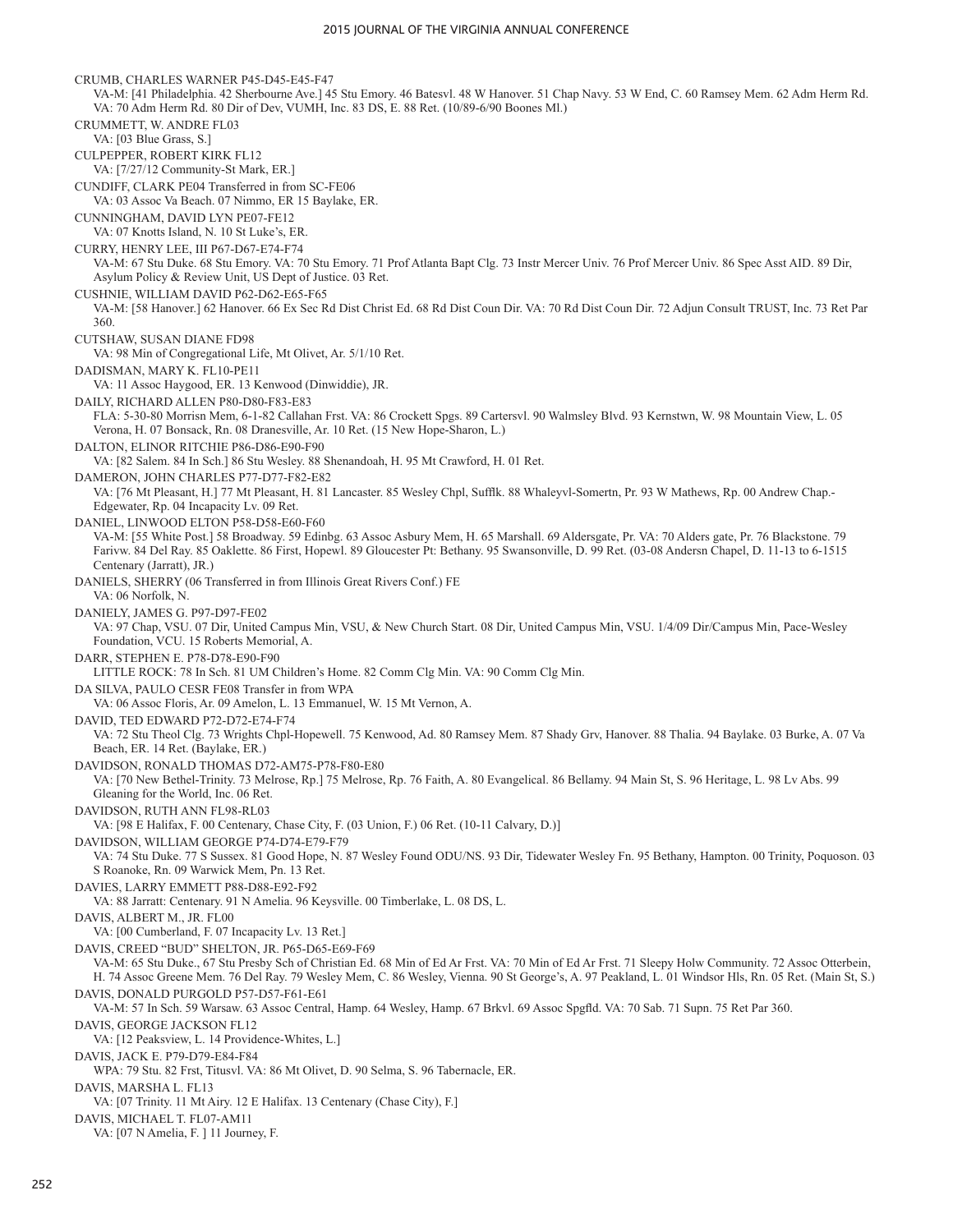DAVIS, PAUL BENJAMIN, JR. D69-P71-E73-F73 VA-M: [65 N Madisn. 65 S Culpeper. 66 Mineral.] VA: [70 Mineral.] 71 Mineral. 72 Stanardsvl-Binghams. 82 Stanardsvl. 97 Ret. DAVIS, SCOTT EDWARD P87-D87-E90-F90 VA: 87 N Londn, Englnd. 88 Chap, Va Wesleyan. 97 Nimmo, N. 99 Trinity, A. 10 Aldersgate, C. DAVIS, WILLIAM AMBROSE, JR. P81-D81-F83-E83 VA: 81 S Fluvanna. 83 Assoc First, C. 85 Wayne Hls-Oak Hl. 90 Beverly Hls, A. 94 Central, Salem. 00 St Luke's, Pn. 06 Bon Air, Rd. 15 Trinity (Alexandria), A. DAWSON, RICHARD B. FL10 VA: [10 Dir Camp Highroad. 13 Ret. (13 Assoc, Arcola, Ar.)] DAWSON, WILLIAM K. P81-D81-E83-F83 WVA: 79 Hartfrd Ct. 81 Assoc Morgantwn-Wesley. 83 Barrackvl. VA: 89 Good Shepherd, Rd. 92 Rcky Mt, D. 00 Duncan Mem, W. 13 Ret. DAY, JENNIFER LYNN FL06-PE07-FE11 VA: [06 Assoc Prince of Peace, A.] 07 Assoc Prince of Peace, A. 11 Noland-Trinity, YR. 14 Assoc Bon Air, Rd. DAY, MICHAEL GLENN FL71 VA: [67 Lakeland. 68 Lafayette. 71 Glenwood. 74 Lunenburg. 78 Disc. 11/1/00 Pamplin. 07 Mecklenbg, Pt. Lakeland, F.] DECKER, FRANK PAUL P80-D80-F82-E82 VA: 80 Community, Pr. 86 Miss Soc.for UMs. 01 VP for Mission Ministries, Soc for UMs. DECKER, JR., KENNETH T. FL13 VA: [06 Bethlehem, Rp. 13 Beth Horon, S. 15 Halifax, F.] DECKER, NATHAN A. FL04-PE08-FE12 VA: [04 Cheriton, E.] 08 Cheriton, E. 09 S Sussex, Pt. 13 Ivey Mem, JR. High St, JR. DeJONG, JOHN EDWARD P88-D88-E90-F90 VA: 88 Chap, Herm in No Va. 89 Asbury, A. 91 W Dinwiddie. 95 Henderson, Rp. 99 Hillcrest, Ad. 06 Ret. DeLOACH, CLYDE MONROE P95-D95-E97-F97 VA: [94 Hyco.] 95 Hyco, F. 98 Stanleytown, D. 00 Stuart, D. 07 Christ, Pn. 12 Sandbridge Community Chpl, ER. DeLOACH, TRAVIS LEE P84-D84-E88-F88 VA: [82 Concrd, D.] 84 Concrd, D. 88 Chatham Hts-Granbery. 93 Guilfrd, E. 01 Christ (Chincoteague), E. DeLONG, LEAH CARLETON PE05-FE10 VA: 05 Rappahannock, C. 11 Middleburg, W. 12 Warren, W. 13 Personal Lv Abs. 3-1-14 Wesley Chapel-Pine Grove , W. 7/1/14 Marshall-Middleburg, W. DERFLINGER, JAMES MICHAEL P88-D88-E92-F92 VA: 88 Lakelnd. 89 Concrd, D. 92 Locust Grv, Rn. 97 Chatham Hts-Granbery, D. 01 Magnolia, Pr. 08 Riverton, W. 14 New Town, YR. DETTMER, MICHAEL ANDREW FL08-PE11 VA: [08Lyndhurst-Oak Hill, S.] 11 Mt Jackson, H. DeVERTER, JOHN SCOTT P59-D59-E62-F62 TX: 59 In Sch. 62 Kennard Ctr Hall. 63 In Sch. 68 Latter Days Sts Hosp. 69 Bostn Gen Hosp. VA: 74 Dir Psych Ed, Rn. 99 Ret. DEVOLITES, SEAN CHARLES FL15 VA: [15 Assoc, Pleasant Valley, Ar.] DIETZ, JOANNA SUZANNE PD07-FD10 VA: 07 Min of Music & Outreach, Sterling, Ar. 13 Transitional Lv. 7/21/13 Min of Music, St George's, A. 3-2-15 Min of Serve Ministries, Braddock St, W. DIXON, ROGER LINWOOD P61-D61-E63-F63 VA-M: 61 Stu Drew. 63 Montvale. 64 Overseas Miss. VA: 70 Miss Fellowship of Evan, Inc. 98 Bedford Circuit, L. 00 Consultant, Pioneers Mission Agcy. Missionary, Pioneers. 04 Ret. DOHERTY, PHILBERT A. FL00 VA: [00 Randolph Street, S. 02 Assoc Arlington, Ar. 07 Ret.] DONALD, CHRISTOPHER ROSS PE06-FE09 VA: 06 Assoc Reveille, Rd. 10 Student/Chap., UVA Health Systems. 12 Proj Dir, Compassionate Care, UVA Sch of Nursing. 1-10-13 Chap & Dir Religious Life, Millsaps College DONAT, WARD LINN P49-D50-E51-F51 VA-M: 49 Stu Duke. 50 Collinsvl. 53 Providence-Woodlnd. 59 Mt Carmel, S. 60 Beverly St. 64 Woodlawn, Rn. 68 Beulah, Rd. VA: 70 Beulah, Rd. 71 Thalia. 8-1-74 St John's, N. 79 Wesley, Vienna. 84 DS, Rn. 89 Ret. DONIGIAN, GEORGE HOVANESS P77-D77-F80-E80 VA: 77 Wrights Chpl-Hopewell. 79 Rehoboth Par. 83 Tappahannock Mem. 85 Clarksvl: Jamieson Mem. 88 Div of Chrch Sch Publ, Gen Bd of Discipleship. 95 Move to Upper Room. 00 Dir, Trade & Event Mrktng, The Upper Room. 1/1/04 Discipleship Resources Team Leader. 06 Editorial Director, Discipleship Resources. 1/1/10 Transitional Lv. 10/1/10 On Loan, Lupo Mem, SC Conf. 13 On Loan, Monaghan UMC, SC Conf. DONNELLY, ROBERT JOSEPH P63-D63-E66-F66 VA-M: [59 Wrights Chpl. 62 Eastlnd-Zion.] 63 Eastlnd-Zion. 65 Crawfrd Mem. 69 Assoc Braddock St. VA: 70 Assoc Brad dock St. 76 Assoc Clarendn. 78 Hintn Ave. 82 Trinity, NN. 85 Wesley Mem, Martinsvl. 91 Culpeper. 01 Ret. DORE, LIVINGSTONE S. (05 Transferred in from CPA Conf) FE VA: 05 Assoc Ramsey Mem, Rd. 07 Chamberlayne Heights, Ad. 14 Charles Wesley, Ar. DORSEY, JEFFREY LAING P84-D84-F87-E87 VA: 84 Stu Vanderbilt. 85 Assoc Spgfld. 87 Relief-Hites. 88 Brooklnd, Rd. 92 Lv Abs. 93 Assoc Greene Mem, Rn. 97 Assoc First, Rn. DOUCE, TONYA M. FL02-PE06-FE07 VA: [02 Philadelphia, Pt.] 06 Assoc Fairlington, A. 10 Family Lv Abs. 13 Assoc Fairlington, A. 15 Family Lv of Abs. DOUGLAS, DELANO FL14 VA: [14 Dir, United Campus Ministres, VSU.] DOUGLASS, CARL HENRY, JR. P52-D52-E55-F55 VA-M: 52 Stu. 53 Brkneal. 57 Pace Mem. 61 Leesbg. 65 Duncan Mem, Rd. VA: 70 Monumental, Pr. 73 Annandale. 75 Asst to Pres Shen Clg. 76 Christ, S. 80 Blacksbg. 87 Madisn Hts. 90 Main St, L. 94 Ret. (Huddleston) (01-08 Patmos, L.) DOUGLASS, LAURA B. FD00 VA: 00 Dir, Music Min, Asbury, H.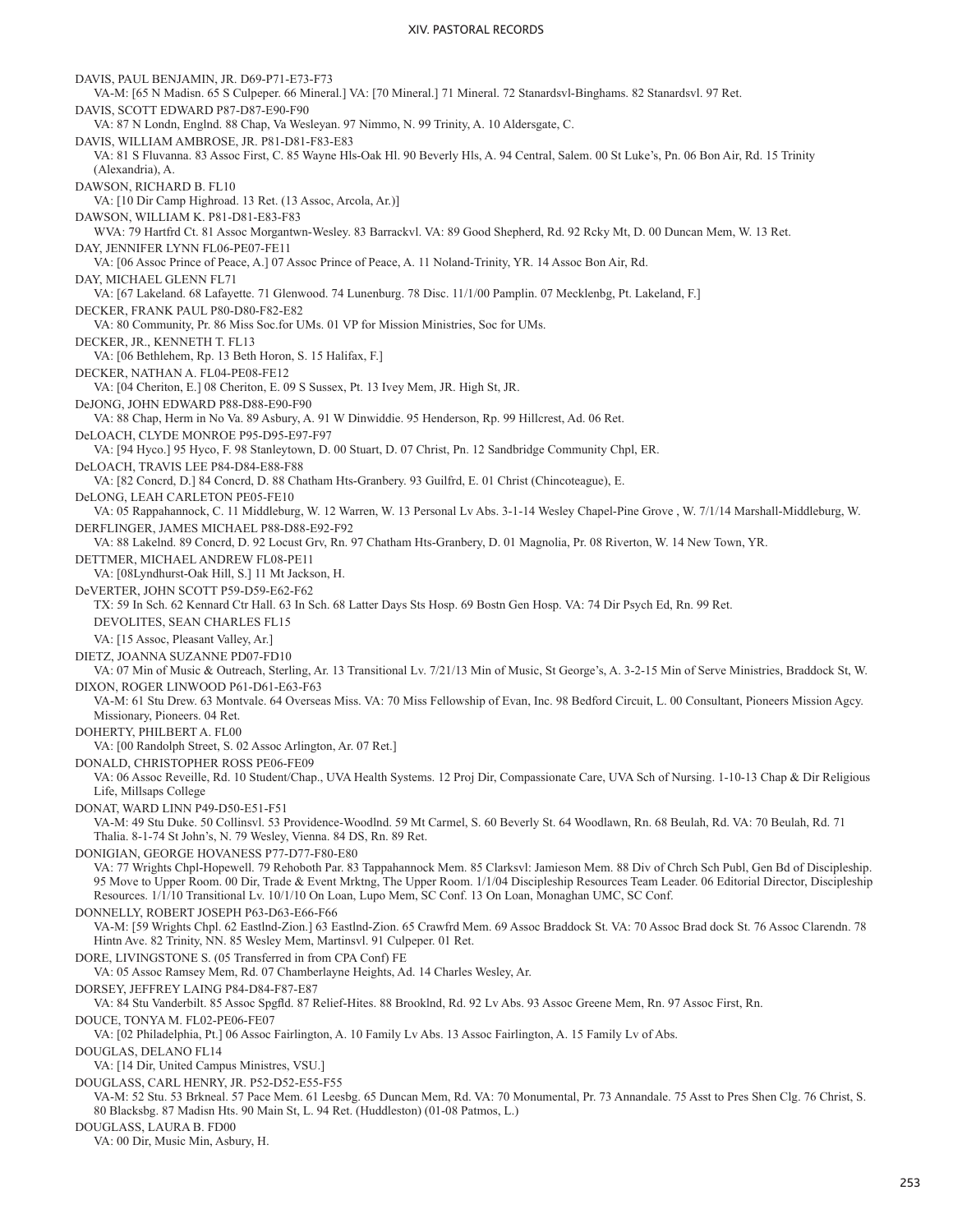DOWDY, ROGER CLAY FD98 VA: 98 Dir, Cross-Paths Ministries, Rd. 06 Dir, Cross-Paths Ministries/SEJ Event Development. 15 Ret. DOWNS, BETH C. FD97 VA: 97 Reveille, Rd. 98 Dir of Ministerial Services, Rd. 14 Ret. DRAINE, WESLEY DAVIS, JR P59-D59-E63-F63 VA-M: 59 In School. 61 Lancaster. 65 Tappahannock. 69 N. Garden, Trinity. VA: 70 N. Garden. 72 Sabbatical. 73 Hon Loc. 74 Willis, Rd. 76 Hon Loc. 00 Ret. DRAPER, JAMES WALLACE P61-D61-E64-F64 VA-M: 61 King & Queen. 63 Colonial Bch. 65 Hickory. 69 Mem, Va Bch. 73 Trinity, Pt. 75 Dumfries. 79 Trinity, Lexingtn. 84 St John's, N. 88 Lower, Rp. 92 Friendship, Ar. 93 Lakeside, Ad. 97 Magnolia, Pr. 98 Emmanuel, C. 00 Ret. (01 Shackelford's Chapel, Rp.) DRINKARD, DAVID ROGER P78-D78-E81-F81 VA: 78 Stu Candler. 80 Assoc Ft Hl. 83 Bellevue, L. 87 Assoc Dir COM, Youth Min. 91 St Matthew's, Rd. 01 DS, L. 08 New Creation, ER. 15 Harmony (Hamilton), W. DRISCOLL, JAMES RAY P83-D83-E87-F87 VA: 83 Stu Wesley. 84 Burnt Factory. 88 Hamiltn: Harmony. 98 Great Bridge, N. 05 Annandale, A. 08 Williamsburg, Pn. 10 Baylake, ER. 14 Dpty Command Chaplain, US Cntrl Cmmnd, Army. DULANEY, BRADLEY S. PE00-FE03 VA: 00 Assoc Great Bridge, N. 04 Gogginsl, D. 09 Redwood, D. DULEY, JASON B. P97-D97-E00 VA: [95 Lunenburg.] 97 Lunenburg. 99 Assoc Centenary, Pr. 01 Macedonia-Montague Ave, W. 02 Macedonia, W. 14 Galilee, Ar. DUNCAN, JR., ALEXANDR FL13 VA: [10 Jackson St-Trinity, L. 13 Mead Mem, L. 14 Heritage, ER.] DUNCAN, CARL RANDOLPH P93-D93-E95-F95 VA: [92 Assoc, First, W.] 93 Assoc, First, W. 95 Wakefield, Pr. 00 St. Luke's, D. 04 Sterling, Ar. 15 New Creation, ER. DUNCAN, DeWAYNE A. FE07 (Transferred in from Kentucky) VA: 05 Cape Charles-Capeville, E. 09 Ebenezer, Rp. 13 Sycamore, JR. DUNKUM, JEANE JOHNSON PM99-FE03 VA: [95 W Buckingham] 99 Callaghan, S. 04 Highland, D. 07 Scottsville, C. 10 Southern Albemarle, C. 11 Warsaw, Fd. 13 Epworth (Thaxton), L. DUNKUM, THOMAS RAY P69-D69-E73-F73 VA-M: [67 W Buckingham.] 69 W Buckingham. VA: 70 W Buckingham. 71 Enon. 76 Asbury-Pkside. 78 Lv Abs. 80 N Brunswick. 83 Hopewell, Chesterfld. 02 Wesley, Colonial Hts. 08 Ret. DUNLAP, MELISSA MACOMBER P94-D94-F99-E99 VA: 94 Assoc, Trinity, Ar. 95 Lv Abs. 96 Assoc, Trinity, Ar. 97 Dist Program Dir, A. 00 Assoc, Christ, A. 03 Assoc, St Stephen's, A. 05 Bi-Dist Program Coord for Church Development, Ar. 1/1/0 Personal Lv Abs. 9/1/12 A-Ar Church Development Coordinator. DURRANCE, THOMAS EDWARD FL05-PE10 VA: [05 Painter-Quinby, E.] 10 Fieldale, D. DURRETT, JAMES H. AM93 VA: [90 Bishop Mem.] 93 Bishop Mem, Ad. 98 Ret. (98-09 Mt Hope, Ad.) DYSON, ERNEST P82-D82-F86-E86 VA: [80 Hopewell, Ad.] 82 Stu Wesley. 83 Bowling Grn. 87 Hlcrest. 92 Ret. EAKES, M. GAREY PE09-FE12 VA: 09 Faith, A. 10 Assoc Sydenstricker, A. 14 Silverbrook, A. EAKIN, HAZEL CHRISTINA B. P80-D80-F85-E85 VA: 80 Assoc Spgfld. 81 Rapidan. 85 E Culpeper. 86 Lv Abs. 87 Assoc Culpeper. 97 Lv Abs. 98 Ret. Hon Loc. EARL, WALTER E95-F95 VA: 95 Ret. EARLE, DEVON MAUST PE15 15 Assoc Fairlington, A. EARLEY, JAMES NORFLEET, II P79-D79-F82-E82 VA: [75 Good Hope.] 77 No Apmt. 79 Stu Candler. 80 St. Mark's, Pr. 85 Chase Cy: Centenary. 89 Tabernacle, N. 90 Bruen Chpl, Ar. 97 Lincolnia, A. 99 Nimmo, N. 02 Park Place, N. 10/1/06 Walker Chapel, Ar. 15 Tabernacle, YR. EARLEY, PHYLLIS RUCKLE P94-D94-E97-F97 VA: 94 Assoc, St Mark's, Ar. 96 Assoc, Trinity, Ar. 99 Epworth, N. 07 Alexandria Dist Program Coord. 10 Trinity (Alexandria). 1/1/15 Clergy Med Lv. EARLY, REGINALD A. FL05 VA: [05 Willisville-Hamilton Cooperative Parish, W. (15 Shenandoah, S.)] EARLY, WILLIAM GLEN FL06-AM12-FL13-AM15 VA: [06 Mt Pleasant, H.] 12 Mt Pleasant, H. 15 Columbia Furnace-Union Forge, H. EARNHARDT, TIMOTHY R. P96-D96-FL05-PE07 (Readmit) VA: [91 Sardis, C. 92 Lancaster, Rp.] 96 McKendree-Asbury, F. 99 Fairview, L. [05 Bethlehem (Concord), L.] 07 Bethlehem (Concord), L. 10 Moseley Mem-Stokesland Cooperative Par, D. [13 Chesapeake Ave, ER. 15 Middlesex, YR.] ECCARD, EMMITT WILLIAM, JR. P70-D70-F72-E72 OH-W: 70 In Sch. VA: 71 Parrish Ct. 79 Glovier Mem. 83 Leesbg. 89 Ft Hl, L. 95 Otterbein, H. 99 Andrew Chapel, Ar. 02 Ret. ECKLUND, ELIZABETH WALTER PE99-FE03 VA: 99 St Mark's, S. 02 Fletchers Chapel, Ad.06 Rustburg, L. 12 Marsh Mem, L. 13 Fort Hill, L. 14 Main Street, L. ECKLUND, RICHARD H. P93-D93-E96-F96 VA: [90 Floyd Parish.] 93 Floyd Parish. 94 Nelsn, C. 99 St John's, S. 02 Trinity, Ad. 06 Centenary, L. EDEN, SHARON ELAINE PM VA: 05 Clergy Med Lv. EDINGER, DAVID P. FL10 VA: [10 Poplar, C. 13 Brookneal, L. 15 Zion, L.]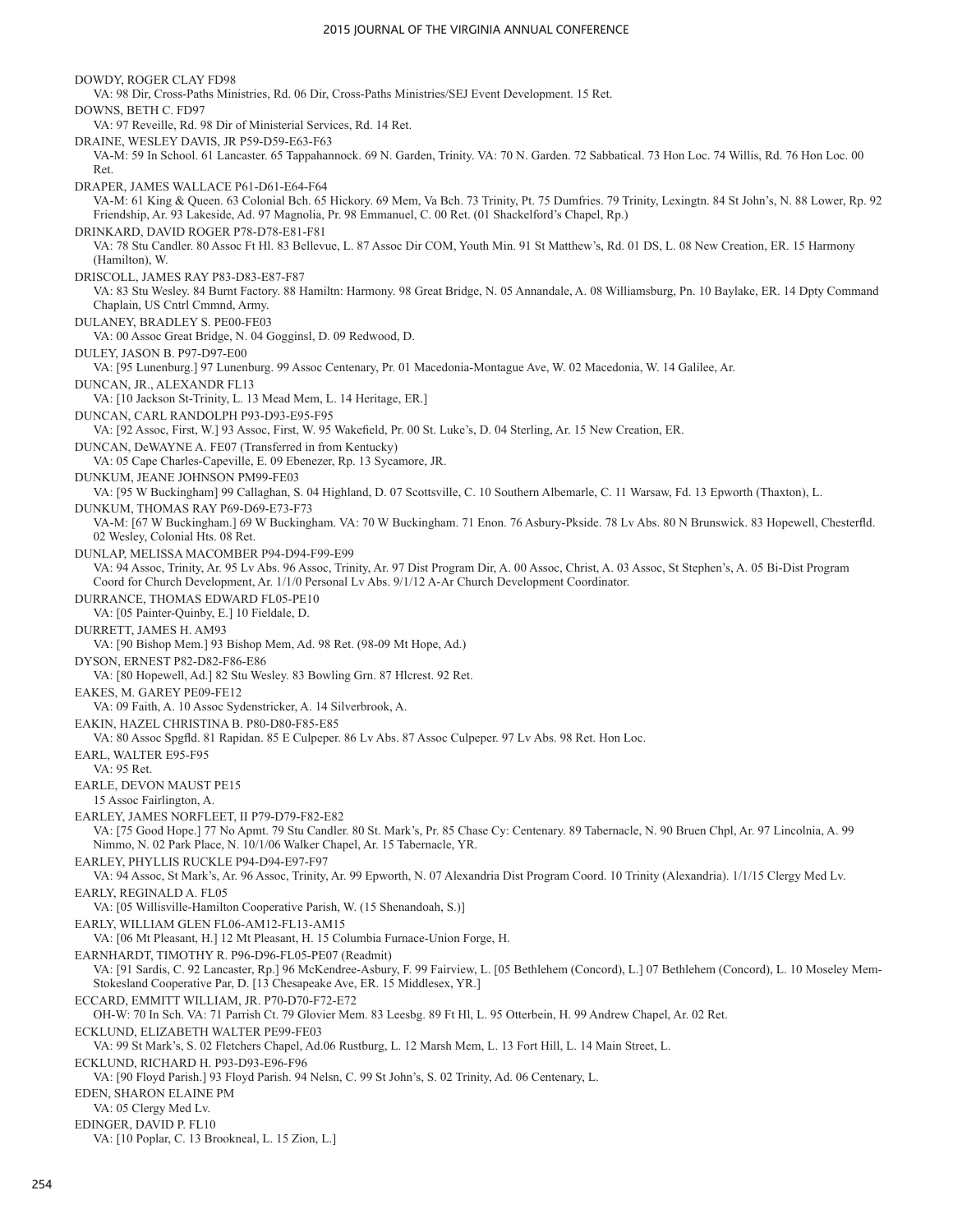EDMONDS, LARRY JOE P79-D79-E83-F83 HOLS: 79 In Sch. 81 Wesley. 82 Ridgedale. 85 Harneds. VA: 87 E Halifax. 90 Smith Mem, D. 94 Fairvw, D. 98 St John's, A. 05 Chestnut Mem, Pn. 10 Southview, Rn. 14 Memorial, ER. EDMONDS, RAYMOND HARRISON, JR. P59-F67-E67 VA-E: 59 Mtnsbg. 62 No Recd of Apmt. 64 In Sch. 67 Prof Shen. VA: 1-1-70 Prof Shen. 70 In Sch. 71 Prof & Chap Shen. 72 Dir Rel Act & Prof Shen. 73 Prof & Chap Shen. 74 Mt Tabr, Lacey Spgs. 77 Grace-Calvary. 81 Kilmarnock. 87 Otterbein. 91 Warwick Mem, Pn. 94 Monumental, Pr. 01 Assoc Council Dir, Higher Ed & Campus Min. 06 Ret. (10/31/09-13 Park View, Pr.) EDWARDS, DARWIN FL07-PE12 VA: [07 Newsoms, Pr.] 12 Newsoms, JR. EDWARDS, JAMES A. FL11 VA: [11 Bowling Green, Fd.] EDWARDS, ROBERT ANDREW P75-D75-E79-F79 VA: [73 N Brunswick.] 75 Philadelphia. 79 Beaverdam: W Hanover. 81 Assoc First, Salem. 84 Ebenezer, Garrisonvl. 90 Benns, Pr. 93 First, N. 97 Memorial (Tappahannock). 04 Rocky Mt, D. 08 Christ, S. 14 Ret. (11-1-14 to 6-30-15 Smith Mem, D.) EISENMAN, MICHAEL AARON FL05-PE09-FE13 VA: [05 Pleasant Grove, D.] 09 Pleasant Grove, D. 12 Hopewell, D. 14 First, ER. ELDER, GILBERT M. FL09 VA: [09 E Henrico Cooperative Par, Rd. 13 Prince George, JR. ELDRIDGE, JOSEPH THOMAS P69-D69-E72-F72 VA: 70 Miss Chile. 87 Miss Honduras. 89 Staff Asst, CODE. 95 Lawyers Comm for Human Rights. 97 Chap, American U. ELMORE, DANIEL EDWARD PE07-FE10 VA: 07 Parkview, Pn. 10 Assoc Pender, Ar. 12 Restoration, C. 13 Pembroke, Rn. 15 Assoc Pender, Ar. ELMORE, KEVIN FITZGERALD FL15 VA: [15 Andrew Chapel (Westmoreland), Fd.] ENNIS, RICHARD CARL P58-D58-E60-F60 VA-M: 58 In Sch. 60 Assoc Cherrydale. 61 St George's, Fairfax. 69 Sab. VA: 70 St Matthew's-St John's, Chesapke. 71 St. John-Pinners Pt, Chesapke. 72 Covenant. 73 Staff Mbr Ec Inst. 85 Mt Crawfrd. 86 Crossman. 90 Cokesbury, A. 99 Ret. (99 Grace: Hartwood.) ENSZ, ANDREW STANTON PE14 VA: 14 Trinity (Isle of Wight), YR. EO, YUNHO E94-F94 VA: 94 Emmaus Korean, Ad. 97 Emmaus at Stratford Hill. 8-10-10 Family Lv of Abs. 11 Colonial Beach, Fd. ERBACH, WILLIAM W. P59-D59-E61-F61 N JER: 59 In Sch. 60 Garnervl. 65 Lebann-Allertn. 67 Div of Chaplains. VA: 91 Strasbg-Woodstck. 92 Pleasant Vw, W. 02 Mt Olive-Shiloh, W. 06 Ret. (Mt Olive-Shiloh.) ERBIN, LAWRENCE ARTHUR P91-D91-E95-F95 VA: 91 Stu, Wesley. 92 Mt Olive-Shiloh, W. 95 Central, Rd. 00 Aldersgate, Pn. 04 Middleburg, W. 08 Shiloh, Ad. 14 Amelon, L. ERICKSON, WILLIAM DAVID, JR. P72-D72-E78-F78 VA: 72 Stu Wesley. 75 Hartwood. 79 Assoc Wesley, Vienna. 81 Harmony. 86 Forest. 88 Hickory, N. 89 Tappahannock Mem. 92 High St, Pr. 95 Crenshaw (Blackstone). 99 Prince George, Pt. 03 St Luke's, Rd. 05 Peace, Fd. 14 Ret. ESPINOZA, SAMUEL JOEL P72-D72-E75-F75 VA: 72 Rivertn. 77 Laurel Hl. 81 Culmore. 87 Sterling. 92 St Stephen's, A. 03 Ret. ESTEP, TAMMY LYNN P84-D84-E90-F90 VA: 84 Assoc First, NN. 87 Smiths Grv. 90 Assoc Windsr Hls, Rn. 94 Lv Abs. 96 Epworth (Exmore). 06 DS, E. 14 Haygood, ER. ESTES, SHAYNE VICTOR PE11-FE15 VA: 11 Andrew Chapel-Edgewater, Fd. 15 Shady Grove, F. EUTSLER, RALPH KERN P41-D42-E44-F44 VA-M: 41 Stu UTS, NY. 43 Greenvl-Mnt Spg. 45 Elktn. 49 Luray. 53 S Rn. 60 Ginter Pk. 65 Washingtn St, A. 66 Ex Dir VA Meth Homes, Inc. VA: 70 Ex Dir VA Meth Homes, Inc. 73 DS, A. 78 Reveille. 82 Dir Conf COM. 84 Bishop Holston Conf. 89 Ret. (9/88-6/89 Reveille.) EVANS, GLEN CLARENCE, JR. P74-D74-E78-F78 VA: 74 Stu Asbury. 77 Carsn. 83 New Hope, H. 86 St Mark's, Rd. 93 Calvary, Ar. 11/1/00 Clarendon, Ar. 06 President, Art for Humanity. 11 Ret. FAILES, WALTER BRITT, JR. P84-D84-E87-F87 VA: 84 Stu Candler. 85 Natural Brg. 89 Prog Dir, A. 91 Dumfries, A. 95 Granbery Mem, S. 00 Calvary, S. 11 Thrasher Mem, Rn. FAIR, DEBORAH R.B. P96-D96-F99-E99 VA: 96 Stu, Wesley. 97 Assoc, Messiah, A. 98 Assoc, Grace, A. 00 Fletchers Chapel, Ad. 02 Assoc Annandale, A. 05 Charity, N. 07 Lv Abs. 08 Main St, Pt. 10 Wesley (Colonial Heights), Pt. 13 Smiths Grove, JR. 14 Personal Leave of Absence. FAIR, JOHN ALEXANDER P97-D97-E00 VA: 97 Assoc, Fairlington, A. 00 New Hope, Ad. 02 Lv Abs. 06 President, P2:Planning for Peace. 08 Monumental, Pt. 10 N Brunswick, Pt. 12 Dinwiddie, JR. 13 Lebanon (Dinwiddie), JR. 15 Ret. FARABAUGH, TIMOTHY M. (Transferred in from WPA 04) VA: 04 Ex Dir, The Hermitage in N Va. 09 COO Vinson Hall Retirement Community. 1-2-13 Pres/CEO GlenWoodPark UM Retirement Comm. 1-1-15 Wallace Mem, YR. 7-1-15 Calvary, Rd. FARIS, RICHARD BUCHANAN P58-D58-E62-F62 VA-M: 58 Stu Drew. 60 Assoc Centenary, L. 62 Andersn Mem, L. 65 Bermuda Hundred. VA: 70 Corinth. 75 Assoc Aldersgate, A. 78 Main St, D. 81 Foundry. 89 Sab Lv. 90 Wesley Mem, C. 98 Ret. FATHBRUCKNER, ALEXIS ANN STEPHENS P83-D83-F86-E86 VA: [82 Assoc Leesbg.] 83 Assoc Leesbg. 2-1-84 Stu Wesley. 84 Cartersvl. 87 Nottoway. 9-1-88 Chase City: Centenary. 9-1-89 Pleasnt Grv Ret Ctr. 9-1- 90 Cartersvl. 92 Pleasnt Grv Ret Ctr/Oakwood. 01 Crewe, F. 04 Retired (04 St James, L. 11/1/06 Prospect, Pt. 4/1/07 Washington St, Pt. 12 Co-pastor, N Brunswick, F. 13-14 Assoc, Petersburg Co-op Par, JR.) FELUMLEE, ALAN ROGER P76-D76-E79-F79 VA: 76 Stu Asbury. 78 LaCrosse. 81 Assoc Spgfld, A. 83 Bethlehem, Rp. 93 Main St, Pr. 00 Braddock St, W. 06 Centreville, Ar.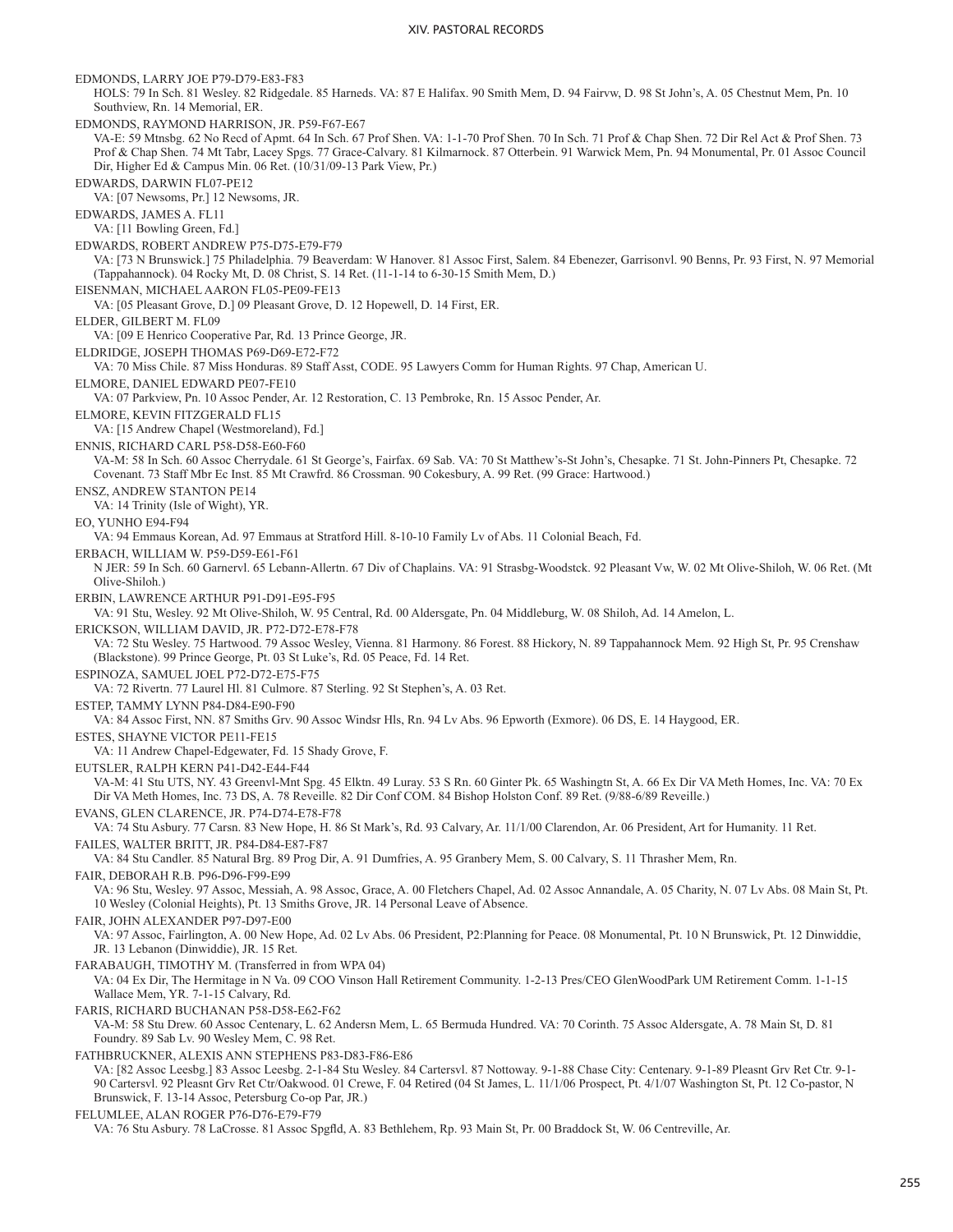FENDER, JUDITH GILKISON PD00-FD03 VA: 00 Stu Wesley. 9/21/00 Min of Christian Ed-Outreach, Burke, A. 07 Min of Missions, Burke, A. 15 Ret. FERGUSON, WILLIAM SNIDER P49-D51-E53-F53 VA-M: 49 Stu Emory. 51 Middle Bedfrd. 54 Boykins. 58 Monumental, Emporia. 62 Bethany, Hamptn. 67 Rky Mt. VA: 70 Rky Mt. 71 Culpeper. 76 Westhamptn. 80 Lakeside. 85 Westover Hls. 89 Ret. FERRELL, DWALA JANE P90-D90-E93-F93 VA: 90 Assoc Welborne, Rd. 91 Bethany, L. 93 High St, Pr. 95 Dist Dir, Community Dev. 99 Petersburg Urban Min. 9/21/00 Church & Community Worker, GBGM (Ex Dir, Pathways-VA, Inc.) 13 Chief Executive Officer, Pathways-VA, Inc. 15 Family Lv of Abs. FINK, RUFUS BLACK P56-D56-E60-F60 BAL-M: 56 Bowie Perkins. VA-M: 57 In Sch. 58 Community, Ar. 59 Hlsboro. 60 Chap Navy. VA: 70 Chap Navy. 79 Ret 20 Yr Rule. FINK, WILLIAM JERYL P52-D52-E55-F55 VA-M: 52 Stu. 53 Assoc Fairlingtn. 55 St Luke's, Fls Chr. 62 Wesley, Ar. 68 Centenary, L. VA: 70 Reveille. 78 DS, Pt. 80 DS, Rn. 84 Ex Dir VUMH, Inc. 00 Ret. FINLEY, JEANNE TORRENCE P76-D76-E77-F77 TENN: 76 Stu. 78 Faculty Averett Clg. VA: 81 Co-pastor Christiansbg Par. 83 Campus Min, James Madisn U. 92 Sab Lv. 93 Cascade-Harmony, D. 95 Newport-Mt Olivet, Rn. 97 New River Parish, Rn. 99 Co-dir, Collegial Communications. 12 Ret. FINLEY, WILLIAM McCALLUM, III P74-D74-F76-E76 SW TEX: 74 Stu. TENN: 75 Rover-Unionvl Par. 76 Friendship. 77 Stu. VA: 80 Assoc Mt Vernn, D. 81 Co-pastor Chris tiansbg Par. 83 Clover Hl, H. 86 Keezletwn. 88 Sab Lv. 89 Dir, Shepherd's Ctr of Harrisonbg & Rockingham Cty. 92 Mt Olivet, D. 95 Incapacity Lv. 11 Ret. FINN-McKENZIE, EUGENIE LUCILLE P79-D79-F82-E82 VA: 79 Stu Wesley. 80 Mt Soln. 81 Blue Grass Vly. 83 Lv Abs. 84 Lakelnd. 85 Lv Abs. 10-1-85 Franklin Co Soc Serv. 86 Assoc, Greene Mem. 89 Calvary-Garber-Park, Rn. 90 Mt Horeb, H. 92 Paran-Mtn Vw, C. 96 Lv Abs. 02 Mt Zion, C. 06 Fletchers Chapel, Ad. 12 Lovettsville, W. FINN-McKENZIE, MICHAEL DAVID P77-D77-F82-E82 VA: 77 Stu Wesley. 80 Parnassus. 81 Redwood. 86 White Mem. 90 Mt Clintn, H. 92 N Fluvanna, C. 06 Trinity, Ad. 12 Bethany (Purcellville), W. FISHER, DAVID P. FL96 VA: [96 Highland Park, Rn. 02 Ret.] FISHER, JOHN ALEXANDER, JR. D74-P77-E86-F86 VA: [73 Horntwn.] 77 Horntwn. 84 Jacksn St. 93 W Staunton, S. 06 Ret. FISHER, WILLIAM RICHARD D71-AM92 VA: [70 Brkneal.] 71 Brkneal. 72 Keezletwn. 76 Hlcrest. 78 Page. 80 Massanutten. 81 No Apt. 82 Monterey. 83 Jollivue. 86 Carsn. 90 King Wm.] 92 King Wm. 94 Keysvl, F. 96 Boonsboro, L. 04 Toms Brook, W. 09 Ret. FITCH, AARON WINSLOW FL00-PE05-FE10 VA: [00 Belview, Rn.] 05 Belview, Rn. 10 Relief-Hites, W. 14 Kernstown, W. FLEISCHER, MORRIS V. FL97 VA: [97 Prospect, F. 99 Pamplin, F. 00 Pleasant Grove, D. 05 Assoc Blacksburg, Rn. 08-13 Newport-Mt Olivet, Rn.] FLETCHER, JENNIFER L. PE13 VA: [12 W Brunswick, F.] 13 W Brunswick, F. FLOOD, SR., JOHN E. FL13 VA: [08 S Halifax. 10 Prospect (Prince Edward). 13 Swain Mem (Tangier), E.] FOERSTER, ABIGAIL ELIZABETH P97-D97-FE02 VA: 97 Stu, Wesley. 98 Assoc, Christ, A. 00 Dist Prog Coord, A. 03 Arlington. 8/16/10 Family Lv of Abs. 13 Assoc St Stephen's, A. FOLLETT, ALAN R. FL02 VA: [02 Bassett Mem, D. 06 Lyndhurst, S. 08 Rapidan, C.] FOOTE, PHILLIPS KING P52-D53-F56-E61 HOLS: 52 Stu. 54 Cripple Crk. VA-M: 56 Nokesvl. 58 Burke. 59 Dunn Loring. 61 Waverly. 64 Benns. 66 Chap Air Force. VA: 70 Chap Air Force. 81 Lv Abs. 84 Ret. 87 (Returned to Active Service) Boykins. 90 Ret. FORBES, SHARON L. FE 07 (Transfer in from UCC) VA: [05 Reliance-Ridings Chapel, W.] 07 Reliance-Ridings Chapel, W. 08 Little Fork Circuit, C.Anderson Mem (Gretna), L. FORD, DAVID V. P89-D89-E91-F91 VA: 89 Zion, C. 96 Assoc, Va Beach. 99 New Town, YR. 14 Southview, Rn. FORD, ROBERT WALTER PM99-FE01 VA: [94 Bath. 98 Mt Pleasant, S.] 99 Mt Pleasant, S. 01 S Covingtn, S. 04 Linden-Markham, W. 1/1/09 Lv Abs. 09 James River, F. 11 Concord, D. 13 Concord-Mt Pleasant Co-op Par, D. 15 Brookneal, L. FORREST, DAVID TAYLOR P73-D73-F76-E76 VA: 73 Stu Emory. 75 Rehoboth, Ad. 79 William Watters. 80 Hlcrest. 86 Miss, Sierra Leone AC. 90 Providence, Pn. 99 Main Street, L. 04 DS, W. 10 St Thomas (Manassas), A. FORRESTER, JOSEPH DOUGLAS P96-D96-FE01 VA: 96 Stu. 97 Warwick Mem, Pn. 03 Prince George, Pt. 05 Crozet, C. 14 Reveille, Rd. FORSTALL, WALTON CLARK, II P89-D89-E93-F93 VA: 89 W Mecklenbg. 91 Potomac, Ad. 95 Noland Mem, Pn. 98 Susanna Wesley, Rp. 04 Wesley, A. 10 Aldersgate, ER. FOSS, ELIZABETH ANN P89-D89-E91-F91 VA: 89 Hallwd-Sanfrd-Saxis. 91 Assoc First, C. 94 Gordonsvl, C. 00 Mt Vernon, A. 04 Wesley Mem, C. 11 Cherrydale, Ar. FOSTER, BARRY SCOTT P91-D91-E95-F95 VA: 91 Stu Wesley. 93 Staples Mill Par, Rd. 95 Chap, Shenandoah U. 04 Raleigh Ct, Rn. 08 Mt Vernon, D. FOSTER, KEIKO TANI PE12-FE15 VA: Assoc Good Shepherd, A. 15 Bi-District Program Coord., A. FRANK, MICHAEL TERRY P92-D92-E95-F95 VA: [88 Blue Rdg.] 92 Blue Rdg. 93 Mt Crawfrd, H. 95 Dir, Wesley Foundation, JMU. 96 Singers Glen, H. 01 Strasbg, W. 06 Incapacity Lv. 08 Mt Tabor, H. 14 Bethany (Isle of Wight), YR.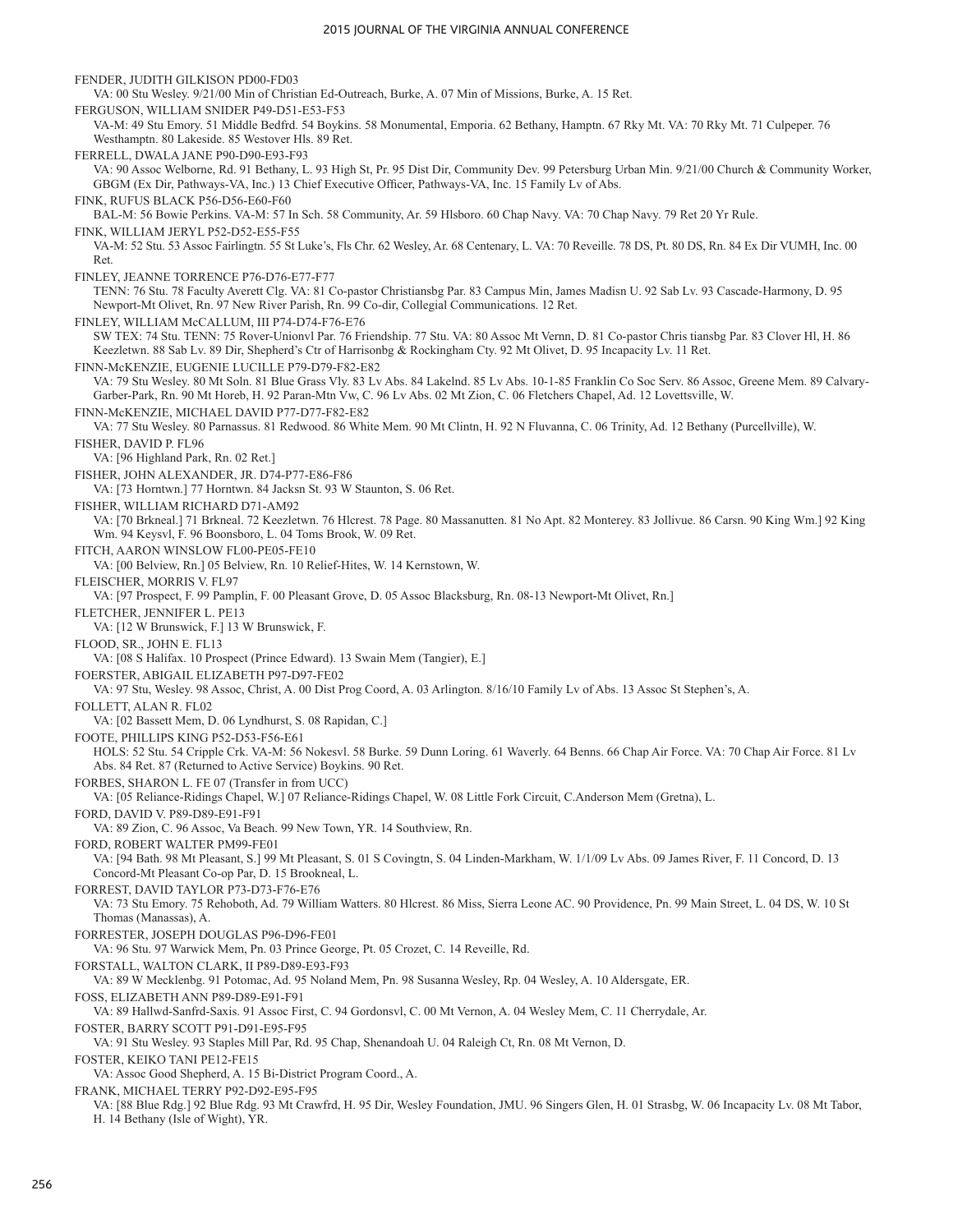FRANKLIN, ARTHUR HOWELL P67-D67-F70-E70 VA-M: 67 Stu UTS, Rd. 69 W Campbell. VA: 70 W Campbell. 71 Powhatan. 75 Forest Rd, L. 80 St Andrew's, N. 82 Main St, F. 86 Crenshaw. 91 Central, Salem. 94 South Hl, Pt. 99 St John's (Buena Vista), S. 03 Ret. FRANKLIN, JOHN B. FL06 VA: [06 W Campbell, L. 12 Salem, D.] FREDERICK, LOU ANN PE01-FE05 VA: 01 Andrew Chapel, Ad. 04 Orange Cir. 08 Lv Abs. 09 Assoc St John's, A. 10 Henderson, Rp. 13 Ret. FREEMAN, GEORGE HOWARD P69-D69-F73-E73 VA: 69 Stu Emory. 72 Bonsack. 76 Woodlawn. 82 River Rd. 95 DS, C. 01 Gen Scy, World Methodist Council. 11 Ret. FREEMAN, WILLIAM R. FL01-PE02-FE05 VA: [01 Sherando, S.] 02 Sherando, S. 07 Aldersgate, Ad. 09 Boulevard, Rd. 12 Ret. (13 Dunns Chapel, Rd.) FREUND, ELIZABETH FL00-PM01-FE03 VA: [00 Red Valley, D.] 01 Red Valley, D. 06 Epworth (Exmore), E. 08 Ret. (11-13 to 6/30/15 Calvary, E.) FRIEND, ROBERT EDWIN, JR. P77-D77-F81-E81 VA: [74 Knotts Is. 76 Stu Duke.] 77 Stu Duke. 80 Wesleyan Acres. 85 Chap Army. 93 Charles Wesley, Ar. 00 Del Ray, A. 03 Mt Vernon, D. 06 Monumental, Pr. 11 Ret. (9-22-13 to 6/30/14 Haygood, ER.) FROST, THOMAS E. PE09-FE12 VA: 09 Cunningham, C. FRYE, CYNTHIA LEE AM02 VA: [98 Crimora-Mount Bethel, H.] 02 Crimora-Mt. Bethel, H. 04 Ret. FULLER, JESSICA LEIGH PD07-FD10 VA: 07 Youth Min., Grace, A. 9/1/10 Youth Min, Crozet, C. FUSS, CHRISTOPHER S. FL15 VA: [15 Greene, C.] GABLE, PAMELA JO PE03-FE06 VA: 03 St. Mark's, A. 04 Assoc. Great Bridge, N. 08 On Loan, Pastor in Charge, First UMC, Lisbon, OH. GALBREATH, RICHARD N. P96-D96-AM96 VA: [91 Nottoway. 93 Nottoway-Lunenbg, F.] 96 Nottoway-Lunenburg. 01 Ret. GALLOWAY, JEREMY QUINN D55-P61-E63-F63 VA-M: [53 Daytn. 56 Christiansbg Circ. 58 Battleboro, NC.] 61 Stu SE Bapt Sem. 63 Crooks Mem. 67 St Andrew's, Pr. VA: 80 St Andrew's, Pr. 71 Christ, Covingtn. 75 Trinity, Lexingtn. 79 High St, Franklin. 82 Leesbg. 83 Warwick Mem. 87 Kilmarnock. 89 Ginter Pk. 92 St John's, N. 93 Ret. GANT, EDWARD PEARL (Ch of Nazarene) D62-E64-P69-F71 WV: [59 Tunneltn. 62 Cheat Neck.] VA-M: [63 Mt Zion-Singletn. 67 Axtn.] 69 Oaklnd, Dry Frk. VA: 70 Franklin, Wirtz. 73 Forest Road, L. 10-12-74 Assoc Fredericksbg. 75 Dranesvl. 80 Whitmell. 83 Epworth, L. 86 New Castle. 88 Richmnd, Rp. 93 Madisn, C. 95 Ret. GARBER, AMANDA MILLER PE03-FE06 VA: 03 Assoc., Warwick Mem, Pn. 06 Brosville, D. 07 Dir, Wesley Foundation, JMU. 10 RISE, H. GARDNER, WILLIAM PERRY P63-D63-F66-E66 VA-M: 63 Stu Wesley. 64 Assoc. Miles Mem. 65 Bonsack. 68 Whites Mem. VA: 70 Whites Mem. 71 Princess Anne Plz. 76 Crossman. 81 Grace, Man. 86 St George's. 90 First, D. 92 Lv Abs. 96 Ret. GARNER, ROBERT HALCA P59-D56-F65-E65 VA-M: 59 Assoc. Mount Vernon, A. 60 Hlsboro. 62 Assoc Wesley, Vienna. 65 Tabernacle. 66 Grt Brg. VA: 70 Central, Ar. 77 First, C. 82 Greene Mem. 8-15- 88 Finan Couns for Ministers. 90 Dir Charterhouse Grp Assoc. 91 Ret. (Boones Mill, Rn.) GARNER, STEPHEN A. FL10 VA: [10 Mount Bethel, D.] GARRETT, DANIEL LEE P68-D68-F72-E72 VA-M: 68 Stu. Yale. VA: 70 Stu Yale. 71 Regester Chpl. 74 Fincastle. 78 Assoc Aldersgate, A. 79 Strasbg. 8-15-82 Duncan Mem (Berryvl). 96 Central, S. 01 UM Teaching Project.4/1/03 Ret. GARRETT, EDWARD MANN, JR. P65-D65-F69-E69 VA-M: 65 Stu. Duke. 67 Stu Presby Sch of Christian Ed. 68 Wesley, W. Va: 70 Wesley, W. 72 Benns. 77 Cradock.84 Providence, Rd. 88 Haygood. 92 Herndon, Ar. 99 Sydenstricker, A. 04 Corinth, Rd. 07 Ret. GARRETT, SUSAN SCHWEITZER P79-D79-F82-E82 VA: 79 Stu. Wesley. 81 Grace, Middletwn. 96 DS, H. 03 Council Dir, COM. 06 Conference Director of Connectional Ministries. 08 Ret. GEARHART, TIMOTHY WAYNE FL08 VA: [08 Calvary (Salem), Rn. 15 Wesley Mem, D.] GEE, GENE CARY P75-D75-E79-F79 VA: 75 Essex-King & Queen. 79 Cherryvale. 8-15-82 Grace-Calvary. 87 Assoc Dir COM. 88 Chamberlayne Hts. 91 Oaklette, N. 95 Trinity, NN. 98 Ret. GEETING, ROBERT DOUGLAS P89-D89-E92-F92 VA: 89 Stu., Boston U. 90 Fulks Run. 91 First, L. 93 Cranfrd, A. 95 Dir, Campus Min, ODU, TCC. 98 Heritage, N. 00 Benns, Pr. 01 St Mark's, Pn. 04 Haygood, N. 07 Dumfries, A. 13 Duncan Mem (Berryvl), W. 14 Wesley, W. GENTRY, KAY ANN BARSTOW P98-D98-FE03 VA: 98 Isle of Wight, Pr. 01 Courtland, Pr. 06 Providence, Pn. 10 Watson Mem, D. 14 Mt Tabor, H. GEOFFRION, ERIN FL12 VA: [12 Monterey, S. 14 Glossbrenner, S. 15 Mineral-Mt Pleasant, C.] GEOFFRION, PETER FL15 VA: [15 Orange Circuit, C.] GEOGHEGAN, RICHARD JOSEPH, JR. P70-D70-E73-F73 VA: 70 Stu Emory. 72 Stokeslnd. 75 Stuart. 78 Assoc Spgfld. 80 Oaklette. 85 Chamberlayne Hts. 88 Welborne. 90 St Paul, Christiansbg. 93 Mt Pisgah, Rd. 01 Cave Spring, Rn. 7/02 Suspended by trial court. 07 West End, Pr. 10 Ivey Mem, Pt. 13 Ret. GERDE, TIMOTHY RICHARD P80-D80-F83-E83 WIS: 80 Stu. N.Dak.: 81 Minot: Vincent. 84 Stu. VA: 85 Mineral. 89 Galilee, Ar. 96 Arlington. 00 Wesley, Ar. 01 Peakland, L. 10 Fairfax, A. 15 Duncan

Mem (Ashland), Rd.

257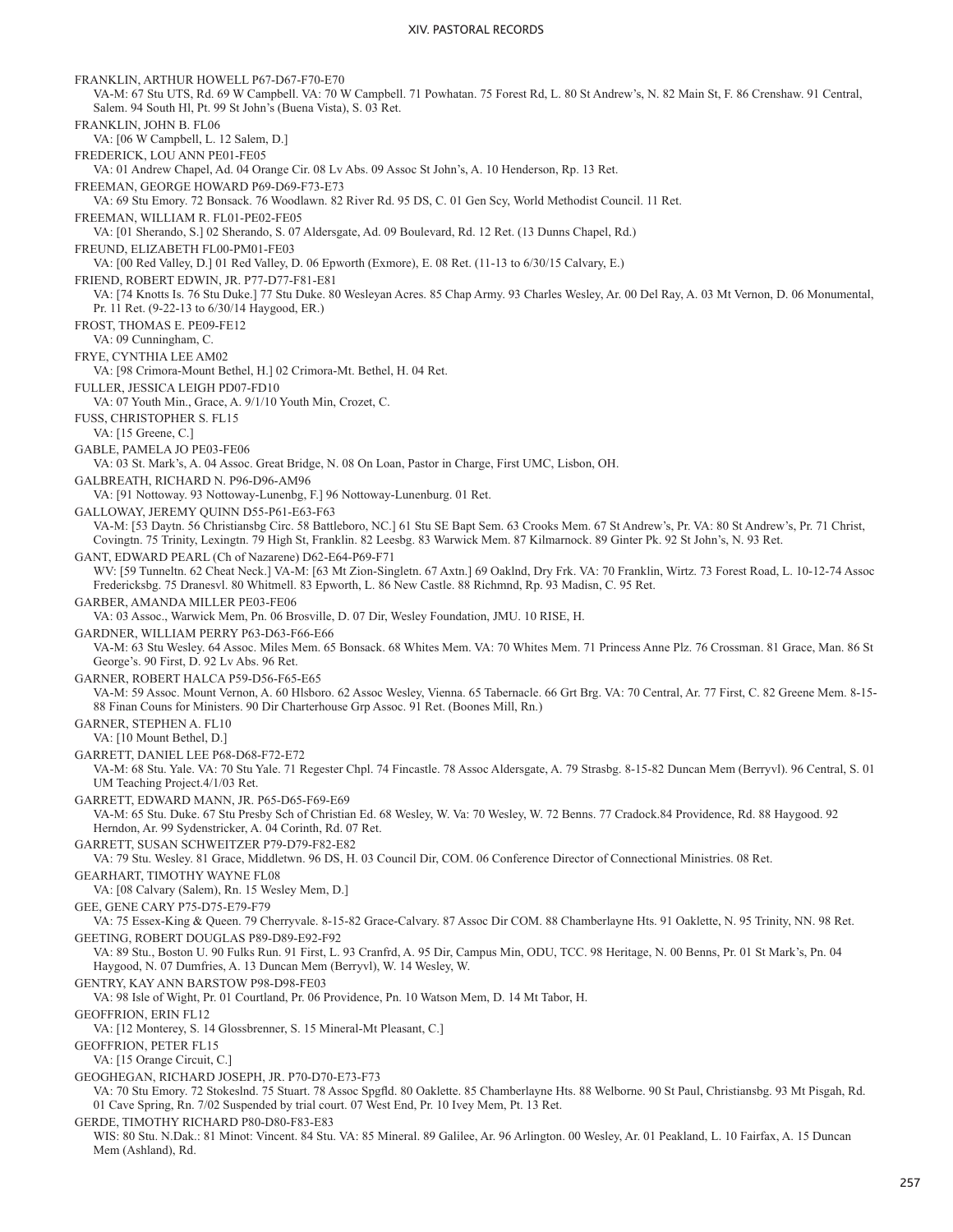GESS, W. TODD FL12 VA: [12 Cumberland, F.] GESTWICK, CLARA P90-D90-E92-F92 VA: 90 Assoc. Centenary, Pr. 95 Family Lv. 4/1-6/30/00 St. Mark's, Pt. 00 Fam Lv. 03 Assoc Bridgewater, H. 06 Assoc St Luke's, Pn. GESTWICK, DOUGLAS D. P88-D88-E92-F92 WNY: 88 Stu. VA: 90 St. Mark's, Pr. 96 Bermuda Hundred, Pt. 00 Bridgewater, H. 06 St Luke's, YR. GIBBS-MORRIS, CONNIE J. FL00-PE02-FE08 VA: [00 Woodland, Pr.] 02 Woodland, Pr. 05 Waverly, Pr. 11 Ret. GIBSON, DONALD DWAYNE FL04-PE12-FE15 VA: [04 Basic, S.] 12 Basic, S. GIBSON, ROBERT GORDON P77-D77-F83-E83 VA: [75 Nottoway-Lunenbg.] 77 Nottoway-Lunenbg. 79 Stu United. 81 Prospect. 83 W Dinwiddie. 87 Clergy Med Lv. GIBSON, SUZANNE DENISE PE06-FE09 VA: 06 N Frederick, W. 09 Central (Mathews), YR. 15 Bethany (Hampton), YR. GIESSLER, FREDERICK WILLIAM, II P93-D93-E95-F95 VA: 93 Parkvw, Pn. 99 Evergreen, W. GILFILLAN, DOUGLAS YOUEL P76-D76-E81-F81 VA: 76 Mt Airy. 77 Stu Southeastern. 78 Mt Hermn, L. 81 Dillwyn. 88 Crewe. 94 Mem (Appomattox). 02 Keysvl, F. 05 Woods, Pt. 10 Ret. GILLESPIE, PAUL FL04 VA: [04 Providence-Whites, L. Gloucester-Mathews, YR.] GILLIS, DALE EUGENE P83-D83-E87-F87 VA: 83 Stu Perkins. 85 Oilvl. 9/1/86 Mt Hermn, L. 90 Singletn, Rp. 94 Covenant, Pr. 98 Lv Abs. 99 Scottsville, C. 07 Wesley Chapel, Pt. 10 Jamieson Mem, F. 13 Dumfries, A. GILLIS, RAYMOND FRANKLIN, JR. P64-D64-E67-F67 VA-M: [62 St Luke's, Rd.] 64 Stu Duke. 65 Dranesvl. 67 Stu U Cincinnati. 69 Pkvw, NN. VA: 70 Pkvw, NN. 71 Campus Min W & M. 74 Assoc Mt Olivet, Ar. 78 Ar Dist Prog Coord. 81 Monumental, Pr. 90 Bon Air, Rd. 97 DS, Rd. 01 Ret. GILMER, EILEEN, F. FL13 VA: [13 Assoc, Trinity, Ar.] GILMORE, BRANDON PE09-FE13 VA: 09 Assoc St Andrew's, N. 11 St John's, ER. 15 Nimmo, ER. GILMORE, RACHEL PE09-FE12 VA: 09 Assoc Courthouse Community, N. 1/1/11 The Gathering, ER. GIVENS, FRANCES ELIZABETH P95-D95-E97-F97 VA: 95 New Kent, Pn. 97 Assoc, Reveille, Rd. 04 Kenwood, Ad. 12 Welborne, Rd. GLISSON, HANNAH T. FL01 VA: [2/4/01 Mt Bethel, D. 02 Greenbackvl, E. 06 Ret.] GOCHENOUR, KATHY ANNE BENNETT P91-D91-E95-F95 VA: 91 Prospect. 93 Trinity Cir, Pr. 95 Forest, L. 00 Monroe, L. 02 Assoc Trinity, Rd. 07 Grace Design, D. 09 Wesley Mem, D. 10 Zion, YR. 14 Assoc Sydenstricker, A. GOCHENOUR, ROBERT WILLIAM P86-D86-E88-F88 VA: [85 New Faith.] 86 New Faith. 87 Assoc Otterbein. 89 McKenney. 93 Boykins, Pr. 95 Bellevue, L. 02 West Point, Rp. 05 Stratford Hills, Rd. 06 English Pastor, Emmaus at Stratford Hills, Rd. 07 Fairview, D. 10 Chestnut Mem, YR. 14 Stephens City, W. GODWIN, JAMES BADGER P69-D69-E75-F75 VA-M: [64 Charlottesville Gentry. 65 N Fluvanna. 68 No Rcd of Appt.] 69 Stu Duke. VA: 70 Stu Duke. 74 Assoc Fairfax. 77 Berryvl. 82 Berryvl Duncan Mem. 8-15-82 Wesley, A. 88 Trinity, A. 96 Ret. (99-09 Heathsville, Rp.) GODWIN, PHILLIP G. FL VA: [94 Greenbackvl. 98 Onley, E. 00 Ret.] GOMEZ, VICTOR R. FL02-PE03-FE07 VA: [02 Assoc Fredericksburg, Ad.] 03 Assoc Fredericksburg, Ad. 1/1/06 Exec Dir, Rural Family Devel Pro, VCC. 2/1/10 Transitional Lv. 11 Mt Bethelview, W. 15 Amor y Paz-Mt Olive Co-op Par, W. GOODE, LESLIE G. FL08 VA: [08 Middlesex, Rp. 11 Ret.] GOODMAN, RALPH BENTLEY, JR. P78-D78-E81-F81 VA: 78 Stu Duke. 80 Singletn. 88 Westhamptn, Rd. 93 Providence, Rd. 02 Sterling, Ar. 04 Ret. GOODPASTURE, DAVID ANTHONY P87-D87-E89-F89 VA: [86 Zion-Olivet.] 87 Zion-Olivet. 88 Assoc Braddock St. 93 Kilmarnock, Rp. 01 Pleasant Vly, Ar. 04 St Paul (Christiansburg). 10 Thalia, ER. GORDON, RICHARD SCOTT P91-D91-E95-F95 VA: 91 New Faith, C. 93 McKenney, Pt. 98 Amissvl, C. 00 Forest, L. 01 Grace, Rn. 03 White Stone, Rp. 06 Courtland, Pr. 11 Matoaca, JR. GORMAN, GEORGE E. FL02-AM07 VA: [02 Mt Bethel, D.] 07 Mt Bethel, D. 08 Shady Grove, F. 13 Haden Chapel & Palmyra, C. GOSNELL, HOWARD MILFORD P64-D64-E66-F66 W OH: [58 Rocklnd. 59 Athens-Richlnd. 61 Christiansbg.] 64 Tremnt. 67 Arcadia. 70 Briggsdale, Columbus. VA: 74 Loudoun. 78 Shenandoah. 81 Andrew Chpl-Edgewtr. 84 Smith Mem, Collinsvl. 88 Zion-Grace, N. 92 Franktwn-Johnsns, E. 93 Mt Tabor, H. 95 Warsaw. 98 Matoaca, Pt. 00 Ret. GRANT, AMY ELIZABETH PE15 VA: Assoc Fairfax, A. GRANT, ARTHUR ELWOOD P53-E58-F58 VA-E: [51 In Sch.] 53 Pleasant Vly. 55 In Sch. 58 Berkeley-Morgan. 62 First, W. 63 Cherryvale. VA: 70 Cherryvale. 76 Kernstwn. 81 Grace, Rn. 86 Woodlawn, Rn. 01 Ret. GRAVELY, JAMES LEWIS, III P60-D60-E62-F62 VA-M: 60 Stu Perkins. 61 Mtn Vw, Stuart. 63 Miss To Brazil. VA: 70 Miss to Brazil. 87 Lv Abs. 90 Moseley Mem, D. 95 Mt Jackson, H. 00 Bassett Mem, D. 02 Ret. (02 Mt Pleasant, D.)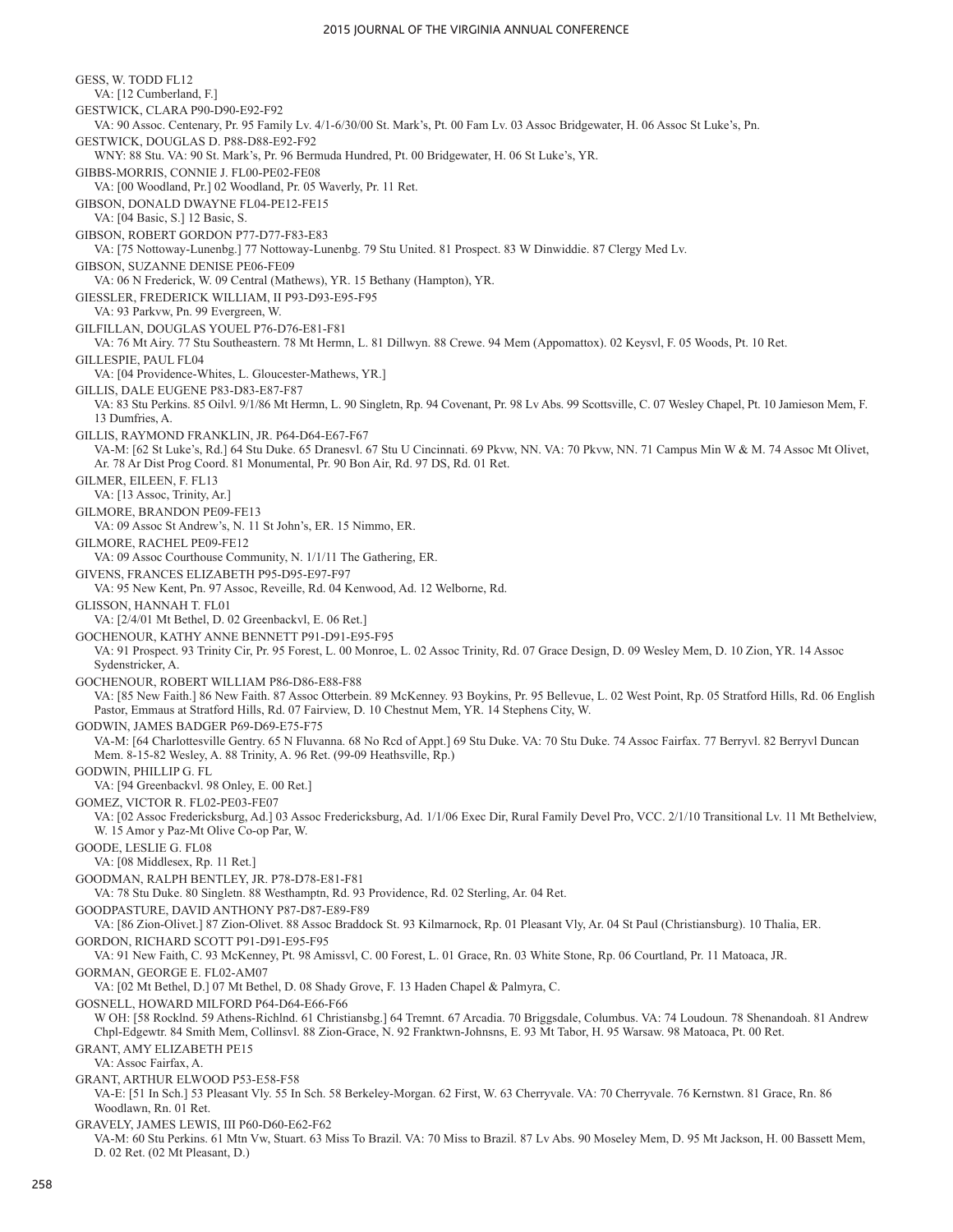GREEN, ALFRED MILTON D72-AM76 VA-M: [68 Greene. VA: 70 Rodes. 4-1-71 No Apmt. 72 Philadelphia. 75 S Brunswick.] 76 S Brunswick. 81 S Sussex. 86 Charlotte. 90 Brunswick. 99 Lunenburg, F. 06 Charlotte, F. 10 Clergy Med Lv. 15 Ret. GREEN, ROBERT E. FL01 VA: [01 Knotts Island, N. 07 Pamplin, F. 11 Oakland, D. 13 Ret. (13 Oak Grove, E.)] GREENAWALT, DAVID JAMES P84-D84-F86-E86 VA: 84 Sherando. 88 Fork Mt, D. 91 Oriental Mission Society, Int. 97 Lv Abs. 99 Extension Ministry, Hungary. 01 On Loan, Budapest Kiscelli, Hungary. 08 Marshall, W. 10 Sabbatical Lv. GREER, STEVEN WAYNE P81-D81-F85-E85 VA: 81 Assoc Huntingtn Ct. 83 N Franklin. 88 Lafayette, Rn. 94 Mt Pleasant-St John's, D. 02 St John's, S. 08 Mt Olivet, D. 10 Wesley Mem, D. 15 Ret. GREER, WILLIAM A. FL06 VA: [06 Pembroke, Rn. 09 New Hope-Southall Mem, F. 11 Mt Hermon, L. 15 Accomack Co-op Parish, E.] GREER, WILLIAM PAUL FL00 VA: [00 Bedford Circuit, L. 05 Emmaus, L. 13 Ret.] GREER, WILLIAM T. P66-D66-E70-F70 S GA: 66 In Sch. 68 Centerville. 70 Assoc, St Luke. 73 Assoc, Columbus Luke. 74 Cuthbert. 76 Woodland. 77 Cuthbert. 79 Forest Hills. 80 Pres, Andrew College. 86 Brevard College. VA: 93 Pres, Va. Wesleyan Clg. 15 Ret. GRESHAM, BRET-ASHTON GOODWIN FL05-PE06-FE09 VA: [05 Enon, Ad.] 06 Enon, Ad. 08 Assoc Asbury, H.09 Dir Wesley Foundation, Va Tech. GRESHAM, EDGAR RUSSELL, IV PE05-FE10 VA: 05 Ridgeway, D. 10 Hopewell, D. 12 Bassett Mem, D. GRIFFIN, CALVIN JOEL FL02-PE07-FE11 VA: [02 Collierstown, S.] 07 Collierstown, S. 10 Singleton, YR. GRIFFIN, KOTOSHA D.SEALS FL08-PE09 VA: [08 Cunningham, C.] 09 Concord, D. 11 Pleasant View, S. 13 Galloway, Ar. 14 On Loan: Pastor, Matthews UMC, Metairie, LA Conf. GRIMES, KENDRA DENISE FE 06 Transferred in from NGA Conf. VA: 06 Caroline, Ad. 7/1/10, Family Lv. 11 Mount Hope, Rd. 12 Assoc Duncan Mem (Ashland), Rd. 15 Chaplain, R-MC. GRISSETT, JANET F. PE07-FE10 VA: 07 Accomac, E. 10 Melrose, Fd. GROGAN, LOUIS JAMES, JR. P76-D76-E79-F79 VA: 76 Nottoway. 80 Trinity, E. 83 Cumberlnd. 87 Macedonia-Montague Ave. 92 St James (Pleasant Vly). 94 Schoolfld-Westover Hls, D. 96 Middlebg, W. 04 Central, Clifton Forge. 08 Otterbein, H. 12 Ret. GROOVER, BRIAN HODSON P85-D85-E89-F89 VA: 85 Stu Duke. 86 Assoc Wesley, Vienna. 88 Gainesboro, W. 92 Lovettsvl, W. 97 Bruen Chapel, Ar. 99 Lv Abs. 03 Hon Loc. GROSS, BARBARA L. FL00-AM01 VA: [97-99 Mountain Vw. 00 Otter, L.] 01 Otter, L. 02 Parnassus-Sangervl, H. 06 Parnassus, H. 09 Grottoes, H. 13 Mineral-Mt Pleasant (C). 15 Ret. GROW, RALPH H., JR. P90-D90-E95-F95 VA: [86 Hurt-Trinity.] 90 Hurt. 93 Mt Bethel, D. 98 St James-W Augusta, S. 03 St James, S. 07 Ret. GUE, ROBERT LYELL P59-D59-E61-F61 NNJ: [57 Tranquility. 60 Barryvl and Eldred.] 61 Patersn. 9-15-65 Stony Pt: Trinity. 67 Flemingtn. 75 Hillsdale. 81 Lv Abs. 82 Ret. VA: 1-1-88 Monterey. Transfer 6-8-88. 88 Monterey, S. 90 S Franklin, D. 91 Craddockvl-Belle Haven. 95 Mathews Chapel. 01 Ret. GUEST, CATHERINE TIDBALL PE05-FE08 VA: 05 Assoc Leesburg, W. 08 Stanardsville, C. 12 Franconia, A. GUILL, WILLIE BOOKER, JR. P83-D83-F85-E85 VA: [82 Otter.] 83 Otter. 84 Pungoteague. 86 Clarksbury. 89 Salem-Olive Branch, Rp. 96 Melrose. 03 Rustbg, L. 06 Hillcrest, Ad. 10 Wakefield, Pr. 13 New Castle, Rn. GUNDRY, SEAN D. FL15 VA: [15 Assoc Gainesville, A.] GUNN, ALDA VANHARTSKAMP P88-D88-E92-F92 VA: [87 Boydton.] 88 Boydton, F. 90 Glenwood, F. 92 Mt Clintn, H. 00 Evangelical, H. 05 Ret. GUNSALUS, RICHARD DOUGLAS FE00 VA: [95 Fairfield, S.] 00 Fairfield, S. 01 New Hope, H. 14 Centenary, L. GUNTHER, ALLEN EDWIN, JR. FL00-PE03-FE07 VA: [00 Assoc, Manassas St Thomas, A. 02 Stokesland, D.] 03 Stokesland, D. 04 Dir, Pace Student Center/VCU. 1/4/09 Army Chaplain. GUYTON, MORGAN A. FL10-PE11-FE15 VA: [10 Assoc Burke, A.] 11 Assoc Burke, A. 14 On Loan: NOLA Wesley Fndtn, Tulane & Loyola. HACKMANN, IAN JAMES PE12 VA: 12 Pleasant Grove, D. HADLEY-GOGGIN, ROBERT BENNIE P89-D89-E91-F91 VA: 89 Jolliff. 94 Community, N. 96 Mt Pleasant, N. 01 Boulevard, Rd. 02 Family Lv. 03 Clergy Med Lv. HAIN, JAMES ALBERT P72-D72-E75-F75 VA: 72 Piankatank Par. 80 Westover Hls. 85 First, Martinsvl. 90 S Rn. 94 Ret. HALE, JEFFREY H. P 97-D97-FE02-HL10 VA: 97 Assoc, Manassas/St Thomas. 98 Assoc, St Stephen's, A. 00 Grace Design, D. 01 Cedar Run, A. 11-1-05 Lv Abs. 7/1/10 Hon Loc. HALEY, ROBERT LOUIS P86-D86-E90-F90 VA: 86 Caroline. 90 Accomac, E. 93 Monterey, S. 99 St. James (Pleasant Valley), H. 05 Louisa, C. 12 First (Newport News), YR. HALL, GAY BROWN PE05-FE08 VA: [St John's, D.] 05 St John's, D. 06 Stanardsvl, C. 08 Sherando, S. 09 Amissville, C. 11 Epworth, ER. 14 St Mark's, YR. HALL, JAMES THOMAS D52-P52-E55-F55 WNC: 52 In Sch. 53 Ashevl Cent Asc. 55 Bald Creek. 58 Linewood Tyro. 61 Chap, Sibley Mem Hosp. BALT-WASH: 65 Chap, Sibley Mem Hosp. 70 Pastoral Counseling PC. 88 Washingotn Pastoral Associates. VA: 94 Director of Washington Pastoral Associates. 99 Ret.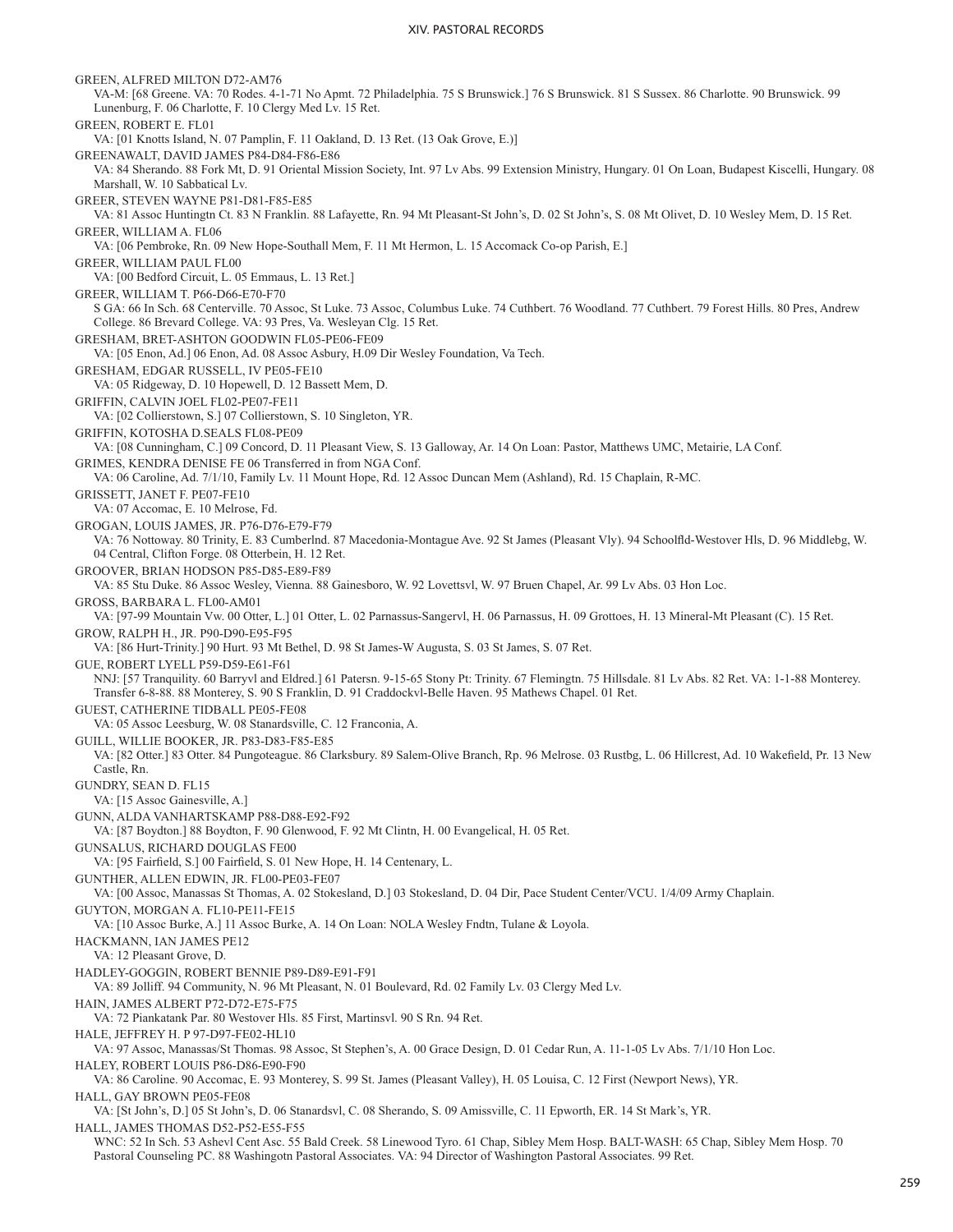HALL, JOHN ROBERT, SR. AM06 VA: 06 Bethel, Rd. HALL, JUDITH T. PD08-FD11 VA: 08 Pastoral Counselor, Pastoral Counseling of NoVa, A. 15 Ret. HALL, STEPHEN M. FL13 VA: [13 Macedonia, C.] HALL, WILLIAM PEMBROKE LP VA: [82 Mount Carmel. 85 No Apt. 86 Rckbrdg. 90 McKinley. 94 Assoc, Central, S. Ret. (96 McKinley). (Alleghany)] HALL, WILLIAM POLLARD, JR. P55-D55-F58-E58 VA: [53 Cascade. 54 Stu.] 55 Stu., Duke. 56 Craigsvl. 58 Selma. 62 Guilfrd. 66 Wallace Mem. 68 Assoc Vienna: Wes to Vol Loc. 85 Reinst, Staff Chap, Tn State Pen. 8-91 Riverbend Max. Security Inst., Nashville. 97 Ret. HAMILTON, FREDERICK CHANCELLOR P69-D69-E75-F75 VA-M: 69 Stu. UTS, Rd. VA: 70 W Hanover. 72 New Kent. 76 Assoc Wesley, Vienna. 79 Mt Pisgah, Rd. 87 Good Shepherd. 93 Welborne, Rd. 97 St Luke's, Pn. 00 Walker Chapel, Ar. 06 Ret. HAMMOND, JOSEPH ELMER, JR. P96-D96-AM96 VA: [87 Collierstwn. 91 Laurel Park, Ad.] 99 Rehoboth Parish, Rp. 04 Gloucester-Mathews. 10 Carson, JR. HAMPTON, DAVID TILLMAN P76-D76-F80-E80 N GA: 76 New Hope-Marietta. VA: 78 Cedar Grv. 80 Assoc Braddock St. 83 Fieldale. 88 Forest. 91 St Mark's, Pn. 96 Crooks Mem, Pn. 04 Ret. HAN, GRACE SUN-KHIL PE14 VA: 14 Assoc St Matthew's, A. HANAK, CHRISTINE G. P95-D95-E00-F00 VA: 95 Missionary Training, Paraguay. 00 Dir Theo. Ed, Meth Ch of Peru. 01 On Loan, Assoc Pastor, Wheatland-Salem UMC, N IL. 04 Family Lv. 05 Rehoboth, W, and Women's Ministry Coordinator, Ambassadors for Christ International. 12 Ret. HANAK, PAUL ALLEN P76-D76-E78-F78 VA: 76 Assoc Huntingtn Ct. 79 Hamiltn: Harmony. 3-1-81 Eng Speak Chr, Vienna, Aus. 87 Lv Abs. 90 Interntl Dir, Ambassadors for Christ Interntl. 15 Ret. HANCOCK, MAURICE G. P90-D90-E93-F93 VA: 90 N Amelia. 91 Halifax. 93 Cartersvl, F. 95 McGuire Park, Rd. 98 Kenwood, Ad. 99 Wayne Hills-Oak Hill, S. 00 W Dinwiddie, Pt. 04 Middlesex, Rp. 06 Ret. HANKE, JAY MARTIN P69-D69-E72-F72 VA-M: 69 Stu Bostn. VA: 70 Stu Bostn. 71 Assoc Wesley, Vienna. 74 Strasbg. 78 New Chr (named Wellspring 1980). 1-1-86 Proj Dir, Ch Ext, No Va Bd of Miss. 89 Ch of the Gd Shepherd, Ar. 98 DS, W. 04 Mt Olivet, Ar. 08 Ret. (9/2/13-6/30/14 St Matthew's, A.) HANKINS, JEAN McGRAW PD07-FD10 VA: 07 Min of Congregational Care, Dranesville, Ar. 09 Dir of Congregational Nurture, Crossroads, Ar. 10 Dir of Congregational Nurture, Crossroads, Ar. HANNAH, SUSAN CHRISTINE MILAM P82-D82-E88-F88 VA: [81 Wrights Chpl, Ad.] 82 Assoc Roanoke Yoked Par. 85 Lv Abs. 86 Eagle Rock. 88 Chap, MCV. 93 Chap, St Mary's Hosp, Rd. 01 Bereavement Coord, Bon Secours Hospice. 05 Staff Chap and Parish Nurse Coord, Danville Regional Medical Center. 06 Whitmell, D. 08 Whitmell-St John's Co-op Par, D. 15 St Luke's, D. HARDING, LYNDA WHITLEY PD04 VA: 04 Min of Congregational Life, Shady Gr, Ad. 10/17/09 Transitional Lv. 10-18-10 Vol Coord/Chaplain, Crossover Min. 13 Clinic Manager/Chaplain, CrossOver Ministry. HARDMAN-CROMWELL, YOUTHA CORDELLA P87-D87-E89-F89 VA: [86 Woodlawn.] 87 Woodlawn. 89 Stu, American U. 93 Prof Howard U Div Sch. 98 Assoc Dir, Practice in Ministry & Mission, Wesley. 03 Dir, PMM, Wesley Sem.08 Asst Dead/Mt Vernon Place Project, Wesley Sem. 12 Ret. HARDY, ROBERT F., IV FL09 VA: [09 Harmony, D.] HARGRAVES, JAMES STANLEY P84-D84-E88-F88 VA: 84 Stu Duke. 85 Assoc Trinity, McL. 87 Emmanuel, W. 89 Toms Brook. 91 Assoc Warwick Mem, Pn. 97 Washington St, Pt. 01 Community Ministries Coord, UMFS. 03 Assoc Dir, Ctr of Min. & Leadership Dev. 09 Dir Program Development CMLD; Union-PSCE. 10/4/10 Registrar, Union Presbyterian Sem. HARLESS, CHARLES HERBERT D64-E66-P69-F71 WV: [59 Halleck. 61 Monongalia Circ.] VA-M: [62 N Frederick.] 66 Kernstwn. VA: 70 Kernstwn. 76 Mt Pisgah. 79 Parrish Ct. 81 Providence-Woodlnd. 85 St Andrews, Rd. 88 Hintn Ave. 93 Ret. (02 Montague Ave, W. 12/1/05 N Frederick, W.) HARLOW, CARL RANDALL P74-D74-E77-F77 VA: 74 Stu SE Bapt. 76 Amherst Circ. 84 Monroe. 91 Chap, UVA Med Ctr. 92 Jollivue, S. 99 Ex Dir, Christmas in April, Gtr Augusta. 01 Rebuilding Together Gtr Augusta. 02 Bethlehem, C. 08 Marsh Mem, L. 12 Ret. HARRELL, MANNING BERRY D71-AM79-P83-F85-E85 VA-M: [68 James Riv.] VA: [70 James Riv. 73 Marsh Mem.] 79 Aldersgate, N. 86 Central, Ar. 88 Gloucester Pt-Bethany. 89 Lakeside. 93 Scott Mem, N. 97 Ret. (97 Willis, Rd.) HARRINGTON, MICHAEL W., SR. FL99 VA: [99 Hallwood-Sanford-Saxis, E. 02 Painter-Bethel, E. 05 Woodland, YR. 14 Magnolia, JR.] HARRIS, CHARLES EDWARD E94-F94 VA: 94 YMCA of S Hamptn Roads. 12 Ret. HARRIS, HUGH TOWNSEND P65-D65-F68-E68 VA-M: [60 Blue Rdg. 63 Keezletwn-Blue Rdg. 64 Rectortwn.] 65 Rectortwn. 66 Assoc Franconia. 68 Colonial Bch. VA: 70 Colonial Bch. 72 Bethany, Gloucester Pt. 75 Asst Adm Herm No Va. 76 Asbury, NN. 79 Rustbg. 80 Hon Loc. 83 Readmit, Mechanicsvl. 86 Belmont, Rd. 91 Deep Creek, Pr. 93 Central, S. 96 Ramsey Mem, Rd. 99 Ret. (05-08 Willis, Rd. 10 S Halifax, F.) HARRIS, JAMES ALAN P79-D79-F84-E84

VA: [76 Burketwn.] 79 Burketwn. 80 Stu Oral Robts. 83 Blue Rdg. 85 Grottoes. 90 West End, Pr. 94 Fishersvl, S. 04 Ret. (09 Wellspring, Pn. 10 Assoc Bridgewater, H.)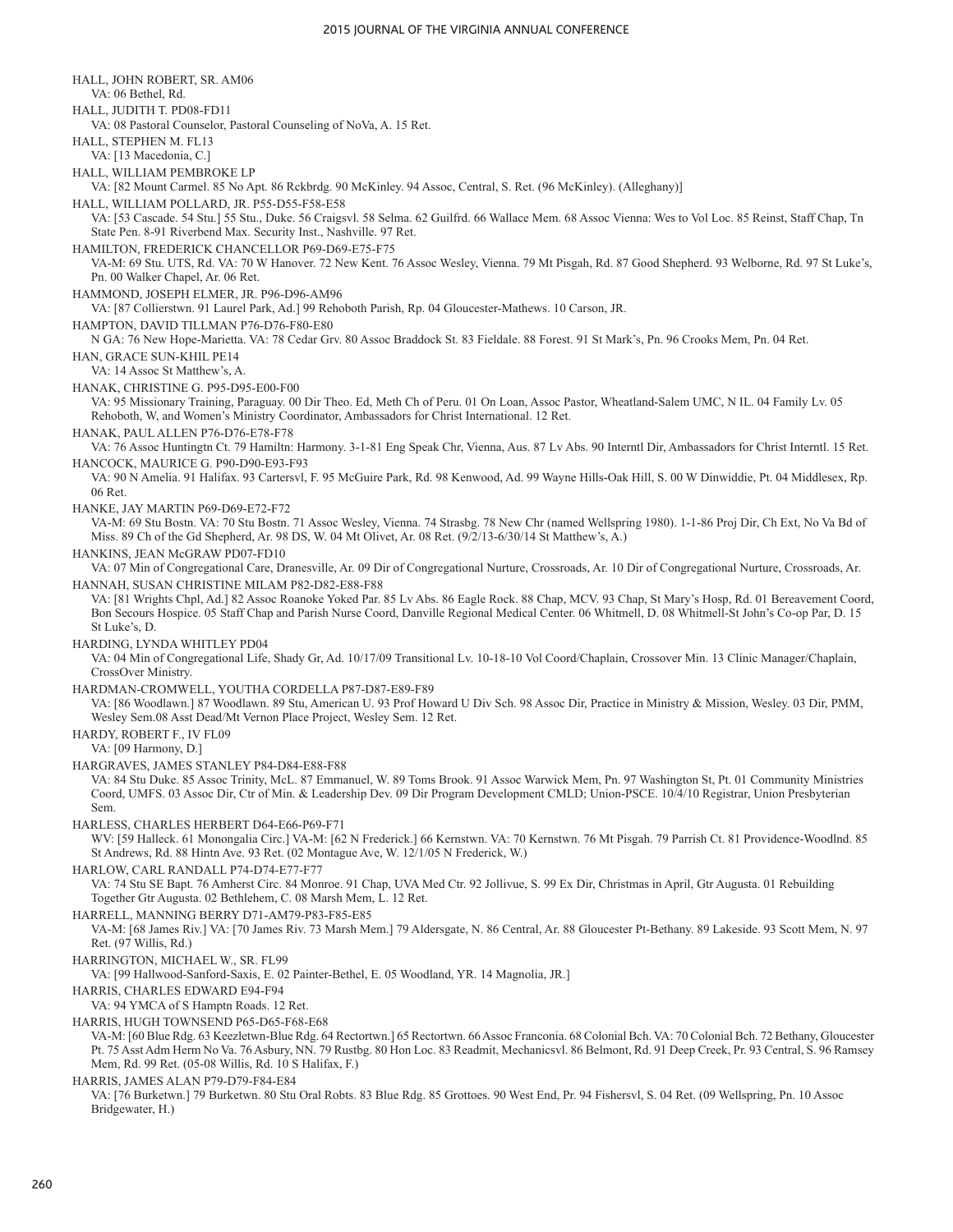HARRIS, KELSEY HERSEL P65-D65-E68-F68 THE METH CH IN CAR & AMER: 65. VA: 79 Leemnt. 82 W Stauntn. 89 Woodlawn, A. 91 John Wesley, H. 00 Lincolnia, A. 02 Ret. HARRIS, PAUL CASSIDY D75-AM79 VA: [73 Alleghany-Piedmnt. 75 Catawba. 78 Lafayette.] 79 Lafayette. 82 Mt Bethel, D. 88 Parrish Ct, S. 94 Ret. (Mt Carmel, S.) HARRIS, RALPH, JR. P95-D95-F99-E99 VA: [92 Kelly Circuit, L.] 95 Kelly Circuit, L. 97 Randolph St, S. 98 Staunton-Grottoes, S. 05 Calloway, Ar. 5/1/11 Incapacity Lv. 13 West End, Rn. 15 Bowling Green, Fd. HARRISON-DAVIDSON, CHERYL P77-D77-E79-F79 VA: 77 Min to Ch in Trans. 1-1-78 Sussex. 81 Assoc Thalia. 82 Chap Va Wesleyan. 88 Assoc Park Pl. 89 Lv Abs. 90 Eastern Va Med Sch. 92 Lv Abs. 93 Campus Min, Christopher Newprt U. 03 Family Lv. 07 Fairview, Rn. 09 Central (Hampton), Pn. 13 Ret. HARRISON-McQUEEN, SARAH MAY PE07-FE10 VA: 07Assoc Warrenton, W. 14 Central, Ar. HART, JOLYNN B. FL13 VA: [13 Cashville, E.] HARTMAN, GARY W. EP01-FE03 (Ordination Recognized) VA: 01 Transfrd in from American Baptist. 01 Newsoms, Pr 05 Morrisville, A. 07 Lv Abs. 11 Ret. HASSMER, JAMES WILLIAM P80-D80-F82-E82 VA: 80 Pleasant Vly, H. 81 Hurt-Trinity. 86 Prt. Republic. 89 Grace-Design. 92 Atlantic-New Church, E. 97 St Peter's, Ad. 00 Huguenot, Rd. 02 Nelson, C. 06 Gordonsville, C. 08 Parrish Court, S. 10 Ret. (10 Mountain View, C.] HASSMER, STEPHEN BRUCE P72-D72-E74-F74 VA: 72 Stu Emory. 73 Lovettsvl. 76 Assoc First, C. 79 Trinity, L. 85 Standstn: Corinth. 95 Grace, Pn. 3/1/01 Calvary, Ar.14 Ret. HASTINGS, ROBERT CARROLL P56-D56-E59-F59 NC: 56 Wake First 57 Coats. VA-M: 58 E Pittsylvania. 59 Epworth, Rd. 60 King William. 63 St Peter's, Mont. 67 St Mark's, Rd. VA: 70 St Mark's, Rd. 73 Covenant. 80 First, Fox Hl. 85 Ginter Pk. 89 Ghent. 92 Grt Bridge, N. 98 Ret. HATCHER, MYRTLE FRANCES JOHNSON P84-D84-E88-F88 VA: 84 Stu Duke. 85 Norfolk. 87 Galilee, Rp. 92 St James, Pn. 04 DS, Pn. 11 Main St (Suffolk), JR. HATMAKER, GEORGE FL02 VA: [02 Assoc Timberlake, L. 03 Mead Mem, L. 13 Ret. (7/1/13-6/30/15 Payneton-Siloam, L.)] HATTLE, GEORGE ROBERT P62-D62-E64-F64 MEMP: 62 Saltinno Circ. 64 In Sch. VA-M: 65 Min Ed Ft Hl. 66 Chap Army. VA: 70 Chap Army. 90 Ret. HAUCK, ROBERT LYNN P98-D98-FE02 VA: [95 Dillwyn.] 98 Dillwyn, F. 99 Prospect, Pt. 04 St Mark's, Pt. 09 Ret. (11-13 Shepherds, Fd.) HAUGH, JEFFREY JOSEPH PE00-FE04 VA: 00 Mt Vernon, Pn. 04 Gum Spring, Rd. 14 Vale, Ar. HAUSHALTER, JULIE ANN PE03-FE06 VA: 03 Campus Pastor, Eastern Mennonite. 12 Dir, Lavender Ctr for Education & Retreats. HAVENS, KEVIN DOUGLAS FL10 VA: [10 Assoc Mount Olivet, Ar. 12 Assoc, Pender, Ar. 15 Assoc Centreville, Ar.] HAWKINS, JANET FD00 VA: 00 Organist, Timberlake, and Min of Vis, Fort Hill, L. 2/18/02 Min of Music and Congregational Care, Fort Hill, L. HAWKINS, RALPH K. PE15 (Transferred in from Disciples of Christ) VA: 15 Calvary-Kerns Mem, D. HAWKINS, ROBERT EUKER P67-D67-E70-F70 VA-M: [65 Wrights Chpl, Ladysmith.] 67 Gum Spg. VA: 70 Gum Spg. 71 Victoria. 74 Blackstone. 76 Culpeper. 79 Pace Mem & Campus Min VCU. 82 St Matthew's, Rd. 12-1-85 Lawrencevl. 89 St John's, S. 94 West End, Pr. 95 Mt Tabor, H. 97 Ret. (98 Weyers Cave, H.) HAWKS, HAROLD DONALD P87-D87-E90-F90 ALA-W FL: [82 Poplar Head. 83 Bethlehem-Red Hl.] VA: [85 Pleasant Grv.] 87 Pleasant Grv. 88 Keezletwn. 95 Scottsvl, C. 96 Bethany, H. 06 Bridgewater, H. 08 Oakton, Ar. 12 Sunset Dr (Broadway), H. HAY, STEPHEN DALE P84-D84-E87-F87 VA: 84 Stu Princetn. 85 Assoc Fairfax. 87 Providence-Whites. 91 Dist Prog Coord, A. 96 Sandbridge. N. 00 Tabernacle, Ad. 13 Asbury, H. HAYNES, IVA 'KATHLEEN' WELBORN PE05-FE08 VA: 05 Assoc Annandale, A. 08 Heritage, ER. 14 Mt Olive-Shiloh, H. HAYNES, JOHN BERRY, JR. PE05-FE08 VA: 05 Bruen Chapel, Ar. 08 Dir, Wesley Foundation at ODU. 14 Strasburg, H. HAYNES, JOHN BERRY, SR. P96-D96-FE01 VA: [94 Mt Zion, S.] 96 Mt Zion, S. 98 Portlock, N. 02 Amissville, C. 04 Aldersgate, Pn. 07 Zion, Pn. 10 Miles Mem, ER. HAYNES, KEVIN WILSON P97-D97-FE01 VA: [95 Stanley, H.] 97 Stanley, H. 04 Greenville, S. HAYS, BRANT KYLE P83-D83-E87-F87 VA: 83 Lunenbg. 88 Halifax. 91 Cumberlnd. 96 S Covington. 01 Carmel-Coles Pt, Rp. 05 Northumberland, Rp. 09 Colonial Beach, Ad. 11 James River, F. 14 Ret. HAZLETT, TIMOTHY D. Transferred in from WNY 04 VA: 04 Patrick, D. 05 Emmanuel, C. 11 Oaklette, ER. HEACOCK, JOHN G., JR. P95-D95 VA: [94 Arcola, Ar.] 95 Retired (Arcola, Ar) HEADLEY, GERALD C. III PE09-FE12 VA: 09 Chaplain, Calvert Hospice, Prince Frederick, Md. 14 Transitional Leave. 2/1/15 Student. HEATH, HARRIET CELESTE P92-D92-E95-F95 VA: 92 Stu. 93 Chap, R-MA, W. 95 Centenary, Pr. 99 Aldersgate, N. 04 Mt Vernon, A. 15 Crenshaw (Blackstone), F.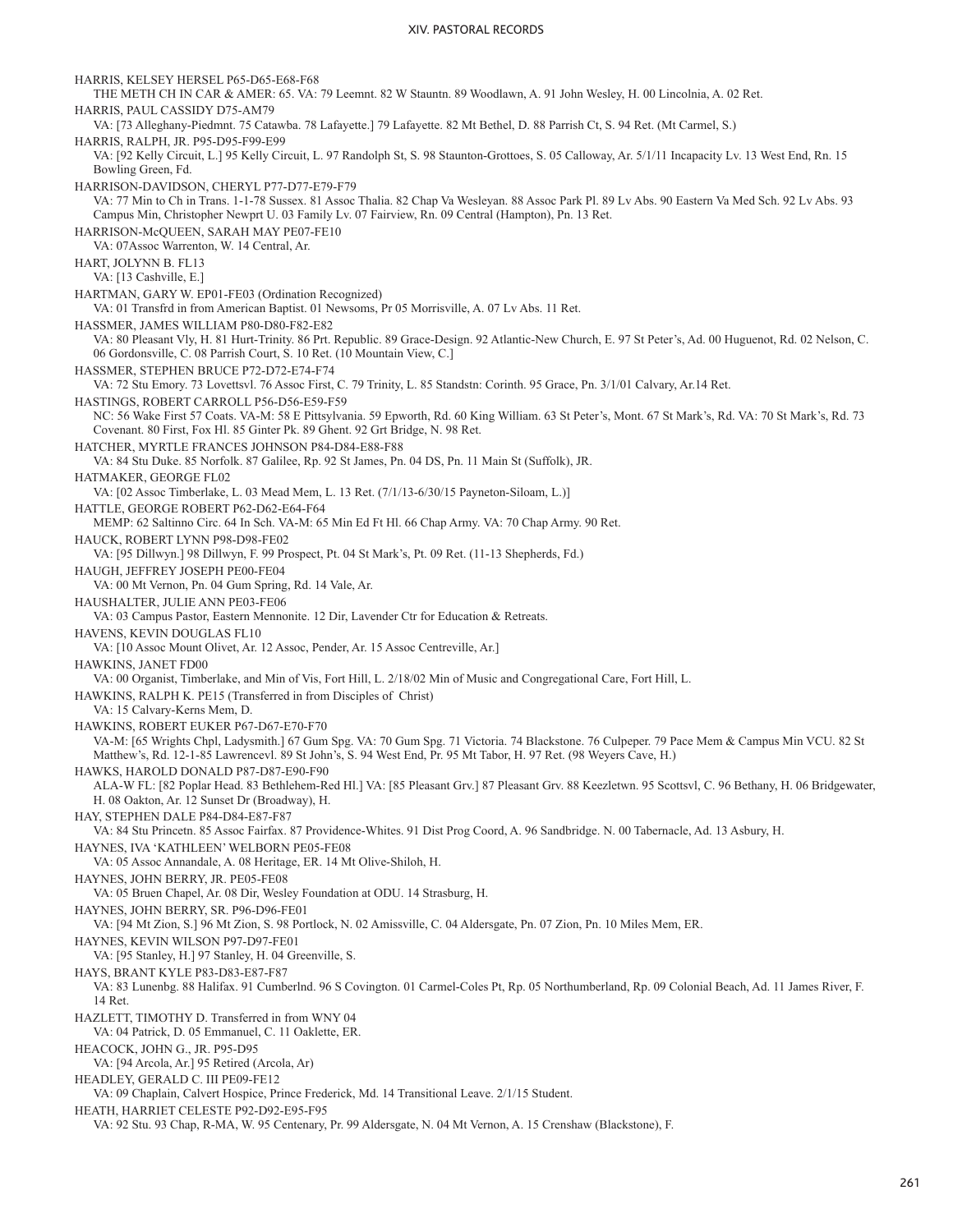HEATON, GARY EDWARD P86-D86-E91-F91 VA: 86 Rivertn. 89 Crockett Spgs. 93 Tabernacle, N. 96 Round Hill, W. 01 Front Royal, W. 13 Greene Mem, Rn. HEATWOLE, ELLEN S. FL10 VA: [10 Bethel, Fd.] HECKSTALL, MARILYN ARMSTEAD EP00-FE03 (Orders recognized) VA: 00 New Ch. Dev, Rd. 01 New Hope Community, Rd (name change). 05 Asbury (Church Hill), Rd. HEDRICK, ROY P52-E56-F56 VA-E: 52 In Sch. 56 Manassas. 58 Berkeley Spgs. 61 Mt Clintn. VA: 70 Mt Clintn. 72 Epworth, Thaxtn. 79 Mt Pisgah, H. 83 Ret. (83-87 Cedar Gr, H. 8/89- 12/89 Fulks Run, H.) HEINRICH, RUSSELL LEE FL05-PE08 VA: [7/1/05 Annex, H.] 08 Annex, H. 12 Mt Crawford, H. HEINZMAN, WILLIAM E. P96-D96-F99-E99 VA: 96 Stu, Duke. 97 Assoc, Springfield, A. 02 Lincolnia, A. 12 Dranesville, Ar. HELMBRECHT, BETH MARIE ROWE P79-D79-F85-E85 VA: 79 Stu Duke. 81 Rehoboth, Ad. 82 Prospect & Campus Min VCU. 83 Prospect-Pamunkey. 84 Zion, Ad. 86 Assoc Shady Grv, Mechanicsvl. 87 Memorial, Rd. 93 Lv Abs. 94 Garys, Pt. 98 Salem-Olive Branch, Rp. 00 Capron, Pr. 05 Shiloh, Ad. 08 Colonial Beach, Ad. 09 Sabbatical Lv. 10 Ret. HELVESTON, RICHARD RANDOLPH (So Bapt) P77-D77-F80-E80 VA: [76 Linden.] 77 Linden. 78 Providence, D. 81 Ebenezer, Pr. 84 St Mark's, A. 88 Mt Vernn, A. 94 Tabernacle, Pn. 99 Ret. HEMMING, JOHN THOMAS PE08-FE12 VA: 08 Assoc Cave Spring, Rn. 12 Powhatan, Rd. HEMPHILL, EUGENE RICHARD P79-D79-F83-E83 VA: 79 Trinity-Providence. 80 Dinwiddie. 83 Montross Charge. 97 Shady Grove-Olivet, Ad. 00 Ret. HENLEY, BOBBIE JO PE10-FE14 VA: 10 Craddockville, E. 12 Belview, Rn. HENRY, JAMES EDWARD P92-D92-F98-E98 VA: 92 St James, A. HENSLEY, HOLLEY MONROE D54-E56-AM69 WV: 54 Newtn Circ. 55 Cowen Circ. 58 Clendenin Circ. 61 Cliftn Circ. VA-M: [65 Prince Edward. 66 Phenix. 67 Lunenbg.] 69 Lunenbg. VA: 70 Lunenbg. 71 Lafayette. 73 E Franklin. 74 Floyd Par. 75 Mt Tabr, Monroe. 77 Potts Vly. 79 Goshen-Rockbrg Baths. 80 Fairfld, S. 82 Philadelphia. 84 Ret. HERNDON, CHAD MICHAEL PE04-FE07 VA: 04 Assoc Pender. 07 Assoc Christ, A. 09 New Song, Rd. HERNDON, ERNEST THOMPSON, JR. P74-D74-E78-F78 NC: [73 Moncure.] 74 Moncure. VA: 78 W Frederick Hls. 83 Ivey Mem. 92 First, Mrtnsvl, D. 00 DS, Pr. 05 Manassas St Thomas, A. 10 DS, H. HETHERINGTON, JO ELLEN P91-D91-E93-F93 VA: [89 Mt Zion, S.] 91 Mt Zion, S. 93 Rockingham Ct, Rn. 05 Matoaca, Pt. 11 Clergy Med Lv. HEWITT, JAMES ALBERT, III P76-D76-E79-F79 VA: 76 Stu Duke. 78 Rk Spg. 8-15-82 Cherryvale. 91 Old Bridge, A. 00 DS, E. 06 Braddock St, W. 1/1/12 Clergy Med Lv. HICKS, HAROLD LEE P63-D63-E65-F65 VA-M: [55 Assoc Culpeper Circ. 56 S Culpeper. 58 Fairmount.] NC: [62 Louisbg Circ.] 63 Louisbg Circ. 64 Macedonia, Raleigh. VA-M: 66 First, L. VA: 70 Trinity, Poquosn. 76 Belmnt, Rd. 81 Pender. 01 Ret. HICKS, JUSTIN ANDREW FL15 VA: [15 Charlotte, F.] HILL, LEONARD DOUGLAS, JR. P63-D63-E66-F66 VA-M: 63 Stu UTS, Rd. 64 Bethel, Han. 66 Fairmount. VA: 70 Fairmount. 71 Assoc Ar Frst. 75 Bethel-Emmanuel. 11-1-87 Beulah, Rd. 92 DS, Pt. 97 Asbury, H. 05 Ret. HILL, LORENZO DOW P89-D89-E93-F93 VA: 89 Leesvl. 90 Fowler Mem, L. 92 Asbury, Christiansbg. 96 John Mann-John Wesley. 03 John Mann, W. 05 Cranford, A. HINDMAN, DAVID MEREDITH P73-D73-F80-E80 VA: 73 Stu UTS, Rd. 76 Assoc Westhamptn. 78 Asbury-Pkside. 81 Lebann, Ad. 84 Stu PSCE, Rd. 87 Asbury, NN. 88 Campus Min, W&M. 10 Duncan Mem, Ad. 15 Ret. HINES, GARLAND KNIGHT JR. P89-D89-E93-F93 VA: [87 Culpeper Cir.] 89 Culpeper Cir. 91 Trinity Cir, Pr. 93 Beech Grv, Pr. 04 Messiah, N. 06 Asbury, Pn. 08 St James, Pn. 10 Ret. (10-13 Providence, JR) HITTEL, KAREN B. VA: 02 Transferred in from WNC; Min of Pastoral Care, Brandermill, Rd. 06 Brookland, Rd. 08 Assoc for Discipleship Ministries, St Mark's Rd. 14 Christ, Rd. HOBBS, HERBERT GRAY P58-D58-E61-F61 VA-M: 58 In Sch. 59 White Stone. 63 Princess Anne Plz-Lynnhaven. 68 Chap Ferrum. VA: 70 Chap Ferrum. 79 Chap Ferrum & St James, Ferrum. 86 Baylke. 92 Blacksbg, Rn. 00 Ret. HODGES, LOUIS WENDELL P56-D56-E61-F61 N MS: 56 In Sch. 61 Prof W & L. VA: 73 Prof W L. 01 Knight Prof of Ethics in Journalism, W&L. 02 Ret. HOGGE, WILLIAM ERNEST P54-D54-E56-F57 VA-M: 54 Stu Candler. 56 Lancaster. 60 Mt Olivet, D. 64 Smith Mem. 67 Design. VA: 70 Design. 71 Oaktn. 77 Welborne. 81 Centenary, Pr. 86 DS, D. 91 Manassas/St Thomas. 94 Westhamptn, Rd. 97 Ret. (11/97-98 Kenwood, Ad. 99 Laurel Park, Ad.) HOLBERT, DAVID ALLEN P89-D89-E94-F94 VA: 89 Willis, Rd. 90 Fairmount, Ad. 96 Lv Abs. 97 Batesvl, C. 00 Main St, Emporia. 05 Wesley Chapel, Pt. 07 Oak Grove, Pt. 8/15/08 Ret. (08-13 Oak Grove, JR.) HOLBROOK, KRISTIN MARIE FL06-PE07-FE10 VA: [06 Assoc Calvary, S.] 07 Assoc Calvary, S. 10 Central, Rn. 15 Personal Lv of Abs. HOLDER, DONNA C. PE01-FE04 VA: 01 Min of Outreach, Woodlake, Rd. 06 Assoc Woodlake. 10 Westover Hills, Rd.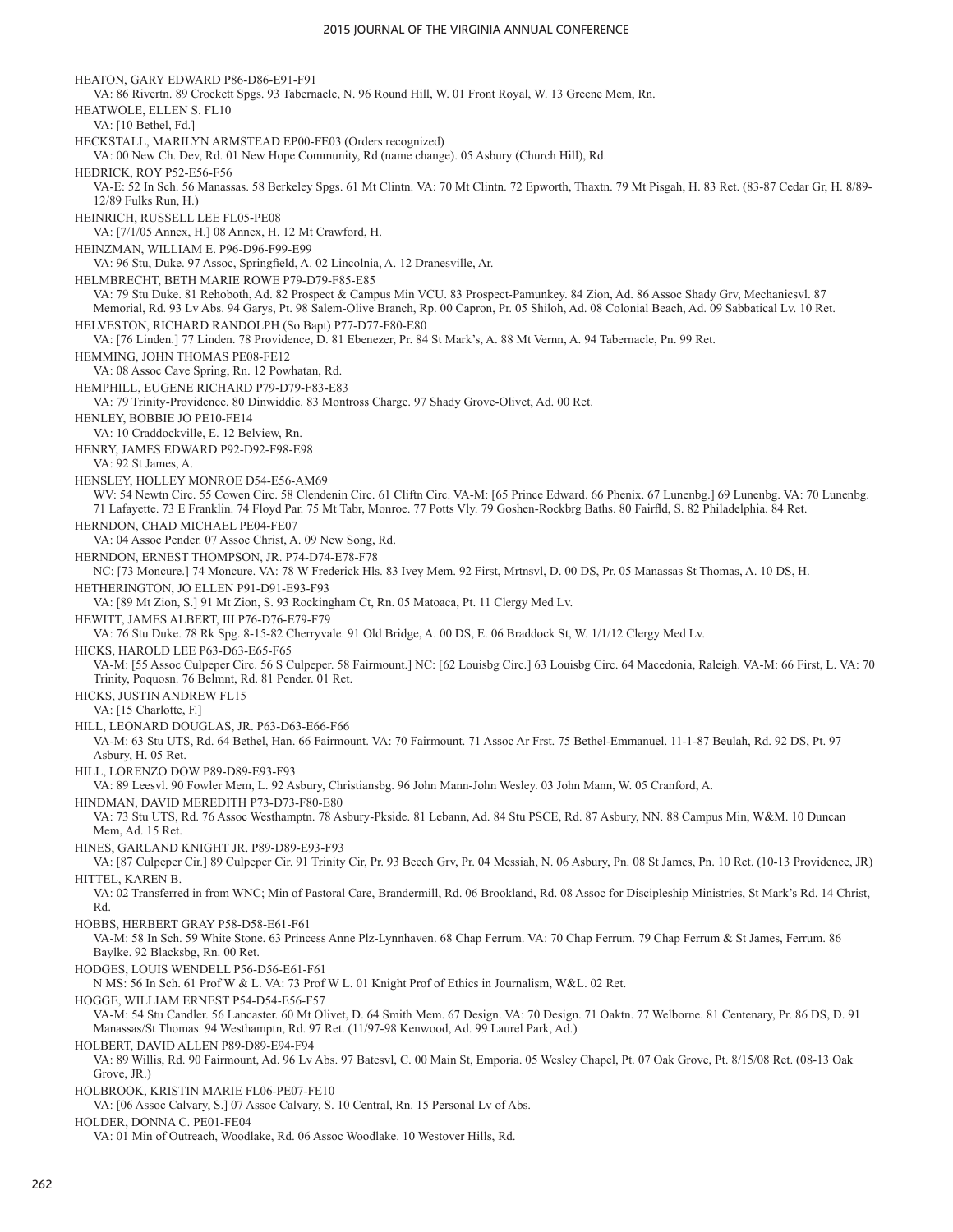HOLLAR, BARRY PENN P78-D78-F80-E80 VA: 78 Stu Duke. 79 Rapidan. 80 Intern BOGM. 82 Jolliff. 8-15-82 Orange Circ. 84 Stu UVA. 89 Prof, Shenandoah U. HOLLENBECK, DOUGLAS EUGENE FL02 VA: [02 Mt Carmel, S.] HOLLEY, HOWARD FRANK P82-D82-F84-E84 VA: 82 Assoc Haygood. 85 Chap, Navy. 01 Chap, Commander, US Navy. 04 Sandbridge Community Chapel, N. 12 Oak Grove, ER. HOLLOMAN, JAMES GARLAND P58-D59-E63-F63 VA-M: [53 Natural Brg. 56 Claremnt. 57 Willis.] 58 Willis. 61 Mem, N. 67 Thrasher Mem. VA: 70 Thrasher Mem. 79 DS, Pr. 85 Fairfax. 88 First, Salem. 91 DS, S. 97 Ret. HOLMES, RANDY FL09 VA: [09 Mt Cana, F.] HOLTON, MARGARET JANNIE P98-D98-FE05 VA: 98 Stu, Union. 99 Stu. Vanderbilt. 01 Refugee Resettlement, Catholic Charities, Nashvl. 04 Chaplain, Vanderbilt University Hospital. 06 Asst Prof of Pastoral Care, Yale Divinity School HONEYCUTT, JANE DENISE P89-D89-E93-F93 VA: 89 Bedford Spgs-Campbell. 94 Lv Abs. 95 Missionary, Nigeria. 00 Assoc Council Dir of Mission. 09 Conf Dir of Mission and Global Justice. 10 St Matthew's, A. 9-2-13 Deputy General Secretary UMCOR at GBGM. HONG, JUNG PYO P98-D98-E00 VA: 98 Assoc, Korean of Grtr Washington, Ar. 01 Lv Abs. 06 Culmore, Ar. HONG, SHIN WOO FL10-PE12-FE15 VA: [10 Bethany-Sardis, C.] 12 Bethany-Sardis, C. HOPKINS, EDWARD ALLMAN P82-D82-F85-E85 VA: 82 Stu Duke. 83 Assoc First, Mtnsvl. 86 Scottsvl. 91 Forest, L. 93 Hintn Ave, C. 09 Sabbatical Lv. 10 Wellspring, YR. HOPKINS, SCOTT D. FL93-PM95-FE97 (03 Received by transfer from KY) KY: [93 Bethel, Warren Co.] 95 Bethel, Warren Co. 97 Wesley Foundation. 98 Dixon VA: 02 Huguenot, Rd. 07 Crenshaw, F. 12 Andrew Chapel, Ar. HORNE, KENNETH CHESTER, JR. P74-D74-E77-F77 VA: [73 Boydtn.] 74 Boydtn. 77 Blue Grass Vly. 79 Dir Soc St Andrew. 99 Ex Dir, Soc St Andrew. 5/1/08 Ret. HORNER, DANIEL P96-D96-E00 VA: 96 Stu, Wesley. 97 Assoc, Sydenstricker, A. 02 Co-pastor, Springfield, A. 07 Lv Abs. 12 Hon Loc. HORNER, PATRICIA 'PAM' P96-D96-E00 VA: 96 Stu, Wesley. 97 Assoc, Annandale. 00 Assoc, Burke, A. 02 Co-pastor, Springfield, A. 07 Ret. HORROCKS, BENJAMIN E. FL08-PE09-FE15 VA: [08 Assoc Buelah, Rd.] 09 Assoc Beulah, Rd. 12 Asbury Mem, Rd. HORTON, ALVIN JAMES P75-D75-E79-F79 VA: 75 Stu Duke. 78 St Luke's, Fls Ch. 86 Dir Comm & Ed Va Advocate. 01 Mt Pisgah, Rd. 98 First, C. HOSKINS, ROBERT N. P96-D96-F99-E99 VA: [94 Eagle Rock, Rn.] 96 Eagle Rock, Rn. 98 McKenney, Pt. 4/1/02 Clover Hl, H. 13 Woodstock, H. HOTTLE, LUCY B. MARSDEN P92-D92-E94-F94 VA: [91 Assoc Messiah, A.] 92 Assoc Messiah, A. 97 Assoc Council Dir, LDI. 00 Pastoral Dir, Barnabas Min. Fndtn. 03 Ret. HOUFF, DENNIS MICHAEL P73-D73-E78-F78 VA: [72 McKinley.] 73 Stu E Mennonite. 74 Stu Wesley. 75 Blue Rdg. 77 Assoc Chestnut Mem. 79 Hickory. 82 LeKies. 85 LeKies-Wesleyan Acres. 90 Warrentn, Ar. 94 Sydenstricker, A. 99 First, Rn. 10 DS, S. 13 Ret. HOUGH, ELIZABETH ANNE P93-D93-E96-F96 VA: 93 Stu, Wesley. 94 Fellowship-Linvl-Edom. 98 Assoc, Asbury, H. 01 Lv Abs. 02 Grace (Middletown), W. 09 St James, S. 10 Personal Lv Abs. 15 Ret. HOUGH, NEIL ROBERT P93-D93-E96-F96 VA: 93 Stu Wesley. 94 Mt Sinai, H. 02 Emmanuel, W. 09 Main St, S. 14 St Matthew's, A. HOUGLAND, AMY BETH PE08-FE12 VA: 08 Prospect, F. 10 Calvary, Rd. 13 St Andrew's, Rd. HOUSE, ROBERT LAWRENCE P90-D90-E94-F-94 VA: [88 Philadelphia.] 90 Philadelphia. 93 Fieldale, D. 00 Rocky Mt, D. 04 St Luke's, D. 09 Ocran, JR. HOWARD, JANINE P96-D96-E00 VA: [93 Calvary, E. 94 Calvary-Greenbush, E.] 96 Calvary-Greenbush, E. 97 New Hope, Rp. 00 Warsaw, Rp. 09 Lower Church, Rp. 11 DS, D. HOWELL, DAVID HUNTER P52-D53-E56-F56 VA-M: 52 In Sch. 54 Assoc Central, Hamp. 55 Waverly. 59 Mem, N. HOLS: 61 Emory. VA-M: 62 Market St, Onancock. 66 Wesley Mem, C. VA: 70 Wesley Mem, C. 71 Windsor Hls. 75 Braddock St. 77 Ghent. 81 Baylke. 86 Trinity, McL. 90 Centenary, Pr. 92 Lincolnia, A. 93 Ret. HRBEK, D. CHADWICK FL02-PE03-PD08 VA: [02 Newport-Mt Olivet, Rn.] 03 Newport-Mt Olivet, Rn. 06 Assoc Highland, Pt. 08 Chaplain, Randolph-Macon Academy. HUBBARD, CHARLES WALTER, JR. P84-D84-E87-F87 VA: 85 New Bethel-Motley, L. 87 Christ, A. 92 Zion-Grace, N. 96 Ret. HUDSON, SARA LOU D72-P74-E77-F77 VA: [70-72 Assoc Bath Lgr Par.] 74 Stu Perkins. 76 Assoc First, Hopewell. 78 Hot Spgs. 80 Hillsboro-Bluemnt-Roszell. 82 Lv Abs. 83 Craigsvl. 3-1-86 Incapacity Lv. 90 Nelsn, C. 94 Mountain Vw, Rn. 97 Incapacity Lv. 06 Ret. HUFFMAN, DENISE ROTIVAL AM97 VA: [88 No Recd of Appt. 90 Lawrence Mem. 96 Trinity, Rn.] 97 Trinity, Rn. 01 Dir, Rn District Hispanic Min. 06 Ret. HUFFMAN, GARLAND MICHAEL FL03 VA: [03 Buchanan, Rn. 13 Forest Rd-Fairview, L. 14 Charlotte, F. 15 Cumberland, F.] HUGHES, DWIGHT Received by Transfer from KY 7/1/10 FE VA: 10 St James, YR. HUGHES, HAROLD HASBROUCK, JR. P56-D56-E59-F59 VA-M: [51 Lawrence Mem. 52 Grendell Crk Pk. 53 Walmsley Blvd. 55 Mt Olivet, D.] 56 Mt Olivet, D. 59 Stanleytwn. 62 Cokesbury, Woodbrg. 67 Front Royal. VA: 70 Front Royal. 71 Asbury, Harrisnbg. 77 DS, L. 82 Reveille. 9-1-88 Bishop, FL. 96 Ret.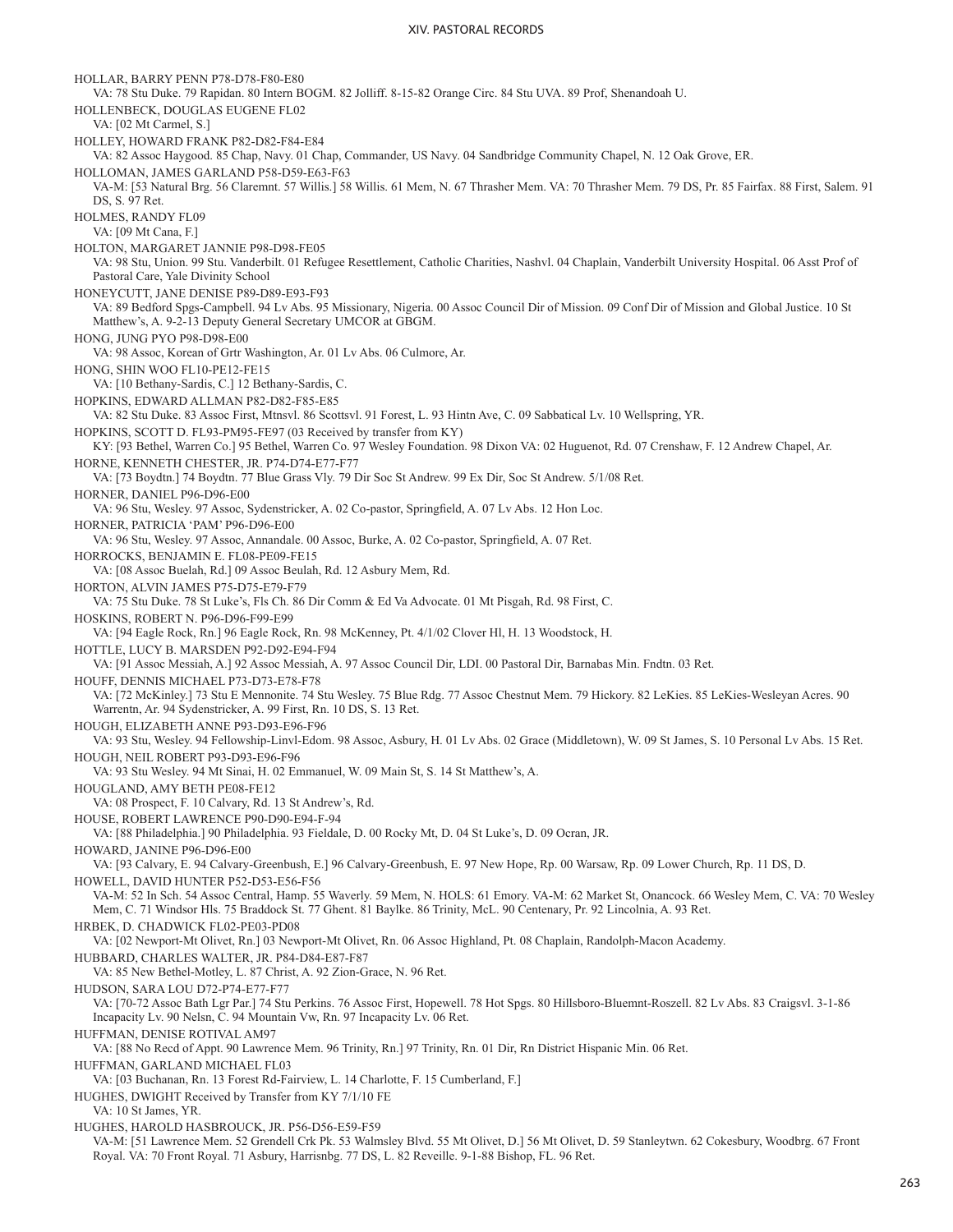HUGHES, SUSAN M. PD13 VA: 13 Min of Community Outreach, Redwood, D. HUH, KEON FL11 PE14 VA: [11 Assoc Korean of Grtr Wash.] 14 Assoc Korean of Grtr Wash. HULL, JOHN FRANCIS P83-D83-F85-E85 VA: 83 Mt Sinai, H. 88 Buckhall, A. 11 Ret. HULME, GARY LEE P80-D80-F83-E83 VA: 79 Stu Wesley & Buckhall. 82 Buckhall. 88 PC&CC. 96 Center for Pastoral Counseling of Va. 9/1/02 Pres/CEO Pastoral Counseling of Northern Va. HUNDLEY, JOHN MICHAEL FL06 VA: [06 Co-Pastor, Patrick, D. 13 Ret.] HUNDLEY, LYNNE M. P81-D81-E84-F84 CAL-PAC: 87 Wesley. 94 St. Mark's. 96 on loan to VA, Oak Grove/Riverview Charge, Pr. 99 Trans To VA, Oak Grove/Riverview, Pr. 00 Cottage Place, Pr. 09 Cottage Place-Martin Luther King Jr Mem, Pr. 13 Ret. HUNDLEY, STEPHEN CARY P78-D78-F82-E82 VA: 78 Stu Wesley. 80 Director of Downtwn Min, A. 81 Cedar Grv. 85 Shady Grv, Rd. 89 Assoc, First, Pn. 92 Sleepy Hollow, Ar. 95 First, W. 98 Heritage, L. 05 DS, Rn. 13 On Loan, Ex Dir of Connectional Min, Cal-Pac Conf. HUNSICKER, PHILLIP N. P59-D59-E62-F62 VA: 59 In Sch. 60 Assoc Springfld. 62 St Francis. 63 Faith. 67 Dumfries. 71 Lexingtn-Trinity. 75 Worker Priest-Lexingtn. 77 Hon Loc. 91 Epwrth, Thaxtn. 95 Madison. 00 Ret. HUNTER, RODNEY McKINLEY P81-D81-F84-E84 VA: [81 Leesvl, L.] 81 Leesvl, L. 86 Wesley Mem, Rd. 12-1-12 Ret. (13 Wesley Mem, Rd.) HUNTSMAN, MARCIA KLEIN PE11 VA: 11 Assoc Centreville, Ar. 15 W Campbell, L. HURLEY-BROWNING, LUCRETIA A. P74-D74-E76-F76 VA: 74 Stu Garrett. 75 Assoc Aldersgate, A. 77 Miss AK. 78 Stu Presby St Luke's Hosp, Chicago, CPE Prog. 79 Stu Wake Frst. 80 Chap Bapt Hosp, Winstn-Salem. 90 Stu, Memphis St U. 91 Holston Conf. 00 Dir Juniper Tree Past Couns Cntr, Mechanicsburg, PA. HWANG, EOI KYUNG (KAY) PD03-FD07 VA: 03 Assoc, Korean of Gtr Washingtn, Ar. 10/30/06 On Loan, Holliston UMC, Pasadena, CA. 09 Transitional Lv. 13 Min of Young Adults, Korean UMC of Grtr Wash, Ar. HWAYNG, HEESUNG PD15 VA: 15 Stu, Garrett Theo Seminary. HYEON, SEONG YOON FM VA: 94 Korean UMC, Rd. 99 Virginia Korean, Pr. 01 Incapacity Lv. 06 Ret. INSLEY, GEORGE THOMAS, JR. P86-D86-E90-F90 VA: [79 Mt. Sinai. 83 Heathsvl.] 86 Remingtn. 90 Central (Fx Hl). 97 First, N. 03 Ret. IRVING, ALPHONSO L. FL07 VA: [07 Purcellville Circuit, W.] IVEY, DANIEL KEITH P63-D63-E66-F66 VA-M: 63 Stu Duke. 66 Boykins. VA: 70 First, Fx Hl. 75 Zion, York Co. 79 Friendship. 86 Arl For. 91 Miles Mem, N. 94 Warwick Mem, NN. 97 Walker Chpl, Ar. 00 Ivey Mem, Pt. 03 Ret. JACKSON, CHARLES VERNON, II P84-D84-E88-F88 VA: [82 Goshen-Rockbrg Baths.] 84 Goshen-Rockbrg Baths. 85 Mt Carmel-Mt Pleasant. 89 Mt Pleasant, S. 96 Missionary to Paraguay, Mission Soc for UMs. 04 International Dir, Each One Feed One.09 International Dir, Generous Hands Ministries, Inc. 14 Ret. JACOBS, BARBARA M. PD99-FE05 VA: 99 Dir, Chr Ed & Youth Min, Fredericksburg, Ad. 02 Zion, Ad. 15 Family Lv of Abs. JAMES, FRANK DAVID P52-D52-E56-F56 VA-M: 52 Stu. 54 Iron Gate. 58 Montross. 62 Princess Anne. 65 Hendersn. 69 Lane Mem. VA: 70 Lane Mem. 73 Woodlawn. 76 Grt Fls. 80 Moseley Mem. 83 Madisn Hts. 87 Francis Asbury. 88 Norvw. 92 Ret. JAMES, KENNETH STEPHEN D88-AM88 VA: [79 Collierstown. 85 Bath.] 88 Callaghan, S. 91 Ret. JAMES, THOMAS GLENN PE11-FE14 11 Res Mgr Lewis Center for Church Leadership, Wesley/Assoc, Centreville, Ar. 13 Assoc Centreville, Ar. JAMES, WILLIAM A. FL AM00 VA: [Prospect, F. 97 Aldersgate, Ad.] 00 Aldersgate, Ad. 07 Skipwith, Rd. 14 Ret. (1/1/15-4/6/15 Chamberlayne Heights, Rd.) JAMISON, DONALD A. FL06-PE07-FE11 VA: [06 Nottoway-Lunenburg, F.] 07 Nottoway-Lunenurg, F. 11 Grace, E. JAMISON, LEE ROY P51-D51-E52-F52 VA-M: 50 Stu Asbury. 51 New Castle. 55 Trinity, Buchanan. 57 Gordonsvl. 61 Farivw, D. 65 Central, Rn. VA: 70 Cradock. 74 Wesley, Colonial Hts. 78 Calvary, Rd. 81 Daytn. 82 CPE, Rn Vly Mental Health Assoc. 83 Ret. (83-84 Boones Ml. 96-98 Chaplain, VA Med Ctr, Salem.) JARVIS, DAVID FRANKLIN, II P60-D60-E64-F64 VA-M: [56 Assoc Centenary, Rd. 59 In Sch.] 60 Stu Duke. WNC: 62 Assoc Wesley Mem. VA-M: 65 Assoc Laurel St. 66 Lebann, Han. 69 Assoc Centenary, Rd. VA: 70 Assoc Centenary, Rd. 71 Fairmount Pk. 75 Camern. 79 Centenary, Rd. 84 First, Salem. 88 DS, Rd. 92 Fairfax, A. 97 DS, Ar. 00 Ret. JEFFREYS, HERNDON P., III FL02-PE04-FE08 VA: [02 Ettrick, Pt.] 04 Ettrick, Pt. 05 Burkevl, F. 09 Brookneal, L. 11 Pamplin, F. JENKINS, GROVER P50-D50-E52-F52 VA: 50 Gainesboro. 52 N Mecklenbg. 56 Schuyler. 59 Westmorelnd. 62 W Brunswick, Pt. 66 Office of Econ Oppor. 69 Hon Loc. 99 Ret. JENNINGS, FRANKLIN THOMAS P89-D89-E91-F91 VA: [84 Brunswick.] 89 Brunswick. 90 Knotts Is, N. 1/1/00 Disater Relief Coord, UMCOR. 01 Covenent & Community, Pr. 03 Covenant, ER. JENNINGS, THOMAS EARL P59-D59-E62-F62 VA: [56 Mt Pisgah.] NC: [58 Roxboro-Ca-Vel.] VA: 59 Stu. 62 McGaheysvl. 64 Gainesvl. 67 Chesterbrk. 72 Vol Loc. 74 Withdrew. 81 Readmit. Lovettsvl. 84 Loudoun. 88 Hendersn. 93 Colonial Bch, Rp. 98 Ret. (11 Grace [Oak Grove], Fd.)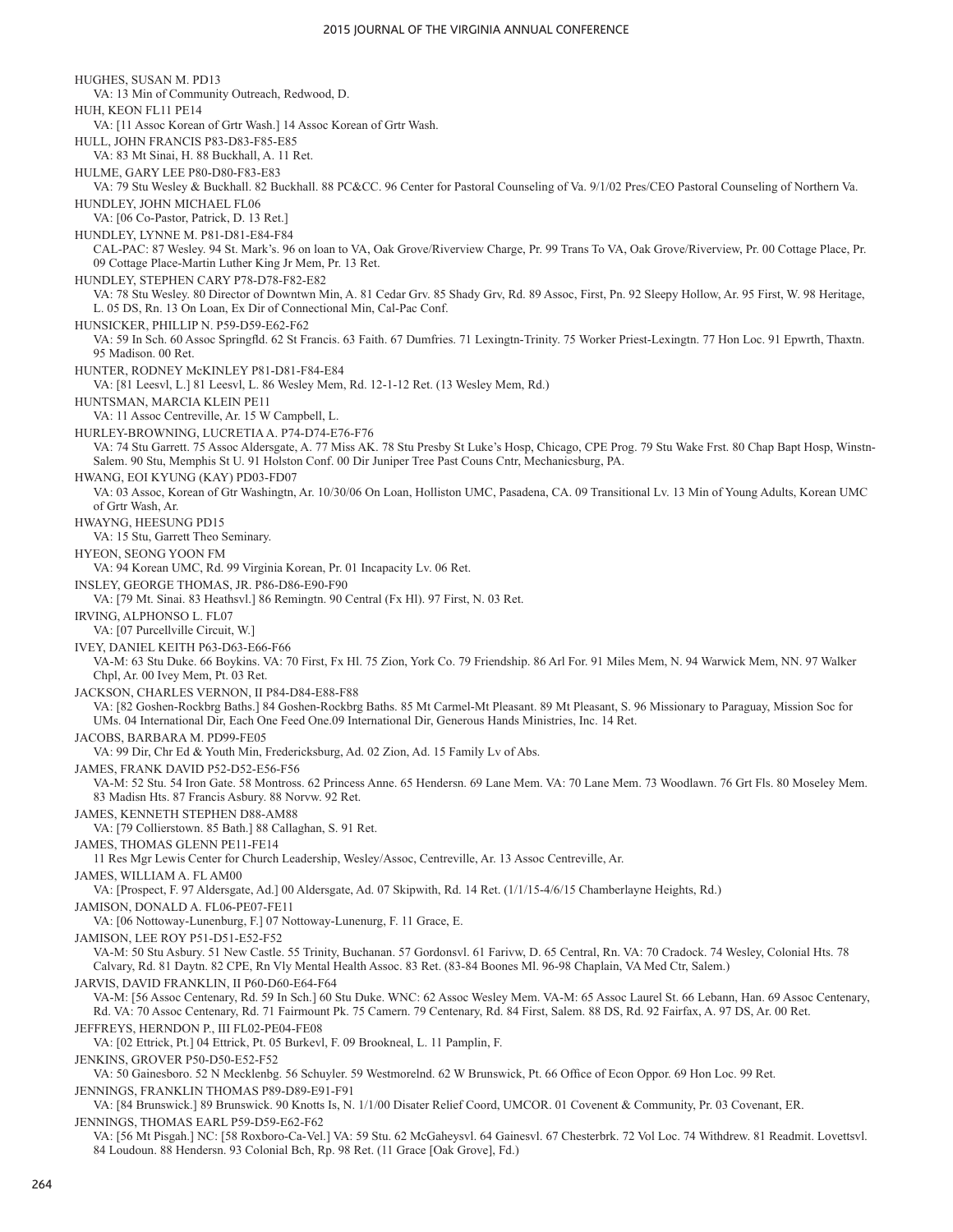JENT, LARRY VA: [01 New Castle, Rn.] 02 Transferred in from WNC; New Castle, Rn. 03 Editor, Va Advocate, Dir of Print Media. 06 Amelon, L. 09 Fishersville, S. 15 Prince of Peace, A. JETER, KENT L. FL VA: [95 Leesburg-Hamilton. 01 Norfolk, N. 04 St Paul, Rn. 9/1/07 Ret. (08 John Wesley, W.)] JOHN, JAMES McCULLOCH P51-D53-F56-E57 WV: 51 In Sch. VA-M: 54 Assoc Clarendn. 58 Onley. 61 Main St, Emporia. 66 Ivey Mem. 68 Trinity, NN. VA: 70 Trinity, NN. 77 Asbury, H. 79 Dir Indus Comm Min. 87 Court St. 95 Ret. JOHN, WILLIAM H., JR. FL00-PE02-FE07 VA: [00 Mt Horeb-Ottobine, H.] 02 Mt Horeb-Ottobine, H. 05 Salem (Mathews), YR. 14 Providence (New Kent), Rd. JOHNSON, AMY DAWN PE06-FE12 VA: 06 Family Leave. 07 In School, Norfolk Sentara. 09 Assoc Chaplain, Sentara Hosp & Children's Hosp King's Daughters. 13 Staff Chaplain, Sentara Norfolk General Hospital. 14 Staff Chap, INOVA Fairfax Hospital. JOHNSON, BILLY GENE AM87-D87-P90-E92-F92 VA: [79 Axtn. 82 Design. 85 Schoolfld.] 87 Schoolfld. 88 Noland Mem. 90 Grottoes, H. 92 Stephens City, W. 96 Mt Pisgah, H. 99 Clover Hill, H. 1/31/02 Ret. (09-10 Calvary, D.) JOHNSON, BRIAN WILLIAM PE11-FE14 VA:11 Assoc St Matthew's, A. 14 Salem (Mathews), YR. JOHNSON, CHARLES MITCHELL P53-D54-F57-E57 SC: 53 In Sch. 55 Prt Royal. 57 Chap Army. VA: 80 Chap Army. 9-1-80 Adm in Trng, VUMH, Inc. 82 Assoc Admin, VUMH, Inc. 94 Ret. JOHNSON, DARCEY GRITZMACHER FE09 Transfer in from Or-Id Conf. VA: 09 Memorial (Charles City), YR. 15 River Road, Rd. JOHNSON, EDWARD HARVEY P81-D81-F84-E84 VA: 81 Stu Asbury. 82 Resurrection. 88 Schoolfld, D. 94 St John's, S. 99 South Hill, Pt. 05 Lv Abs. 06 Dahlgren, Fd. 15 Ret. JOHNSON, JAMES L. FE07 (Transferred in from N ALA) VA: [05 Cedard Grove, W.] 07 Cedar Grove, W. 08 St Mark's A. 13 Nokesville, A. JOHNSON, JANET (05 Transferred in from SGA Conf) FE VA: 05 Prince Edward, F. 07 On Loan, Memorial UMC, Elizabethtown, KY. 12 Ret. JOHNSON, JOYCE ELEANOR P87-D87-E91-F91 VA: [86 Westover Hls-Harmony.] 87 Westover Hls. 88 Tyler Mem. 90 Jollivue, S. 92 Macedonia-Montague Ave, W. 96 St James (Pleasant Vly.) 99 Ret. JOHNSON, MICHAEL A. FL13 VA: [11 Providence-Trinity, F. 13 Nottoway-Lunenburg, F.] JOHNSON, NANCY COLEMAN FL13 VA: [10 St James-Beulah Retreat Ctr. 13 Emmanuel, L.] JOHNSON, ROBERT BRUCE P97-D97-E00 VA: [96 Franklin, Pr.] 97 Franklin, Pr. 02 Memorial (Appomattox), F. 10 Manor Mem, H. JOHNSTON, ROBERT F. P73-D73-E76-F76 VA: 73 Stu, Wesley. 74 Fauquier. 75 Cedar Run. 76 Assoc, Fairlington. 78 Bermuda Hundred. 80 Middlebg. 83 Sledd Mem. 2/1/84 Lv Abs. 84 Hon Loc. [95 Reinst, McKendree-Asbury, F.] 96 Bethia, Pt. 98 McGuire Park, Rd. 00 St Mark's, Pt. 04 Main St, F. 06 Ret. (13 Co-Pastor, Amelia.) JONES, CLARENCE BAILEY (So Bapt) P65-D65-E67-F67 VA-M: 65 Trinity, Pt. VA: 70 Community, Ar. 75 Ginter Pk. 79 Fredericksbg. 85 Windsor Hls. 89 St Mark's, Pt. 91 Ret. (02 Centenary (Jarratt) Pt.) JONES, ELISHA EUGENE D70-P71-E73-F73 VA-M: [68 S Sussex. VA: 70 S Sussex.] 71 S Sussex. 72 Caprn. 73 Franklin. 75 Providence, Pat Spgs. 77 Epworth, E. 80 Marvin. 83 Rdgway. 87 New Market. 89 McKendree, N. 91 Oxfrd, Pr. 95 West End, Pr. 97 Ret. (99 Melrose Ave, Rn. 05, 06-13 Grace, Rn.) JONES, FINLEY O'NEAL P82-D82-E84-F84 E PA: [81 Trevose.] 83 Trevose. 86 Tindley Temple. VA: 87 Norfolk. 01 St Paul's, N. 12 Ret. JONES, HARRY BYRD D72-AM75-P77-E79-F79 VA: [70 Carsn-Smith Grv. 72 E Dinwiddie. 74 Ocran.] 75 Ocran. 79 High St, Pt. 83 Mt Tabor, H. 87 Nokesvl. 94 Incapacity Lv. 97 Ret. JONES, JOHN ROBERT, SR. P97-D97-E00 VA: [95 Isle of Wight, Pr.] 97 Isle of Wight, Pr. 10/97 Cheriton, E. 00 Christ, Covngtn. 05 Swain Mem (Tangier), E. 09 Northumberland, Rp. 12 Lawrenceville, F. JONES, LeROY VADEN P61-D61-E64-F64 OH: 61 Reesvl. VA-M: 64 Halifax. 67 First, Covingtn. 68 Nokesvl. VA: 70 Nokesvl. 72 Belmnt, Rn. 79 Bruen Chpl. 81 Main St, D. 82 Ferebee-Halstead. 86 Aldersgate, N. 89 Conf Evangelist. 93 Gen Evangelist. 99 Ret. JONES, MATTHEW WILLIAMSON, IV P77-D77-F80-E80 VA: 77 Stu Wesley. 79 Toms Brk-Mt Olive. 85 Blvd. 92 Pleasant Vly, Ar. 01 Aldersgate, C. 10 Williamsburg, YR. JONES, PATRICIA ANN P92-D92-E95-F95 VA: 92 Asbury, Pn. 94 Willisvl, W. 95 Galilee, Rp. 4/1/00 Roberts Mem, A. 12 Ret. (14 Park, Rn.) JONES JR., ROBERT O. P94-D94-F99-E99 VA: [92 Paw Paw Charge, WV] 94 Stu., Wesley & Paw Paw Charge. 96 W Franklin. 99 Asso, Front Royal, W. 01 Phoebus, Pn. 04 Bethel-Emmanuel, Rp. 12 Edinburg, H. JONES, ROBIN C.M. FL07 VA: [07 Chaplain, Jackson-Feild Homes. 12 Chaplain, Jackson-Feild Homes & Salem, JR.] JONES, STEVEN REILLY P73-D73-E76-F76 VA: 73 Stu Yale. 75 Assoc Trinity, A. 77 Burke. 87 Warrentn. 90 Peaklnd, L. 94 Reveille, Rd. 00 DS, Ar. 05 Williamsburg, Pn. 08 DS, Rd. 15 Ret. JORDAN, PRESTON LEE, SR. P89-D89-E91-F91 VA: 89 John Wesley, H. 91 Purcellvl Cir. 95 Ret. JOYCE, THOMAS LEE P69-D69-E73-F73 VA-M: 69 Stu Duke. VA: 70 Stu Duke. 72 Assoc Trinity, Rd. 76 Warsaw. 81 Chamberlayne Hts. 85 Heritage, L. 91 First, Salem. 99 DS, Rn. 05 Asst to Bishop and Dean, LDI. 09 Asst to the Bishop. 13. Ret.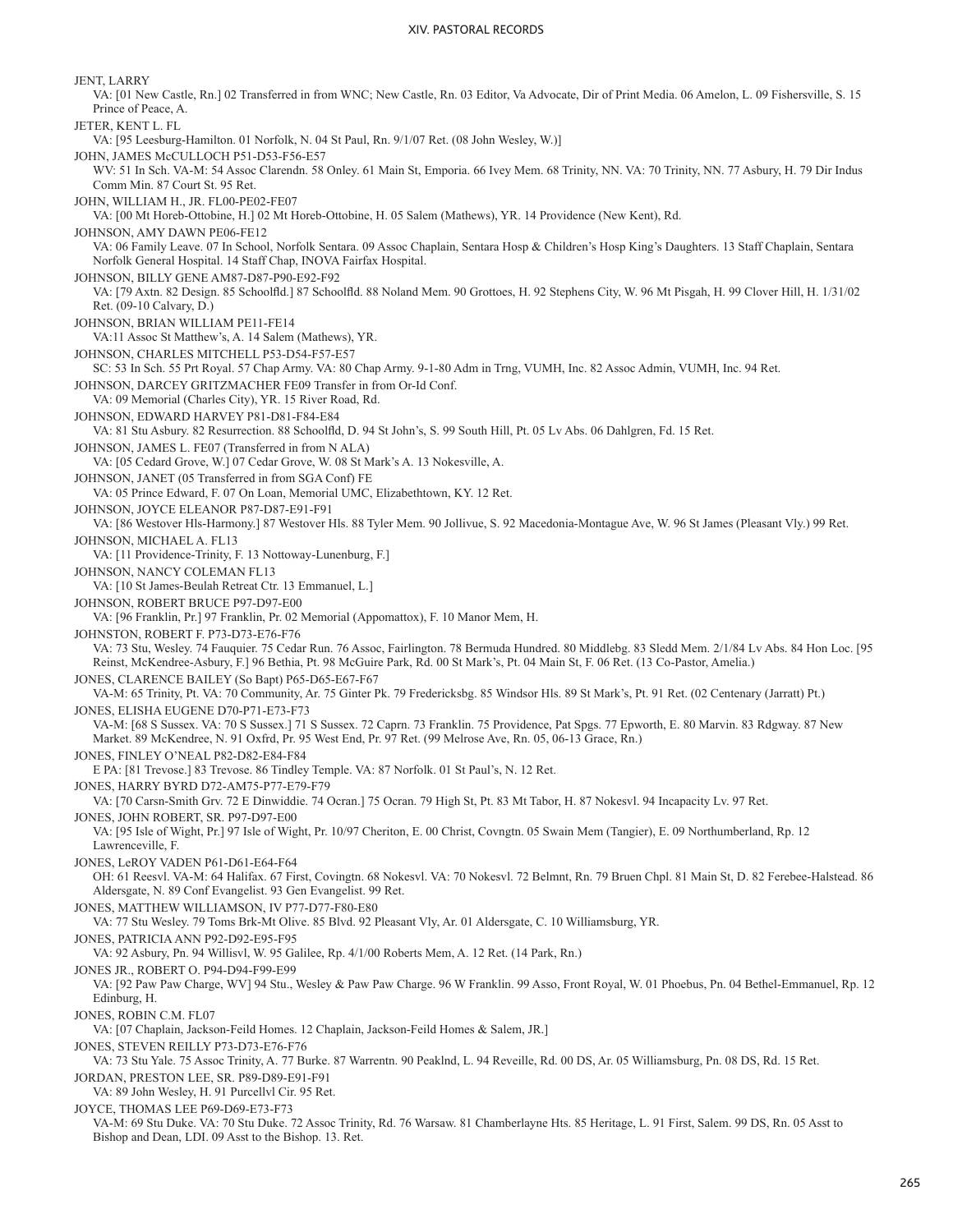JOYNER, ALEXANDER BARHAM P89-D89-E93-F93 VA: 89 Stu, SMU. 92 Orange Ciruit, C. 98 Dir Wesley Fndn, UVA. 05 Franktown, E. 14 DS, E. JOYNER, COURTNEY CARTER PE07-PD09 -FD14 VA: 07 Macedonia, C. 09 Family Lv. 10 Student. 8/29/10 Min of Music, New Hope. H. JOYNER, JAMES WILLIAM PE07-FE10 VA: 07 Byrd Chapel, C. 10 Mt Clinton, H. 14 Port Republic, H. JULCHER, JOHN G. P97-D97-FE02 VA: [95 Bethel, W.] 97 Bethel, W. 98 Brucetown-Welltown, W. 00 Redland, W. 06 Ret. JUN, SEUNGSOO PE08-FE11 VA: 08 Assoc Korean of Grtr Wash. 11 Assoc, Holy Flames MC, Joongang AC, Korean Conf. 15 Raleigh Court, Rn. JUSTIS, ROBERT FRANKLIN P83-D83-F86-E86 VA: 83 Stu Candler. 84 Good Shepherd, Rd. 88 Assoc Trinity, Rd. 89 St. James (Pleasant Vly), H. 92 Mathews Chpl, Rp. 95 Urbanna. 99 Tabernacle, Pn. 01 Bellamy, Rp. 2/1/05 Incapacity Lv. 06 Christ, Pn. 12/1/06 Clergy Med Lv. 15 Ret. KANNEY, DOUGLAS WAYNE P69-D69-E72-F72 VA-M: 69 Stu. VA: 70 Stu. 71 Little Frk. 75 Browns Cv & Mt Moriah. 76 Mt Moriah. 80 Lower Chr. 86 Wesley Mem, Chr. 90 St Luke's, Pn. 93 St Paul, Christiansbg. 04 Ret. KANTEN, RITA FL00 VA: [00 New Hope, E. 10 Trinity Circuit, JR.] KEELING, SARA PORTER PE08-FE11 VA: 08 Assoc Washington St, A. 11 Rappahannock, C. KEEVER, EVELYN GRAVESEN P69-D69-F82-E82 N IL: 69 Stu. 70 Disc. 76 Readmit. VA: 77 Stu Wesley. 79 Res CPE MCV. 81 Chap Couns MCV. 7-1-82 Chap Children's Hosp, N. 13 Ret, KEEZEL, TERESA ANN MEADOWS P86-D86-E90-F90 VA: 86 N Amelia. 89 Dinwiddie. 01 Wesley, Hopewell. 05 St Luke's, Rd. 11 Trinity (Chesterfield), JR. KEITHLEY, THOMAS HOYT P84-D84-E92-F92 VA: [82 Accotink-Silverbrk. 83 Marvin.] 84 Marvin. 88 Lovettsvl, W. 92 Short Hl, W. 94 Callaghan, S. 95 Loudoun, W. 03 Assoc, Braddock St., W. 09 Grace (Middletown), W. KELCHNER, JOHN J., JR. P96-D96-F99-E99 VA: [92 Boyce-White Post, W. 95 Brucetown-Welltown.] 96 Brucetown-Welltown. 98 Assoc, Braddock St, W. 03 Round Hl (Frederick), W. 10 Shady Grove (Mechanicsvl), Rd. KELLER, RICHARD SHIREY P75-D75-E78-F78 VA: 75 Stu Wesley. 77 Assoc Mt Olivet. 78 Watsn Mem. 82 Assoc Annandale. 85 Mem, N. 1-1-88 Front Royal. 91 Ar Forest, Ar. 96 Grt Falls, Ar. 06 Ret. KELLY, ANNE BROWN FL15 VA: [15 Assoc Shady Grove (Short Pump), Rd.] KELLY, ROBERT IRVIN FL12 VA: [12 Craddockville, E.] KENDALL, MICHAEL PATRICK P95-D95-E97-F97 VA: 92 Stu Emory. 95 Carson, Pt. 00 Gum Spring, Rd. 04 Assoc Reveille, Rd. 06 Redland, W. 13 Farmville, F. KENNEDY, III, LESTER FL10 VA: [10 Iron Gate, S. 15 Churchville Cooperative Parish, S.] KENNON, HARRY GARLAND P85-D85-E88-F88 VA: [82 Greene.] 85 Assoc First Chr, C. 88 Pace Mem. 92 Asbury Mem, Rd. 99 Larchmont, N. 03 First, C. 09 Ret. KESLER, DANNY L. FL08 VA: [08 Foothills, Rn. 14 Ret.] KESNER, ANNE WEST PD14 VA: 14 Chap, Children's Hospital of the King's Daughters. KESNER, DANNY JAMES P82-D82-F85-E85 VA: 82 Stu Wesley. 83 Assoc Ft Hl. 85 Faith, A. 90 Vale, Ar. 95 St Andrew's, N. 99 Deep Creek, Pr. 05 Great Bridge, N. 13 DS, C. KHOKHAR, NADEEM A. FL14 VA: [14 Assoc Floris, Ar.] KIDD, TIMOTHY WAYNE P85-D85-E87-F87 VA: 85 Brucetwn-Welltwn. 88 Stu. 90 Mt Bethel Vw, W. 94 Mint Spg, S. 98 Prof, Mary Baldwin. 99 Prof., John Brown Univ. 12/1/11 Transitional Lv. 13 Personal Lv of Abs. KIEL, J. RANDALL FL10-PE13 VA: [10 Charlotte, F. 12 Fulks Run, H.] 13 Fulks Run, H. 14 E Nottoway, F. KIM, ARUM FL15 VA: [15 Atlantic-New Church, E.] KIM, CHINYO 'DAN' FL13-PE15 VA: [13 Assoc, River Road, Rd.] 15 Kenwood, Rd. KIM, CHUL KI FE05 (Transferred in from Korean Methodist) VA: 05 Virginia Korean, Pr. 13 Emmaus at Stratford Hills, Rd. KIM, EUGENE FE15 (Tranfer in from Korean Methodist) VA: 13 Assoc Korean of Grtr Washington, Ar. KIM, JIYEON FL12 VA: [12 Charlotte, F. 14 Assoc Warrenton, A.]] KIM, MICHELLE MEE-HYE PE08-FE12 VA: 08 Assoc Korean of Grtr Wash, Ar. 13 St Mark's, Ar. KIM, MIKANG PE13 VA: 13 Epworth (Exmore), E.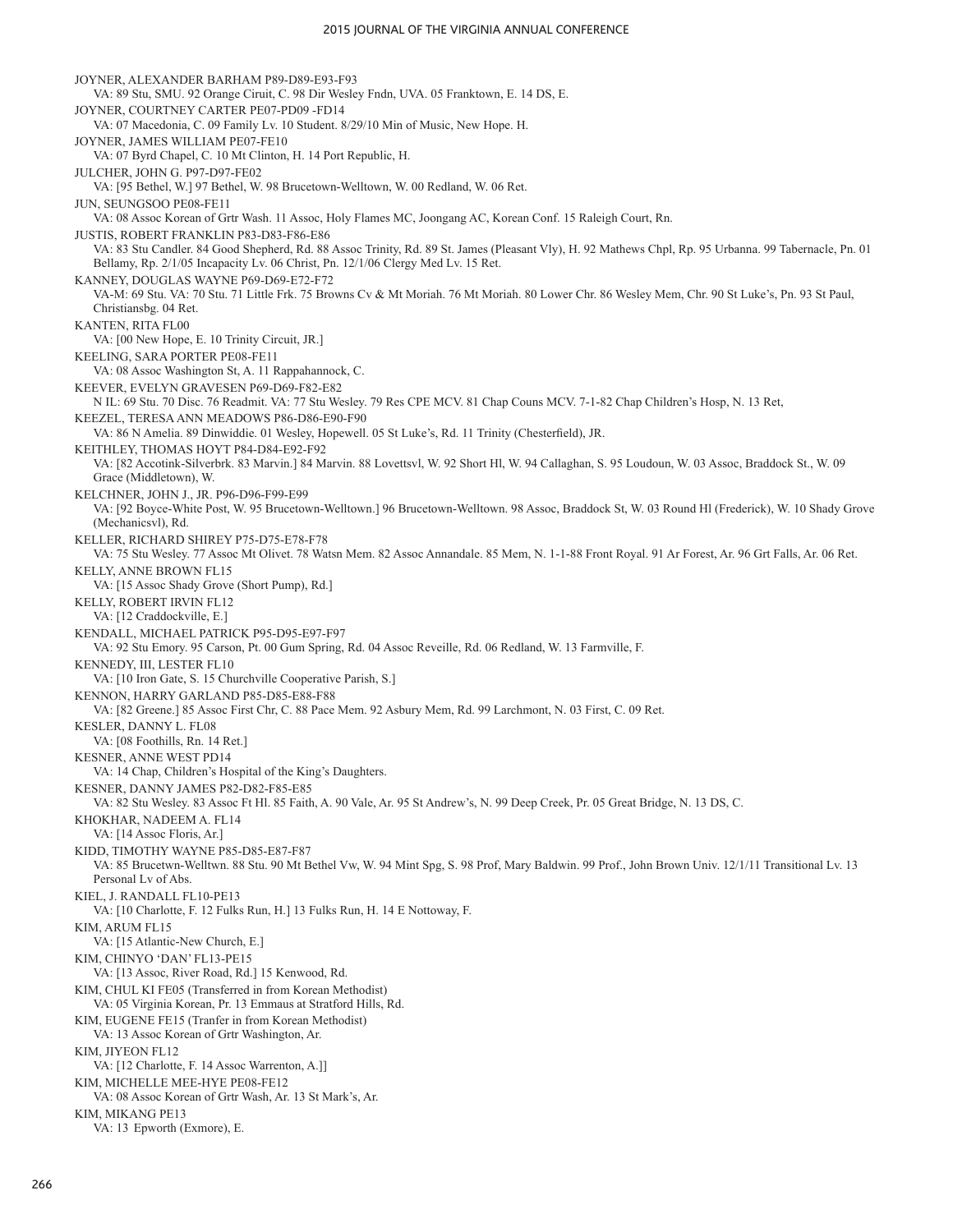KIM, MINOO FL15 VA: [15 Assoc Good Shepherd, A.] KIM, MYUNG JOHNG P63-D63-E66-F66 VA-M: 63 Stu Duke. 8-23-64 Mt Airy. 68 Assoc First, NN. VA: 70 Assoc Greene Mem. 72 Colonial Bch. 80 Park Pl. 86 Dulin. 90 DS, Ad. 97 Aldersgate, A. 02 Ret. (Dir, Asian American Ministries) KIM, SANGKEUN PM01-FE03 VA: 01 Transfrd in from SC. 01 Assoc, Korean of Gr Wash, Ar. 04 Asst Prof of Missiology and Comparative Religions, Divinity School at Yonsei University. 13 Prof of Mission Study, Div Sch at Yonsei University. KIM, SEONYOUNG PM99-FE03 VA: 99 Buchanan, Rn. 03 Zion-Grace, N. 10 Lawreceville, Pt. 12 Northumberland, Fd. 14 DS, YR. KIM, YOUNG BONG FE07 (07 Transfer in from Korean Methodist) VA: 05 Korean of Grtr Wash, Ar. KIM, YOUNG HOON F70-E70 (Korean Meth.) P82-F85 Recog. 85. VA: [73 Korean Ch, Ar.] 82 Annandale Korean. 93 Lv Abs. 98 Hon Loc. 98 Ret. KIM, YUN CHOL FL11-PE13 VA: [11 Brucetown, W.] 13 Brucetown, W. KIMEC, STEPHANIE L. PE13 VA: 13 Assoc, New Creation, ER. KINCANNON, KARLA MURICE P80-D80-F82-E82 VA: 80 Assoc Leesbg. 82 Jollivue. 83 Chap Shen Clg & Cons Music. 87 Assoc Wesley Fn, Iowa State. 90 Stu. 93 Dir SpiritArt, Ctr for Arts and Spirituality. 13 Dir., Field Ed & VFCL, Garrett Theo Seminary. KINCANNON, KEARY P89-D89-E94-F94 VA: 89 Church Coord of Shelter Housing. 93 Lv Abs. 94 Housing Counseling Serv, Wash, DC. 95 Route One Corridor Ministry. 96 Rising Hope, A. KING, CHARLES BENJAMIN P65-D65-E69-F69 VA-M: 65 Stu Duke. 67 St Peter's, Mont. VA: 70 Assoc Trinity, Rd. 72 Courtlnd. 76 Westover Hls. 80 Christ, N. 84 Assoc Dir COM Prog Planning & Local Chr. 94 DS, F. 00 Asst to Bishop & Assoc Coun Dir, LDI. 05 DS, Ad. 06 Ret. KING, GEORGE EUGENE P69-D69-E73-F73 VA-M: [66 Mt Pleasant, Amherst. 68 In Sch.] 69 Stu Crozer Sem. VA: 70 Stu Colgate. 72 Nelsn. 73 Isle of Wight. 74 Conf Evang. 93 Gen Evangelist. 97 Ret. KING, JOSHUA SEAN PE13 VA: 13 Red Valley, D. KING, STEPHEN PARKER P84-D84-E87-F87 N IND: [82 Culuer Emmanuel. 83 Erie.] 84 Erie. 85 Congress St. VA: 87 Columbia-Union Frg. 92 S Covingtn, S. 96 White Mem, Rn. 99 Bethany (Purcellvl), W. 04 Glovier Mem, S. 08 Madison, C. 14 Trinity (Disputanta), JR. KING, WILLIAM McGUIRE P69-D69-F80-E80 N IL: 69 In Sch. 76 Disc. 6-15-78 Readmit. VA: 78 Prof UVA. 83 Prof., Albright Clg. 12 Ret. KIRKLAND, MILTON DAVIES P90-D90-E92-F92 VA: 90 Assoc Asbury, H. 94 Del Ray, A. 00 Dulin, Ar. KIRVEN, TIMOTHY FL11 VA: [11 Worship and Praise, Rd.] KITCHEN, THEODORE JACKSON P51-D51-E53-F53 NY: 51 In Sch. 53 Miss Japan. VA-M: 56 Miss Japan. VA: 70 Miss Japan. 95 Ret. KLOTZ, JOSEPH H., JR. P81-D81-F84-E84 VA: 81 Craigsvl. 83 Monterey. 86 Kenbrg. 90 Epwrth, E. 92 Ebenezer, Rp. 97 Nokesvl, A. 06 Lower Church, Rp. 09 Toms Brook, W. 11 Northview, Rn. KNICK, WILLIAM CLAY P88-D88-E92-F92 VA: 88 Floral Hls-Calvary. 91 Chap Res I, CPE, Univ of NC Hospitals. 92 Hopewell, D. 05 Kernstown, W. 14 Main St, S. KNOTT, JANET BANKS AM04 VA: 04 Bethlehem, S. 08 Bethlehem, S & Assoc for Congregational Care, Main St, S. 11 Bethlehem-Jollivue, S. KNOX, ROBERT TOWNSEND P60-D60-E63-F63 VA-M: 60 Stu Duke. 61 Assoc Fairfax. 64 Messiah. VA: 70 Messiah. 71 Main St, Wayne. 76 First, Salem. 80 Washingtn St, A. 89 Cherrydale, Ar. 99 Ret. KOOLMAN, DEREK P. P94-D94-F99-E99 VA: 94 Stu. 95 Newsoms, Pr. 98 Covenant, Pr. 01 Lyndhurst, S. 03 Batesvl, C. 12 Christ, ER. KOONTZ, DEBORAH A. PE05-FE08 VA: 05 St John's (Buena Vista), S. 08 Gordonsville, C. 13 Ramsey Mem, Rd. KUBAT, JOSEPH MICHAEL P75-D75-E78-F78 VA: 75 Stu Emory. 77 Assoc Trinity, McL., 78 Oaklnd, Rd. 80 CPE Res UVA. 81 Bethlehem, C. 85 Fairview, L. 88 Chap Lynchbg Gen Hosp. 90 Bridgewtr, H. 95 Court St, L. 96 Market Street, E. 98 Memorial, N. 01 Louisa. 04 Clergy Med Lv. KUTZ, MARGARET TACK P74-D74-E77-F77 VA: 74 Stu Wesley. 76 Round Hl. 78 Assoc Trinity, McL. 82 Sleepy Holw, Ar. 86 St Luke's, Fls Chr. 93 Wellspring, Pn. 03 Chester, Pt. 13 Ret. (14-15 St Stephen's, A.) LAGERVELD, DAVID C. P97-D97-E00 VA: [94 Lafayette, Rn.] 97 Lafayette, Rn. 98 Epworth (Thaxton), L. 02 Mt Sinai, H. 06 McGaheysville, H. 13 Zion, C. LALKA, BENJAMIN C. FL14 VA: [14 Fulks Run, Fd.] LAMB, BOBBY HARTWELL AM 72 NC: [62 Ocean Vw. 63 Brite Mead. 66 Perkins. 69 Pittsboro.] 72 Pittsboro. 73 Smyrna. 77 Lv Abs. 78 Withdrawn. VA: [81 W Dinwiddie.] 82 (Readmit NC, tr to VA) W Dinwiddie. 83 Blandfrd-Salem. 90 Madison Hts, L. 93 Mt Pisgah, H. 96 Walmsley Blvd, Rd. 07 Ret. (07-09 N Brunswick, Pt. 10-13 Ettrick, JR.) LANASA, RUTH KAY FL PM00-AM03 VA: [95 Fulks Run, H.] 00 Fulk's Run. 05 Ret.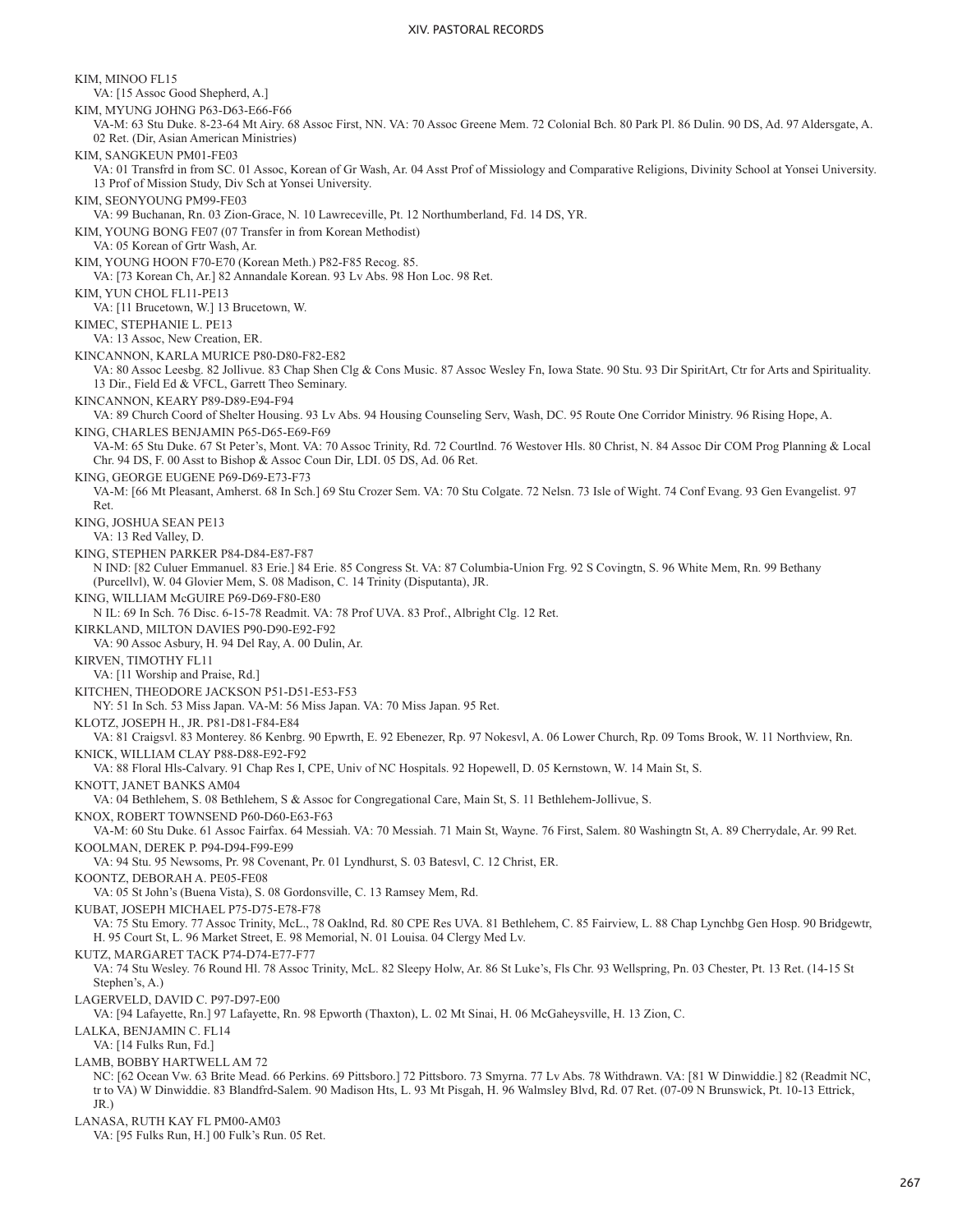LANDON, EDWARD DARREN FL08 VA: [08 Floyd Parish, Rn.] LANE, KELLEY PD12 VA: 12 Min of Christian Ed & Spiritual Formation, Bon Air, Rd. 14 Dir of Adult Min, Reveille, Rd. LANGLEY, CHARLES L. FL VA: [94 Craigsvl. 95 Sherando. 98 Newsoms. 01 Calvary, L. 04 Calvary-Forest Cooperative Parish. 07 Ret. (07 Forest, L.)] LANGSTON, DAVID GLEN P77-D77-F80-E80 VA: 77 Stu Wesley. 79 Sleepy Hlw. 82 Dist Prog Coord, Ar. 83 Caprn. 87 Ex Dir Indust & Commer Min. 90 Ferebee-Halstead-St Luke's, N. 94 Main St, Bedfrd. 99 Otterbein, H. 04 Ret. (09-11 Parnassus, H. 13 Grottoes, H.) LANMAN, RONALD T. FL01 VA: [01 Atlantic-New Church, E. 06 Ret. (09 Assoc Old Bridge, A.)] LARCH, JULIE ELIZABETH ANN PE06-FE10 VA: 06 Beulah-St Paul, Rp. 11 Nokesville, A. 13 Montross, Fd. LARKIN, RUSSELL EUGENE P64-D64-E67-F67 N AL: [62 Meridianvl. 63 New Market.] 64 New Market. 66 Turkeytwn. 67 Ga Men Health Inst. 68 Frst Hls. 70 Stu Bapt Med Ctr. 71 In Sch. 73 Div Alc Serv, Pr, Va. VA: 5-7-79 Coord Pr Alcoh Serv. 84 Salem-Olive Branch. 89 Crittenden-Ebenezer. 93 McKendree, N. 95 Oakland, D. 96 Park Vw, L. 00 Charles Wesley, Ar. 07 Ret. (11-13 Chesterbrook, Ar.) LAVENDER, JAMES EDWIN, JR. P76-D76-E81-F81 N MS: 76 In Sch. VA: 9-1-78 Stu Duke. 12-15-78 S Franklin. 81 Assoc First, Martinsvl. 83 Discovery. LAWS, BRENDA LEE FD03 VA: 03 Eastern Shore Community Services Bd, Early Childhood Special Educator. LAWSON, HAE RIN HYEON SLP99-PE00 (03 Received by transfer from B-W)-FE05 BALT-WASH: [99 Conf Office. 00 Magothy Church of Deaf.] 00 Magothy. VA: 01 Mecklenbg, Pt. 07 Morrisville, A. 12 Shady Grove-Olivet, Fd. LAYMAN, C. ALAN PE14 VA: 14 Lunenburg, F. LAYMAN, WILLIAM ANTHONY P67-D67-E70-F70 Va-M: [63 Mt Tabr, Monroe. 66 Little Frk.] 67 Little Frk. VA: 70 Little Frk. 71 Mem, Tappahannock. 74 W Pt. 79 Leesbg. 82 Braddock St. 88 First, C. 92 Thrasher Mem, Rn. 97 DS, Pt. 05 Ret. (12/1/05 Bethany (Purcellvl, Strasbg. 07-08 Interim Chaplain, Randolp-Macon Academy. 1/1/09-6/30/09 Linden-Markham. 9/1/12 Interim DS, Ar.) LAZENBY, ELIZABETH H. FL04 VA: [03 St James (Ferrum). 06 St James (Ferrum) & Pleasant Hill, D. 08 Pleasant Hill, D. 14 Ret.] LEAVITT, CHARLES HUMPHREY, JR. P73-D73-E75-F75 VA: 73 Stu Candler. 74 Glenwood. 76 Rehoboth Par. 79 Chap Navy. 00 Chap Vet Hosp, Hampton 01 Chap, Bon Secours Maryview Nursing Care Ctr, Suffolk. 14 Ret. LEE, CHENDA INNIS PE12 VA: 12 Assoc Mt Olivet, Ar. 14 Calloway, Ar. LEE, CYNTHIA ANNE FD00 VA: 00 Dir Chr Ed, Good Shep, Rd. 01 Dir of Chr Ed, St Luke's, Pn. 05 Min of Discipleship, Shady Grove (Mechanisvl), Rd. LEE, HYEON HO Received by Transfer from Korean Methodist 7/1/10 FE VA: 10 New Light, A. 15 Guilford, E. LEE, HYO JOONG FE00 VA: 7/1/00 Trnsfrd in from TN Conf, Assoc Korean of Gr Wash. 01 Stu, Vanderbilt. 02 Franklin, D. 06 Crums, W. 15 Sudley, A. LEE, KANG UK FL04-PE08-FE14 VA: [04 Dunn Loring.] 08 Enon, Ad. 11 Oakdwood, F. 14 Little Fork, C. LEE, KI CHEON PE09-FE13 VA: 09 Assoc Korean of Grtr Wash, Ar. 15 Assoc Trinity, Ar. LEE, STEPHEN KWANG-HOON FE07 (Transferred in from Arkansas) VA: 05 St Mark's, Ar. 13 Virginia Korean, ER LEE, THOMAS GORDON P80-D80-E87-F87 VA: [79 Mt Jacksn.] 80 Mt Jacksn. 81 Brkneal. 84 Burketwn. 88 Courtlnd. 93 Zion, Pn. 98 Amelon, L. 00 Bethany, Gloucester Pt. 05 Windsor Hills, Rn. 15 Dahlgren, Fd. LEE, VIRGINIA A. FD97 VA: 98 Shady Grove, Rd. 99 Instr, Christian Ed, Memphis Theo Sem. 02 Assoc Prof of Christian Ed, Memphis Theo Sem. 12 Assoc Prof in Christian Ed/Dir of Deacon Studies, Garrett-Evangelical Sem. LEE, WON GYU PE07-FE10 VA: 07 Cumberland, F. 12 Assoc Fredericksburg, Fd. LeFON, DAVID ALLEN FL01-PE07-FE11 VA: [01 Floral Hills-Calvary, D. 06 Salem, C.] 07 Salem, C. 11 Chaplain, US Navy. 1-1-13 N Madison, C. LeGAULT, JOHN THIEME, JR. P68-D68-E72-F72 VA-M: 68 Stu, Wesley. VA: 70 Marvin Chpl. 74 Assoc Clarendn. 76 Andrew Chpl-Edgewtr. 81 Scott Mem. 87 Timberlke. 92 Mt Vernn, D. 97 Braddock St, W. 98 Lv Abs. 99 First (Newport News), Pn. 12 Ret. LEGG, FLOETTA G. P89-D89-E95-F95 VA: [84 Fransic Asbury. 86 Greenwood. 87 Ebenezer, W.] 89 Ebenezer, W. 92 Oakwood. 93 Parnassus-Sangersvl, H. 99 Mt Olive. 04 Andrew Chapel-Edgewater. 06 Mt Jackson, H. 07 Ret. LeMON, CARL JAMES P88-D88-E93-F93 VA: 88 High St, Pt. 93 Ebenezer, ER. LeMON, JOEL M. PE08-FE11 VA: 08 Asst Prof of Old Testament, Candler Sch of Theology. LENOW, AMY V. FD00 VA: 00 Fam Lv. 1/1/01 Youth Min, Fredericksburg, Ad. 13 Transitional Lv. 14 Pastoral Counselor VIPCare.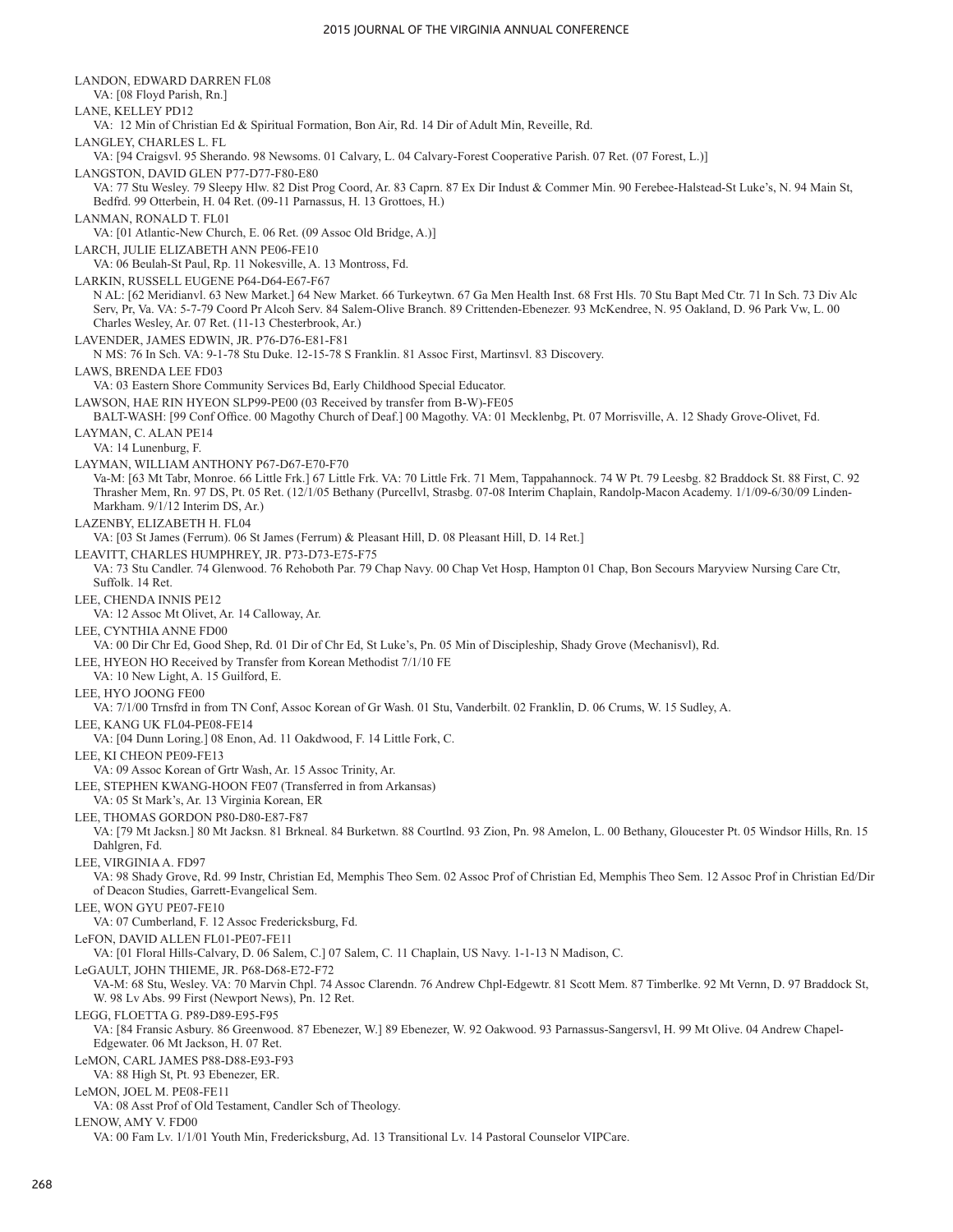LENOW, LARRY EARL P84-D84-E86-F86 SW TX: 85 Los Fresnos. VA: 87 N Garden: Trinity. 90 Assoc Messiah, A. 93 Courthouse Community, N. 00 Fredericksburg, Ad. 13 Trinity, Rd. LEONARD, PAUL EDWARD, JR. P61-D61-E64-F64 VA-M: 61 Stu Duke. 64 Botetourt. 67 Assoc Raleigh Ct. 69 E Franklin. 71 Kenbrg. 76 Appomattox. 84 Cradock. 88 Culpeper. 91 First, Pn. 95 Chester, Pt. 03 Ret. LEVY, DAVID BRENT PE15 VA:15 On Loan Christ UMC, Chapel Hill. LEWANDOWSKI, ROBERT P98-D98-FE01 VA: 98 Philadelphia, Pt. 01 Rehoboth, Ad. 9/1/09 Clergy Med Lv. 15 Ret. LEWIS, BARBARA DENISE FL01-PE98 VA: [01 Buckingham, F. 05 Greensville, Pt.] 09 Greensville, Pt. 10 Brunswick, Pt. 12 Greenwood-Laurel Park, Rd. LEWIS, DAVID BENJAMIN P61-D61-E64-F64 VA-M: [61 Stu Duke.] 64 Stu Duke. 65 New Kent. 67 Pace Mem & Dir Wesley Fn. VA: 70 Fairvw, D. 75 Corinth. 79 First, N. 84 Main St, Suffolk. 89 W Pt. 94 Cameron, A. 01 Highland, Pt. 05 Ret. (05, 06, 07, 08, 09 Smiths Grove, Pt.) LEWIS, DEBORAH ELLEN PE04-FE07 VA: 04 Asst Dir, Wesley Foundation, UVA. 05 Dir, Wesley Foundation, UVA. LEWIS, ROBERT D. FE14 Transfer in from British Methodist VA: [98 Hyco, F.] 01 Oakwood, F. 02 Student, Duke. 03 British Methodist Church. 12 Hinton Ave, C. LEWIS, STEVE JACKSON AM86-D86 VA: [80 Cashvl.] 86 Cashvl. 87 Greenvl. 99 Oakland, D. 04 Parrish Ct, S. 06 Incapacity Lv. 11 Ret, LIM, HUNG SU PE09-FE12 VA: 09 Pleasant View, W. 14 Stu, Princeton. 15 Assoc, Korean of Grtr Washington, Ar. LINDSEY, LORI MICHELLE EDMONDS P97-D97-FE01 VA: 97 Assoc, St Luke's, Pn. 02 Amelia, F. 10 Wesley Chapel, JR. LIPKE, DENNIS CHARLES (Methodist Church of S Africa) P87-D87-E89-F89 VA: 87 Cartersvl. 89 Epwrth, Ar. 90 Sleepy Hlw Par, Ar. 92 Ginter Park, Ad. 97 Highland, Pt. 01 Chestnut Mem, Pn. 05 Heritage, L. 9-1-06 GBGM Missionary to Mozambique. 2/1/06 Lv Abs. 07 Sudley, Ar. 12 Ret. (2-15-13 Ginter Park, Rd.) LITTEN, RONALD ALLEN P85-D85-E89-F89 VA: [83 Grnwood-Carpers Vly. 84 Mt Bethel Vw.] 85 Mt Bethel Vw. 87 N Louisa. 88 Forest Rd, L. 93 Providence-Whites. 02 Bethany, L. 11 Boonsboro, L. LITTLE, JR., J. STEPHEN FL11 VA: [11 Cedar Run, Fd.] LIVERMON, JOHN GARRETT FL01-PE09-FE13 VA: [01 Ebenezer, Rp.] 09 Susanna Wesley, YR. LLOYD, ROBERT B., JR. PE06-FE12 VA: 06 Lv Abs. 8/1/06 District Coord, Elizabethtown District, KY Conf. 09 Kapolei UM Mission: Hawaii Cal-Pac Conf. 12 Epiphany, Ar. LOBENHOFER, LAUREN ELAINE PE09-FE12 VA: 09 Assoc Bon Air, Rd. 14 Gum Spring, Rd. LOCK, JOHN E. FL00-PE02-FE06 VA: [00 Boyce-White Post-Millwood, W.] 02 Assoc, Riverton, W. 06 Fairview-Refuge, W. LOCK, MARY JANE PE00-FE04 VA: [97 Paris Mountain.] 00 Brucetown-Welltown, W. 04 Wesley, W. 05 Relief-Hites, W. 10 Personal Lv Abs. 13 Reliance-Ridings Chapel, W. 14 Personal Leave of Absence. LOCKE, SARAH DUMAS FL10-PE11-FE15thr VA: [10 Assoc Calvary, S.] 11 Assoc Calvary, S. 14 Christ (Staunton), S. LOEHR, JUDY LEE WHEELER Transferred in from TN 04 VA: 04 St Andrew's, A. 06 Bethany, H. 09 Clergy Med Lv. 14 Ret. LOGAN, WILLIAM CURTIS P63-D63-E66-F66 VA-M: 63 Assoc Aldersgate, A. 66 Stu Wesley. 67 Sydenstricker. 69 Cranfrd. 73 Zion-Grace. 79 Community, N. 84 DS, S. 91 Cave Spg, Rn. 01 Ret. (04-13 Trinity, Rn.) LONG, DONALD LEE D67-P69-E73-F73 VA-M: [65 Cumberlnd.] 69 Lebann, Han. VA: 70 Lebann, Han. 74 Victoria. 78 Basic. 87 Crooks Mem. 93 Christ, S. 00 Ret. (00-13 McKinley, S.) LORD, DAVID W. P82-D82-E85-F85 VA: 83 Nottoway-Lunenbg. 87 Ivey Crk. 94 Assoc, Reveille. 96 Luray. 00 St Paul's, S. 07 Bethlehem (Moneta), L. LOTT, MICHAEL THOMAS FL12 PE14 VA: [12 Assoc Trinity, Rd.] 14 Assoc Trinity, Rd. LOTTS, JOSEPH LEE D65-E67-P67-F72 VA-M: [60 Page. 61 Cambria. 65 S Covingtn & Alleghany.] 67 S Covingtn & Alleghany. 69 Grottoes. VA: 70 Grottoes. 73 Louisa. 79 Zion, Seafrd. 82 Norvw. 84 Belmnt, Rn. 88 Appomattox Mem. 94 Ret. (01 W Mecklenbg, F. 1/1/06 Poplar and Wesleyan, C.) LOUGH, DAVID EARL P78-D78-E81-F81 C NY: 78 Assoc N Syracuse. VA: 79 W Franklin. 82 St Mark's, S. 85 Epworth, Fls Chr. 89 Assoc Mt Olivet, Ar. 92 Epiphany, Ar. 03 Graham Rd, Ar. 9/7/08 Ret. LOUGH, ROBERT DeWAYNE FL09-PE10-FE13 VA: [09 Pembroke, Rn.] 10 Pembroke, Rn. 13 St Mark's, Rn. LOUK, MICHELLE D. FL09-PE15 VA: [09 McKendree, ER.] 15 McKendree, ER. LOWE, LINDA H. PE09-FE14 VA: 09 E Nottoway, F. 14 Reliance-Ridings Chapel, W. LOYD, HARRY R. FL04 VA: [04 N Amelia, F. 07 Mathews Chapel, YR. 14 Ret.]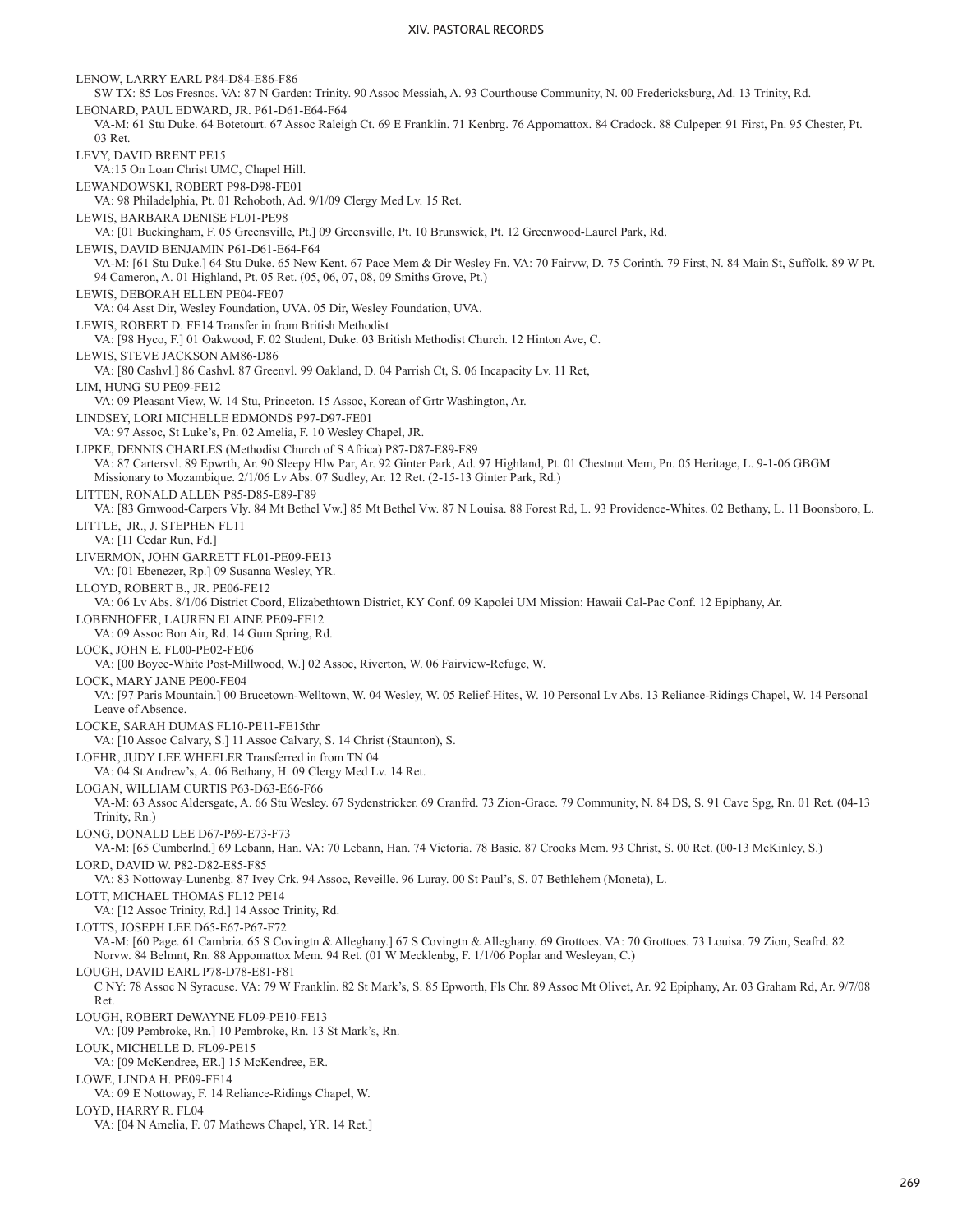LUCAS, DEBRA RUTH P95-D95-F99-E99 VA: 95 Stu, Emory. 97 Assoc, Bon Air, Rd. 02 Three Oaks Fellowship, Rn. 09 St Peter's, Ad. LUCY, CURTIS DEARMAN FL13 VA: [13 Wakefield, JR.] LUGN, BRUCE NELSON FL11-PE12 VA: [11 Southern Albemarle, C.] 12 Southern Albemarle, C. LUKER, MAURICE SYLVESTER, JR. P60-D60-E63-F63 LOUISVL: 60 In Sch. VA-M: 61 Assoc Lakeside. 62 Stu Drew. 66 Prof Emory & Henry Clg. VA: 70 Prof of Religion, Emory & Henry Clg. 04 Ret. LUTZ, ELIZABETH ANN GROUPIÉ PE06-FE10 VA: 07 Assoc Chestnut Mem, Pn. 09 Cape Charles-Capeville, E. LUTZ, TOBIAS FL15 VA: [15 Concord-Mt Pleasant Co-op Par, D.] LYLE, MICHAEL LEROY P84-D84-E88-F88 VA: [82 Ebenezer, W.] 84 Ebenezer, W. 85 Assoc Braddock St. 88 Madisn. 93 Fincastle, Rn. 01 Greene Mem, Rn. 05 Washington St, A. 15 Ret. LYNCH, HERSCHEL JACKSON P58-D59-E61-F61 VA-M: 58 In Sch. 59 Burke-Vale. 60 Vale. 61 Ephiphany. 68 St Paul's, N. VA: 70 Sab. 71 Christ, NN. 74 Wesley, Hamp. 81 Crooks Mem. 87 St Mark's, Hamp. 91 Morrisn, Pn. 96 Ret. LYNCH, SUSAN THOMAS FL10 VA: [10 Forest Grove, Ad. 13 Calvary, Rd.] MAAS, ROBERT E. AM97-RA02 VA: [90 Bethesda. 94 Ephesus. 95 Hebron.] 97 Charlotte, F. 98 Bath, S. 01 Potts Vly, S. 02 Ret. (03 Marvin, S.) MABRY, HUNTER PRESTON P57-D57-E61-F61 MINDANO PROVISIONAL CONF: 56 Stu, Candler. 59 Missionary to the Philippines. NEW ENG S: 63 Hatherly. S INDIA: 69 Prof, United Theo Clg, Bangalore. VA: 94 GBGM Mission Interpreter, SEJ. 95 Asia Pacific Ctr for Justice & Peace. 97 GBGM Mission Interpreter, SEJ. 98 Lv Abs. 03 Ret. MacNICOLL, DONALD CLAYBORN P98-D98-E00 VA: 98 Assoc, Blacksburg, Rn. 05 Lv Abs. 06 Campus Min, Community College Ministries. 10 Ret. MADDOX, JAMES ROGER P76-D76-E81-F81 VA: [74 Melfa.] 76 Melfa. 79 Atlantic-New Chr. 83 Ebenezer, Ad. 84 Beulah-St Paul. 89 Hot Spgs. 91 Blandfrd, Pt. 97 Wesley Mem, D. 03 Colonial Bch, Rp. 07 Colonial Beach, Ad. 08 St John's, N. 11 Ret. (12-13 Hallwood, E.) MADDREY, THOMAS DeFORD P82-D82-F84-E84 VA: [81 Mt Pleasant, H.] 82 Mt Pleasant, H. 83 Madisn. 88 Locust Grv, Salem. 6/19/91 Crozet, C. 97 Lynnhaven, N. 07 Ret. MAGRUDER, DAVID CHRISTIAN PE10 VA: 10 W Mathews, YR. 14 Zion, YR. MAHAFFEY, JAMES LAWRENCE D69-P86-E74-F74 VA-M: 69 Stu Yale. VA: 70 Stu Yale. 71 Stu Oxfrd, Eng. 11-15-72 Prt Republic. 78 Withdrew. [84 Salem, N.] 86 Reentered, Salem, N. 87 Full Membership Restored. 94 Foundry. 98 Dayton, H. 03 Larchmont, N. 07 Cherrydale, Ar. 11 Sunset Dr (Broadway), H. 12 Ret. MANIERI, GIANI FL09-PE15 VA: [09 LaCrosse-Sardis, F. 14 Oakwood, F.] 15 Oakwood, F. MANN, CAROL P. FL02 VA: [02 New Hope-Southall Mem, F. 07 W Brunswick, Pt. 12 Ret. (12 W Brunswick, F.)] MANN, LARRY FREDERICK D72-AM84 KY: [68 Pleasant Vly. 70 Floyd Co Circ. 71 E Fork. 72 Manchester. VA: [74 W Buckingham. 78 E Franklin.] 84 E Franklin. 85 Pr Edward. 91 Belvw, Rn. 96 S Franklin. 04 Oakland, D. 11 Appomattox Circuit, L. MANNER, DAVID EUGENE, JR. P74-D74-F78-E78 E OH: 74 Stu. 76 Williamsfld. 80 Assoc Mayfld. VA: 85 Wesley, Hamp. 91 Berryman, Rd. 94 Franconia, A. 04 Herndon. 08 Incapacity Leave. 10 Ret. MANNER, SARA LONG P75-D75-F78-E78 E OH: 75 Stu. 76 Dorset. 80 Assoc Mayfld. VA: 85 Lv Abs. 86 Assoc Warwick Mem. 91 Christ, Rd. 94 Beverley Hls, A. MANNING, MICHELE PD04-FD07 VA: 04 Min of Older Adult Ministries, Fairlington, A. 12 Ret. MARINER, KIRK CHAPMAN P67-D67-E69-F69 VA-M: 67 Stu Yale. 68 Chesterfld: Hopewell. VA: 70 Chesterfld: Hopewell. 71 Assoc Dulin. 73 Centrevl. 80 Good Shepherd, Vienna. 88 Mt Olivet, Ar. 97 Williamsbg, Pn. 05 Ret. MARION, DEBORAH ANN P82-D82-E85-F85 VA: 82 Stu Wesley. 83 Assoc Grace, A. 89 Shady Grove, Rd. 93 Admin in Training, VUMH, Inc, Rd. 95 Asst Admin, VUMH, Inc. 96 Zion, C. 97 Middlesex, Rp. 3/1/04 Kilmarnock. 13 Bethany (Gloucester Point), YR. MARKHAM, TALMADGE THOMAS, JR. P70-D70-E74-F74 VA-M: [64 Mtn Chpl & Wesley. 65 Ivy Crk. 69 Boydtn. VA: 70 Boydtn. 72 Whaleyvl-Somertn. 76 Assoc Greene Mem. 79 Sterling. 87 Drumfries. 91 Chamberlayne Hts. 94 Charity, N. 98 Ret. MARKS, MILTON EARL P72-D72-E76-F76 VA: 72 Stu Wesley. 74 Assoc Westhamptn. 76 Assoc Bon Air. 79 White Stone. 83 W End, Pr. 87 Old Bridge, A. 91 S Hl. 94 Evangelical. 00 Christ, S.04 Main St (Bedford). 08 Community, N. 11 Raleigh Ct, Rn. 15. Ret. (Crockett Springs, Rn.) MARSH, CORINNE A. P95-D95-E00 VA: [89 Phenix. 92 Annex-Harristn, H.] 95 Annex-Harristn. 98 Providence, D. 02 Mt Clinton, H. 04 Pleasant Hill, D. 06 Ret. MARSHALL, BETTY D. FL08 VA: [08 Basset Mem, D. 10 Ret. (Drummondtown, E. 1-1-15 James River, F.] MARSHALL, MARY LONG FL06 VA: [06 Trinity Cir, Pr. 10 Ret. 13 John Wesley, W.]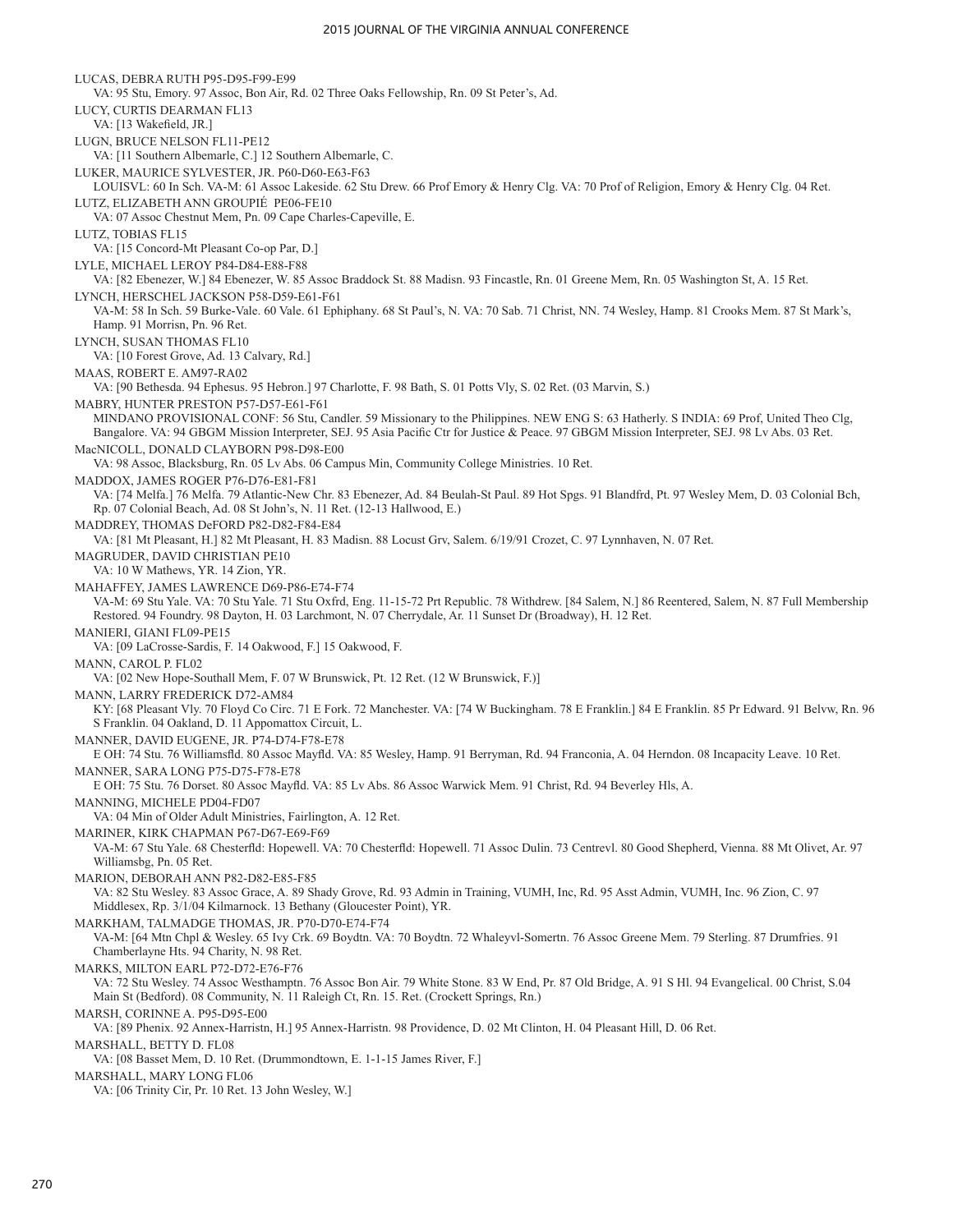MARTIN, CANDACE LYNN PE00-FE03 VA: 00 Assoc, Messiah, A. 06 Cedar Run, A. 07 Charles Wesley, Ar. 14 Assoc Crossroads, Ar. 15 First (Hampton), YR. MARTIN, EDWARD SWINDELL, JR. P83-D83-F85-E85 VA: [82 Sandbrg Bch.] 83 Sandbrg Bch. 96 Lv Abs. 99 Ginter Park, Ad. 09 Francis Asbury, ER. MARTIN, JOHN ARTHUR, SR. P96-D96-FE04 VA: [91 Payneton-Siloam.] 96 Payneton-Siloam. 97 Zion, Ad. 1/1/99 Monumental, Emporia. 04 Bermuda Hundred. 06 Powhatan, F. 07 Lane Mem, L. 09 Incapacity Lv. 13 Rectortown, W. 14 Clergy Medical Leave. MARTIN, JOHN TRENTON, JR. P71-D71-E74-F74 VA: 70 Halifax. 74 Sydenstricker. 82 Granbery Mem. 87 Epworth, N. 89 Williamsbg. 93 Grace, A. 00 Annandale, A. 05 DS, Pt. 11 Ret. (11 Bethel [Woodbridge]. 13-15 Boyce-Millwood-White Post, W.) MARTIN, JULIAN HANNIBAL, JR. PE03-FE06 VA: 03 Bethel (Fauquier), A. MARTIN, LOUIS ARTHUR P78-D78-E80-F80 PN: [76 Still Pond-Betterton-Lynch. 79 Choptank Charge.] 82 Allen Charge. 85 Christ-Mt. Hermon. VA: 88 Atlantic-New Church. 92 Caprn, Pr. 96 Oakland, D. 98 Colonial Beach, Rp. 03 Chesapeake Ave, N. 08 Ret. MARTIN, PAUL DOUGLAS P77-D77-E79-F79 VA: [76 Mtn Vly.] 77 Mtn Vly. 78 Assoc Ginter Pk. 80 Round Hl. 86 Gordonsvl. 89 St Mark's, Ar. 91 Wesley, W. 95 White Stone. 99 Main Street, F. 04 Luray, H. 11 Strasburg, H. 14 Ret. MARTIN, RICHARD KELLY P54-D55-E59-F59 VA-M: [53 Timberlk.] 54 Stu Duke. 58 Charles Wesley. 62 Chap Army. VA: 70 Chap Army. 87 Ret. MARTIN, WILLIAM A. FM VA: 94 American Red Cross. 97 Ret. MARVEL, FRED GARY P90-D90-E92-F92 VA: 90 Trinity, E. 92 Chase Cy, Centenary, F. 94 Sharon-Mt Carmel. 95 Craddockville-Belle Haven. 97 Prices Fork, Rn. 00 Batesville, C. 03 Mt Tabor, H. 05 Rockingham Ct, Rn. 08 Shady Grove-Olivet, Ad. 12 Richmond, Fd. 5-14-15 Administrative Loc. MATEER, RONALD WILLIAM P71-D71-E75-F75 C PA: 71 In Sch. VA: 72 Stu United. 73 Wayne Hls-Oak Hl. 78 Halifax. 83 Fincastle. 9-1-89 St Lukes, D. 00 First, Martinsvl. 12 Ret. MATHESON, PENNY FL13 VA: [13 Linden-Markham, W. 15 Cedar Grove, W.] MATTHEWS, MICHELLE LEIGH PE15 VA: 15 Assoc Aldersgate, A. MAUGHLIN, JOANNE FD97 VA: 97 Dulin, Ar. 02 Ret. MAXWELL, MICHAEL THOMAS PE00-FE03 VA: 00 Mt Hermon, L. 05 Assoc Floris, Ar. 08 New Life, Rd. MAY, RACHEL GENE FL09-PE10-FE13 VA: [09 Assoc Peakland, L.] 10 Assoc Peakland, L. 12 Boulevard, Rd. MAYS, ANITA E. FL13 PE14 VA: [11 Chap, The Hermitage. 13 Assoc Mt Pisgah, Rd.] 14 Assoc Mt Pisgah. MAYTON, MICHEL QUINN FL01-PE02-FE06 VA: [01 New Kent, Pn.] 02 New Kent, Pn. 07 Wesley, W. 14 Macedonia, W. MAYTON, WILFRED MORTON P59-D59-E62-F62 VA-M: [56 Assoc Montgomery Par. 57 Stu Candler.] 59 Stu Candler. 60 Charlotte. 65 LaCrosse. 68 Stokeslnd. 71 Crooks Mem. 79 Asbury, S Rd. 82 Woodlawn, Rn. 86 Deep Crk. 91 Trinity, Pr. 94 DS, E. 97 Main St, S. 03 Ret. McADEN, ROBINSON HICKS P54-D54-E56-F56 VA-M: [52 Mineral.] 54 Stu Candler. 56 Miss S America. BOLIVIA: 59 Miss Bolivia. VA-M: 67 Grnwood. VA: 70 Grnwood. 72 Cave Spg. 80 Main St, Wayn. 82 First, C. 87 DS, Ar. 92 Aldersgate, A. 97 DS, D. 02 Ret. McALLISTER-WILSON, DAVID FRED P88-D88-E93-F93 VA: 88 Staff Wesley Sem. 90 VP Wesley Sem. 01 Ex VP, Wesley Sem. 02 Pres, Wesley Sem. McALLISTER-WILSON, DREMA MAE P86-D86-F88-E88 VA: 86 Chap VUMH, Inc., A. 88 Assoc Fairlingtn. 97 Fairlingtn. 04 Chapel Elder, Wesley Seminary. 08 Chaplain, Community Hospice of Washington. 8/23/10 Minister of Congregational Care, Metropolitan Mem UMC, B-W Conf. McCALLUM, DARRYL W. FL13 VA: [13 Assoc, Blacksburg, Rn.] McCASLIN, HENRY HARRIS, JR. FL07 VA: [02 Grace (Hartwood), Ad. 10 Ret.] McCLAIN, LESLIE BRYAN P92-D92-E95-F95 VA: 92 Sussex, Pt. 95 Assoc, Williamsburg, Pn. 97 Jeffersonton-Culpeper Cir, C. 01 Bethel-Emmanuel, Rp. 04 Chaplain, US Air Force. 08 White Stone, Fd. McCLUNG, WILLIAM PE00-FE04 VA: 00 Pembroke, Rn. 04 Ghent, N. 13 Salem, ER. McCORMICK, JOHN BONSACK P77-D77-F83-E83 VA: 77 Assoc Asbury, H. 79 Fellowship-Linvl-Edom. 81 Is of Wight. 85 Rustbg. 88 Collinsvl, D. 90 Hon Loc. McDONALD, JAMES FLOURNOY P59-D59-E63-F63 VA-M: [57 Assoc Centenary, Rd.] 59 Stu Duke. 61 Beech Grv. 65 Beech Grv-St Matthew. 66 St Matthew, pr. 68 Dir Wesley Fn, UVA. VA: 70 Campus Min UVA. 88 Gen Min Va Council of Churches. 00 Ret. McDONALD-WALKER, JEAN GRAVES P94-D94-E98-F98 VA: 94 Stu, Wesley. 96 Assoc, Community, N. 99 Arlington Temple, Ar. 04 Market St, W. 08 Ret. McDOWELL, JAMES RICHARD P78-D78-E80-F80 VA: 78 Stu Candler. 79 Prince Edward. 82 Stanleytwn. 88 Franklin Cty. 94 Asbury Mem, D. 96 Brosville. 99 Rodes, C. 14 Relief-Hites, W. McGARR, L. RAYMOND FL98-PM01-FE07 VA: [00 Boykins, Pr.] 01 Boykins, Pr. 03 Shady Grove, F. 08 Epworth, E. 13 Wesley (Colonial Heights), JR.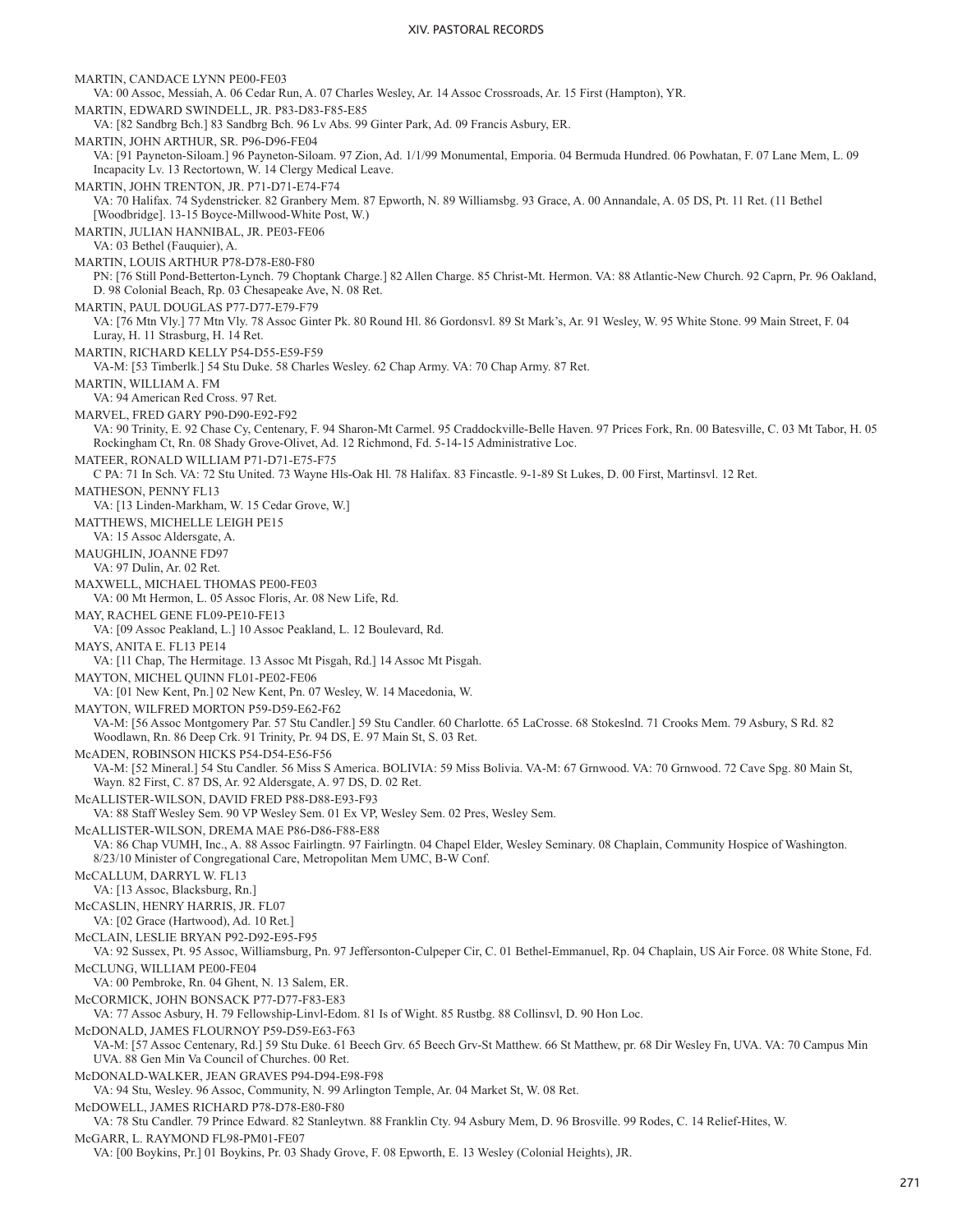McGEHEE, LISA MYERS PD10 VA: 10 Min of Discipleship & Communications, Good Shepherd, Rd. McGLONE, JAMES BENSON PE14 VA: 14 Assoc, Virginia Beach, ER McHOSE, CHARLES J. (05 Transferred in from Holston Conf) FE VA: 05 Assoc St Paul (Christiansburg), Rn. 06 Ret. (10-13 Shackelfords Chapel, YR.) McINTYRE, ROBERT LESLIE D57-E59-AM68 W NY: [56 Pendletn Ctr. 59 Lockprt Clintn St. 63 Buffalo Calvary. 65 Tonawanda.[ 68 Hornell Spencer. 72 Belfast-Oramel. 74 Incapacity Lv. 76 Supn. 77 Lv Abs. VA: 78 King William. 80 William Watters. 1-1-82 Lv Abs. 82 Ret. McKINLEY, NEAL D. FL95 VA: [95 Dir, Sr Adult Emphasis, Ar. 99 Bruen Chapel, Ar. 05 Ret.] McLAIN, CHRISTINA ROSS FL01-PE02-FE05 VA: [01 Burnt Factory, W.] 02 Burnt Factory, W. 06 Family Lv. 07 Assoc Francis Asbury, N. 08 Mt Moriah, C. 11 Assoc Blacksburg, Rn. McLAUGHLIN, NEIL W. FL14 VA: [14 Byrd Chapel, C.] McMAHAN, WILLIAM FRANKLIN P65-D65-E69-F69 VA-M: 65 Stu Duke. 66 Benns. 69 Caprn. VA: 70 Caprn. 72 Trinity, Poquosn. 74 Locust Grv. 80 Taberncle, N. 84 Andrew Chpl-Edgewtr. 88 Cedar Run. 95 Cranford, A. 99 Ret. (04 Locust Gr, Rn.) McMILLEN, J. RANDALL P91-D91-E93-D93 VA: 91 Waverly. 95 Messiah, A. 00 Oak Grove, N. 12 Courthouse Community, ER. McMILLEN, SANDRA ANN P87-D87-E90-F90 VA: 87 Stu UTS. 88 Trinity, Pt. 90 Carsn, Pt. 95 Monroe, C. 00 Park View, L. 1/1/04 Cherryvale, S. 06 Nokesville, A. 11 Fincastle, Rn. 8/1/14 Boydton, F. McMILLION, STEVEN EDWARD P93-D93-E97-F97 VA: [88 McDowell.] 93 Blue Ridge, H. 96 Mountain Valley, H. 99 Nelson, C. 02 Lv Abs. 03 Singers Glen, H. 1/1/07 Dir, Camp Alta Mons. 08 Edinburg, H. 12 Central (Staunton), S. 13 Clover Hill, H. 15 Lebanon (Dinwiddie), JR. McMULLEN, BRADLEY ADAM PE06-FE09 VA: 06 Assoc Mt Olivet, Ar. 09 Bethany, H. McNABB, MEREDITH LEIGH PE07-FE10 VA: 07 Assoc Grace (Manassas), A. 14 Dir, Center for Clergy Excellence. McPHAIL, SAM EVERETTE P89-D89-E91-F91 VA: 89 Prices Frk. 93 Belmont, Rn. 02 Trinity (Newport News), Pn. 11 Ret. McROBERTS, TERESA KANNAN PE07-FE10 VA: 07 Assoc Trinity, Rd. 12 Assoc Shady Grove (Short Pump), Rd. 14 Skipwith, Rd. McWILLIAMS, JOSEPH CLIFTON, JR. P66-D66-E68-F68 MS: 66 In Sch. VA-M: 67 St Paul-Mt Vernn. VA: 70 St Paul-Mt Vernn. 71 Ex Dir Wm Byrd Comm House. 12/31/04 Ret. MEADOWS, PATRICIA MAE P92-D92-E96-F96 VA: 92 Crimora-Mt Bethelm, H. 94 Charlotte, F. 95 W Hanover, Ad. 97 New Bethel-Motley, L. 99 Mountain Valley, H. 05 Petersburg Cooperative Parish, Pt. 06 Franklin, D. 08 St John's, S. 13 Ret. MEADOWS, SYLVIA SHEPARD P98-D98-FE01 VA: [92 Asst, Farmville.] 98 Assoc, Farmville, F. 99 Crenshaw, F. 07 Farmville, F. 13 Chester, JR. MEARS, CHARLENE I. LANDES FD00-FL01 VA: 00 Min of Prog, Main St, Bedford. 01 Fellowship-Linvl-Edom, H. 08 St James, H. 13 Ret. MEEK, CALVIN EUGENE P72-D72-E75-F75 VA: 72 Stu Candler. 74 N Franklin. 79 Assoc Mtnsvl: First. 81 Bethel-St Matthew. 85 Marshall. 91 Sudley, Ar. 98 Francis Asbury, N. 05 Oaklette, N. 11 Trinity (Poquoson), YR. 12 Ret. MEISENHELTER, MATTHEW Transfer in from CPA 7/1/09 PE09-FE10 VA: 09 Assoc Manassas St Thomas, A. 10 Spirit & Life, A. MEISER, JR., RICHARD LEE FL97-PE06-FE11 VA: [97-2002 Boydton, F.] 2003 No Apt. 05 Dir Wesley Foundation, Longwood, Hampden-Sydney MEJIA, MICHELLE RENEE THORNE PE12-FE15 VA: 12 Pastor, Community UMC, Balt-Wash Conf. MELESTER, CLYDE STEVEN FL05-AM15 VA: [05 Assoc First, W. 06 Burnt Factory, W.] 15 Burnt Factory, W. MELOY, DAVID MICHAEL P70-D70-E74-F74 VA: 70 Stu UTS, Rd. 71 Assoc Westhamptn. 73 Toano. 77 Huguenot Rd. 85 Immanuel, A. 89 Windsr Hls, Rn. 96 DS, Pn. 04 Lv Abs. 2/1/05 Ret. MELSON, JAMES MICHAEL P81-D81-F84-E84 S NJ: 81 Stu. VA: 82 Assoc Centenary, Rd. 86 Epworth, E. 90 Crossman, Ar. 97 Christ/Crossman, Ar. 01 The Cornelius Corp; Assoc Crossroads, Ar. 08 The Cornelius Corps. 15 Ret. MERCER, JENNIFER FL14 VA: [14 Kecoughtan, YR] MERCER, SHIRLEY RUTH 99FL VA: [96 E Nottoway. 99 Massanutten, H. 06 Ret. (06-09 Big Island-Cove, L.)] MERCER, THOMAS LEE P79-D79-F82-E82 VA: 79 Stu Duke. 80 Mt Pleasant, N. 86 Park Vw, L. 89 Hickory, N. MERIWETHER, GORDON K. FL12 VA: [12 Greene, C. 15 West Point, YR.] MERTINS, TAYLOR CHRISTIAN PE13 VA: 13 St John's (Staunton), S. MESSNER, JAMES ALBERT D74-AM79 VA: [72 Mt Pleasant, H. 76 Quintn: New Kent.] 79 Relief-Hites. 85 Columbia Furn. 87 Christ, NN. 91 Grnwood, Ad. 95 St James-W Augusta. 98 Christ, S. 00 Ret.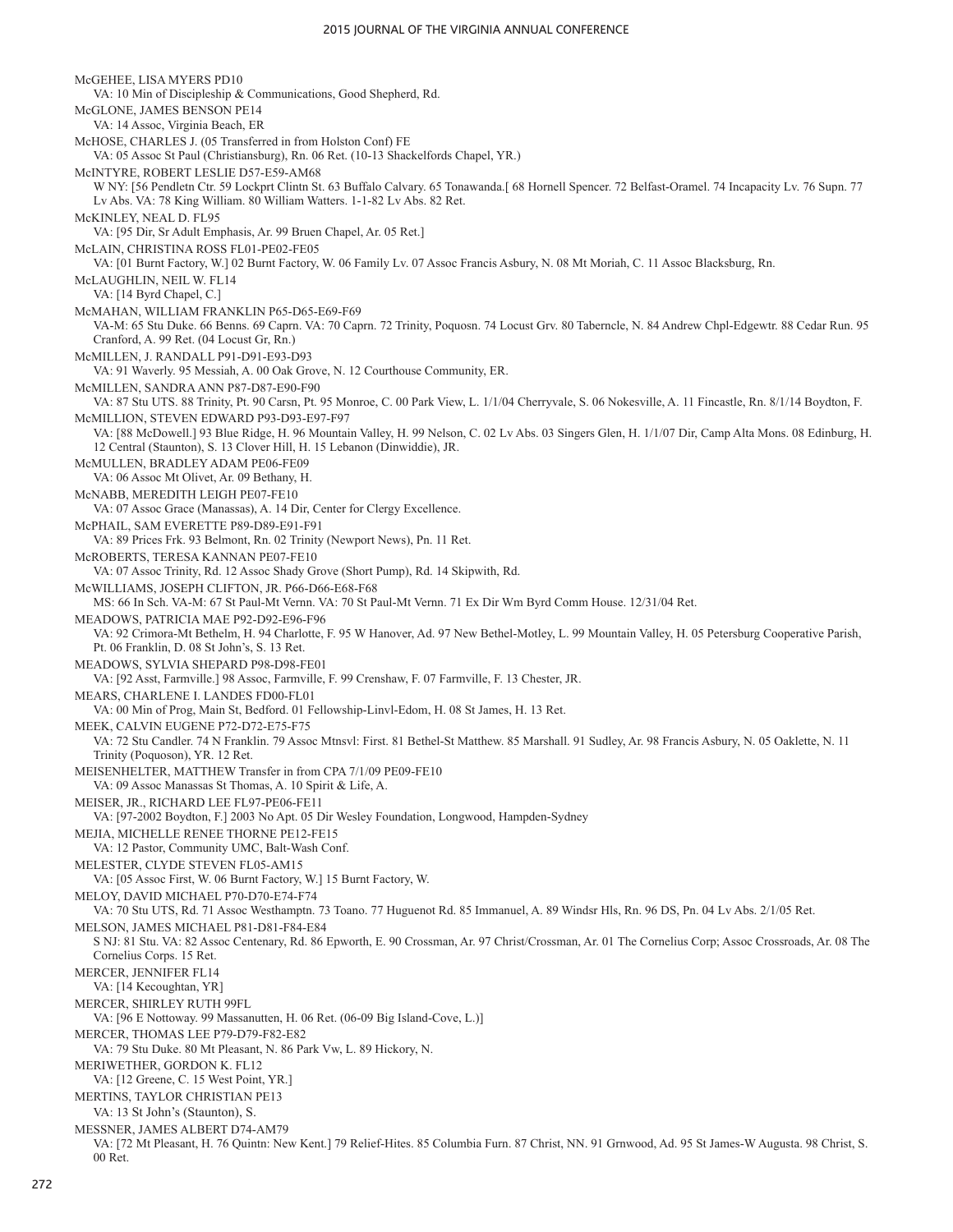MEYERS, LISA S. FL14 VA: [14 Burkeville, F.] MICHAEL, SHARON S. FD98 VA: 98 Assoc, Trinity, Rn. 01 Church & Community Worker, GBGM. 07 Ret. MICHELI, JASON FL03-PE05-FE07 VA: [03 St John's (Buena Vista), S.] 05 Assoc Aldersgate, A. 15 Clergy Medical Lv. MICHIE-BENT, SUSAN LOUISE P87-D87-E92-F92 VA: 87 Arcola-Ryan. 89 Assoc, Lovettsvl. 90 Dist Coord Revit & Evan, W & H. 97 Columbia Furnace-Union Forge, H. 07 Ret. MICKLE, JEFFREY PAUL P78-D78-F83-E83 W PA: 78 In Sch. VA: 81 Shenandoah. 83 Assoc Aldersgate, A. 88 Resurrection, N. 94 Belmont, Rd. 07 St Stephen's, A. 14 DS, A. MILLER, GARY C. FL AM00 VA: 88 [St Johns-Altantic.] 00 St Johns (Atlantic), E. MILLER, GERALD MOWERY P67-D67-E70-F70-FL95 VA: 67 Ladysmith-Wrights Ch. 69 Stu. 70 Huguenot, Rd. 77 Kilmarnock. 81 Vienna-Epiphany. 82 Epiphany. 86 St Mark's. 10/1/86 Credentials Surrendered [95 Readmit, Trinity, Pt.] 01 Ret. (01 Woods, Pt. 06-13 Trinity (Petersbur), JR.) MILLER, MARK ALLEN P84-D84-E88-F88 VA: 84 Stu Wesley. 85 Assoc Epworth, N. 87 Beech Grv-Bethel. 89 Emmanuel, W. 93 Assoc Messiah, A. 95 Ebenezer (Stafford), Fd. MILLER, ROY LESLIE P67-D67-E70-F70 VA-M: [64 N Brunswick.] 67 N Brunswick. 68 Woods-Wesley Chpl. VA: 70 Woods-Wesley Chpl. 72 Crewe. 77 Central, Cliftn Frg. 84 Bedfrd: Main St. 88 Morrisn. 91 Wesley, A. 95 First, NN. 99 Ret. (02 Boones Mill, Rn.) MILLS, C. RALPH FD04 VA: 04 Organist/Choir Dir, First, C. 11/1/08 Ret. MILLS, HALEY ELIZABETH FL14 VA: [14 Pleasant View, W.] MILLS, RONALD VERNON P88-D88-E92-F92 VA: 88 Swansnvl. 91 Providence, D. 95 Ridgeway, D. 00 Ivy Creek, C. 04 Riverton, W. 08 Ret. MILNER, MARY HELENE P88-D88-E90-F90 VA: 88 Assoc Wesley, Vienna. 90 Trinity, C. 92 Assoc St Stephen's, A. 98 Lv Abs. 99 Fam Lv. 04 Assoc, Rising Hope. 06 Lv Abs. 11 Honorable Location. MILSTEAD, GARY WAYNE P83-D83-F86-E86 VA: 83 Stu Wesley. 84 Assoc Good Shepherd, A. 87 Partlow: Rehoboth. 89 Mineral. 92 Highlnd, D. 00 Danville Coop Par, D. 03 Main St, Waynesboro, S. 9/1/06 Clergy Med Lv. MIN, KWONG HONG 'MOSES' PE14 VA: 14 Northumberland, Fd. MINER, BARBARA F. FL06 VA: [06 Assoc Floris, Ar.] MINNICK, CARLTON PRINTESS, JR. P54-D55-F56-E57 VA-M: [51 Mt Airy.] 54 Goochlnd. 58 St James, Ferrum. 63 Westhamptn. 67 Williamsbg. VA: 70 Williamsbg. 73 Mt Olivet, Ar. 78 DS, A. 9-1-80 Bishop, Miss Conf. 84 Bishop, NC. 96 Ret. MINNICK, JACK ASHLIN P54-D54-E58-F58 VA-M: 54 Stu Candler. 56 Campbell. 59 Hurt. 61 Assoc Reveille. 64 Bethany, Purcellvl. 67 Warrentn. VA: 70 Warrentn. 74 Huntingtn Ct. 80 Cave Spg. 87 Blacksbg. 92 DS, W. 98 Ret. MINOR, REBECCA LYNN DISNEY FL06-PE07-FE11 VA: [06 Andrew Chapel-Edgewater, Rp.] 07 Andrew Chapel-Edgewater, Rp. 11 Heathsville, Fd. MINTER, ALLEN DANIEL P55-D58-F58-E60 VA-M: [49 & 50 Mechanicsvl. 51 & 52 No Recd. 53 & 54 Irvingtn-Lancaster.] 55 Irvingtn-Lancaster. 56 Westmorelnd. 59 McKenney. 64 Pkvw, NN. 68 Providence, Rd. VA: 70 Providence, Rd. 73 Charles Wesley. 82 Dunn Loring. 89 Ret. MINTER, BARBARA JEAN ALLOWAY P84-D84-E88-F88 W PA: 84 Stu. VA: 86 Linden. 90 Orlean-Wesley Chpl. 97 Ret. (00 St Mark's, W.) MIRANDA, EDGAR Transfer in from WNY 7/1/09 FE VA: 09 St Luke's Ar. 12 Elementary Principal, Anglo-American School, Sofia, Bulgaria. 15 Friendship, Ar. MITCHELL, BASS MICHAEL EP01-FE03 (Ordination Recognized) VA: [94 Ashwood.] 01 Transfrd in from Free Will Baptist. 01 Hot Spgs, S. 04 Ivy Creek, C. 07 Epiphany, A. 12 Sudley, A. 15 First, Rn. MITCHELL, FRANK JOSEPH P51-D53-E55-F55 N AL: 51 Stu. VA-M: 53 Chamberlayne Hts. 57 Tabernacle, Pungo. 58 In Sch. 62 Prof Union Clg, KY. 65 Prof Central Meth Clg, MO. VA: 70 Prof Troy State Univ, AL. 89 Covenant, Pr. 90 N Ala Conf. 92 Ret. MITCHELL, W. DOUGLAS FL10 VA: [10 Collierstown, S. 13 Buchanan, Rn.] MONEY, PATRICIA SUFFICOOL FL06-PE07-FE15 VA: [06 St John's D.] 07 St John's D. 08 Stu, Riverside Medical Ctr. 10 Family Lv Abs. 12 Cheriton, E. 14 Assoc Haygood, ER. MONGE, KATHLEEN MARY RITZ P86-D86-E90-F90 VA: [85 White Post.] 86 White Post. 92 Burnt Factory, W. 97 Dunn Loring, Ar. 04 Remington, A. 05 Miles Mem, N. 10 Fairview, D. MONROE, LINDA PE05-FE07 VA: 05 Assoc St Matthew's, A. 11 Buckhall, A. MONTGOMERY, MARK FE14 VA: 14 Min Dir of United College Ministries in NoVa. 15 Assoc Ebenezer (Stafford), Fd. MONTGOMERY, NORWOOD POWELL P57-D57-E61-F61 VA-M: 57 In Sch. WNC: 59 Mineral Spgs. VA-M: 61 Hurt. 63 Assoc Ft Hl. 65 Nvw. 66 Toana. VA: 70 St Luke's, Yktwn. 84 Wesley, Pt. 02 Ret. MONTGOMERY, WILLIAM BRUCE, II P96-D96-F99-E99 VA: 96 Assoc, Heritage, L. 97 Zion, C. 04 Trinity, Pr. 11 Heritage, L.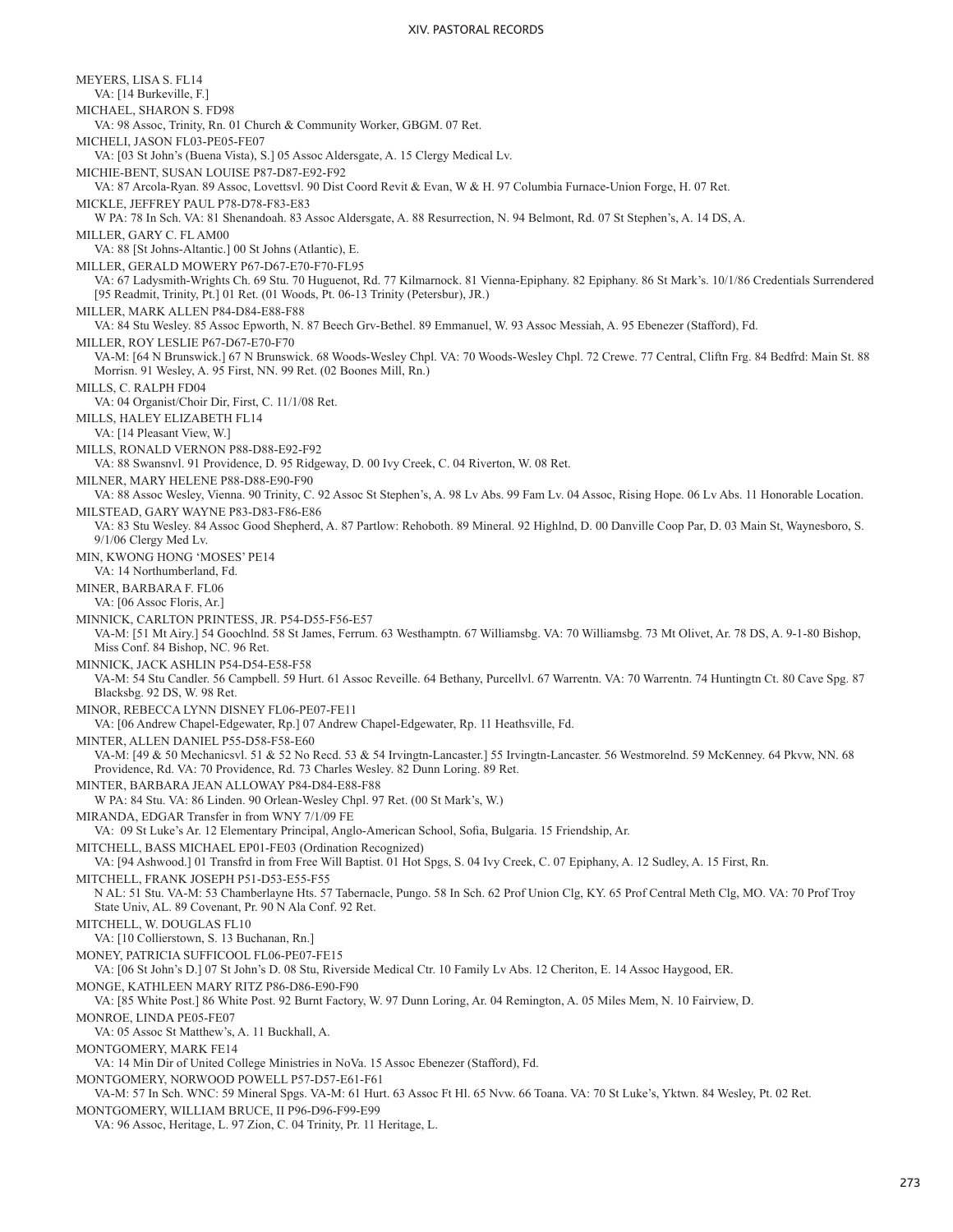MOON, HYUNG IL FL03-PE05-FE08 VA: [03 Assoc, Korean of Gtr Washingtn, Ar.] 05 Assoc, Korean of Gtr Washingtn, Ar 07 Prince Edward, F. 10 Epworth, N. 11 Urbanna, YR. MOON, PETER M. P91-D91-E93-F93 VA: [90 Wistar Hts.] 91 Staples Mill Par. 93 Assoc Fairfax, A. 97 Farmville. 02 Woodlake, Rd. 15 DS, Rd. MOORE, CHARLES NORMAN P77-D77-F82-E82 VA: 77 McDowell. 80 Mt Zion, S. 82 Cedar Run, A. 88 Christ, Covingtn. 90 Glovier Mem, S. 94 Salem, N. 06 Woodstock, W. 09 Crooks Mem, Pn. 13 Ret. (14-15 Rectortown, W.) MOORE, EDNA F. PE05-FE08 VA: 05 Melrose, Rp. 10 Marshall, W. 13 Marshall-Middleburg, W. 14 Ret. MOORE, EMILY A, FL10 PE14 VA: [10 Assoc River Road, Rd. 13 Warsaw, Fd.] 14 Warsaw, Fd. MOORE, JENNIFER VESTAL FL08 VA: 08 Church Relations Dir, Society of St Andrew. 11-1-13 S Brunswick, F. 15 Bethany (Campbell), L. MOORE, KEITH DONALD P89-D89-E92-F92 VA: [84 W Buckingham. 86 Sharn-Mt Carmel.] 89 Sharn-Mt Carmel. 90 Shady Grv, F. 94 Jamieson Mem (Clarksvl). 99 Wesley Mem, N. 01 Providence, Pn. 06 Trinity, S. 07 Providence, Ad. 13 Beeach Grove, ER. MOORE, LYNDA DENISE FL08 (Transfer in from Baptist) PE09-FE14 VA: [07 Assoc, Ramsey Mem, Rd.] 09 Cheriton, E. 12 West End, ER. MOORE, ROBERT P64-D66-E68-F68 VA-M: [58 Rklnd-Community. 60 Gainesboro.] 64 Gainesboro. 65 Toms Brk. VA: 70 Providence-Woodlnd. 74 Fairvw, L. 78 Francis Asbury, Va Bch. 83 Clarendn. 90 Welbourne. 93 St Andrew's, N. 95 Ivey Mem, Pt. 00 Ret. (05-13 Bethel, W.) MOORE, WAYNE CARTWRIGHT FL83-P88-D88-E94-F94 VA: [83 Phenix. 86 Greene.] 88 Greene. 89 Mt Vernon. 91 Mt Moriah, C. 94 Bethlehem, C. 97 Grace, Rn. 99 Bethel-St. Matthew, Rp. 07 Fox Hill Central, YR. 14 Welltown, W. 15 Whitmell-St John's Co-op Par, D. MOREFIELD, DAVID CLYDE P59-D59-E61-F61 VA-M: 59 W Mecklenbg. 61 Lunenbg. 65 Painter-Bethel. 69 Middlesex. VA: 70 Middlesex. 74 Mathews Chpl. 76 Kenbrg. 80 Rustbg. 85 Christ, Rd. 91 Lawrencevl. 96 Woods, Pt. 01 Ret. MORGAN, LEWIS HUNTER P59-D59-E62-F62 VA-M: 59 Stu Duke. 62 Assoc Miles Mem. 64 Prtlock. 65 Assoc Spgfld. 68 Tabernacle, Poquosn. VA: 70 Tabernacle, Poquosn. 73 Grace, NN. 80 Trinity, A. 85 Community, N. 91 Larchmnt. 95 Ret. MORRIS, JUDY G. FL09 VA: [09 Mt Pleasant, C.] MORRIS, M. MOCHEL P78-D78-E81-F81 VA: 78 Stu Duke. 80 Burnt Factory. 84 Assoc Monumental. 87 St Luke's, N. 89 Co-Pastor, Grt Bridge. 92 Hillcrest, Ad. 99 Family Leave. 00 Interim Dir, Campus Min, Mary Wash Clg. 01 Christ Crossman, Ar. MORRIS, ROBERT LEE, JR. (So Bapt) P71-F72 VA: [70 Brgwtr.] 71 Brgwtr. 75 First, Fx Hl. 80 Chesapke Ave. 84 Christ, N. 90 Woodstock, W. 92 Lower Ch, Rp. 97 Ret. (00 W Mathews, Rp. 07 Bethany (Reedville), Rp.) 08 Ret. MORRIS, RONALD KENT P78-D78-E81-F81 VA: 78 Stu Candler. 80 N Grdn. 84 Ivy Crk. 87 Bellvue, L. 93 Rustbg, L. 97 Lower Church, Rp. 00 Bonsack, Rn. 07 Cave Spring, Rn. 13 Lynnhaven, ER. MORRISON, JOHN WESTFALL, JR. P62-D62-E65-F65 VA-M: [8-61 Orange Circ.] 62 Mineral. 66 Assoc First, C. 69 Wesley, Hamp. VA: 70 Wesley, Hamp. 74 Chap Army. 00 Ret. MORSE, CHRISTOPHER LUDWIG P60-D60-E63-F63 VA-M: 60 Stu Yale. 62 St Mark's, Hamp. 67 Stu UTS, NY. VA: 70 Stu UTS, NY. 71 Stu Duke. 72 Stu UTS, NY. 74 Prof UTS, NY. 06 Ret. MORTON, LYLE E. FE (08 Transfer in from Kentucky) VA: 07 Asbury (Christiansbg), Rn. 09 Woodlawn, A. 13 Woodlawn-Faith, A. MOTT, DONNA LEA SHUTES P97-D97-F99-E99 VA: [96 Corinth/St James.] 97 Orlean-Wesley Chapel, W. 99 West Buckingham, F. 00 Matoaca, Pt. 05 Carson, Pt. 08 Ret. (11 Salem, JR.) MOTTLEY, KEITH ALLEN P79-D79-F83-E83 VA: [77 W Mecklenbg.] 79 W Mecklenbg. 80 Glnwood. 85 Newprt-Mt Olivet. 88 St Matthias, Ad. 92 Gainesvl, Ar. 97 Dahlgren, Ad. 06 Manor Mem, H. 10 Beulah, Rd. MOYER, HERBERT ABRAHAM P54-D54-E56-F56 VA-M: 54 Stu Drew. 55 St Mark's, Oak Hl. 59 Cokesbury, Woodbrg. 62 Monumental, Emporia. 66 Stanleytwn. 68 Commu nity, Va Bch. VA: 70 Community, Va Bch. 74 Bruen Chpl. 75 Morrisn. 83 Tabernacle, Poquosn. 85 Grt Brg. 89 Central, S. 93 Ret. MRINI, MARK A. FL03-FE07 VA: [03 Assoc, Washington St, A.] 07 Del Ray, A. 15 St Stephen's, A. MUCHA, DAVID RUSSELL P75-D75-F82-E82 VA: 75 Stu UTS, Rd. 1-1-78 Bethia. 79 Lv Abs. 80 St James, Rd. 83 Assoc Bon Air. 84 Market St, E. 87 Tabernacle, Ad. 9-1-78 Vol Term. 89 Trinity, Disputanta. 90 Restored FM, Trinity, Disputanta. 94 Fairvw, L. 97 St Mark's-Ebenezer, Rn. 05 Central, Salem. 10 Ret. (13-6/30/15 Crockett Springs, Rn.) MUFFLEY, CRAIG ALAN FL06-PE08-FE12 VA: [06 Assoc St Paul, A.] 08 Assoc St Paul, A. 11 Eastland-New Season, Fd. 13 Eastland, Fd. MULFORD, III, STANLEY H. FL07-PE10 VA: [93-97 LaCrosse 07 Brodnax, Pt. 09 E Culpeper, C.] 10 E Culpeper, C. MULLANEY, FAHY G. P62-D62-F64-E64 W OH: 62 Stu. 63 Epworth. 64 N Hamptn. 70 Spgfld Inner Cy. 72 Spgfld Metro Min. 76 Exec Dir Offender Aid & Rst. VA: 86 Wesley Chpl-Binghams. 87 Lv Abs. 92 Ret. MULLEN, ALYCE BEVERLY MILLER P81-D81-E87-F87 VA: 81 Stu Wesley. 9-1-82 Assoc Clarendn. 87 St Andrew's, A. 98 Ret. MUNFORD, JETHRO WADE P63-D63-E65-F65

VA-M: 63 Stu Candler. 65 Dinwiddie. 69 Skipwith. VA: 70 Skipwith. 75 High St, Franklin. 79 Ar Frst. 84 Central, S. 89 Epworth, N. 92 Dulin, Ar. 00 Ret.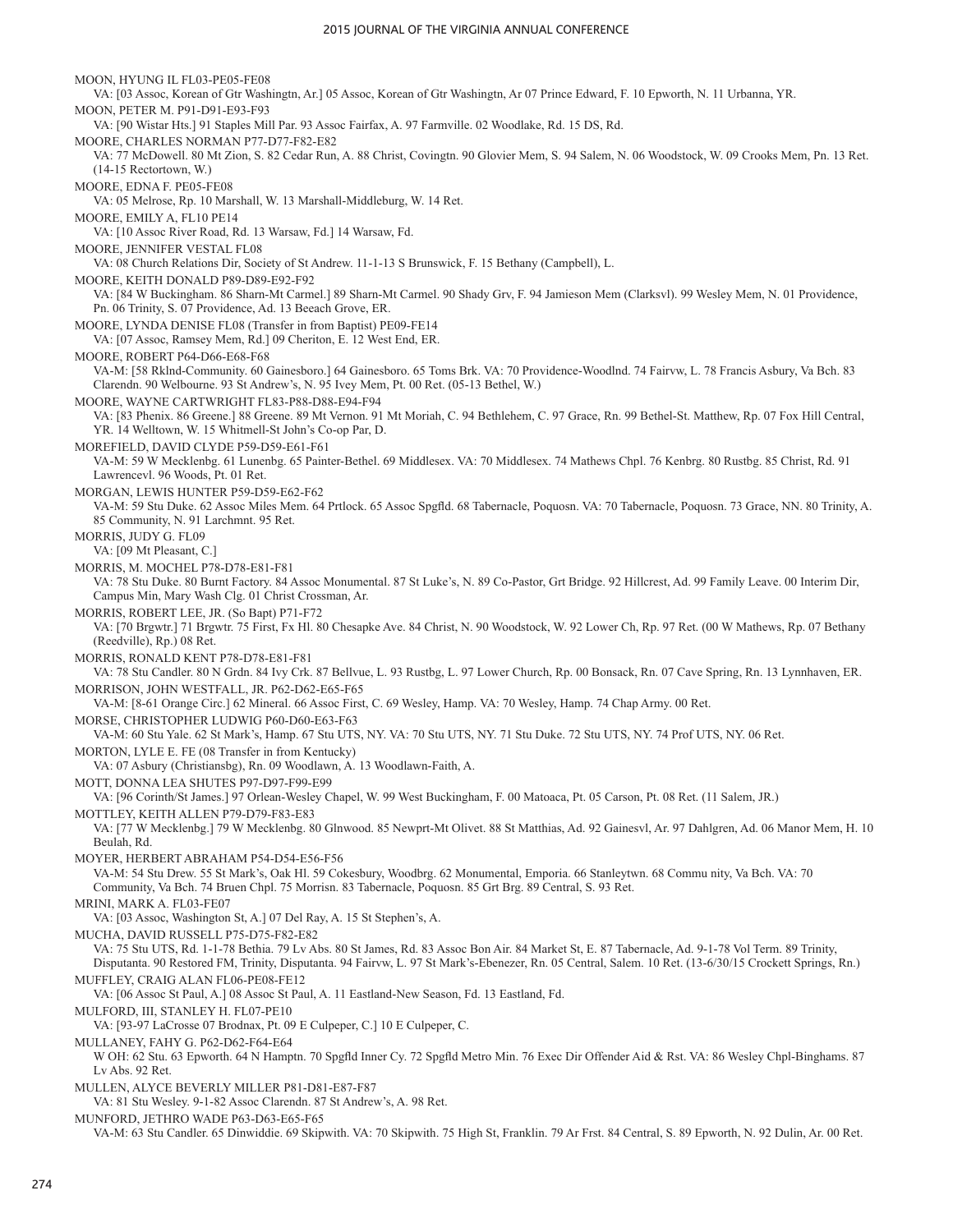MUNNIKHUYSEN, JOSHUA DAVID FL06 VA: [05 Epworth, D.] MURPHY, ALLAN THOMAS FL00 VA: [00 Brookneal, L. 06 Mt Hermon, L. 11 New Hope-Southall Mem, F.] MURPHY, ERVIN THOMAS, JR. P63-D63-E67-F67 VA-M: 63 Stu Duke. 65 Assoc Greene Mem. 67 St Mark's, Hamp. VA: 70 Otterbein, H. 74 River Rd. 79 Ft Hl. 85 DS, C. 89 Va Bch. 92 Asbury, H. 97 Fairfax, A. 02 Ret. (12-13 Port Republic, H. 14 New Hope, H.) MURPHY, PATRICIA ANN P95-D95-F99-E99 VA: [90 N Madisn. 94 Centenary, Pt.] 95 Centenary, Pt. 97 Concord, D. 98 Sherando, S. 01 Augusta Spgs, S. 1/1/01 Lv Abs. 07 Ret. NASSEF, MARIANNE ELIZABETH KEHOE PE99-FE02 VA: 99 Orange Circuit, C. 02 Chaplain, US Air Force. NAVE, GARY KIRK P89-D89-E93-F93 VA: [86 Union.] 89 Union. 90 Gum Spg, Rd. 96 Stephen City, W. 04 River Road, Rd. 12 Braddock St, W. NEAS, GEORGE BURNETTE P81-D81-F85-E85 VA: 80 N Frederick. 83 Assoc Va Bch. 85 Tappahannock Mem. 88 St Paul's, N. 90 Park Pl, N. 93 Crooks Mem, Pn. 96 Chestnut Hill, L. 97 Lv Abs. 98 Danville Coop Parish, D. 00 Sandbridge Community Chapel, N. 04 Lv Abs. 05 St George's, A. 07 Conf Dir of Stewardship. 08 Conf Dir of Stewardship & Assoc St Andrew's, N. 09 Centenary, Pr. 12 Ret. (14-2/1/15 Baylake, ER.) NEILSEN, PATRICIA L. FL02 VA: [02 W Mecklenbg, F. 07 No Appt. 08 Assoc Pamplin, F. 11 McKendree-Asbury, F. 13 Ret. (13 Cherry Hill, F.)] NELAN, BEVERLY FL03 VA: [03 Prince George, Pt. 12 Ret.] NELSON, CLYDE TERRENCE P76-D76-E81-F81 VA: 76 Stu Duke. 78 John Mann. 80 Co-pastor Highlnd Pk, Ad. 81 Assoc COM Dir Soc Min. 83 Asbury (Ch Hl) & Dir CHUM. 94 Galloway, Ar. 08 Market St, W. 13 Cokesbury, A. NELSON, GRETCHEN O. SIMPSON P98-D98-E00 VA: 98 Beech Grove-Bethel, N. 02 Wesley Chapel, Pr. 09 St Mark's, Pt. 13 Petersburg Co-Op Parish, JR. NELSON, MICHAEL LEE P95-D95-E00 VA: 95 Stu, Wesley. 96 Mt Pleasant, C. 00 Assoc, Fairlington, A. 06 Messiah, N. 10 First (Hampton), YR. 15 Pace Center at VCU. NeSMITH, SAMUEL EVANS P59-D61-F61 NC-VA: 59 No Report. 60 In Sch. 61 Warren St, Greensboro & Conf Ex Sec. 65 Raleigh. 66 Roberts. VA-M: 68 Roberts. VA: 70 Roberts. 78 DS, H. 84 St Stephen's, A. 89 DS, C. 95 River Rd, Rd. 99 Ret. (9-1-08 Woodlawn.) NESSELRODT, DAVID L. P90-D90-E92-F92 VA: [89 Assoc Centrevl, Ar.] 90 Assoc Centrevl, Ar. 91 Round Hl, W. 93 Lv Abs. 95 Friendship, Ar. 05 Cameron, A. 13 Clergy Med Lv. NEW, MARTHA LOUISE NEW P97-D97-FE00 VA: 97 Christiansbg, Rn. 01 Morrison, Pn. 02 Anderson Mem (Gretna), L. 06 Marsh Mem, L. 08 Assoc Leesburg, W. 10 Personal Lv Abs. 11 Nottoway-Lunenburg, F. 13 Admin Loc. NEWMAN, AMANDA HILL FL14 VA: [14 Woodland, YR.] NEWMAN, CRAIG COUPER FL08-PE09-FE12 VA: [08 Fairview, L.] 09 Fairview, L. 10 Rockingham Ct, Rn. 15 Trinity (Orange), C. NEWMAN, MELVIN DOUGLAS P45-D47-F47-E48 VA-M: [42 Powhatan. 44 Bishop Mem.] 45 Bishop Mem. 46 Stu Westminster. 3-47 Calvary, Ar. 47 Middlebg. 50 Epworth, Covingtn. 51 Oak Grv, N. 53 Community, Princess Anne. 55 First, N. 60 Frt Hl. 64 Raleigh Ct. 66 DS, Pn. VA: 70 DS, Pn. 72 Greene Mem. 78 Mt Olivet, Ar. 81 DS, N. 87 Dir Higher Ed & Campus Min. 88 S Rn. 90 Ret. NEWSOME, KENNETH WAYNE P80-D80-F83-E83 VA: 80 Stu Oral Robts. 82 Gloucester-Mathews. 87 Central, Hamp. 91 First, Fox Hl. 01 Pender, Ar. NICHOLS, BRANDON TYLER PE15 VA: 15 Wesley Chapel, ER. NICHOLS, HUGH ELTON P53-D53-E55-F55 N GA: 53 Waco. VA-M: 54 Eagle Rk. 58 Tazewll Ave. 60 Melrose, Rn. 64 Grnwood. 67 St John's, Buena Vis. VA: 70 Central, Salem. 77 Court St. 78 Ferebee-Halstead. 82 Lane Mem. 84 Central, Cliftn Frg. 88 Providence, Rd. 93 Ret. NIXON, PAUL FE (07 Transferred in from AL-WFL) VA: 07 Epicenter, Ar. 09 President, Best Practices East, GBOD Consult Epicenter Consulting Grp. NKRUMAH, EMMANUEL FL10-PE13 VA: [10 Ghana Welsey UM Mission, Ar.] 13 Ghana Welsey UM Mission, Ar. NOBLES, WILLIAM MICHAEL P64-D64-E67-F67 VA-M: [61 Central Chpl, Rd.] 63 Stu Duke. 67 W Hanover. VA: 70 Middlebg. 74 Woodstck. 79 W Pt. 83 Shady Grv, Mechanicsvl. 87 Beulah. 8-3-87 Withdrew under complaint. 91 Readmit and Trinity, NN. 95 Trinity, Poquoson. 00 Haygood, N. 04 First (Fox Hill). 07 Ret. NOLAND, JAMES ROBERT P85-D85-E87-F87 VA: [84 N Grdn.] 85 N Grdn. 87 Assoc First, Salem. 89 Main St, Pr. 93 Centenary, L. 98 Ch of the Good Shepherd, Ar. 06 Reveille, Rd. 14 Ret. NORMAN, DAVID ALLEN P83-D83-E87-F87 VA: [81 Mtn Vly.] 83 Mtn Vly. 86 Assoc Centrevl. 89 Ashburn. 03 Name change to Crossroads. NORTON, VERA ANN AM92-P95-D95-F99-E99 VA: [90 E Halifax.] 92 E Halifax. 98 Victoria, F. 04 Ret. (07, 08, 09, 10, 11 McCanless Mem, F.) NOSEWORTHY, JAMES A. Recieved by Transfer from Holston 7/1/10 FE VA: 10 Sr Asst to the Pres, Garrett-Evangelical Theo Sem. VP for Admin, Garrett-Evangelical Theo Sem. NOTTINGHAM, SAUNDRA ANN P92-D92-E96-F96 VA: [91 Asbury, A.] 92 Bowling Green, Ad. 95 Assoc, First, W. 01 Assoc, Front Royal, W. 06 Mt Bethel View, W. 08 Lovettsville, W. 09 Ret. (11 Boyce-Millwood-White Post, W. 13 Gainesboro, W.) NUCKOLS, WILLIAM HENRY, JR. P61-D61-E63-F63 BALT: [59 Hunting Hill-MCD Chap.] VA: 61 In Sch. 62 Staff-Regester Chpl. 66 Marsh Mem. 67 Withdrwn. LOUISVILLE: [77-78 Big Spg,] VA: [86 Community, Pr.] 89 Colonial Ave, N. 90 E Hamptn. 98 Ret.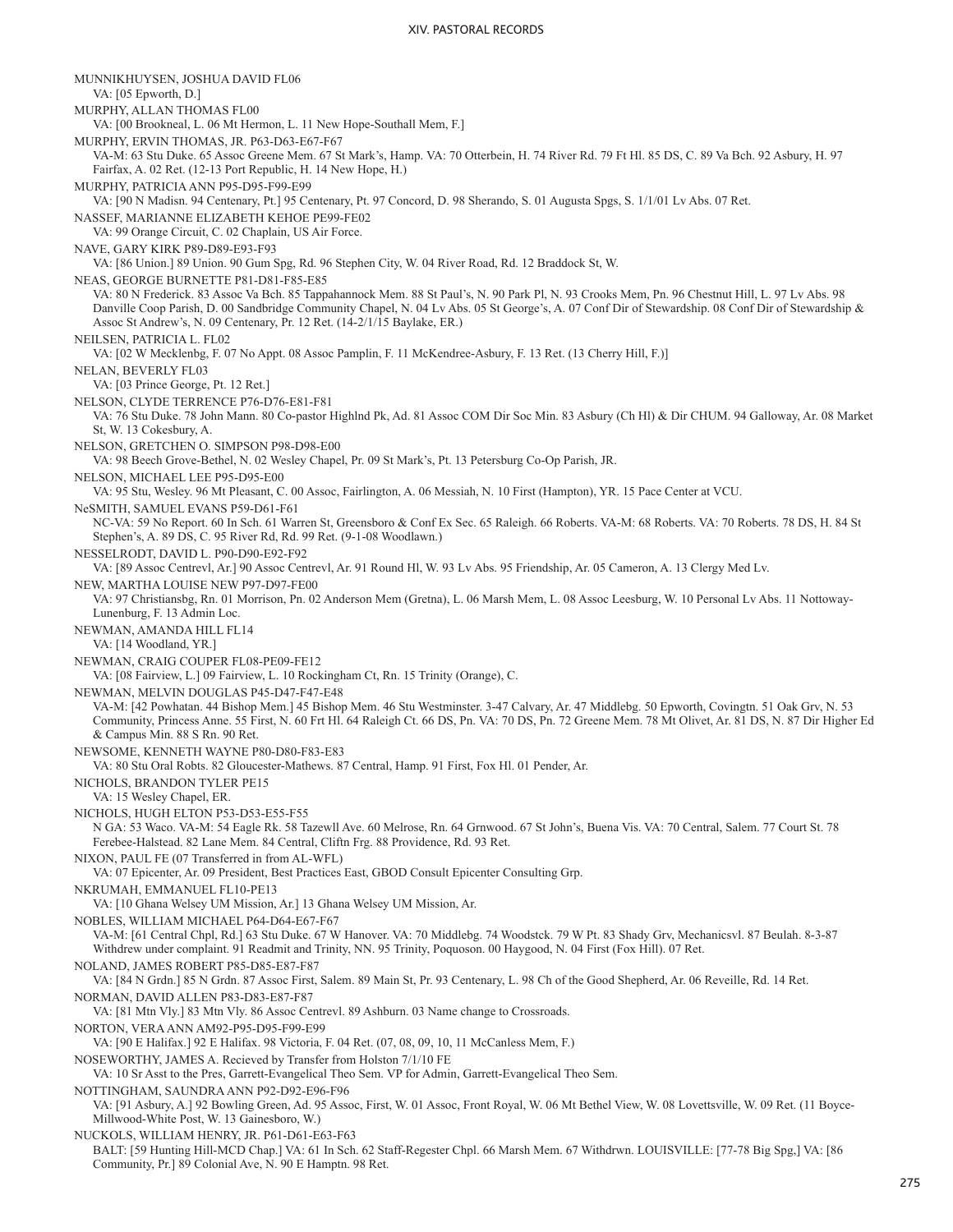OBERDICK, JAN G. FL02 VA: [02 Essex-King & Queen, Rp. 09 Ret.] OGREN, MARK VICTOR P74-D74-E79-F79 IA: 74 In Sch. VA: 77 Toms Brk-Mt Olive. 79 Wesley, W. 87 Farmvl. 97 Fredericksbg, Ad. 00 Reveille. 06 DS, Ad. 11 Conf Dir, Center for Congregational Excellence. OGUICH, JUDITH CLEGG FD00 VA: 00 Min of Discipleship, Trinity, Rd. OH, DONGHWAN PAUL FL14-PE15 VA: [14 Belle Haven-Bethel, E.] 15 Belle Haven-Bethel, E. OH, JINWOOK PD13 VA: 13 Dir./Min., Milal Mission OLDHAM, BRYAN D. P94-D94-E96-F96 VA: 94 Assoc, Windsor Hls, Rn. 97 Redland, W. 00 Assoc, Annandale. 02 Assoc Pender, Ar. 04 Bethany (Purcellville). 06 Beth Horon, S. 3/1/07 Incapacity Lv. 09 Personal Lv. 10 Recovery Coach, Roanoke Rescue Mission. 11 Halls, Rn. 1-1-13 Clergy Med Lv. 15 Hon Loc. OLEWILER, WILLIAM EDWARD P77-D77-E81-F81 VA: 77 Stu Wesley. 80 Northumberlnd. 85 Highlnd Pk, Rn. 87 Parrish Ct. 88 Assoc Windsor Hls. 90 Christiansbg. 93 Mead Mem, L. 96 Sab Lv. 97 Lv Abs. 01 Beulah-St Paul, Rp. 06 Mt Moriah, C. 08 Ret. OLIVER, SONJA FLYE FL04 VA: [04 Purcellville Cir, W. 07 Assoc Warwick Mem, Pn. 08 Wesley Chapel-Rock Springs, D. 11 Calloway, Ar. 15 St John's (Buena Vista), S.] O'QUINN, DOROTHY LYNNE McNEER P80-D80-F82-E82 VA: 80 Stu Duke. 81 Assoc Mt Vernn, D. 84 Lebann, Ad. 90 Covenant, Pr. 94 Prince George, Pt. 99 Trinity, Pt. 02 Boulevard, Rd. 09 Ginter Park, Rd. 12 Highland (Colonial Heights), JR. O'QUINN, JAMES GORDON P80-D80-F85-E85 N ALA: [78 Ohatchee. 79 Annistn-Craig.] 80 Hopewell. 81 W Haven. VA: 82 Stokeslnd. 84 Bishop Mem. 87 Kenwood. 90 Colonial Ave, N. 94 Trinity (Disputanta). 96 Court Services Counselor. 00 Counselor, Lifeline Couns Assoc. 13 W Dinwiddie, JR. ORNDORFF, JAMES RANDALL P88-D88-E91-F91 VA: 88 Stu, Emory. 89 Rivertn. 04 Culpeper, C. ORNDORFF, JOSHUA RANDALL PE14 VA: 14 Chap, Randolph-Macon Academy. OSWALD, RYAN STEVEN FL11-PE15 VA: [11 Assoc, Fishersville, S.] 15 Assoc, Fishersville, S. PACK, RAYMOND ELWOOD AM69 NC: [11-62 Dover.] VA-M: [66 Daytn. 68 Broadway.] 69 Sydenstricker. VA: 70 Sydenstricker. 74 Stanleytwn. 79 Redwood. 83 Stuart. 87 W End, Pt. 90 Main St, Pt. 91 Basic, Waynesboro. 94 Ret. PAGE, JR., JAMES E. FL14 VA: [14 Galloway, Ar.] PAGE, JEAN HARRIS P89-D89-E95-F95 VA: 88 Leemnt. 93 Jacksn St, L. 97 Highland Park, Rd. 02 Ret. PAGE, JONATHAN JOSEPH PE11-FE14 VA: 11 Assoc St Andrew's, ER. 14 Fieldstone, Rn. PALMER, DAVID JAMES P54-D54-E56-F56 CENT IL: [49 Fairmount-Jamaica. 50 Downs. 52 Ludlow-Maryvw.] 54 Ludlow-Pleasant Grv. 56 San Jose-First. 58 Fisher. N IN: 60 Min to Stu IN State & Rose Pl. S IN: 64 Min to Stu IN State & Rose Pl. WV: 65 WV Inst Tech. 71 Lord Fairfax Comm Clg. VA: 8-73 Lord Fairfax Clg. 74 Mem, L. 77 Market St, Onancock. 81 Warsaw. 86 St Andrews, Pr. 91 Christ, S. 93 Ret. PALMER, DAVID RIGG P84-D84-E87-F87 VA: [79 Melfa. 81 S Brunswick.] 84 S Brunswick. 86 N Fluvanna. 92 Grottoes, H. 96 Woodstock. 06 Mt Vernon, D. 08 Port Republic, H. 12 Louisa, C. PALMER, NANCY A. FL13 VA: [13 Capron, JR.] PANNELL, AMY ELIZABETH FL03-PE05-FE08 VA: [03 New Hope, Rp.] 05 New Hope, Rp. 08 Assoc Shady Grove, Rd. 12 Kenwood, Rd. 15 Callaway Co-op Par, D. PARISH, FREDERICK LOUIS (So. Bapt) P74-D74-E75-F75 VA: 74 Bethel, Woodbrg. 11 Ret. PARKER, BARBARA LYNNE FL13 VA: [13 Hew Hope, E.] PARKER, JOHN SHEPARD P60-D60-E64-F64 VA-M: 60 Stu Candler. 62 Assoc Graham Rd. 64 St Luke's, Fls Chr. 65 Chap Lakewood Hosp, OH. VA: 70 Chap Lakewood Hosp, OH. 74 Assoc Asbury, H. 76 Melrose, Rp. 78 Forest. 82 Northvw, Rn. 84 Kernstwn. 87 Gloucester-Mathews. 89 Chesterbrk. 93 St Mark's, A. 95 Ret. (10 Lebanon, L.) PARKER, STEVEN DWIGHT, AM83-D83-P89-AM94 VA: [77 Bethany, L. 82 Little Frk.] 83 Little Frk. 84 Amissvl. 90 Amelia, F. 02 Bellevue, L. 07 Ret. (08 Otter, L. 13 Lebanon, L.) PARKS, CHARLES WESLEY, III AM99 VA: [92 Cashvl.] 99 Cashville, E. 00 Onley, E. PARKS, ROBERT JAMES, JR. P92-D92-E95-F95 VA: [83 Mt Pleasant. 88 LaCrosse.] 92 LaCrosse. 93 S Sussex, Pt. 96 Courtland, Pr. 01 Main St, Pr. 11 DS, F. PARRISH, DELIA MILLS P96-D96-FE03 VA: [95 Heathsville, Rp.] 96 McCanless Mem, F. 99 Bethany L. 02 Morrison, Pn. 11 Beulah-St Paul, YR. PARRISH, WHITNEY WILKS P56-D57-F57-E58 VA-M: [50 Lebann-Providence.] 51 Marine Corps. [54 Waverly.] 55 Matoaca. 57 In Sch. 58 Chap Navy. VA: 70 Chap Navy. 82 Good Shepherd, Rd. 84 McGuire Pk. 85 Adm in Tr, VUMH, Inc. 86 Assoc Admin, VUMH, Inc. 93 Ret. (99 Rockbridge, S.) PARSLEY, GARY WAYNE P68-D68-E73-F73

VA-M: 68 Stu UTS, Rd. VA: Stu UTS, Rd. 71 St Paul-Mt Vernn, Ruther Gln. 75 Assoc Ginter Pk. 77 Nokesvl. 82 Monumen tal, Emporia. 87 Gainesvl-Bethel. 88 First Fox Hl, Pr. 91 Powhatan. 93 Verona, H. 96 Grace, E. 07 Ret.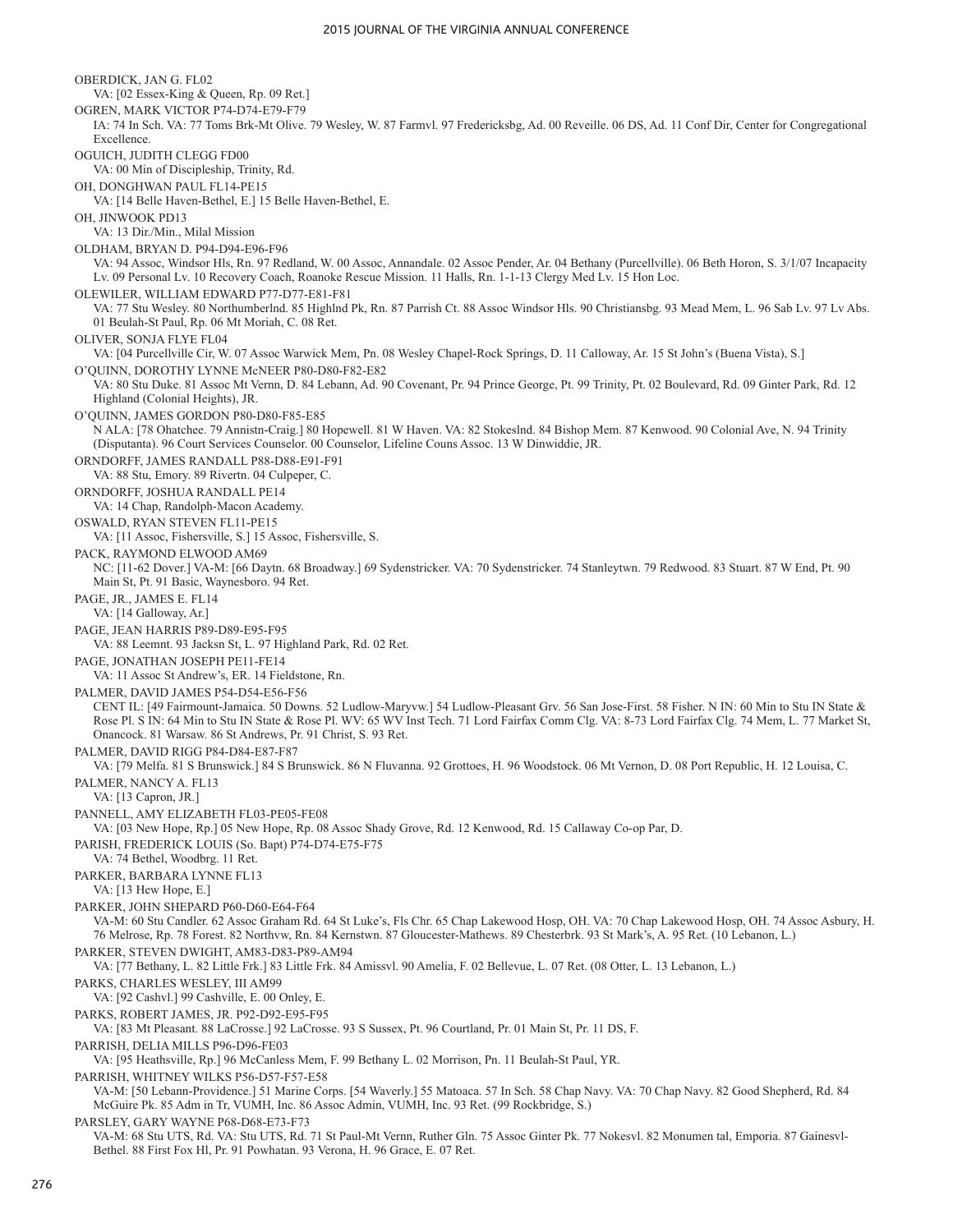PARSON, DERRICK FL00-PE03-FE06 VA: [00 Assoc Ramsey Mem, Rd.] 03 Dir Wesley Foundation, JMU. 07 Assoc Asbury, H. 08 Asbury Mem, Rd. 1/1/12 Conf Dir of Ministries with Young People.15 Providence, Rd. PARSONS, ROBERT LELAND P65-D65-E68-F68 VA-M: 65 Stu Wesley. 66 Assoc Ar. 67 Vale. VA: 70 E Hampton. 76 Dist Prog Coord, A. 80 Centrevl. 92 DS, Ar. 97 Messiah, A. 01 Ret. (08-09 Phoebus, Pn.) PATRICK, KENNETH KAY P73-D73-E75-F75 VA: 73 Assoc Trinity, A. 75 Stu Univ Edinburgh. 77 Centenary, Jarratt. 81 W End, Rn. 89 Trinity, Pn. 91 Community of Faith, Ar. 92 Trinity, S. 97 Huntington Ct, Rn. 01 Round Hl, W. 03 Marvin Chapel, W. 07 Marvin Chapel & Blue Ridge Hospice, W. 14 Ret. (14 Marvin Chapel.) PATTERSON, JOHN E. P83-D83-F87-E87 WPENN: [83 Mullemen. 84 Harmonvl. 85 Holiday Park.] VA: 88 Assoc Fairfax. 93 St Luke's, Ar. 97 Gainesvl, Ar. PAUL-COKER, ISAAC SAMUEL P65-D65-E69-F69 BRITISH & SIERRA LEONE: 66-76 Stu. VA: [76 Stauntn-Grottoes.] 3-77 Stauntn-Grottoes. 81 Calloway. 94 Waynesboro Cir. 96 Pleasant Vw, S. 98 St Andrew's, A. 00 John Wesley, H. 06 Ret. (John Wesley.) PAWELL, FREDERICK JOHN, JR. P71-D71-F74-E74 VA-M: [67 No Apmt. 68 St James, Pn. 69 Coord Spcl Min.] VA: 70 No Apmt. 71 Big Brothers of Pn. 78 Mt Pleasant, N. 79 Hon Loc. 80 Readmit. Tyler Mem. 83 Ret. PAYLOR, EARL WHITAKER, JR. P48-D48-F51-E51 VA-M: 48 Stu Duke. 49 Crestvw. 50 Christ, Rd. 53 First, Fox Hl. 58 Fishersvl. 62 Assoc Clarendn. 64 Wesley, Pt. 67 Mechanicsvl. VA: 70 Mechanicsvl. 75 Greenwood. 80 Blvd. 85 Berryman. 91 Ret. PAYNE, CLAYTON W. FL10-PE15 VA: [10 Monterey, S. 12 Sherando, S. 14 Cherryvale, S.] 15 Cherryvale, S. PAYNE, MICHAEL DALLAS P73-D73-E75-F75 VA: 73 Stu Candler. 74 Onley. 77 Trainee Herm, Rd. 79 Asst Adm Herm, Rd. 80 Adm VUMH, Inc, E. 87 Peninsula Conf Homes. 94 Admin., Accomack Nursing Home. 96 Remington, A. 04 Memorial (Tappahannock). 08 Ret. PAYSOUR, DOUGLAS BEAM P83-D83-F86-E86 VA: 83 Stu Vanderbilt. 84 James Riv. 87 Highlnd Pk, Rn. 93 Emmanuel, W. 97 Crewe, F. 01 Fincastle, Rn. 11 Calvary, S. 15 Windsor Hills, Rn. PAYSOUR, JOANNA MARCY PE12-FE15 VA: Assoc Cave Spring, Rn. PEARSALL, LEMUEL E., JR. FL06-PE07-FE12 VA: [06 Assoc Bethel, A.] 07 Assoc Bethel, A. 12 Chaplain, Randolph-Macon Academy. 14 Chaplain, US Army. PEARSON, GEORGE MORTIMER, JR. D71-P77-F80-E80 VA-M: [69 S Halifax.] VA: [70 S Halifax. 71 Piney Frst. 72 W Brunswick. 75 N Brunswick.] 77 Stu UTS, Rd. 2-1-79 Assoc Chester. 80 St Matthias, Ad. 87 Mt Tabr. 92 Southvw, Rn. 06 Ret. PENDLEY, DEE FINAS, III P74-D74-E79-F79 VA: 74 King William. 78 Highlnd Spgs. 84 Lynnhaven. 93 Immanuel, A. 07 Ret. PENDRAK, GARY ALLEN P74-D74-E77-F77 VA: 74 Stu Candler. 76 Assoc First, Salem. 78 Hamiltn. 79 Chap Army. 04 Sab Lv. 05 Lv Abs. 06 Ret. PERDUE, E. CLARENCE LP VA: [82 Norwood-Bethany. 99 Ret.] PEREZ, CARL LAMONT FL05-PE06-FE11 VA: [05 Fairview, L.] 06 Fairview, L. 08 Assoc Burke, A. 10 Leemont, E. 15 Galilee, Fd. PERKINS, CHRISTINA MARIE HART PE07-FE12 VA: [04 W Mathews, Rp.] 07 W Mathews, Rp. 10 On Loan, N Central District, Iowa Conf. 14 Crewe, F. PERKINS, TASI BRADFORD FL05-PE06-FE10 VA: [05 Buckingham, F.] 06 Buckingham, F. 09 Stu, Boston U Sch of Theology. 13 Stu, Georgetown U. PERRY, DENNIS WAYNE P79-D79-F83-E83 VA: [76 Stanley.] 79 Keezletwn. 83 Gordonsvl. 86 Woodlke. 02 Aldersgate, A. PETERS, JOHN BRANDON P71-D71-E74-F74 VA: 71 Stu Duke. 73 Assoc Chestnut Mem. 75 Pleasant Vly, H. 79 St Luke's, Rd. 88 Braddock St. 97 Trinity, Rd. 13 Ret. PETRESKI, KITAN (06 Transferred in from Macdonia/Yugoslavia Conf.) FE VA: 01 McKenney, Pt. 06 St Andrew's, A. PETRY, LOWELL DAVID P98-D98-FL09 VA: [93 Greensvl.] 98 Greensvl, Pt. 01 W Brunswick, Pt. 07 Isle of Wight, Pr. [09 Bethany (Isle of Wight), YR. 14 Rodes, C.] PETTRY, MICHAEL W. FL09 VA: [09 Beth Horon, S. 11 Lyndhurst-Oak Hill, S.] PFEIFFER, BRUCE CHARLES P52-E58-F58 VA-E: 50 No Apmt. 51 Mt Sinai-Whitesel. 54 In Sch. 58 Calvary, Cumberlnd. 60 Augusta. VA: 1-1-70 Augusta. 6-11-70 Mt Pisgah, Mt Sidney. 77 Asst Adm Herm, N Va. 3-15-78 Adm Herm, E. 80 Adm VUMH, Inc, Rd. 96 Ret. PHILLIPS, BRADFORD LEE P80-D80-F83-E83 VA: 80 Assoc Asbury, H. 82 Remingtn. 86 Providence, Pn. 90 Huntingtn Ct, Rn. 93 Deep Crk, Pr. 99 Herndon, Ar. 04 Community, N. 08 DS, N. 11 DS, ER. 14 Peace, Fd. PHILLIPS, PAUL LUCIEN P85-D85-E89-F89 VA: [83 Warren.] 85 Warren. 88 Burnt Factory. 92 Bethel-St. Matthew, Rp. 99 Toms Brook, W. 04 Crooks Mem, Pn. 09 St Luke's, D. 13 Ret. PIERSON, MYLES EDWARD D71-P75-P85-E88-F88 VA: [67 Ashlnd Circ. 71 Chesterfld: Hopewell.] 75 Bermuda Hundred. 76 Laurel Pk. 80 Mathews Chpl. 81 Epworth, E. [83 Epworth, E.] 85 Epworth, E. 86 Redwood. 91 Bethany: Reedvl. 95 Highland Spgs, Ad. 04 Ret. (11/26/06 Park View, Pn. 08-09 Asbury, YR.) PIGG, KATHRYN LEE P77-D77-E84-F84 NW TEX: 73 Hedley. 75 FUMC-Denton. 80 St. Matthew's, Houston. 83 Cypress Trails-Spring. 84 Conroe. 85 Wesley Foundation. 92 Campus Christian Community, Mary Washingtn Clg. 94 Broad St, Pr. 98 Wesley Chapel, Pr. 01 Mathews Chapel, Rp. 04 Ret.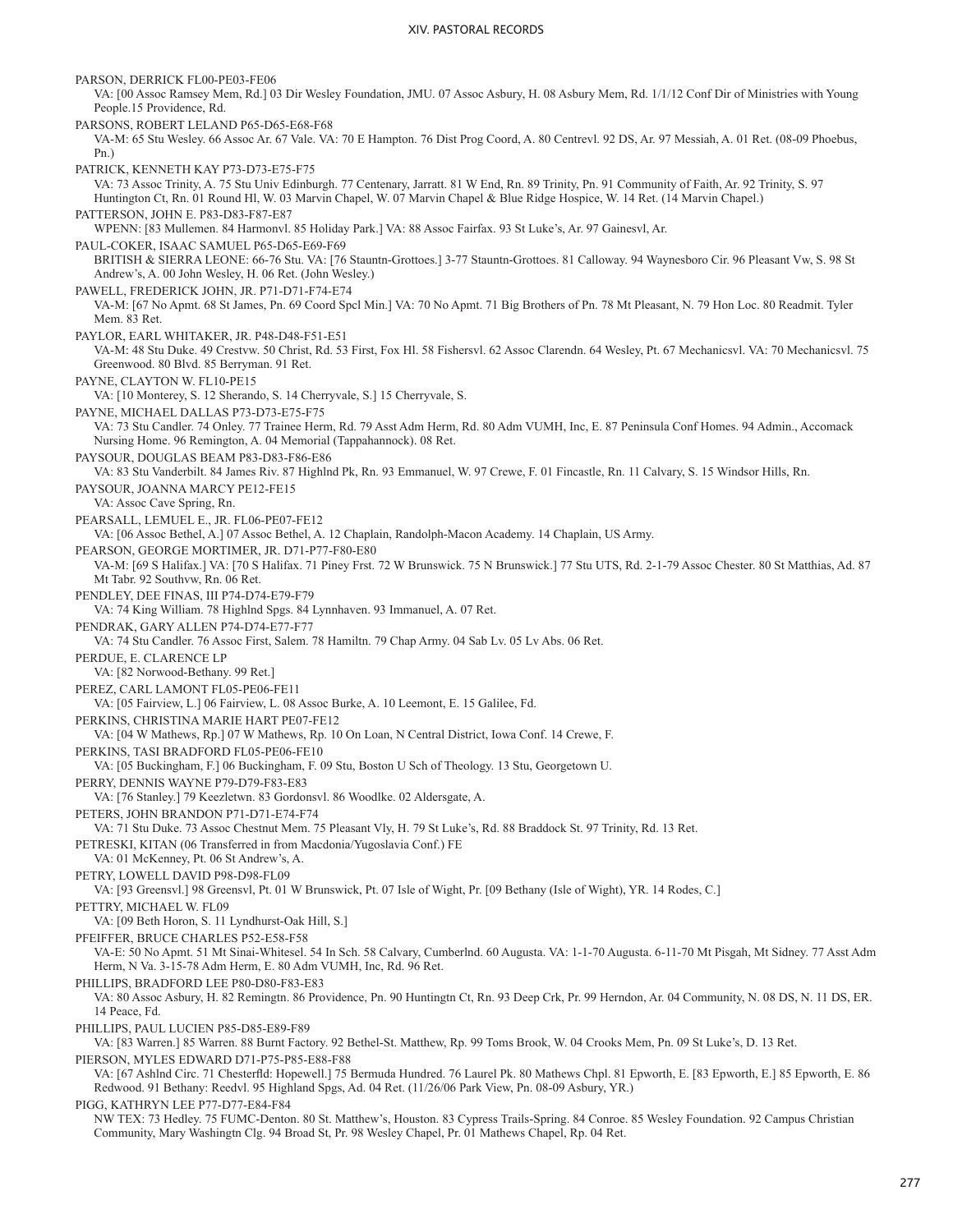PIHLCRANTZ, ROBERT M. FL02 VA: [02 Portlock, N. 06 Mt Pleasant, ER.] PILLOW, CHARLES DOUGLAS P64-D68-F68-E73 VA-M: [59 Motley. 60 Peaksvw. 62 Tyreeanna-Mt Olivet.] 64 Stu L Clg. 65 Kenwood, Pt. 68 Timberlke. VA: 70 Timberlke. 79 Warwick Mem. 83 Centenary, L. 93 Ret. (93 Bayleys Chpl, L. 95 Amelon.) 98 Ret. (02-05 Court Street, L. 10 Court St.) PILLOW, PATRICK S. FL15 VA: [15 Assoc Chester, JR.] PILUSO, PHYLLIS SNYDER BARGOIL GOODE FL97-PM99-FE01 VA: [97 Brodnax, Pt.] 99 Brodnax, Pt. 00 South Sussex, Pt. 05 Kenbridge, F. 08 Dinwiddie, Pt. 12 Ret. (13-6/30/15 Lebanon (Sussex), F.) PITTARD, VICKIE ELAINE P75-D75-E79-F79 VA: 75 Stu Wesley. 77 Rp. 79 Enn. 82 W Fredericksbg. 83 Peace. 85 Fletchers Chpl. 87 Stu SMU. 95 UMPH. 00 Sr Prod Mgmnt, Religious Books and Bibles, Spring Arbor Dist. 02 Lv Abs. 07 Ret. PITTMAN, GREGORY DEAN FL00 VA: [00 Assoc Discovery, Rd. 02 Greenwood, Ad. 08 Greenwood-Laurel Park, Ad. 2/1/12 Clergy Med Lv.] PIZZECK, DON RYAN P96-D96-E98-F98 VA: 96 Prince Edward, F. 02 Mt Laurel, F. PLASTERS, MICHAEL W. FL86-PE05-FE08 VA: [86 Meadow. 87 Assoc St Luke's. 88 Stu. 89 Assoc Ridgeway. 90 N Patrick. 96 Blue Ridge.] 05 Blue Ridge. 06 Zion, C. 13 Deep Creek, ER. PLASTERS, SANDRA BENTON P96-D96-F99-E99 VA: [95 Beech Grove-Bethel] 96 Beech Grove-Bethel. 98 Fellowship-Linvl-Edom, H. 01 Singers Glen, H. 03 McGaheysville, H. 06 Palmyra, C. 13 Ghent, ER. 15 St Paul's, ER. PLUMMER, JOHN A. P94-D94-E97-F97 VA: [91 Bethel, Ar.] 94 Bethel, Ar. 95 Bethany (Purcellville). 99 Oakton, Ar. 08 Rocky Mount, D. 11 Ret. PLYMALE, STEVEN F. P70-D70-E73-F73 WVA: 70 In Sch. 72 Cedar Gr. 76 Lubeck. 77 In Sch. 81 Morningside Coll Pastor Instr. 95 trans to VA: 95 Christ. 97 Skipwith, Rd. 03 Warwick Mem, Pn. 09 Mount Pisgah, Rd. 12 Ret. POECKERT, KEVIN C. FL13 VA: [13 Blue Ridge, H.] POLLOK, WILLIAM HUGHES P59-D59-E63-F63 VA-M: 59 Stu Candler. 61 Mtn Vw, Vintn. 63 Assoc Raleigh Ct. 65 Mt Pleasant, Rn. 68 St Luke's, Rd. VA: 70 St Luke's, Rd. 72 Pk Vw, L. 77 St Andrew's, Rd. 85 Huguenot Rd. 89 Westover Hls, Rd. 94 Ret. (01 Dunns Chpl, Ad.) PORIAS, GAYLE DIANE PE11-FE15 VA: 11 Mt Horeb, Fd. PORRAS, DEBORAH DICKISON PE10-FE14 VA: 10 Assoc Manassas St Thomas, A. 12 St Luke's, Ar. 14 Assoc, Burke, A. PORTER, WILLIAM FOREST, JR. D72-P76-E78-F78 VA: [70 Mtn Vly. 73 Parnassus.] 76 Parnassus. 78 Lynnhaven. 84 Trinity, Orange. 07 Ret. PORTER-MILLER, MELISSA DAWN PE 07-FE10 VA: 07 Assoc St Stephen's, A. 13 Redland, W. POSEY, BRIAN E. FL09-PE13 VA: [09 Fellowship-Linville-Edom, H.] 13 Fellowship-Linville-Edom, H. 14 Grottoes, H. POTTS, REGINALD HARRELL, III P50-D51-E52-F52 VA-M: 50 E Halifax. 52 Morrisn. 57 Middlebg. 59 Herndn. 63 McGuire Pk. 67 Crooks Mem. VA: 70 Crooks Mem. 71 Oak lette. 76 Chamberlayne Hts. 81 Miles Mem. 86 First, NN. 88 Bedfrd: Main St. 90 Ret. POWELL, DEBRA ANN DAVID FD98-FL00-FE01 VA: 98 N Frederick, W. 7/1/00 Lv Abs as FD [00 North Frederick, W.] 01 Assoc First, W. 06 Nelson, C. POWELL, DORIAN FL05 VA: [05 Mt Zion (Leesburg), W. 09 (PL) S Fluvanna, C. 10 Bassett Mem, D. 12 Smith Mountain, L.] POWELL, JAMES EMERSON, JR. P53-D54-E56-F56 VA-M: 53 Stu. 54 Assoc Staffrd. 56 Staffrd. 59 Wayne Hls-Crimora. 62 Wayne Hls. 63 Galilee, Sterling. 66 Assoc Ar Frst. 68 Clarksvl. VA: 70 Clarksvl. 72 Chesapke Ave. 76 Zion, L. 78 Fairvw, L. 82 White Mem. 86 Charity. 90 Cradock, Pr. 93 Ret. POWELL, ROGER T. SP95-FL04 VA: [95 N Frederick, W. 01 Wesley Chapel-Pine Grove, W. 04 Mt Bethelview, W. 06 Rock Spring, C. 07 Mt Tabor-Smyrna, C. 08 No Appt. 09 New Bethel, L.] PRATT, JOHN DAVID P65-D65-F67-E67 HOL: 65 Evansvl. VA: 68 St Mark's, Wayn. 72 Bus Mgr Camp Overlook. E OH: 79 Dir Camp Wanake. VA: 1-1-83 Dir Highrd Prog Ctr. (NOVA Camps & Conf Corp) 9/1/99 Lincolnia. 00 Ret. PRATT, WILLIAM BENJAMIN P64-D64-E68-F68 W PA: 64 In Sch. VA-M: 66 Good Shepherd, Woodbrg. VA: 70 Good Shepherd, Woodbrg. 74 Past Couns Ctr for Pastoral Couns, No Va, A. 02 Ret. PRICE, JOHN CHARLES P79-D79-E81-F81 VA: 79 Stu E Men. 80 Greene. 82 Assoc First, NN. 84 E Hamptn. 90 Kenwood, Pt. 00 Bethany, Pn. 04 Scott Mem, N. 11 Ret. PROCTOR, CAITLIN ROSE PD15 VA: 15 Stu. PROCTOR, STEPHEN ALLEN P85-D85-E90-F90 VA: [83 Mt Jacksn.] 85 Mt Jacksn. 90 New Hope, H. 93 Marquis Mem, S. 01 Thalia, N. 02 Manor Mem (New Market), H. 06 Church of the Good Shepherd, Ar. 08 Bridgewater, H. 11 Ret. PROPST, STEVEN L. P92-D92-F98-E98 VA: [90 Stanley.] 92 Stanley. 94 Pleasant Grove, D.00 Mint Spg, S.09 Mountain View, L. PRUITT, CHARLES EDWARD P66-D66-E68-F68 VA-M: 66 Rp. 69 Mathews. VA: 70 Mathews. 78 Verona. 88 St Andrew's, N. 93 Burke, A. 03 DS, H. 10 Ret. (Otterbein, H., Trinity, A.)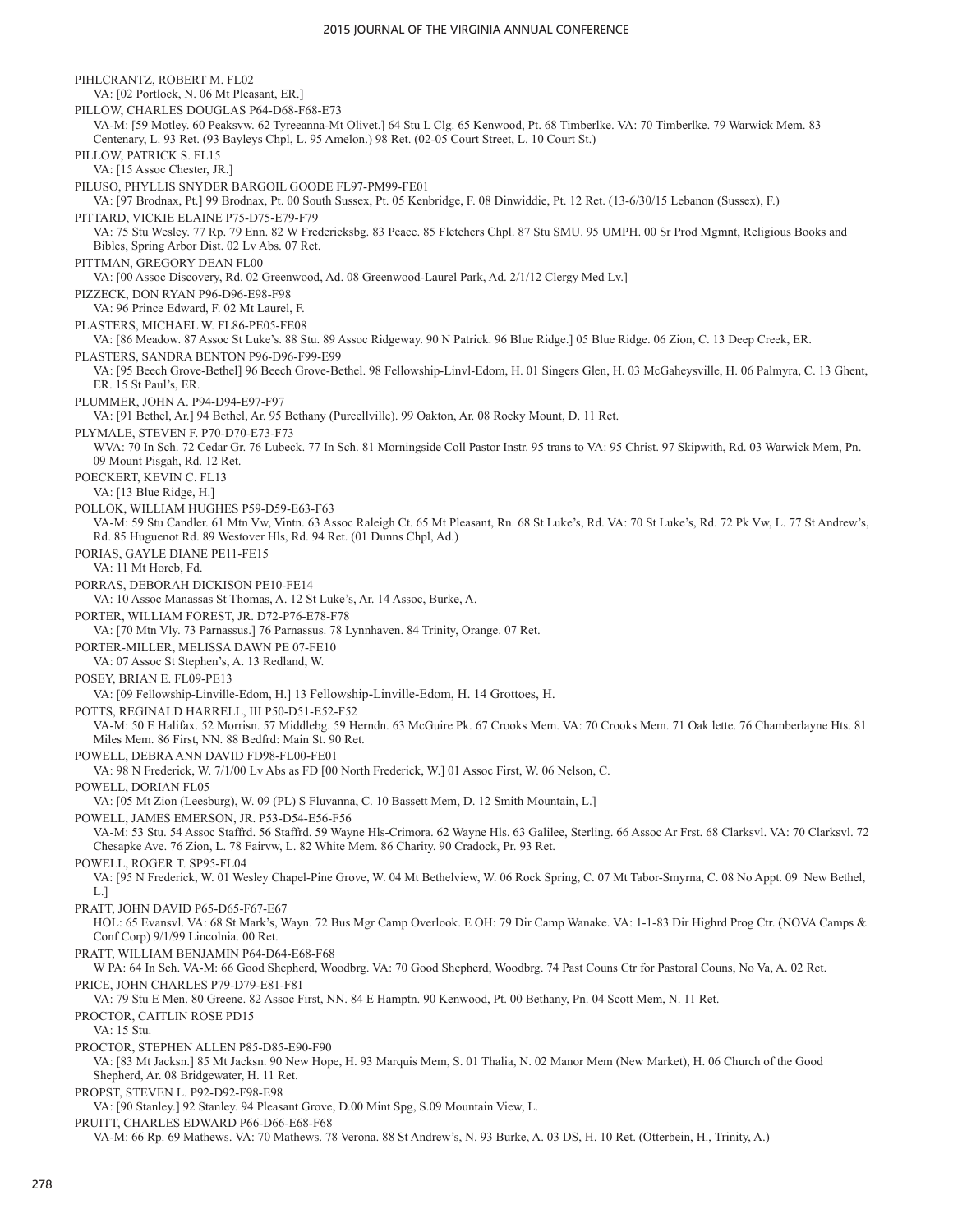PRUITT, GORDON K. FL00-PE01-FE04 VA: [00 Assoc, Floris, Ar.] 01 Assoc, Floris, Ar. 05 St Matthew's, Rd. 15 Woodlake, Rd. PRUITT, JACK DAVIS AM87-D87 VA: [82 Greenbackvl. 84 Philadelphia.] 87 Philadelphia. 88 Whitmell, D. 92 Cape Charles-Capevl, E. 96 Ret. (Locustvl-Oak Gr. 99 Belle Haven, E.) PUCKETT, EVELYN A. FL94 VA: [94 Colonial Ave, N. 10 Ret.] PUGH, JEFFREY C. FM94 VA: 94 Elon Clg. 95 Prof, Elon U. PUGH, SARA ELIZABETH PE09-FE12 VA: 09 Assoc Braddock St, W. 13 Pastor, Coweta First, Okla Conf. PURDOM, DANIEL K., JR. FL13 VA: [13 Epworth, S.] PUSSO, BRENDA LEE PE07-FE11 VA: 07 Epworth, Ad. 10 Grace (Hartwood), Fd. RADFORD, JAMES OSCAR P89-D89-E91-F91 VA: 89 Bethlehem, C. 90 Conf Evan. 1/1/92 Buckingham. 97 James River, F. 09 Singers Glen, H. 14 Personal Leave of Absence. 15 Ret. RAJANAYAKAM, ARTHUR E95-F95 VA: [93 Chatham Hts-Granbery, D.] 95 Chatham Hts-Granbery. 97 Marshall, W. 04 Bethany (Hampton), YR. 15 Ret. RAMSEY, LUTHER SHIRLEY AM95 W OHIO: [66 New Marshfield. 67 Guysville.] 71 Corning Chg. VA: 72 Fairfield. 73 Mt Solon. 75 Hon Loc. [94 Burnt Chimney.] 95 Readmit, Epworth-Alleghany, S. 99 McKendree-Asbury, F. 02 W Buckingham, F. 04 Ret. RAMSEY, MILTON LEE, JR. P81-D81-F83-E83 VA: 81 Fellowship-Linvl-Edom. 85 Relief-Hites. 87 E Nottoway. 89 Belvw, Rn. 91 Stuart, D. 94 Monumental, Emporia. 1/99 Cottage Place, Pr. 00 Morrison, Pn. 01 Ret. RAMSEY, NORMAN LESLIE, III P98-D98-FE03 VA: [94 Bedfrd Spgs-Campbell.] 98 Charlotte, F. 01 White Mem, Rn. 08 S Hill, Pt. 11 Laurel Hill, Rd. RASH, DAVID ALBERT (Wesleyan Church 72-77) P85-D85-E87-F87 VA: [84 Accomac.] 85 Accomac. 89 Chincoteague: Christ. 95 Boulevard, Rd. 97 Crozet, C. 05 Fort Hill, L. 09 Woodstock, W. 13 Ret. RAY, LINDA DRIVER Transfer in from Ark FE09 VA: 09 Community Min Coord, UMFS. 10 Rehoboth (Caroline), Fd. 4/7/15 Chamberlayne Heights, Rd. REAL, MARTHA MEYER FD97 VA: 97 Assoc Min of Music & Outreach, Floris, Ar. 09 Ex Dir GRACE Ministries of the UMC. REAMES, WAVERLY GRANT P68-D68-E72-F72 VA-M: 68 Stu Meth Sem, OH. VA: 70 Stu Meth Sem, OH. 71 Assoc Calvary, Ar. 76 Assoc Braddock St. 80 Pk Vw, L. 86 Stephens Cy. 92 Community of Faith, Ar. 98 Harmony (Hamilton), W. 09 Ret. REAVES, MICHAEL BLAIR PE99-FE03 VA: 99 Mt Pleasant, Rn. 04 Monumental, Pt. 08 St Andrew's, Pr. 12 Fletchers Chapel, Fd. REAVES, SUSAN MARIE PE99-FE02 VA: 99 Mountain View, Rn. 04 Prospect, Pt. 11/1/06 High St, Pr. 12 Trinity (King George), Fd. REED, CLAUDE A., JR. P53-D53-E55-F55 VA: 53 In Sch. 55 N Fluvanna. 59 Colonial Bch. 63 Aldersgate. 70 Sab. 71 Hon Loc. 99 Ret. REED, DAVID DEWAYNE FE00 MEMPHIS: [74 Pryorsburg Mt. 75 Andrews Chapel-Oak Gr.] 76 Andrews Chapel-Oak Gr. 77 Paducah Lebanon. FLA: 79 Miami First. 80 Gnsvill Reddick First. 81 Chap, US Navy. 82 Div of Chaplains. VA: 98 Tidewater Wesley Fndn, ODU. 01 Central, S. 08 Ret. REGAN, JAMES ROBERT, JR. P52-D52-E53-F54 NC: 52 Assoc Hay St. 54 Conf Camp Dir & State Dir Meth Stu Work. 57 Gen Bd Temp. 60 Dir Orgn Act Bd Chr & Soc. VA-M: 64 Restn. VA: 70 Restn. 79 Trinity, Ar. 83 Peaklnd. 85 Fredericksbg. 94 Ret. (94 Grace: Hartwood, 95 E Culpeper.) REIFSNYDER, ALAN GUY P71-D71-E74-F74 VA: 71 Stu Wesley. 73 Assoc Trinity, McLean. 77 Elktn. 81 Wesley, N. 88 St Luke's, Rd. 92 Haygood, N. 00 Sterling, Ar. 02 DS, A. 10 Ret. REISS, BONNIE ALMA P96-D96-E98-F98 VA: [94 Assoc, Bethel, A.] 96 Salem, D. 01 Ret. (01 Salem.) REUTER, MARK A. P83-D83-E93-F93 NC: [1-1-82 Franklin Hts. 6-1-82 Meadow Vw.] WISC: 83 Boycevl. VA: [84 Union] 85 Union. 86 Terminated. 91 Readmit and W Hanover. 95 Greenwood, Ad. 97 Trinity, S. 02 Farmvl, F. 03 Foundry, N. 09 Ret. REYNOLDS, CHARLES FREDERICK P94-D94-E97-F97 VA: 94 Stu. 95 First (Broadway). 99 Providence, Ad. 07 Verona, H. 08 Ex Dir of Va Conf Wellness Min Ltd. 15 Calvary, S. REYNOLDS, DAVID TAYLOR P79-D79-E81-F81 VA: 79 Stu Drew. 80 Remingtn. 82 Assoc Fairlingtn. 84 Forest Rd, L. 88 Asbury, NN. 92 Elktn, H. REYNOLDS, JAMES WILLIAM, JR. P47-D47-E49-F49 VA-M: [42 Lebanon-Providence. 45 No Apmt.] 47 Stu Duke. 48 S Pincess Anne. 50 Bishop Mem. 51 Community-Collegiate. 54 Cave Spgs. 58 Baylk. 63 Rky Mt. 67 Friendship. VA: 70 Friendship. 73 St Mark's, Ar. 75 Mt Vernn, A. 79 Chestnut Mem. 84 Ar Frst. 86 Raleigh Ct. 90 Ret. REYNOLDS, THOMAS PIERCE, JR. D71-P75-E77-F77 VA-M: [68 Burkevl.] VA: [70 Burkevl. 72 Pamplin. 73 McCanless Mem.] 75 McCanless Mem. 76 Assoc First, Mtnsvl. 79 Trinity, Smithfld. 83 Francis Asbury, N. 87 Mem, Pt. 90 Charity, N. 94 Heritage, N. 96 St Mark's, Pn. 97 Ret. (06, 07, 08 Assoc Isle of Wight, Pn. 09 Uzzells, Pr.) REYNOLDS, THOMAS W. FL05 VA: [05 Jollivue, S. 11 Epworth, S. 13 N Frederick, W.] RHODES, CHERYL MARTIN BASS P83-D83-E92-F92 VA: 83 Stu Bapt Sem, Switzerlnd. 84 Friedeukische, Munich, Gy. 86 Assoc St Thomas, Man. 88 W German Conf. 91 Hartwood: Grace, Ad. 94 S Carolina.

99 Stu, Erskine 02 Lv Abs. 03 Adj Prof, USC. 09 Ret.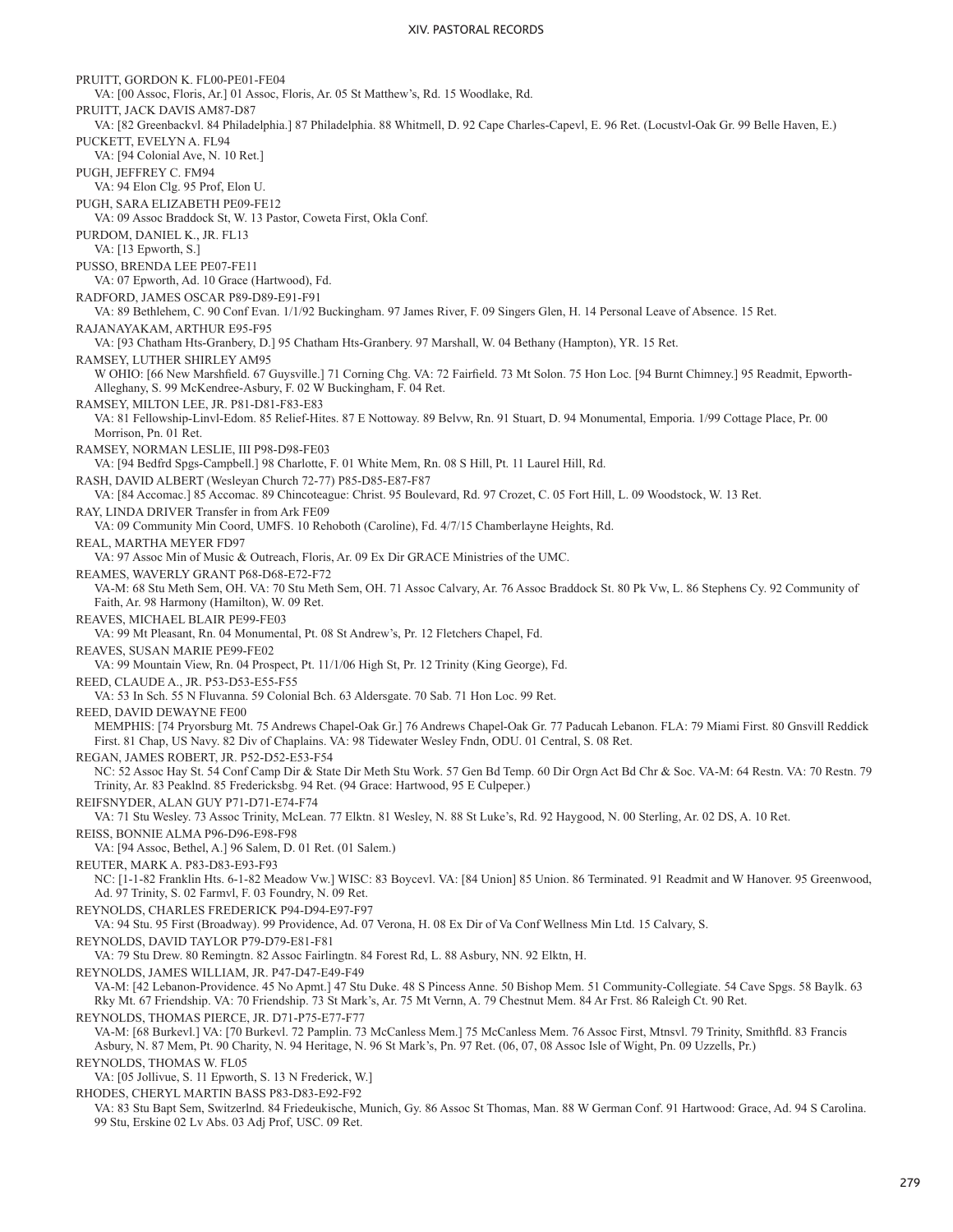RHODES, STEPHEN ANDREW P85-D85-E88-F88 HOL: 85 Appt Unknown. VA: 86 Byrd Chpl-Zion. 89 Assoc, Va Bch. 91 Culmore, Ar. 99 River Road, Rd. 04 Clergy Med Lv. RICE, GRACE ELLEN P95-D95-F99-E99 VA: 95 Stu, Wesley. 97 Assoc, Fairfax, A. 99 Culmore, Ar. 06 Lv Abs. 12 Ret. RICHARDSON, MARK DANIEL FL98-PM99-FE02 VA: [98 Greenbackville, E.] 99 Greenbackville, E. 02 Assoc St Luke's, Pn. 06 St Peter's, Ad. 09 Gogginsville, D. 14 Hopewell, JR. RICKABAUGH, MARC WILLIAM PE08-FE12 VA: 08 Assoc Williamsburg, Pn. 10 Grace Harbor Campus Pastor, Pr. 13 Restoration, C. RICKETTS, WILLIAM AUGUSTUS, JR. P66-D66-E70-F70 VA-M: 66 Stu Candler. 9-1-67 Rockvl: St Matthew's. VA: 70 Bethany, Rustbg. 73 Prospect. 76 Bethlehem, Bena. 83 Luray. 94 Nokesvl. 97 Bethel-Emmanuel, Rp. 99 Urbanna, Rp. 03 Ret. RICKMAN, STEPHEN WAYNE P77-D77-F80-E80 VA: 77 Stu Duke. 78 Assoc Westhamptn. 80 Trinity Circ, Pr. 85 Pleasant Vly: St James. 89 Gloucester-Mathews. 92 Melrose, Rp. 96 New Hope, H. 01 Marquis Mem, S. 05 Wesley (Hopewell), Pt. 13 St Andrew's (Va Beach), ER. RIDEOUT, AMOS SHELTON, JR. P65-D65-E69-F69 VA-M: 65 Stu Wesley. 67 Orange Circ. VA: 70 Orange Circ. 71 Rodes. 76 Aldersgate, C. 88 Main St, Waynesboro. 94 DS, Rp. 00 S Roanoke. 03 Ret. RIDOUT, EDWARD MARTIN, SR. P64-D64-E67-F67 NC: [63 Maybrk-Massey.] VA-M: 64 Burke. 67 Assoc Ar. 68 Bonsack. VA: 70 Svw, Rn. 75 St John's, S. 79 Granbery Mem. 82 Thrasher Mem. 85 Lv Abs. 86 Ret 20 Yr Rule. RIEDEL, CHRISTOPHER EMIL P90-D90-E94-F94 VA: [88 Bethel: Warrentn.] 90 Bethel: Warrentn. 91 Assoc Centrevl, Ar. 95 Arcola, Ar. RIGG, EDWARD FRANKLIN P82-D82-P91-D91-F98-E98 VA: 82 Stu Drew. 84 Jolliff. 89 Beth Horon, S. 98 Parrish Court, S. 04, Zion C. 06 Main St, F. RIGGINS, GEORGE SMITH, III P83-D83-E90-F90 VA: 83 Assoc Braddock St. 84 Lovettsvl. 88 Driver: Beech Gr. 92 Whitmell, D. 96 Whitmell-Anderson Chapel. 97 Pamplin, F. 99 Incapacity Lv. 00 Southview, L. 07 Monroe, L. RIGGS, PATRICIA ANNE P97-D97-E00-F00 VA: [96 Bruen Chpl.] 97 Lovettsvl, W. 05 Evangelical, H. 09 Foundry, ER. RIGHTER, JAMES DELANO P61-D61-E64-F64 VA-M: 61 Stu Drew. 63 Andrew Chpl, Montross. 66 Assoc Dulin. 68 Andrew Chpl, Vienna. VA: 70 Andrew Chpl, Vienna. 72 Chesterbrk. 74 St Andrew's, A. 76 Providence-Whites. 78 Sab. 79 Assoc Annandale. 82 Dir Comm & Ed Va Advocate. 86 Friendship. 92 Aldersgate, C. 93 Good Shepherd, A. 97 United Christian Parish, Ar. 99 Ret. RILEY, HENRY ELWOOD, JR. P58-D58-E61-F61 VA-M: [55 Ad Circ.] 58 In Sch. 61 Assoc Centenary, Rd. 63 Laurel Pk. 67 Forest Rd, L. VA: 70 Forest Rd, L. 72 Appomattox. 76 Aldersgate, Chesapke. 81 Beulah, Rd. 87 Granbery Mem. 88 DS, F. 94 Fredericksbg. 97 Ret. (97-11 Centenary, Pt.) RIMER, SCOTT MONTGOMERY P92-D92-E95-F95 VA: 92 Stu, Duke. 93 Assoc, Aldersgate, Pr. 97 West End, Pr. 07 Larchmont, ER. RIPLEY, ROBERT CARL, JR. P81-D82-F84-E84 WV: 81 Stu Wesley. VA: 82 Assoc Calvary, Ar. 84 Prt Republic, H. 86 Assoc Fairfax. 88 Gainesvl. 92 Community, Ar. RITCHIE, KEITH ERIC P85-D85-E88-F88 VA: 85 Stu Union Va. 86 Northumberlnd. 90 White Mem, Rn. 96 Assoc, Reveille, Rd. 97 St Andrew's, Rd. 05 Highland, Pt. 12 First (Martinsville), D. RITTER, JAMES NELSON P63-D65-E67-F67 VA-M: [57 Motley. 59 Assoc Washingtn St, A. 60 Sussex.] 63 N Mathews. 67 E Franklin. 69 Franklin, Wirtz. VA: 70 Laurel Hl. 72 Ivey Mem. 77 Pleasant Vly, W. 80 St Mark's, A. 84 Crewe. 88 Zion, Pn. 93 Aldersgate, N. 97 St Matthias, Ad. 99 Ret. (08-09 Irvington, Rp.) RITTER, VALERIE FL00-PL02-PE04-FE08 VA: [00 Assoc Market St., W. 02 W Louisa, C.] 04 Greene, C. 08 Bethany (Reedvl), Rp. 11 Mountain Valley, H. RIVERO, JANICE P79-D79-E81-F81 VA: Stu Wesley. 80 Cedar Grv, W. 81 Arcola-Ryan. 84 Assoc Messiah, A. 90 Lv Abs. 91 Wellspg. 93 Campus Min, UVA. 98 Wesley Fndn, UNC Chapel Hill. 10 Transitional Lv. 4/11/11 University Programs Dir, Stop Hunger Now. 3-22-15 Washington St, Ar. 7-1-15 Wesley Mem, C. ROBBINS, BRANDON PAUL PE08-FE11 VA: 08 Assoc Chester, Pt. 11 Courtland, JR. 14 Ignite, ER. ROBBINS, GARY LEE P76-D76-E79-F79 VA: 76 Stu Princetn T S. 78 Gainesboro. 80 Assoc Westhamptn. 82 Batesvl. 83 Assoc Messiah, Spgfld. 84 Assoc Dir, COM, Youth Min. 87 Chap Ferrum Clg. 90 Tabernacle, Ad. 96 Trinity, A. 99 Wesley Memorial, C. 04 Chap & Dir of Church Relations, Shenandoah University. 07 Greene Mem, Rn. 13 Herndon, Ar. ROBBINS, MICHAEL STEVEN BRYANT P90-D90-E93-F93 VA: [86 E Franklin. 88 Mt Pleasant. 89 S Fluvanna.] 90 S Fluvanna. 93 Assoc, Braddock St, W. 95 Cradock, Pr. 98 Warsaw, Rp. 00 Shiloh, Ad. 05 Epiphany, Ar. 07 Sherando, S. 08 Rockingham Ct, Rn. 10 Greensville, Pt. 13 Clergy Med Lv. ROBERSON, CHARLES MARC FL95-PE02-FE06 VA: [95 Rectortown, W.] 02 Rectortown, W. 04 Brucetown-Welltown, W. 08 Welltown. 14 Riverton, W. ROBERTS, CHARLES HERMAN P80-D80-F83-E83 VA: [75 Middlebg-Willisvl. 76 Mt Olive, W.] 80 Mt Olive, W. 82 Roberts Mem. 92 St Paul, Rn. 8/1/00 Ret. (00 Assoc St Paul, Rn.) ROBERTS, DONALD HAYSE P73-D73-F75-E75 VA: 73 Stu Duke. 74 Halifax. 78 Melrose, Rp. 84 St Luke's, Pn. 90 Walker Chpl, Ar. 94 S Roanoke. 00 Blacksburg. 02 Clergy Med Lv. ROBERTS, JEFFRY JOEL PM99-FE02 VA: [98 Bethel, W.] 99 Bethel, W. 00 Mt Jackson, H. 06 Bethany (Purcellville), W. 12 Springfield, A. ROBERTSON, RICHARD R. FL13 VA: [13 Masanutten, H.] ROBERTSON, ROBERT JOHN, III FL04-PE05-FE08

VA: [04 St Luke's, N.] 05 St Luke's, N. 10 Charity, ER.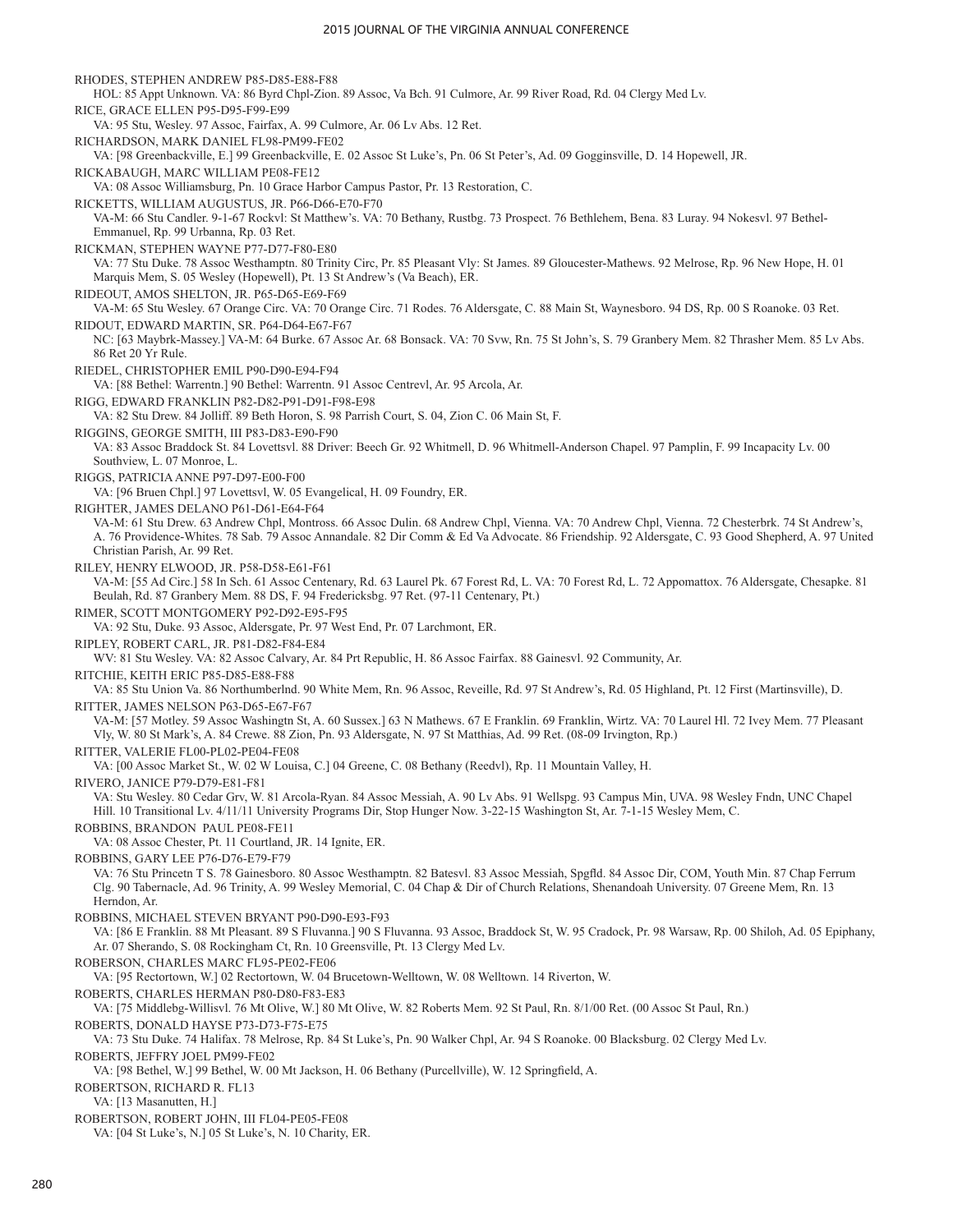ROBINETTE, T. JOEL FL05-PE07-FE11 VA: [05 Fulks Run, H.] 07 Fulks Run, H. 12 Keezletown, H. ROBINS, CHARLES BRADLEY FL09 VA: [09 Assoc Shady Grove, Ad.] ROBINS, KOREN BRITTNEY PE14 VA: 14 Registrar, Duke Divinity School. ROBINSON, BURTON CLARK P94-D94-F99-E99 VA: [91 Shiloh, L.] 94 Stanley. 95 Assoc, Manassas-St Thomas. 98 Messiah, N. 04 Old Bridge, A. ROBINSON, EVERETTE KIRK D70-P73-E76-F76 VA-M: [67 Central Par. 11-1-69 Willis.] VA: [70 Willis. 72 Rectortwn.] 73 Rectortwn. 75 St Andrew's, Va Bch. 80 St Mark's, Hamp. 81 Central, Rn. 82 Stratfrd Hls. 86 Mt Vernn, A. 88 Cradock, Pr. 90 Christ, Ar. 97 Oak Grove, N. 00 Ret. ROBINSON, NANCY ELIZABETH PD03-FD07 VA: 03 Chaplain, MCV. 04 Dir of Discipleship & Christian Ed, Williamsburg. 07 On Loan, Dir of Min, N Decatur UMC, NGA. 09 Transitional Lv. 4/12/10 Pres, Friends of Barnabas Fndtn. 13 Cont Ed Coord, Sierra Leone, GBGM. ROBINSON, ROBERT GRANT FL06-PE08-FE11 VA: [06 Portlock, N.] 08 Portlock, ER. ROCHFORD, DAVID JOHN, III PM99-FE01 VA: 99 Brosville, D. 02 Assoc Williamsbg, Pn. 05 St Mark's, Rn. 13 DS, S. RODDEN, JAMES R. P88-D88-E91-F91 VA: 88 Fletchers Chapl. 89 Oak Hall, E. 92 N Mecklenbg, F. 93 Bethany, L. 99 Cape Charles-Capeville, E. 05 Wesley, W. 07 Central (Hampton), Pn. 09 Callaghan, S. RODGERS, C. MILTON, III FD01 VA: 01 Min of Music/Organist, Grace, A. RODRIGUEZ-COLON, LYDIA Transfer in from Meth Ch of Puerto Rico 7/1/09 FE09 VA: 09 Assoc Arlington, Ar. 14 Wesley, A. ROLLINS, MILFORD CHRISTIE P53-D53-E55-F55 VA-M: 53 Stu. 54 Boydtn. 56 Assoc Ginter Pk. 57 King William. 60 Austin Ave. 61 Franktwn-Johnsns. 65 Blackstone. 69 Blvd. VA: 70 Blvd. 73 Broad St, Pr. 79 St John's, N. 84 Wesley, Vienna. 86 Park Pl. 90 Ret. (Asbury.) ROOKS, MARK VADEN PE10-FE15 VA: 10 Willis, Rd. RORRER, SEBERT WOLFORD D68-AM70-P75-E77-F77 VA-M: [63 New Riv-Mt Tabr. 67 Mt Rivvw.] VA: 70 Mt Rivvw. 73 Belvw-Mt Tabr. 81 Belvw. 86 Rodes. 95 Oaklette, N. 01 Ret. (02-09 Christiansburg Parish, Rn. 11 Calvary [Christiansburg].) ROSARIO, ILEANA PM99-FE04 VA: [98 Assoc, Culmore, Ar.] 99 Assoc, Culmore, Ar. 01 Gracia, Ar. 07 Gracia, Ar & Conf Dir of Hispanic/Latino Min. 08 Conf Dir of Hispanic/Latino Faith Comm Coord. 09 Wesley Chapel, ER. 15 Lower Church, YR. ROSE, BRENDA LYNNE PM01-FE04 VA: 01 Assoc, St Stephen's, A. 03 Mt Pisgah, H. 1/1/05 Lv Abs. 05 Salem, D. 06 Incapacity Lv. 12 Pastoral Counselor, Chrysalis Counseling and Consultation Center, Inc. ROSNER, ALISON G. PE10-FE13 VA: 10 Assoc Williamsburg, Pn. 13 Arlington Temple, Ar. ROWAN, DARWOOD ESLIE D64-E66-AM69 WV to VA-M: [64 Paint Bank.] 69 Paint Bank. VA: 70 Potts Crk. 72 S Sussex. 77 Smith Grv. 79 Disputanta. 87 Ocran. 93 Incapacity Lv. 04 Ret. ROWE, JAMES PAUL P62-D62-E67-F67 N ALA: [58 Sylvania. 59 Farley.] 62 Lathem Mem. 63 Alabaster. 66 Shadyside. 70 Spgvl-Hullet. 72 In Sch. W VA: 73 Assoc Huntingtn First. 75 Elizabeth Mem. 78 Lv Abs. FL: 79 Hillsboro. VA: 12-1-80 Magnolia. 88 St Paul's, S. 99 Ret. (99 Glossbrenner, S.) ROWLAND, RAYMOND P93-D93-F99-E99 VA: [90 Surry.] 93 Surry, JR. ROWLEY, CHARLES EMMETT P83-D83-E87-F87 VA: [82 Mecklenbg.] 83 Mecklenbg. 84 Assoc Beulah, Rd. 87 Assoc Shady Grv, Ad. 88 Fieldale, D. 91 Scottsvl. 93 Wakefld, Pr. 94 Crewe. 97 Command Chap, US Navy ROWLEY, RALPH WILLIAM P79-D79-F82-E82 VA: [75 Indiana.] 78 No Apmt. 79 Stu Duke. 80 Union. 84 Assoc Reveille. 88 Regester Chpl. 97 Aldersgate, C. 01 Messiah, A. 14 Virginia Beach, ER. ROYSTON, KATHLEEN RENEE PD14 VA: 14 Assoc Mt Olivet, Ar. RUDISILL, JOAN MORGAN PD04-FD07 VA: Dir Lay Mobilization, Gailee, Ar. 06 Min for Congregational Care & Development, Harmony (Hamilton), W. 9/1/08 Trans Lv. 1/1/09 Minister of Ministry Formation, Round Hill, W. 11/1/10 Transitional Lv. 11/1/11 Personal Lv of Abs. RUMBURG, REBECCA FL03-PE05-FE08 VA: [03 Prospect, F.] 05 Prospect, F. 08 Assoc Annandale, A. 10 St James, S. 13 Ebenezer (Westmoreland), Fd. RUMBURG, REGINALD G. AM88 VA: [83 Catawba. 84 Rockingham Ct.] 88 Newprt-Mt Olivet, Rn. 93 Shiloh, Ad. 00 Kenwood, Pt. 05 Main St (Emporia), Pt. 08 Carmel-Coles Pt, Fd. RUSSELL, ROBERT L. FL VA: [81 Mt Hope. 84 Potomac. 91 Boydtn. 93 Clergy Med Lv.] RYU, DAVID FL12 VA: [12 Assoc Korean of Greater Washington, Ar.] SAHMS, JACOB H. PE08-FE12 VA:08 Blandford, J `R. SALBERT, JANET PEPPARD PE06-FE09 VA: 06 Assoc Burke, A. 10 Wesley, A. 14 Assoc Grace, A.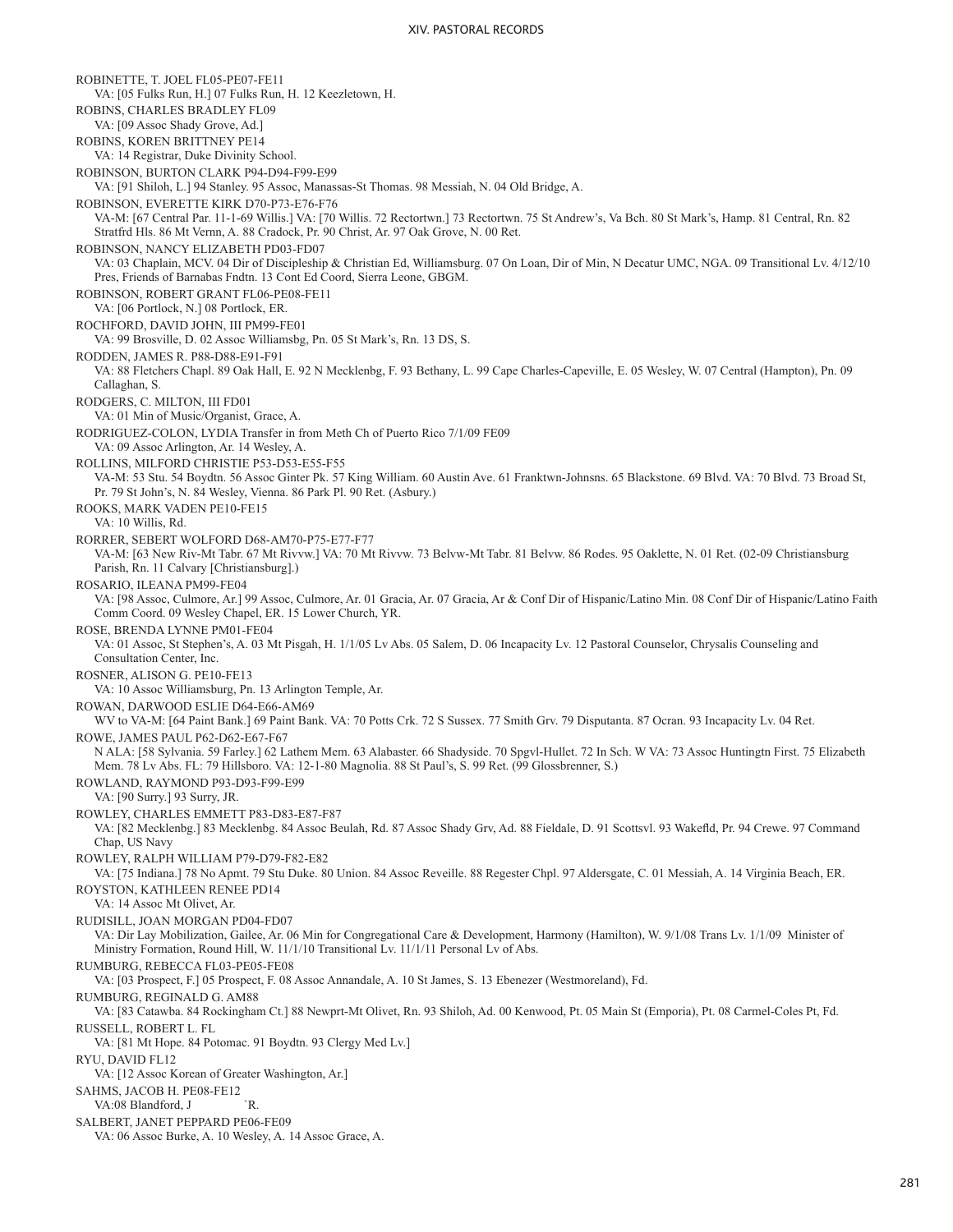SALLINGER, MURRAY L. FL00 VA: [00 N Madison, C. 02 Mt Pleasant, C. 07 Ret. (08 Asst, Mt Pleasant, C.)] SALMON, JAMES A. FL95 VA: [95 Grace (Hartwood). 96 Lancaster. 00 Central, Rp. 02 Montross, Rp. 07 Ret.] SALMON, SUE ANN ELY P98-D98-FE01 VA: 98 Heathsville, Rp. 99 White Stone, Rp. 03 Henderson, Rp. 10 Parrish Ct, S. 13 Gordonsville, C. 15 Ret. SAMSON, ANGELITO G. D75-E79 (in Middle Philippines) FE00 KS EAST: 92 Lecompton. VA: 00 Pincess Anne Plaza-Resurrection, ER. SANDOVAL, KAREN J. FL01-AM07 VA: [01 Sussex Cooperative Parish, Pt. 03 Glenwood, F. 05 Rohoboth Parish, Rp.] 07 Rohoboth Parish, Rp. 08 Clergy Med Lv. 15 Ret. SASSER, JR., DOUGLAS R. FL07-PE10-FE15 VA: [07 Assoc First, W. 09 E Halifax, F.] 10 E Halifax, F. 12 Franklin, D. SATTER, RALPH G. P90-D90-E93-F93 VA: [88 Guilfrd, E.] 90 Guilfrd, E. 93 Madisn Hts, L. 94 Smith Mem (Collinsvl). 98 Sudley, Ar. 07 Lynnhaven, N. 13 Ret. (14 Bethel-St Matthew, YR.) SATTERFIELD, TIMOTHY V. FL15 (Transfer in from Wesleyan Charge) VA: [15 Anderson Chapel-Granbery.] SATTERWHITE, EDWIN HOWARD P66-D66-E68-F68 VA-M: [63 Mt Pisgah.] 65 Mt Pisgah. VA: 70 Grace-Calvary. 74 Lawrencevl. 76 Wesley, Hopewell. 81 Grt Brg. 85 Trinity, A. 88 Shady Grv, Ad. 91 Ret. (91 Antioch-Falmouth. 94 Hopewell, Ad.) SAUCIER, MEGAN J. PE10-FE13 VA: 10 Assoc, Warwick Mem, Pn. 11 Assoc Heritage, L. SAULT, STEPHANIE M. P84-D84-E91-F91 CALIF.-PACIFIC: 84 Torrance First. 85 Lv Abs. CALIF.-NEV: 86 Prunedale. 89 St. John's. VA: [93 Culpeper Cir.] 95 Trns. To Va. 95 Jeffersonton-Culpeper Cir. 97 Stanardsvl, C. 00 Luray, H. 04 Stephens City, W. 08 Central, S. 12 Ret. SAVAGE, CARL EDWARD, III P76-D76-E79-F79 E PA: 6-10-76 VA: 6-14-76 Swain Mem. 80 Chincoteague. 86 Rky Mt. 92 Northvw, Rn. 97 Ret. SAVINSKY, JOSEPH GEORGE P66-D66-E69-F69 VA-M: 66 Stu Garrett. 67 Assoc Mt Vernn, D. VA: 70 Pace Mem. 73 Stu Luke's, Va Bch. 78 Market St, W. 84 Chesapke Ave. 91 St Andrew's, Pr. 97 Trinity, Pr. 01 DS, N. 05 Ret. SAWYER, JOHN CARSON P67-E74-F74 VA-E: 67 In Sch. VA: 70 McKinley-Walkers Crk. 72 Stu Bellevue Hosp. 73 Assoc Dulin. 76 Ar Temple. 99 Lv. Abs. 04 Ret. SCHAEFFER, RYAN MARK PE14 VA: 14 Glovier Mem, S. SCHILL, DAVID EARL D72-P72-E75-F75 WVA: 74 Smithbg. 75 Bethesda. 81 Bellepoint. 84 Grace, Bluefld. VA: 88 Hartwd-Grace, Ad. 90 Monterey, S. 93 Princess Anne Plaza. 96 Princess Anne Plaza-Resurrection. 00 Arlington, Ar. 03 Epiphany, Ar. 05 Smith Mem (Collinsvl), D. 08 Ret. (08-09 Granbery, D.) SCHLECHTY, DAVID TODD P95-D95-F98-E98 VA: 95 Stu, Asbury. 96 Zion-Grace, N. 03 Assoc, Christ, A. 07 Main St, S. 09 Dunn Loring, Ar. 10 The Vine, Ar. SCHOEMAN, JOHN ROBERT FL05-PE13 VA: [05 Belle Haven-Bethel, E. 08 Brucetown, W. 11 Loudoun, W.] 13 Loudoun, W. SCHOOLER, CHARLES FL93 VA: [93 S Amherst, C. 98 Bedford Spgs-Campbell, L. 06 Salem, L.] SCHOOLER, JACK L. P96-D96-AM96 VA: [89 Mt Pleasant.] 96 Hurt, L. 07 Mt Clinton, H. 10 Ret. SCOTT, CHARLES RICHARD P55-D56-F57-E59 VA-M: [53 Concrd. 54 Nottoway.] 55 Nottoway. 59 Powhatan. 63 Boykins. 66 Bowling Grn. 68 Laurel Hl. VA: 70 Sher bourne Ave. 73 W End, Rn. 76 Chap Va UM Children's Home. 80 Adm in Trng, VUMH, Inc, Rd. 82 Assoc Admin, VUMH, Inc. 85 Lv Abs. 86 9-1-85 Adm Colisuem Pk Nursing Home. 86 Adm-Chap Tappahannock Manor. 93 Woods, Pt. 96 Ret. (99 Memorial, Rd. 01 Laurel Park, Ad. 06-09 Dunns Chapel, Ad.) SEALAND, SARAH GRAMS PE09-FE13 VA: 09 Christ, Rd. 14 Shiloh, Rd. SEAY, JANET PARRISH P77-D77-E81-F81 VA: 77 Stu E Men. 80 Shenandoah Circ. 81 N Fluvanna. 84 Mtn Chpl, C. 85 W Louisa. 87 Lv Abs. 94 Hon Loc. 14 Ret. SEELEY, PAMELA RAE FL99-PM02-FE05 VA: [99 Asso, Fairview, D. 00 Cradock, Pr. 01 Isle of Wight, Pr.] 02 Isle of Wight, Pr. 05 Danville Cooperative Parish, D. 07 Guilford, E. 09 Lawerenceville, Pt. 10 Kenwood, Pt. 13 Admin Lv. SEELY, DONALD HUBBARD P62-D62-E68-F68 VA-M: 62 Stu Duke. 64 Miss Japan. 67 Stu Duke. 68 Tabernacle, Va Bch. VA: 70 Tabernacle, Va Bch. 71 Assoc Va Bch. 75 Gloucester Pt: Bethany. 80 Chestnut Hl. 86 Culpeper. 88 Mt Vernn, D. 92 Centenary, Pr. 97 Thrasher Mem, Rn. 02 Ret. SEEMANN, HERBERT KARL P80-D80-F85-E85 VA: [78 Greenbackvl.] 80 Potomac, Ad. 82 St Andrew's, A. 87 Mt Pleasant, N. 88 Bethel-St Matthews, Rp. 88 Mt Pisgah, H. 90 Noland Mem, Pn. 92 S Frankln, D. 96 Macedonia-Montague Ave. 01 Glovier Mem, S. 04 Huntington Ct, Rn. 05 Incapacity Lv. 10 Ret. SEGOVIA, GUSTAVO A. FL13 VA: [13 Prices Fork-Wesley Mem, Rn. 14 Pleasant Hill, D.] SEIBERT, HERMAN LEROY P77-D77-F80-E80 VA: 76 N Amelia. 79 Brkneal. 80 Pamplin. 82 Richmond, Rp. 86 Zion-Grace. 88 Mt Pisgah, H. 93 Laurel Hl, Rd. 96 Ghent. 99 St Andrew's, N. 04 Sydenstricker. 11 Community (Va Beach), ER. SEIBERT, VICKIE ROBERTSON P94-D94-E96-F96 VA: [92 Cascade-Harmony. 93 Boydtn, F.] 94 Willis, Rd. 96 St Mark, Pr. 00 Jolliff, Pr. 04 St Mark's, A. 08 Middleburg, W. 11 Scott Mem, ER. SERGENT MATTHEW B. FL07 PE14 VA: [07 Assoc Galilee, Ar.] 14 Assoc Galilee, Ar.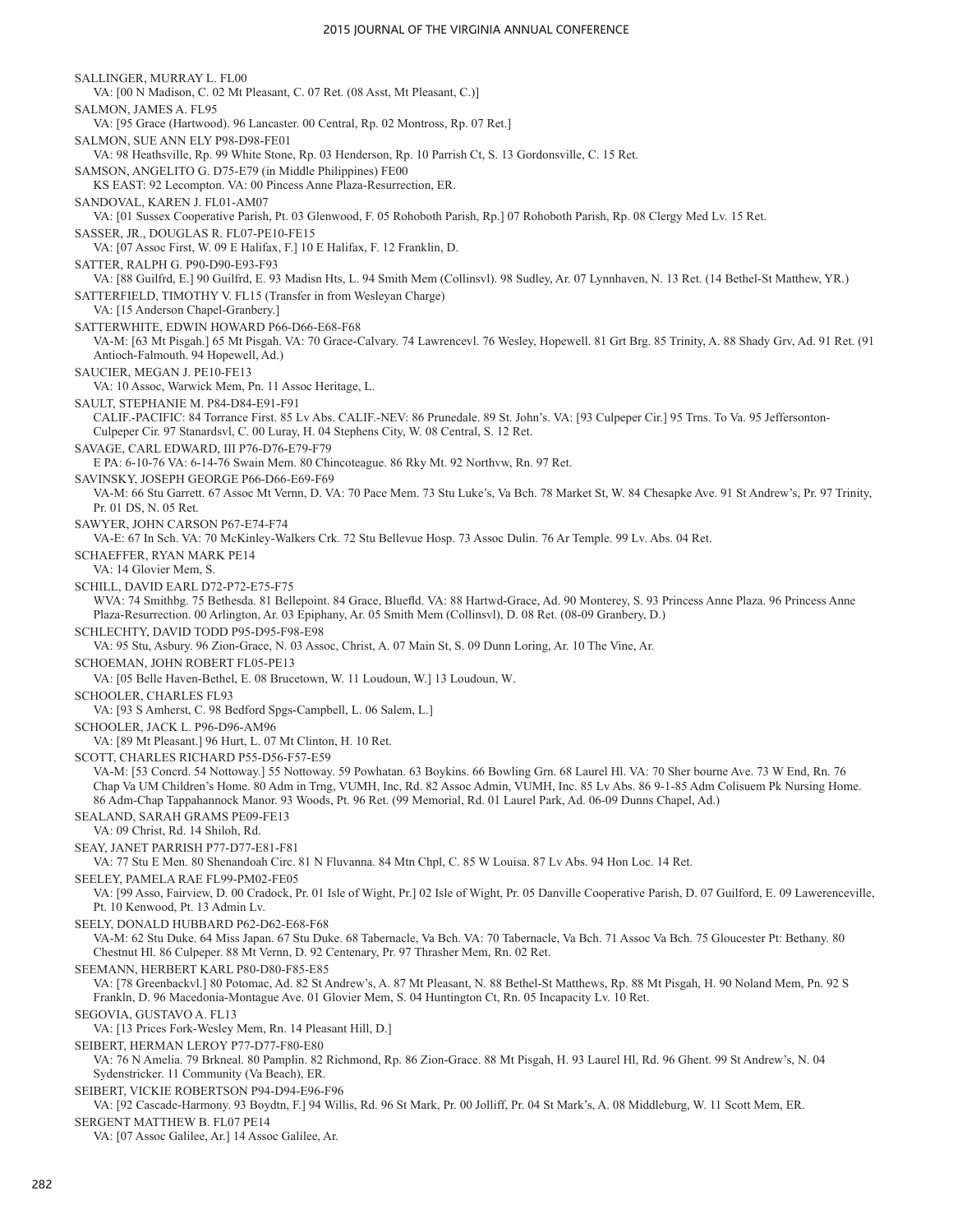SETCHEL, EUGENE OSCAR D70-P71-E73-F73 VA-M: [67 Greensvl.] VA: [70 McKenney.] 71 McKenney. 76 Princess Anne Plz. 80 Mem, Pt. 84 Gloucester: Bethany. 88 Grt Falls. 93 Otterbein, H. 95 Ret. SEUSY, BRENT MICHAEL PE06-FE09 VA: 06 Assoc Ebenezer, ER. SHAPPELL, JOHN FREDERICK P90-D90-E94-F94 VA: [89 Beech Grv-Bethel, N.] 90 Beech Grv-Bethel, N. 95 Norvw, N. 03 Oxford, Pr. 07 First, ER. 14 Ret. SHARP, DONNA DUKE FE (05 Transferred in from GNJ Conf) VA: 04 Mt Elbert and Mt Tabor, Rn. 10 Ret. SHARP, ROBERT WOODRY P77-D77-F80-E80 VA: 77 Stu Candler. 79 W Dinwiddie. 81 N Franklin. 83 Assoc Spgfld. 85 Chap RMA. 88 Providence-Woodlnd. 91 McKendree, N. 93 Carmel-Coles Pt. 97 Fox Hill Central. 07 Charity, N. 10 Marquis Mem, S. SHEA, THOMAS McKENNON, JR. PE09-FE12 VA: 09 Dir of Admissions, Duke Divinity School. 14 Major Gifts Officer, Duke. SHEAFFER, LEE BENJAMIN P52-E57-F57 VA-E: [51 Mt Horeb.] 52 Mt Horeb. 54 In Sch. 55 Wayne Ave, Daytn. 57 Inswood Pikeside. 67 St Mark's, Ar. VA: 70 St Mark's, Ar. 73 First, Salem. 76 DS, W. 80 Aldersgate, A. 87 DS, N. 91 Conf Dir COM. 97 DS, Ad. 01 Ret. SHEEHAN, EDWARD F. FL13 VA:[13 Emmaus-Union, L.] SHELTON, EMERSON FL01 VA: [01 S Fluvanna, C. 07 Ret.] SHEPHERD, EDWARD BENJAMIN, JR. P94-D94-E96-F96 MISS: 92 Biggersville/Shady Grove. 93 Victoria/Red Banks. VA: 94 Page, H. 99 First (Broadway), H. 06 Ret. SHEPHERD, THOMAS BYRON FL95-AM01-PM04-FE07 VA: [95 Patrick, D.] 01 Grace Design, D. 07 Stuart, D. SHEPHERD, WILLIAM JOSEPH P76-D76-E79-F79 VA: 76 Stu Wesley. 78 Trinity Circ. 80 Pk Vw, Pr. 84 St Mark's, Rd. 86 Fishersvl. 88 Loudn. 92 Mathews, Rp. 94 Bethlehem, Rp. 02 S Brunswick, Pt. 03 Norview, ER. SHERROD, THOMAS WARREN P77-D77-F82-E82 VA: 77 Stu Candler. 79 Chap Intern CPE, Grady Mem Hosp. 80 James Riv. 83 Rectortwn. 85 Res UVA Hosp. 86 Chap Iredell Hosp Statesvl NC. SHINN, SAMUEL DAY-SHICK D69-P83-F85-E85 VA: 69 In Sch. CAL-NEV: 72 In Sch. BALT-WASH: 78 Disc. VA: [82 Galilee Korean.] 83 Galilee Korean. 94 St Mark's, Ar. 98 Lv Abs. 02 Ret. SHIPLEY, PATRICIA LYNN P86-D86-E89-F89 VA: 86 Mt Hope-Wrights Chapel. 90 Lebann, Ad. 05 Centenary, Rd. 11 Ret. SHOEMAKER, ROCHELLE ANN P94-D94-E00 VA: 94 Stu, Wesley. 96 Assoc, Community of Faith, Ar. 05 Assoc Community of Faith, Ar, & Pastoral Couns & Dir, Rochelle, Inc. 10/1/08 Pastoral Couns & Dir, Rochelle, Inc. 15 Ret. SHOOP, JOSEPH A. FL97-PM00-FE07 VA: [97 Buckingham, F.] 00 Buckingham, F. 01 Guilford, E. 07 Epworth (Thaxton), L. 13 Bethel (Woodbridge), A. SHORT, JUDITH Transferred in from NY-E D89-E92-F92 VA: 02 Franklin, D. 13 E Franklin, D. SHOWERS, PHILLIP C. FL07 VA: [07 Park View-Southview, L. 10 Christ's Community Fellowship, L (merged with Fairview to become Christ's View.)] SHULL, DON L. FL95-AM01 VA: [95 Mt Pleasant, H.] 01 Mt Pleasant, H. 04 Ret. (04-13 Cedar Grove, H.) SIDDONS, JAMES DeWITT P97-D97-E00 VA: [91 Big Island-Cove.] 97 Payneton-Siloam, L. 99 Jollivue, S. 00 Forest Road, L. 03 Chesterbrook, Ar. 09 Grace Design, D. 11 Ret. (11-13 Bethany [Norwood], C.) SIEGLE, BRIAN DAVID PE06-FE11 VA: 06 Assoc St Paul (Christiansburg), Rn. 09 New Hope, YR. 15 South Hill, F. SIEGLE, JOHN ARTHUR P67-D67-E70-F70 VA-M: 67 Stu Drew. 69 Shady Grv, Spotsylvania. VA: 70 Shady Grv, Spots. 71 First, Broadway. 75 Assoc Ar Frst. 79 Catharpin: Sudley. 87 Franklin: High St. 92 Ivey Mem, Pt. 95 Fort Hill, L. 02 Cameron, A. 05 Ret. (10/1/06-6/30/12 Bethlehem [Moneta], L. 13 Amelon, L.) SIKKELEE, ALBERT DRAKE P60-D61-E64-F64 VA-M: 60 Stu Duke. 62 Assoc Front Royal. 64 Asbury, NN. 69 St George's. VA: 70 St George's. 76 Fairlingtn. 86 Herndn. 92 Centrevl, Ar. 03 Ret. SIMMONS, BRIAN J. FL05-PE15 VA: [05 McKendree-Asbury, F. 11 Brookneal, L. 13 Concord (Sussex), JR.] 15 Concord (Sussex), JR. SIMMONS, JAMES W. P93-D93-AM01 VA: [90 Lyndhurst.] 93 Lyndhurst. 01 Fairfield, S. 12 Ret. SIMMONS, JOELLEN MARY FL08 VA: [10/17/07 Hospice Chap, Halifax Regional Hospice. 12 Centenary (Chase City), F. Greensville, JR.] SIMMONS, MYRON I. FE00 VA: 7/1/99 Trns. In fr. Free Meth, Prospect. 00 Carson, Pt. 05 High St, Pr. 07 Epworth, N. Wallace Mem, Pn. 12 Ret. SIMON, PATRICK J. FL94 VA: [01 Forest, L. Ret.] SIMS, PHILLIP EDWIN P75-D75-F80-E80 N AR: 75 In Sch. VA: 78 Mtn Vw. 80 Locust Grv, Rn. 81 Trinity, Chesterfld. 85 St Marks, Ar. 89 West End, Rn. 93 Ret. (New River Parish, Rn.) SINGLETON, DAWN MARIE P93-D93-E98-F98 VA: 93 Stu, Duke. 95 Assoc, Trinity, A. 97 Aldersgate, Pr. 02 Kernstown, W. 12/16/04 Lv Abs. 05 Keezletown, H. 12 Oakton, Ar. SIRK, WADE LEE D64-E68-P68-F70 VA-M: [61 Page. 64 W Franklin.] 68 W Franklin. 69 N Franklin. VA: 70 N Franklin. 72 St Mark's, Man. 76 Providence, Yktwn. 80 White Mem. 82 Mead Mem-New Hope. 83 Callaghan. 88 W Mathews. 93 Bellevue, L. 95 Ret.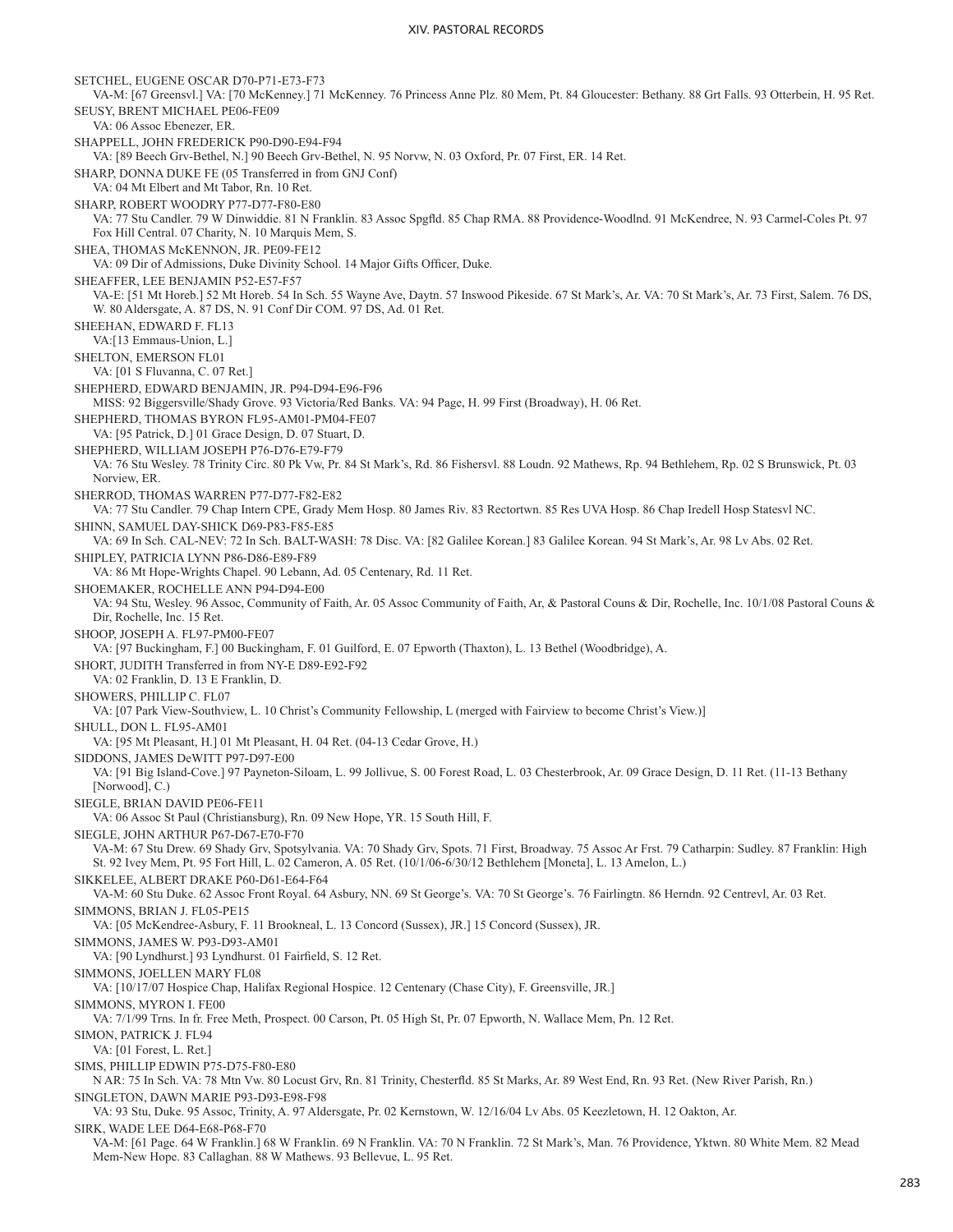SISSON, ANNE M. FL08 VA: [08 Axton H.] SISSON, RICHARD BAILEY D69-P71-E73-F73 VA-M: [66 Heathsvl. 68 Big Is-Cove. 69 Is of Wight.] VA: [70 Is of Wight.] 71 McGaheysvl. 74 Oaklnd. 78 Lovettsvl. 80 Stu G Wash U. 81 Bedfrd Circ. 85 Dinwiddie. 89 Clarksbury, Rp. 92 Dillwyn F. 95 Richmond, Rp. 01 Ret. SIXBEY, BRIAN KEITH P95-D95-E98-F98 VA: 95 Stu, Duke. 96 N Patrick, D. 99 Gogginsville, D. 04 Beech Grove, Pr. 10 First (Fox Hill), YR. SLIGH, GARY LEE P83-D83-E86-F86 VA: 83 Stu Wesley. 84 Bedfrd Spgs-Campbell. 88 S Portsmouth Par. 92 Lv Abs. 99 Hon. Loc. SMITH, CHARLES HOPE, III P68-D68-E70-F70 NY: 68 Old Saybrk. CNY: 70 DeWitt Par. VA: 6-14-73 Assoc. Centenary, L. 10-1-75 Forest. 78 Assoc Clarendn. 81 Carmel-Coles Pt. 82 Prog Dir VUMAC. 86 Broad St, Pt. 90 Christ, N. 94 Park Place, N. 02 Nimmo, N. 07 Ret. SMITH, DAVID HAMMOND P54-D54-E57-F57 VA-M: 54 Stu Vanderbilt. 55 Windsor Hls-Cove Rd. 56 Windsor Hls. 62 Wesley Mem, C. 66 Stu UTS, NY. 67 LeKies. 68 Epiphany. VA: 70 Epiphany. 73 Walker Chpl. 77 Raleigh Ct. 81 Williamsbg. 89 DS, L. 94 Dir, Va Conf Leadership Development Institute. 97 Ret. SMITH, JAMES MICHAEL FL96-PM00-FE02 VA: [96 Trinity Circuit, Pr.] 00 Waverly, Pr. 05 Capron, Pr. 09 Emmanuel, W. 13 Granbery Mem, S. 15 Ivey Mem, JR. SMITH, JEFFREY BYRON FL00-PE02-FE06 VA: [00 Shady Grove-Olivet, Ad.] 02 Shady Grove-Olivet, Ad. 08 Orange Circuit, C. 15 Ret. SMITH, MATTHEW GREGORY FL01-PE03-FE06 VA: [01 Greene, C.] 03 Greene, C. 04 Andrew Chapel, Ad. 06 New Church Start, Ad. 1/1/07 Assoc St Thomas, A. 14 Calvary Ar. SMITH, RILEY ROSCOE, JR. D73-P76-E78-F78 VA-M: [9-67 Oriskany. 3-15-69 In Sch.] VA: [71 Highlnd Lgr Par. 75 McDowell.] 76 Keezletwn. 78 Monterey. 82 Hot Spgs. 85 South Hl. 91 Bethlehem: Moneta. 10/1/06 Heritage, L. 11 Ret. (11-13 Patmos, L.) SMITH, ROBERT W., JR. P93-D93-E00 VA: 93 Iron Gate, S. 94 Stonewall-Westvw, S. 99 Bethlehem, C. 02 New Hope, Ad. 07 Singers Glen, H. 09 Evangelical, H. 13 Ret. SMITH, RUDY LEE P69-D69-E73-F73 VA-M: 59 New Chr. VA: 70 Lovettsvl. 73 Assoc Graham Rd. 76 Buckroe Bch. 77 Toano. 81 Mathews. 85 McKendree, N. 86 Evangelical, H. 92 Daytn, H. 1/1/99 St Paul's, S. 00 DS, Rp. 07 Ret. SMITH, TERESA SIGNER P88-D88-F91-E91 VA: 88 Eagle Rock. 92 Assoc, Trinity, Ar. 96 Wesley, A. 04 Franconia. 06 Lv Abs. 07 New Pathways Min. 5/25/10 Grace (Oak Grove), and New Pathways Min. Ad. 10/1/10 Grace (Oak Grove) and New Hope, and New Pathways Min. Ad. SMITH, THEODORE P86-D86-E89-F89 VA: 87 Leesvl. 89 Asbury, Rn. 92 Roberts Mem, A. 97 Good Shepherd, A. 03 St Stephen's, A. 07 Regester Chapel, Ad. 11 DS, Fd. SMITH, THOMAS BRYSON FL02-PE03-FE08 VA: [02 Assoc Burke, A.] 03 Assoc Burke, A. 08 Fieldstone, Rn. 14 St Paul's, S. SMITH, TIMOTHY TODD P95-D95-E97-F97 VA: [87 Jollivue. 90 McGaheysvl.] 95 McGaheysvl. 97 Forest Grove, Ad. 99 Cokesbury, A. 03 Waston Mem (Chatham). 05 Kenwood, Pt.10 Amelia, F. 10/1/11 Clergy Med Lv. 14 Counselor, Patheways-VA & Assoc Petersburg Co-op Par. SMITH, WAVERLY C., III FL04 VA: [04 Jolliff, ER.] SNEAD, MARSHALL WAYNE P82-D82-F84-E84 VA: 82 W Mecklenbg. 86 Messiah, Chesapke. 96 Galilee, Ar. 14 DS, ER. SNIDER, MICHAEL LEE P70-D70-E78-F78 VA: 70 Stu Wesley. 72 Potomac. 73 Assoc Fairfax. 11-18-73 Disc. 76 Readmit. Cedar Run, Ar. 82 Epworth, Ar. 85 Mt Clintn. 90 Mathews Chpl, Rp. 92 Lv Abs. 93 Christ, S. 98 Fletchers Chapel, Ad. 00 Bermuda Hundred, Pt. 04 Ret. (05-13 Christ (Covington), S.) SNOW, JASON PE05-FE08 VA: 05 Assoc Fairfax, A. 12 Wesley, YR. SNYDER, JOHN BENNETT FL99-PM02-FE07 VA: [99 Axton, D.] 02 Axton, D. 06 Anderson Mem (Gretna), L. 14 Woodlawn, Rn. SONG, ERIC C. FL06-PE08-FE12 VA: [06 Assoc Trinity, Ar.] 08 Assoc Trinity, Ar. 11 Assoc Aldersgate, ER. 13 Market St, W. SONG, JAEYONG FL13-PE14 VA: [13 Assoc, Thrasher Mem, Rn.] 14 Assoc Thrasher Mem, Rn. SONG, MOONSUP 'PAUL' P92-D92-E94-F94 VA: 92 Assoc, First, Hamptn. 95 Bowling Grn, Ad. 99 Wesley, W. 04 Arlington Temple. 06 Washington Farm, A. 13 Tabernacle, Fd. 15 St Paul (Christiansburg) Rn. SOOTS, VIRGIL WARREN D71-AM71 VA-M: [65 No Apmt. 66 Patrick.] VA: [70 S Franklin.] 71 S Franklin. 73 Frk Mtn, D. 78 Highlnd Pk, Rn. 80 Mt Pleasant, Rn. 85 Oaklnd. 87 Rdgway, D. 90 Axtn, D. 96 Ret. (98 Meadow-Mt Zion, D.) SOULEN, R. KENDALL P86-D86-E94-F94 VA: 86 In Sch. 92 Asst Prof, Wesley Sem. 99 Assoc Prof., Wesley Sem. 01 Prof of Systematic Theo, Wesley. SOULEN, RICHARD NEVINS P54-E57-F57 KS E: [52 Edgertn.] KS W: 54 In Sch. 62 S Haven-Hunnewel. 64 Prof Va Union Univ. VA: 73 Prof Va Union Univ. 82 Pace Mem. 88 Duncan Mem, Ad. 95 Ret. SOUTHALL-VESS, LLOYD MICHAEL P90-D90-E92-F92 VA: [88 Massanutten.] 90 Massanutten. 92 S Portsmouth Par, Pr. 93 First, L. 95 Anderson Mem (Gretna). 97 Carmel-Coles Point, Rp. 01 Missionary to Japan, GBGM. 06 Lv Abs. 07 Arlington Forest, Ar. SOUTHALL-VESS, MARABLE FAISON P87-D87-E90-F90

VA: 87 Cumberlnd. 90 Centenary, F. 92 Beech Gr, Pr. 93 Forest Rd, L. 97. 97 Ebenezer, Rp. 01 Missionary to Japan, GBGM. 06 Madison, L. 08 Graham Rd, Ar. 15 Del Ray, A.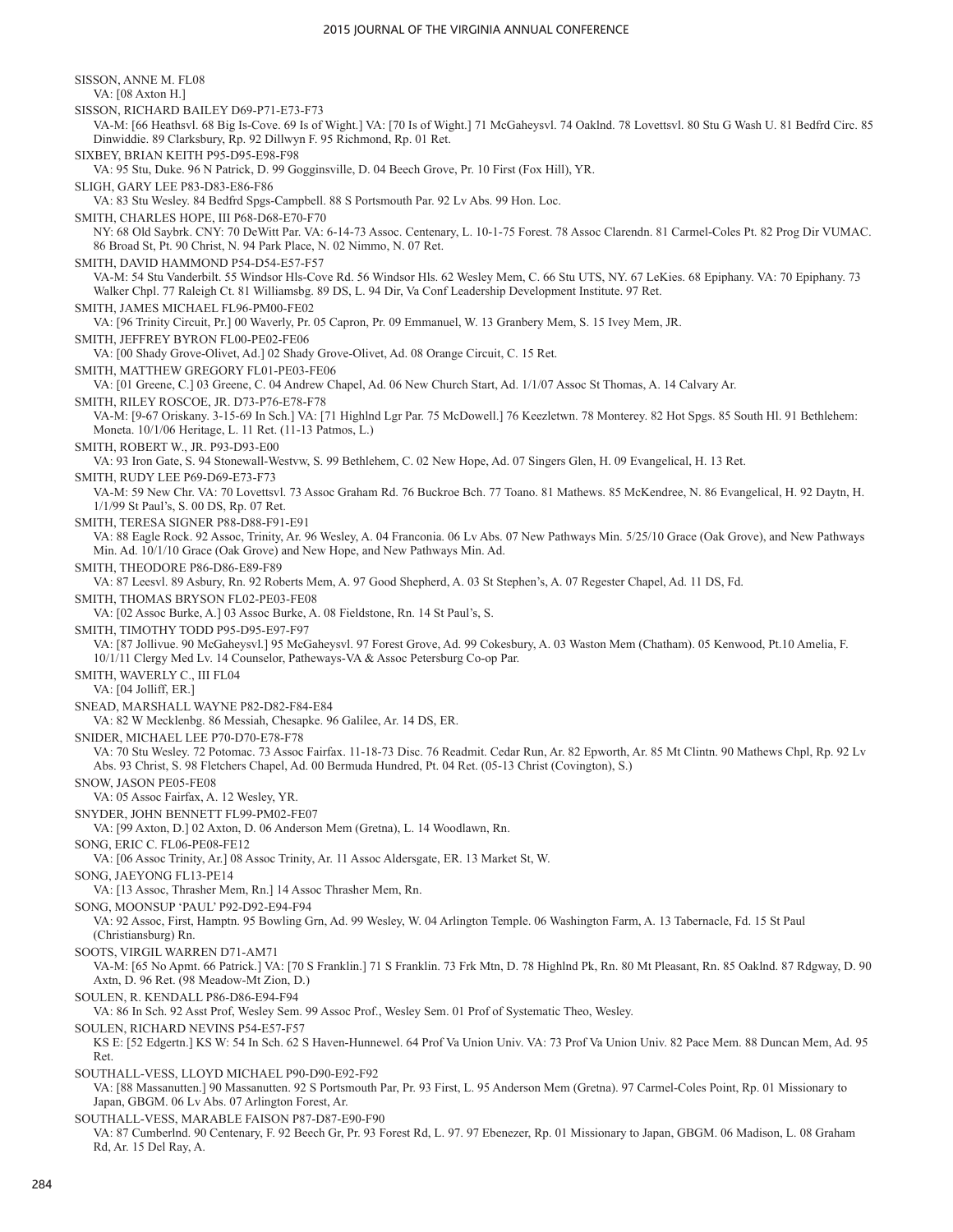SOWDER, JAMES ADAM PE11-FE14 VA: 11 Rectortown, W. 13 Assoc, Braddock St, W. SOWDER, ROBERT JOHN D73-P77-AM80 VA: [72 S Halifax. 76 Burkevl.] 77 Burkevl. 80 Frk Mtn. 88 Mt Pleasnt, N. 96 Ret. SPAUGH, DANIEL GILBERT FL01-AM03 VA: [01 Cradock/Indiana, Pr.] 03 Cradock/Indiana. 04 Phoebus, Pn. 08 Mt Bethel View, W. 11 Ret, SPEAR, HARRY BINGHAM, III P65-D65-E68-F68 VA-M: 65 Stu Wesley. 66 Assoc Trinity, McLean. 67 Galilee, Sterling. VA: 70 Galilee, Sterling. 72 St Mark's, Cloverdale. 75 Trinity, Orange. 81 Huntingtn Ct. 84 First, N. 89 First, Hopewell. 95 Wesley Mem, D. 97 St Andrew's, Pr. 01 Trinity, Pr. 04 Ret. SPEIGHT, JOHN C., JR. P86-D86-E88-F88 VA: [83 Prospect.] NC: [86 Jarvis Mem.] 86 Jarvis Mem. SW TEXAS: 89 Col Hls. VA: 92 Christ, A. SPIGENER, LANEY SHULER, JR. P97-D97-FE01 VA: [94 Potts Vly. 95 Craigsvl-Goshen.] 97 Floyd Parish, Rn. 01 Wesley Chapel, Pr. 02 Providence-Whites, L. 04 Boonsboro, L. 11 South Hill, F. 15 Pembroke, Rn. SPILMAN, MARTIN KERSEY P69-D69-E72-F72 VA-M: [66 King George. 69 King George. VA: 70 King George. 72 Nokesvl. 77 Keysvl. 79 Rdgway. 83 Middlebg. 93 Chesterbrk, Ar. 99 Ret. (12/14/03 Grace, C.) SPIVEY, ROBERT ATWOOD (Bapt) P79-D79-E(Recog)81-F81 VA: 79 Pres R-MWC 87 Chancellor R-MWC. 90 Pres Found Ind Clgs. 97 Ret. SPRINGSTEAD, CHRISTA JoANN MERCER FL11-PE13 VA: [11 Assoc, Community, ER.] 13 Assoc, Community, ER. 15 St John's, ER. SPROUSE, JAMES CLARENCE, JR. P77-D77-F80-E80 VA: [73 Schuyler-Grn Mtn. 76 Willis.] 77 Willis. 81 Assoc Bon Air. 83 Aldersgate, Rd. 86 Amherst. 89 United Christian Parish. 97 Trinity, Ar. STABLES, ALFRED GRAY P53-D54-E56-F56 VA-M: 53 Stu. 54 Edgemnt. 56 Irvingtn. 59 LeKies. 64 Oak Grv, Chesapke. 66 Baylk. VA: 70 First, Hopewell. 74 Trinity, McLean. 79 Ret 20 Yr Rule. STACY, CHARLES ROY P95-D95-E98-F98 VA: 95 Methodist Church in England. 96 S Sussex, Pt. 00 Madison, C. 06 Remington, A. 12 Trinity (Poquoson), YR. STALLINGS, CLAUDIA HOLMES PE03-FE06 VA: 03 W Hanover, Rd. STAMPS, ROBERT J. P66-D66-E71-F71 TX: 66 TX AS. 68 Campus Min, Oral Roberts. 71 OK Campus Min Oral Roberts. 81 AS; 86 Tulsa Asbury. 88 MN Mpls Park Ave. VA: 94 Clarendon, Ar. 12/10/00 Beulah, Rd. 06 Ret. STANLEY, JASON CARTER PD10 VA: 10 Youth Min, Lebanon, Ad. 12 Minister of Youth and Education, Peakland, L. STANLEY, SANDRA CUTRIGHT FD03 VA: 03 Lv Abs. 04 Outreach Coord, Westview on the James. 8/15/06 Dir of Christian Ed, Duncan Mem, Ad. 12 Transitional Lv. 14 Personal Lv of Abs. STAUL, RITA LOUISE P96-D96-F99-E99 VA: 96 Stu. 97 Assoc, Chestnut Mem, Pn. 03 Salem-Olive Branch, YR. STEARNS, CARLA PARKER PE05-FE09 VA: 05 Assoc Community, N. 06 Shackelfords Chapel, Rp. 07 Calvary, Rd. 10 Parkview, Pn. 12 Tappahannock Mem, Fd. STEFANO, KEVIN CHARLES FL12 PE14 VA: [12 Wallace Mem, YR.] 14 Wallace Mem, YR. 1/1/15 Personal Lv of Abs. STEVENS, LAWRENCE JAMES P94-D94-E00 VA: 94 Floyd Parish, Rn. 97 Bedford Cir, L. 98 Iron Gate, S. 00 McKendree-Ferebee-Halstead,N. 05 Calvary, Rd. 07 Mt Pleasant, Rn. 08 Lv Abs. 13 Hon Loc. STEWART, CARL OSCAR P58-D61-E64-F64 VA-M: 58 Stu Duke. 60 New Bethel. 62 W Mecklenbg. 64 Batesvl. 67 Amelia. VA: 70 Assoc Fairfax. 73 Grottoes. 77 Rky Mt. 80 Faith, A. 82 Cranfrd. 93 Beulah-St Paul, Rp. 97 Ret. (98 Harriston, H. 05-09 Ottobine, H.) STEWART, DOUGLAS FL99-PE01-FE04 VA: [99 Linden-Markham, W.] 01 Linden-Markham, W. 04 Marshall, W. 08 Ret. STEWART, GEORGE WILLIAM D67-P69-E71-F71 SC: [60 Carlisle-Gilliam Chpl. 61 Assoc Sardis-Trinity. 62 No Apmt.] VA-M: [64 Montvale.] 69 Montvale. VA: 70 Montvale. 71 Cumberlnd. 73 W Mathews. 78 St Peter's, Mont. 79 Stanleytwn. 82 Waverly. 87 Stuart. 91 Clarksvl: Jamieson Mem. 94 Andrew Chpl-Edgewtr. 96 Cedar Grove, W. 01 Ret. (Union, Montvale.) STEWART, SYDNEY ELIZABETH FL00-PE01-FE05 VA: [9/1/99 Asst Riverton, W.] 01 Assoc, Leesbg, W. 04 Rectortown, W. 06 Assoc Marshall, W. 08 Ret. STITH, WILLIAM HEWLETT, JR. P60-D61-E64-F64 VA-M: 60 Stu Duke. 62 Assoc Fredericksbg. 63 Dir Wesley Fn. 65 Pk Ave. 68 Staff Asst Dept of Meth Info. VA: 70 Staff Asst Dept of Meth Info. 72 Dir Dept of UM Info & Editor Va Advocate. 6/82-9/82 Lv Abs. 9/82 Va Union Univ. 6/86 Lv Abs. 89 Ret. STOCKBERGER, CAROLE FD99 VA: 99 Chap, Warwick Forest Ret Ctr. 2/1/04 Lv Abs. 05 Ret. STOVALL, LOWELL PHILLIP AM92 VA: [85 McDowell. 88 Lyndhurst-Rankin. 89 Lyndhurst. 90 Pembroke, Rn.] 92 Pembroke, Rn. 93 W Franklin, D. 96 Capron, Pr. 00 Salem-Olive Br, Rp. 03 New Castle, Rn. 08 Ret. (10-11 Ebenezer, Rn. 13 Mays Mem, Rn.) STOVER, PATRICIA JANE FL AM00-PM03-FE06 VA: [94 N Madisn, C. 99 N Patrick, D.] 00 N. Patrick. 06 Red Valley, D. 09 Swain Mem Tangier, E. 13 Smith Mem, D. STRATTON, LAURA WHITTLE PE13 VA: 13 Page, H. STRIBULA CHARLES MATTHEW PE12

VA: 12 Liberty & Midland, Fd. 13 Asbury, A.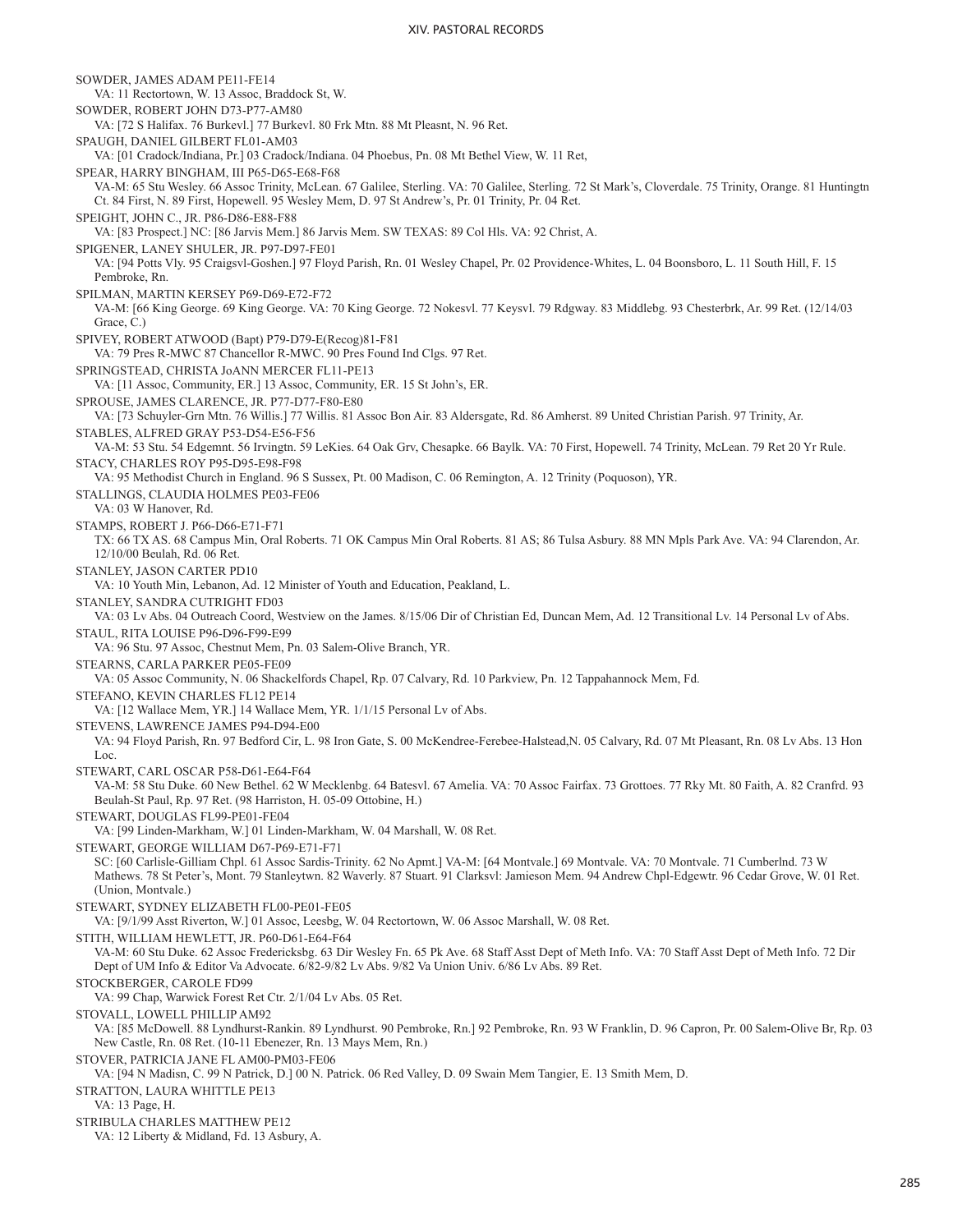STRICKLER, LOUIS McKENDRA P81-D81-F85-E85 VA: 81 Stu Candler. 83 Assoc Fairfax. 85 Rock Spg. 89 Prt Republic. 97 Northview, Rn. 03 Monumental, Pr. 06 Woodlawn, Rn. 14 Family Lv of Abs. 15 Ret. STROUD, ROBERT LEVI, JR. P80-D80-F83-E83 VA: 80 Stu Duke. 82 Assoc Otterbein, H. 84 Annex. 89 Assoc, First, Salem. 91 Marshall, W. 97 Trinity, D. 03 Good Shepherd, A. SUERDIECK, CHRISTINA KAUL P90-D90-F92-E92 VA: 90 Assoc St Stephen's, A. 91 Brucetwn-Welltwn. 92 Oak Hall, E. 94 Short Hl, W. 98 Sleepy Hollow, Ar. 03 Alexandria District Program Coordinator. 07 St James, S. 09 Personal Lv. 11/1/09 Ret. SUMMERS, STEVEN JAMES FL99-PE04-FE07 VA: [99 Whayleyville-Somerton, Pr. 01 Assoc, Oak Grove, N. 03 Fairvw, Rn.] 04 Fairvw, Rn. 07 Corinth, Rd. 13 Good Shepherd, Rd. SUMPTER, WILHELMINA PE08-FE14 VA: 08 Leemont, E. 10 Eastland, Ad. 4/1/11 Personal Lv of Abs. 12 Essex-King and Queen, Fd. 15 Willisville-Mt Zion Hamilton Co-op Par, W. SURRAN, PETER PD12 VA: 12 Min of Evangelism, Franktown, E. 13 Min. of Evangelism Franktown & Fire Medic Chap, Accomack, E. 2-1-15 Fire Medic Chap, Accomack, E. SUTLIVE, VINSON HUTCHINS, JR. P55-D55-E57-F57 TN: [53 Bellevw.] HOLS: 55 In Sch. 56 Miss Sarawak. 6-9-57 In Sch. 11-24-57 Serving in Sarawak. VA: 11-2-72 Prof W & M Clg. 02 Ret. SWADLEY, CHARLES ECKERD P75-D75-E79-F79 VA: 75 Stu Wesley. 78 Sleepy Holw. 79 Assoc Williamsbg. 83 Lv Abs. 85 Toano. 92 Blvd, Rd. 95 Corinth, Rd. 96 Corinth/St James Larger Parish. 97 Corinth, Rd. 04 Lakeside, Ad. 11 Ret. SWAN, BILLY E. FL07 VA: [07 Dillwyn, F.] SWANN, MARY SUE FD97 VA: 97 Min of Discipleship, Shady Grove, Ad. 3/6/05 Ret. SWARTZ, RONNA LYNN P89-D89-E93-F93 VA: 89 Stu, Wesley. 90 Chap, VUMH, Inc. 99 Kenbridge, F. 05 On Loan, W Michigan. 07 Lv Abs. 08 Ret. SWEAT, THOMAS WALTER P75-D75-F80-E80 FLA: 75 In Sch. 77 Assoc Kendall. VA: 80 Dranesvl. 87 Ramsey Mem. 93 St Luke's, Pn. 97 Centenary, Rd. 03 Sherbourne, Rd. 05 Lv Abs. 06 New Life, Rd. 08 Central, Rd. SWEENEY, JOHN VERNON FL97 VA: [97 Oak Hall, E. 10 Ret.] SWIFT, ROBERT G. FD98 VA: 98 Min of Worship & Arts, Mt Olivet, Ar. 05 Ret. SYKES, LISA KAREN P90-D90-E92-F92 VA: 90 Willis, Rd. 94 Christ, Rd. 05 Assoc Welborne, Rd. 11 St Luke's, Rd. TALBOTT, CARRIE LYNN FL06 VA: [06 Massanutten, H. 13 St James (Pleasant Valley), H.] TALBOTT, ROGERT EUGENE FL08 VA: [06 Sangersvl, H. 09 Assoc Asbury, H.] TALLEY, KATHRYN FOREST P82-D82-F85-E85 VA: 82 Stu Wesley. 83 Assoc Windsor Hls. 86 Laurel Pk. 90 Ebenezer, Ad. 95 Huguenot, Rd. 97 Emmanuel, C. 98 Providence-Woodland, Pr. 10/1/99 Incapacity Lv. 02 Housing Devel Officer, Community Housing Partners Corp. 10 Deputy Exec Dir, VA Supportive Housing. TANG, ANN ON-LIN P96-D96-F98-E98 VA: 96 Sherbourne, Rd. 98 Rapidan, C. 00 Mt Laurel, F. 02 Chaplain, R-MA. 03 Chap, US Army Reserves. 05 Assoc Immanuel, A. 07 Assoc Immanuel & Chap, US Army. 08 Chap, US Army. 15 Mt Vernon, YR. TANGEMAN, KARL KENNETH D73-AM77-P79-E81-F81 VA: [71 Mt Pleasant, W. 72 Wesley, W. 74 Emmanuel, W.] 77 Emmanuel, W. 87 Ret. TANNER, DAVID RICHARD P76-D76-E79-F79 VA: 76 Stu Candler. 78 Tabernacle, Va Bch. 80 Assoc First, NN. 82 Clarksbury. 86 Boonsboro. 90 Charterhouse Grp, Trinity, Rn. 00 West End, Rn. 11 Ret. TANNER, MELODY PHILLIPS PE09-FE12 VA: 09 Guilford, E. 12 West Point, YR. 15 Ghent, ER. TANNER, WILLIAM DOUGLAS, JR. P69-E69-F74-E74 W NC: 69 Stu. 72 Assoc W Market St. 75 Campus Min UNC-G. 81 Sab Lv. 82 Lv Abs. VA: 85 Craddockvl-Belle Haven. 87 Adm Camp Occohannock. 88 Lv Abs. 90 Servant Leadership Sch Ch of the Savior, Wash DC. 91 Ex Dir, Faith & Politics Inst. 07 Market St (Onancock), E. 09 Personal Lv. 13 Ret. TARPLEY, EMORY NED, SR. D77-AM 82 VA: [75 Alleghany-Piedmnt. 78 Crockett Spgs. 1-1-82 New Castle.] 82 New Castle. 86 Epworth, L. 91 Grace, Rn. 97 Locust Grove, Rn. 00 Ret. (03 Lafayette, Rn. 05 Calvary, Salem. 13 Mt Elbert, Rn.) TATE, JOHN BIBB, JR. P56-D56-E58-F58 PHILA: 56 Assoc Bala-Cynwyd. VA-M: 57 Batesvl. 60 Assoc Epworth, N. 62 Gordnsvl. 66 Woodstock. VA: 70 E Hamp. 72 Andrew Chpl, Vienna. 78 Washingtn Frm. 81 Skipwith. 86 Oaklette. 90 Oaktn, Ar. 99 Ret. TATE, TIMOTHY FRANKLIN P93-D93-E97-F97 VA: 93 Stu, Duke. 95 Assoc, Centreville, Ar. 03 Wellspring, Pn. 08 Bonsack, Rn. TATE, WENDY ELISABETH P81-D81-F85-E85 VA: 81 Stu Duke. 83 Assoc Huntingtn Ct. 84 Assoc Mt Olivet, Ar. 85 Dir Fam Mins, FOCUS. 11-1-87 Fairmnt Pk, Ad. 90 Chap, The Carolinas Med Ctr, Charlotte, NC. 95 Hon Loc. TATUM, GENE CARTER D71-AM75 VA-M: [10-1-66 Surry. 67 No Apmt. 68 Cartersvl.] VA: [70 Cartersvl. 72 Burkevl.] 75 Burkevl. 76 Waverly. 79 Amelia. 87 Woods. 93 Ocran, Pt. 09 Ret. (10-11 W Dinwiddie, Pt.) TAYLOR, ANDREW ROBERT P65-D65 E68-F68 CAL-NEV: 65 In Sch. 66 Newark. 6/14/70 Chap, US Naval Res. 6/29/70 Div of Chaplains. 93 Lv Abs. VA: 94 Asbury, NN. 06 Ret.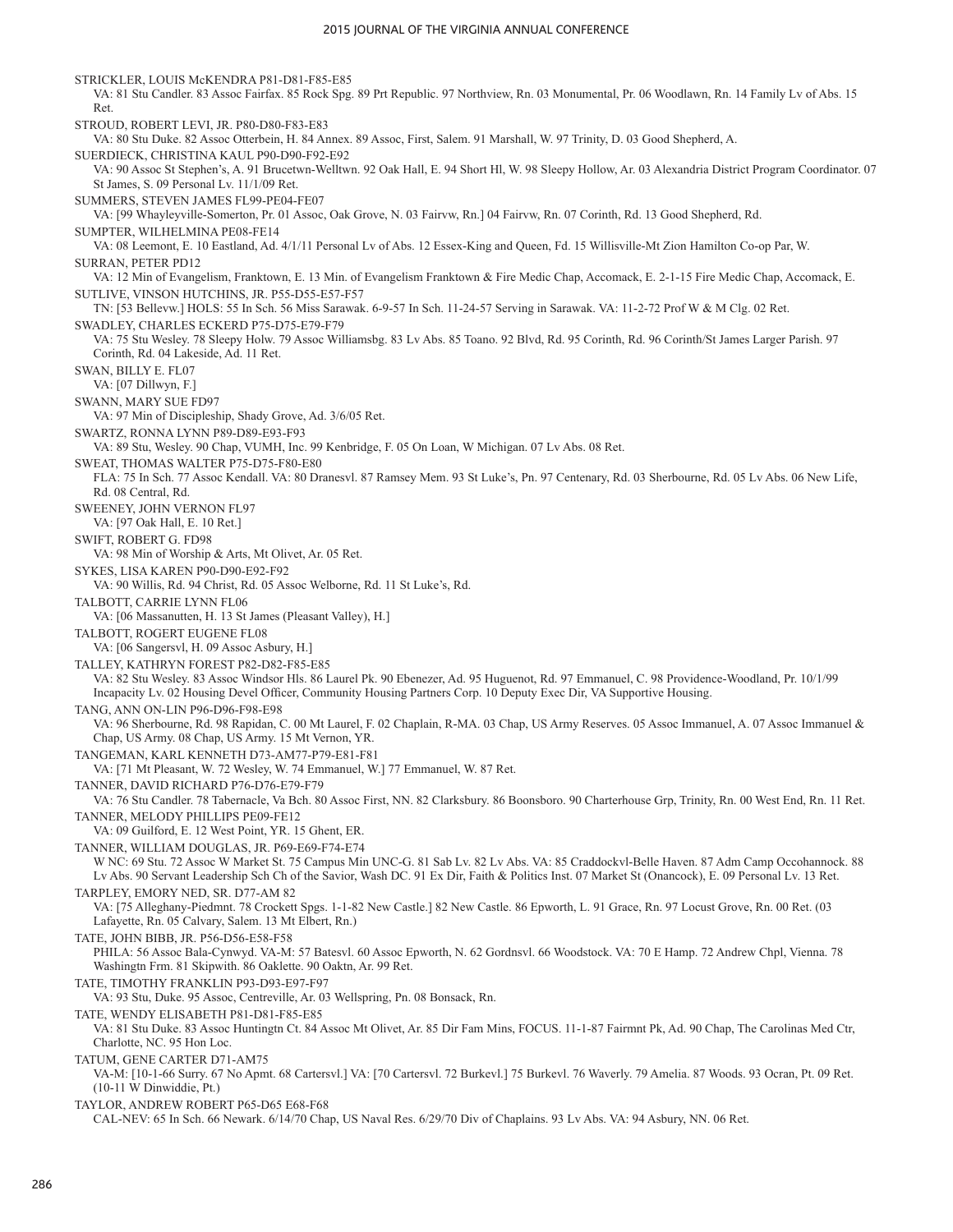TAYLOR, EDWARD JOHN, JR. P53-D53-E55-F55 WY: 53 In Sch. VA-M: 56 Lafayette. 59 Francis Asbury, Oceana. 63 Grace, Rn. 66 Market St, W. VA: 70 Market St, W. 71 Highlnd, Colonial Hts. 73 Wesley Mem, C. 79 Asbury, H. 82 Dulin. 86 Grace, Manassas. 93 Ret. TAYLOR, ELIZABETH WRIGHT P90-D90-E93-F93 VA: 90 Stu, Wesley. 91 Assoc Clarendn, Ar. 94 Assoc, Fredericksbg. 98 Cherryvale, S. 1/1/04 Wesley, Pn. 12 St Andrew's (Virginia Beach), ER. 13 Ret. TAYLOR, JAMES JEROME, JR. FL82-P88-D88-E92-F92 VA: [82 N Madisn.] 88 N Madisn. 90 Essex-King & Queen, Rp. 94 Wesley Chpl, Pt. 1/1/05 Incapacity Lv. 10 Ret. (10-11 Salem, Pt.) TAYLOR, LEIGH ANNE FD01 VA: 01 Dir of Music Min, Blacksbg, Rn. TEAGUE, FORREST HENRY PE00-FE03 VA: 00 Providence, Pr. 05 The Bridge Assoc, Monumental, Pr. 12 St Paul's, ER. 15 Grace, YR. TEAGUE, RENE'E RICHEY PD04-PE06-FE09 VA: 04 Facilitator of Core Ministries, New Song, Ad. 12/1/05 Youth Dir, Kenwood, Ad. 06 Andrew Chapel (Stafford), Fd.14 Enon, Rd. TEATES, TIMOTHY ENRIGHT D78 (Bapt Ord Recog) P85-E87-F87 VA: [84 Assoc Otterbein.] 85 Assoc Otterbein. 87 N Frederick, W. 88 Relief-Hites. 98 Edinburg, H. 08 Reliance-Ridings Chapel, W. 13 Ret. TEIXEIRA, MICHAEL W. FL95 VA: [96 Glenwood, F. 03 Mt Carmel-Phenix, F.] THEIS, LINDA J. FL07 VA: [07 Fieldale, D. 10 Ret.] THOMAS, EUGENE FOSTER P82-D82-F85-E85 VA: 82 Stu Va Union U. 83 N Frederick. 87 Kernstwn. 93 Lincolnia, A. 97 Manor Mem (New Market). 02 Thalia, N. 06 Clarendon, Ar. 14 Ret. THOMAS H.O. 'TOM', JR. Transferred in from Cal-Pac 04 VA: 04 N Mecklenburg, F. 07 Bellevue, L. THOMAS, JAMES DALLAS P86-D86-E90-F90 VA: [84 Massanutten.] 86 Massanutten. 88 Stanleytwn. 93 Cottage Place, Pr. 1-2000 Foundry, N. 03 Trinity (Poquosn). 08 Raleigh Ct, Rn. 11 Sydenstricker, A. THOMAS, WILLIAM KELLY P50-D52-F52-E55 VA-M: [49 Beulah, Rd.] 50 Beulah, Rd. 54 Wesley, Hopewell. 58 Laurel Hl. 63 Bartn Hts. 67 Westhamptn. VA: 70 Westhamptn. 71 Central, S. 76 DS, F. 81 Mt Olivet, Ar. 88 Ret. (89-99 Rockbridge)(99-00, 06 Randolph Street.) THOMAS, WILTON BRUCE P50-E55-F55 VA-E: 50 Cedar Grv-Keezletwn. 52 In Sch. 55 Blairtn-Grnsbg. 56 Cherryvale, S. 58 Harrisnbg. 59 Petersbg. 65 Sleepy Hlw. 66 Manassas. 67 Chap Air Force. VA: 70 Chap Air Force. 5-1-87 Page. 94 Ret. THOMASON, ROBERT TROY P62-D62-F64-E64 N GA: 62 Stu. 64 Assoc First LaGrange. 65 Oakwood. 66 Wes Fn, Milledgevl. 69 Campus Min, Emory. 74 Ecumen Campus Min. FLA: 79 Campus Min Jacksonvl. VA: 9-1-84 Campus Min, Geo Mason U. 97 Ret. THOMPSON, LAWRENCE ROBERT, JR. P79-D79-F83-E83 VA: [76 Franklin, D. 78 Jollivue-St Stephens.] 79 Jollivue-St Stephens. 82 Parrish Ct. 84 Assoc First, Salem. 87 Powhatan. 91 Frnt Royal. 97 St Paul, A. 05 Asbury, H. 10 DS, W. THOMPSON, STANLEY ALVIN FL00-PE08-FE12 VA: [00 Prices Fork, Rn.] 08 Prices Fork, Rn. 10 Belview, Rn. 12 Crenshaw (Blackstone), F. 15 Toms Brook, H. THORNBERRY, L. GAYLE FL04-PE15 VA: [04 Crimora, H.] 15 Annex-Crimora, H. THORNBERRY, WESLEY FL99 VA: [99 Weyers Cave, H. 10 Ret. (13 Mt Zion, S.)] THORNE, ALAN DUNCAN (Cons Cong Christian Conf) P81-D78-F83-E83 VA: [80 Assoc Huntingtn Ct.] 81 Prices Frk. 84 St Peter's, Ad. 88 Bethia, Pt. 91 Fieldale. 93 Newprt-Mt Olivet, Rn. 95 First, Rn. 97 Fairview, Rn. 03 Asbury Mem, Rd. 08 Wesley (Colonial Hts), Pt. 10 Clergy Med Lv. THORNE, ROBERT J. AM91 VA: [82 Capevl. 86 Asbury Mem.] 91 Asbury Mem. 94 Stuart, D. 00 Appomattox Cir, L. 11 Ret. (11 Trinity [Altavista]. 12-13 Hurt, L.) THORNTON, HAROLD EUGENE P71-D71-F74-E74 VA: 71 Montross. 75 Urbanna. 79 Clarksvl. 81 St John's-Peoples. 82 Buena Vis. 85 Trinity, D. 90 Main St, F. 92 Ghent, N. 96 Duncan Mem, Berryville. 00 Main Street, Pr. 01 Ret. (01-09 Zion, L. 15 New Bethel-Motley, L.) THORNTON, JAMES W. P93-D93-E97-F97 VA: [91 Hallwood-Sanfrd-Saxis.] 93 Accomac, E. 97 Byrd Chpl-Macedonia, C. 07 Ivy Creek, C. THORNTON, PRINCE EDWARD, JR. P59-E59-F62 VA-M: 59 Lafayette. 72 Locust Grv. 64 Prof Polk Jr Clg. 66 Prof Paine Clg. 69 Prof Ferrum. VA: 80 Prof Ferrum. 99 Ret. THRASHER, KENNETH LEON FL99 VA: [99 Brunswick, Pt. 07 Prospect, Pt.] THROCKMORTON, BARRY REID P95-D95-F98-E98 VA: [92 Union, F. 94 Boydtn, F.] 95 Boydton. 97 Kenbridge, F. 99 Peace, Ad. 05 Grace, Pn. 06 Sab Lv. 07 Granbery Mem, S.13 Tabernacle, YR. 15 Tabernacle, Fd. THROCKMORTON, ROBERT MONROE, JR. P78-D78-F72-E72 VA: 78 Stu UTS, Rd. 81 Sherando-Lyndhurst. 84 Nelsn. 87 St Matthew's, Rd. 91 Assoc Williamsbg. 93 Calvary, Rd. 97 Market St, W. 04 Sunset Dr (Broadway). 11 Toms Brook, H. 15 Ret. TILLAPAUGH, CHARLES EDWARD P92-D92-E94-F94 VA: 92 Mt Hope-Wrights Chpl, Ad. 98 Wrights Chpl, Ad. TINGLE, LARRY OGBURN P65-D65-F68-E68 VA-M: [1-1-65 Bethel, Woodbrg.] 6-7-65 Bethel, Woodbrg. 67 Wtrfrd. 68 Lovettsvl. VA: 70 Assoc Clarendn. 74 Immanuel, A. 81 Welborne. 88 St Paul, Woodbridge. 97 Mt Olivet, Ar. 04 Ret.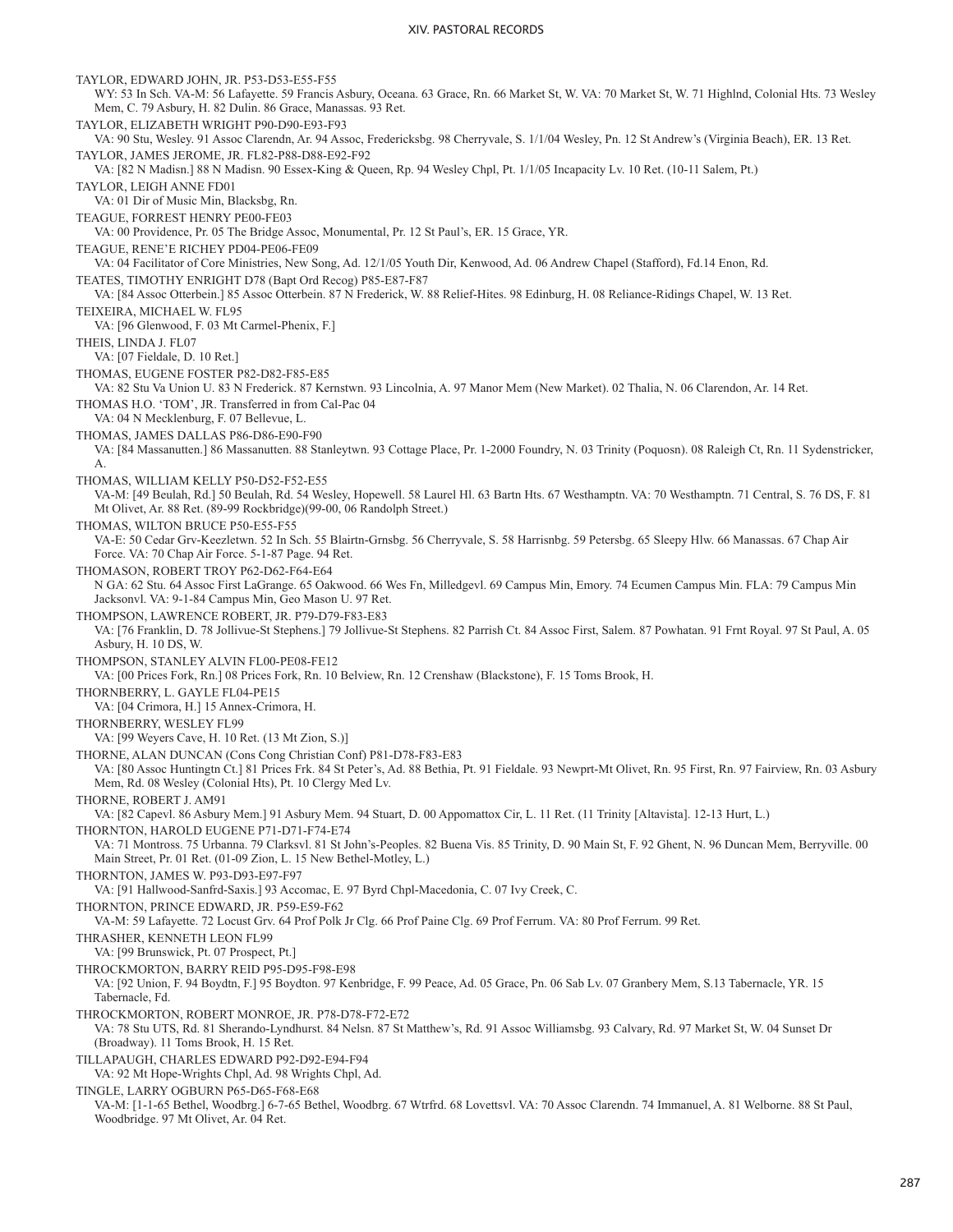TIPPENS, NORMAN GOFF FL86-PM92-FE94-FL01-FE03 (Readmitted) VA: [86 S Amherst. 88 Lunenbg. 89 Antioch.] 92 Antioch. 93 Kenbridge. 97 Aldersgate. 00 Surrender Credential. [01 Readmit, Wallace Mem, Pn.] 03 Wallace Mem, Pn. 10 Trinity, S. TIPPETT, HARDY FD97 VA: 97 Reveille, Rd. 01 Ret. TIPTON, THOMAS G. PE07-FE11 VA: 07 New Kent, Pn. 12 Christ (Newport News), YR. TOLBERT, MICHAEL VA: [11 Assoc, Highland, JR.] TOMEK, DEREK E. FL07 VA: [07 Monterey, S. 10 Greenbackville, E.] TONGUE, JAMES MELVIN P69-D69-F72-E72 VA-M: [66 Sherando-Lyndhurst.] 69 Stu Yale. VA: 70 Stu Yale. 71 Highlnd Lgr Par: Monterey. 78 Wakefld. 84 Lane Mem. 92 Timberlake, L. 00 Virginia Beach. 03 DS, F. 11 Bridgewater, H. TONGUE, WRIGHTSON SAMUEL P44-D44-F46-E46 VA-M: [41 Toms Brk.] 44 New Market. 48 Calvary, Stuarts Draft. 52 W End, Pr. 57 First, L. 61 Central, Hamp. 67 St Paul, A. VA: 70 St Paul, A. 71 Wesley, A. 82 Ret. TONY, PATSY ANNE BENNETT P81-D81-F85-E85 VA: 81 Nottoway. 85 Assoc Aldersgate, C. 86 Bedfrd Circ. 93 Newsoms, Pr. 95 Waverly, Pr. 00 Ridgeway, D. 05 Waston Mem (Chatham), D. 10 Main St, Pt. 12 St Matthias, Fd. TORRENCE, CHARLES DAVID, JR. P81-D81-E87-F87 VA: [76 Bedfrd Spgs. 79 New Kent.] 81 New Kent. 83 Providence, Quintn. 99 Asbury, Rd. 03 Laurel Hl, Rd. 11 Ret. TORRENCE, JOSEPH SCOTT PD03 VA: 03 Dir of Youth Min, St Mark's Rd. 9/17/06 Dir of Youth Min, Good Shepherd, Rd. 2/16/09 Youth Dir, St Matthew's, Rd. 7/26/10 Min to Students, Christ Church Episcopal. TOWNSEND, CHARLES WARREN PM99-FE01 VA: [94 Mt Carmel-Trinity, W. 95 charge name change to Paris Mountain . 97 McDowell, S.] 99 McDowell, S. 01 Cedar Grove, W. 05 Pleasant View, W. 09 N Frederick, W. 13 Shady Gr, F. 15 Gordonsville, C. TOWNSLEY-POOLE, NORMA JEAN FL13 VA: [13 Sussex, JR. 15 Clergy Medical Lv.] TRAIL, LESLEY ELTON P86-D86-E90-F90 VA: [85 Blue Rdg.] 86 Blue Rdg. 88 Mt Crawfrd, H. 93 Appomattox Cir, L. 00 Lower Church, Rp. 06 Southview, Rn. 09 Main St, L. 6/1/11 Incapacity Lv. TRAN, CHARLES K. FL01-PE05-FE08 VA: [00 Assoc, Graham Rd, Ar. 02 New Vietnamese-American Church, Ar.] 05 First Vietnamese-American, Ar. 08 Mission to Malaysia. 13 On Loand Vietnamese Fellowship, San Jose, CA TRAN, TUYET FL11 VA: [11 First Vietnamese-American, Ar.] TRIPODI, DOROTHEE EDITH PE11-FE15 VA: 11 Assoc Dir of Supervised Min, Union Presbyterian Sem. TROVALLI-COOK, REBECCA FL14 VA: [14 Buckingham, F.] TRUMBO, WARREN DERWOOD P58-E50-F50 VA-E: 48 In Sch. 50 Mt Clintn. 51 Chap Navy. VA: 80 Chap Navy. 74 Chap VA Hosp. 92 Ret. TRUXELL, JAMES McGREGOR P64-D64-F67-E67 VA-M: 64 Stu Wesley. 64 Assoc Annandale. 68 Sterling. VA: 70 Sterling. 73 Assoc Ar. 76 Couns PC & CC Gtr Washingtn. 13 Ret. TUCK, REGINALD DAVID P85-D85-E89-F89 VA: 85 Stu Princetn. 87 Assoc Spgfld. 89 Weyers Cave. 92 Assoc, Aldersgate, A. 94 Brandermill. 02 Blacksbg, Rn. 14 Messiah, A. TUCKER, CLAY BRANSCOME D75-AM78 VA: [74 Red Vly. 77 Newprt-Mt Olivet.] 78 Newprt-Mt Olivet. 79 St Mark's-Lithia. 80 St Mark's-Ebenezer. 82 Frst. 83 Chase Cy. 85 Incapacity Lv. 98 Ret. TUCKER, RUDOLPH EDWARD, JR. P81-D81-F83-E83 VA: 81 Assoc Wesley, Vienna. 84 Tabernacle, N. 88 Verona. 93 Chestnut Mem, Pn. 01 Grace, A. TURBYFILL, MARGARET ATKINS P76-D76-F79-E79 VA: 76 Stu Clin Past Ed, NC Bapt. 77 Toms Brk-Mt Olive. 79 Macedonia-Montague Ave. 87 Dir Wesley Fn, Longwd. 96 Family Lv. 98 Lv Abs. 99 Lv. Abs. 04 Ret. TURNER, CHRISTY HAGA PE02-FE05 VA: 02 Assoc Bon Air, Rd. 09 Westhampton, Rd. TURNER, JACK STEVEN FL10 VA: [10 Peaksview, L. 14 Mead Mem, L.] TUTTLE, BRUCE DOUGLAS P83-D83-E87-F87 VA: [81 Mt Olivet, D.] 83 Mt Olivet, D. 86 Courthouse Community, N. 93 Lynnhaven, N. 97 Assoc Council Dir,Congregational Devel & Evangelism. 9/02 Cave Spring, Rn. 07 DS, D. 11 Ret. (11 Rocky Mount, D.) TYNDALL, LESLIE GLENN P65-D65-F68-E68 NC: 65 In Sch. VA-M: 66 Min Ed Asbury Mem. 6-1-69 Stu Wake Frst. VA: 70 Min Ed Asbury Mem. 71 Assoc Asbury Mem. 74 Campus Min VPI & SU. 09 Ret. ULLIAN, JAMES CRAIG P76-D76-E78-F78 W VA: 76 In Sch. 77 Sixth St. 80 Temple. 82 Mannngtn First. VA: 87 Dahlgren. 97 Scott Mem, N. 04 St Andrew's, N. 09 Ret. UN, WON HYUNG P88-D88-E92-F92 VA: 88 Assoc Asbury, H. 90 Stu, Princetn. 91 Fairmount Pk, N. 94 Jolliff, Pr. 00 Berryman, Rd. 03 Assoc, Mt Pisgah, Rd. 04 Highland Springs, Ad. 11 Mt Moriah, C. 13 Central, S.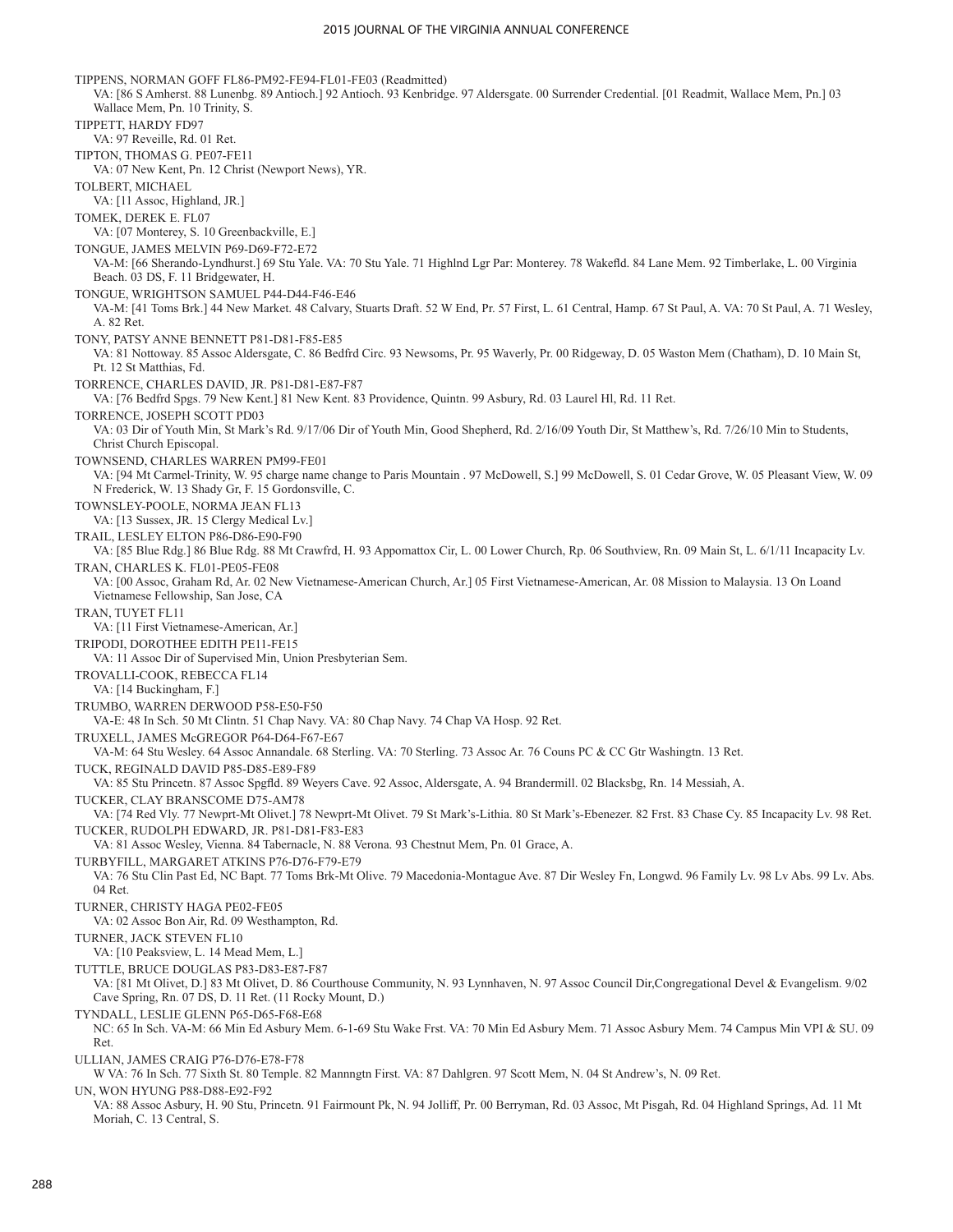UNRUH, OLIVER MURRY P51-D51-F54-E54 VA-M: 51 Stu Bostn Univ. 52 Mecklenbg. 56 Dir Wesley Fn Univ NC. 57 Centenary, Jarratt. 61 Hamiltn: Harmony. 62 Kilmarnock. 66 Grace-Calvary. 69 Parksley. VA: 70 Chestnut Hl. 77 Stratfrd Hls. 78 Deep Crk. 86 Miles Mem. 91 Ret. (03-06/2000 Forest Rd, L.) UNTERBERGER, GAIL LYNN P75-D75-F81-E81 VA: 76 Stu Yale. 77 CPE St Luke's Hosp, TX Heart Inst, Houstn. 80 Singers Gln. 83 Mt Crawfrd. 85 Stu Claremnt Sch of Theol. 87 Stu SMU. 89 Instructor, Wesley Sem. 91 Prof Pastoral Couns. 94 Interfaith Counseling Service, Gaithersbg, Md. 09 Dir Pastoral Psychotherapies Grp of Gtr DC. 10 Ret. URBAN, RUSSEL TODD PE99-FE02 VA: 99 Assoc, St Matthew's, A. 03 Cokesbury, A. 13 Prince of Peace, A. 15 Granbery Mem, S. UTZ, VIVIAN M. FL10 VA: [10 Byrd Chapel, C. 14 Hot Springs, S.] UZZLE, CAROL FD99 VA: 99 Min for Discipleship, Reveille, Rd. 10/1/12 Ret. VAIDEN, GERALD MERRITT, JR. P59-D59-F61-E61 NC: 59 Concrd-Evergrn. VA-M: 61 Kenwood, Pt. 64 Dir Wesley Fn UVA. 68 Princess Anne Plz. VA: 70 Princess Anne Plz. 71 St Andrew's, Pr. 77 Assoc Annandale. 79 Good Shepherd, A. 87 Camern. 94 Dranesvl, Ar. 00 Ret. (00 Eastland, Ad.) VAN DYCK, EDWARD SIMS P77-D77-F80-E80 VA: 77 Stu Candler. 79 Wesleyan Acres. 80 Assoc Chester. 81 Salem, D. 83 Dinwiddie. 85 Chas Cy: Mem. 88 First, Broadway. 92 Wachapreague-Quinby, E. 96 Hallwood-Sanford-Saxis. 99 Grace, Rn. 01 Mt Crawford, H. 04 Amissvl, C. 09 Linden-Markham, W. 10 Ret. VANGILDER, ROBERT C. FL VA: [93 Ebenezer, S. 97 Bethlehem, C. 99 Ret. (01 W Augusta, S. 06 Stonewall-Westview)] VANHOOK, BETTIE JEAN D75-AM79 VA: [74 Callaghan. 78 Sherando-Lyndhurst.] 79 Sherando-Lyndhurst. 81 Jarratt: Centenary. 84 Orange Circ. 88 Mt Sinai, H. 90 Mt Pleasant, H. 92 Ret. VANN, WILLIAM LEONARD, III P68-D68-F71-E71 VA-M: 68 Stu Yale. VA: 70 Tyler Mem, Hamp. 72 Assc Greene Mem. 74 Chesterbrk. 78 Southvw, Rn. 86 Grace, NN. 93 First (Hamptn), Pn. 97 Centenary, Pr. 02 Washington Street, A. 05 Ret. VARNER, EDWARD JOSEPH TUCKER PE14 VA: 14 Assoc, Saint Mark's, Rd. VAUDT, ERIC JUHL FL08-PE12 VA: [08 Clarksbury, Rp.] 12 Clarksbury, YR. 14 Fox Hill Central, YR. VAUGHAN, DAVID FRANKLIN PE09-FE12 VA: 09 Assoc Thrasher Mem, Rn. 13 Evangelical-St Paul, H. VAUGHAN, NANCY M. FL14 VA: [14 Calvary, S.] VAUGHN, PETER MANNING P76-D76-F79-E79 VA: [74 Cumberlnd.] 76 Cumberlnd. 79 Keysvl. 82 Assoc Dir Conf COM Chr Develop. 94 Conf Church Planter. 97 Welborne, Rd. 03 Centenary, Rd. 05 Ret. VAUGHN, ROBERT EMORY, JR. P76-D76-F79-E79 VA: 76 Stu Wesley. 78 Assoc Messiah. 80 Beverley Hls. 86 Aldersgate, Rd. 91 Providence-Woodlnd. 98 Community of Faith, Ar. VERNON, KEITH LEE FL14 VA: [14 Providene, D.] VEST, JOHN NOEL P80-D80-F83-E83 VA: [76 Browns Cove. 77 Blue Rdg.] 80 Blue Rdg. 82 Assoc Monumental, Pr. 84 Colonial Ave. 87 Northview, Rn. 92 St Luke's, Rd. 96 Shady Grove, Mechanicsville. 05 DS, Pr. 11 DS, JR. 13 Peakland, L. VIA, BERNARD STARR, JR. P51-D53-F53-E54 VA-M: 51 In Sch. 54 Branch Mem. 56 New Market. 60 Wesley, Hopewell. 64 Calvary, Ar. VA: 70 Calvary, Ar. 72 Va Bch. 78 Greene Mem. 82 DS, Rd. 88 Fairfax. 92 Ret. (93 West End, Rn.) VINEYARD, STEPHEN TODD FL-PE01-FE04 VA: [97 LaCrosse, Pt. 98 Floral Hills-Calvary, D.] 01 Assoc, Aldersgate, A. 05 Bellamy, Rp. 09 Harmony (Hamilton), W. 15 Sterling, Ar. VORNOV, STEVEN P97-F99-E99 VA: [95 Callaghan, S.] 97 Callaghan, S. 99 Henderson, Rp. 03 Danvl Cooperative Parish. 05 First, N. 07 Lv Abs. 09 Capron, Pr. 13 Wesley (Hopewell). WACLO, KENNETH STEPHEN P97-D97-F99-E99 VA: [96 Mt Horeb-Ottobine.H.] 97 Mt Horeb-Ottobine, H. 00 Assoc, Fairfax. 05 Mountain View, L. 09 Bellamy, Rp. WADDELL, SHERRY LYNN FL13 VA: [04 Fort Valley. 13 Warren, W. WADE, DAVID LEE P65-D65-F69-E69 VA-M: 65 Stu Duke. 68 Assoc Main St, Wayn. 69 Fairfld. VA: 70 Fairfld. 72 Mt Pisgah, Midlothian. 79 St Paul's, N. 81 Bonsack. 88 Charles Wesley, McLean. 93 Powhatan, F. 95 First (Hopewell). 99 St John's, N. 03 Chestnut Hill, L. 05 Ret. WADE, WILLIAM NASH P71-D71-F73-E73 SW TX: 71 In Sch. VA: 72 Assoc Bon Air. 73 Stu Notre Dame Grad Sch. 77 Assoc Ginter Pk. 78 Stu SMU. 80 Hot Spgs. 82 Crozet. 87 Wesley, W. 91 Reliance-Ridings Chpl. 05 Loudoun, W. 11 Ret. WADSWORTH, ANTHONY P80-D76-F83-E83 VA: [75 Gainesboro. 78 Loudoun.] 80 Loudoun. 84 Round Hill. 01 Ret. (02 Christian Newcomer, W. 03-09 Montague Ave, W. 13 Francis Asbury, W.) WAGNER, R.C. AM99 VA: [94 Catawba Cir, Rn.] 94 Catawba Cir., Rn. 00 Locust Grove, Rn. 02 Ret. WALKER, EDWARD RICHARD P83-D83-F86-E86 VA: 83 Stu Duke. 84 Bethany, L. 88 Assoc Reveille. 94 Westover Hls, Rd. 04 Good Shepherd, Rd. 13 Mt Olivet, Ar. WALKER, ELIZABETH von TRAPP FL00-PE02-FE05 VA: [00 Trinity Circuit, Pr.] 02 Trinity Circuit, Pr. 06 Richmond, Rp. 12 Fairfield, S. WALLER, WILLIAM JACOB FL12-PE13 VA: [12 Assoc Beulah, Rd.] 13 Assoc Beulah, Rd.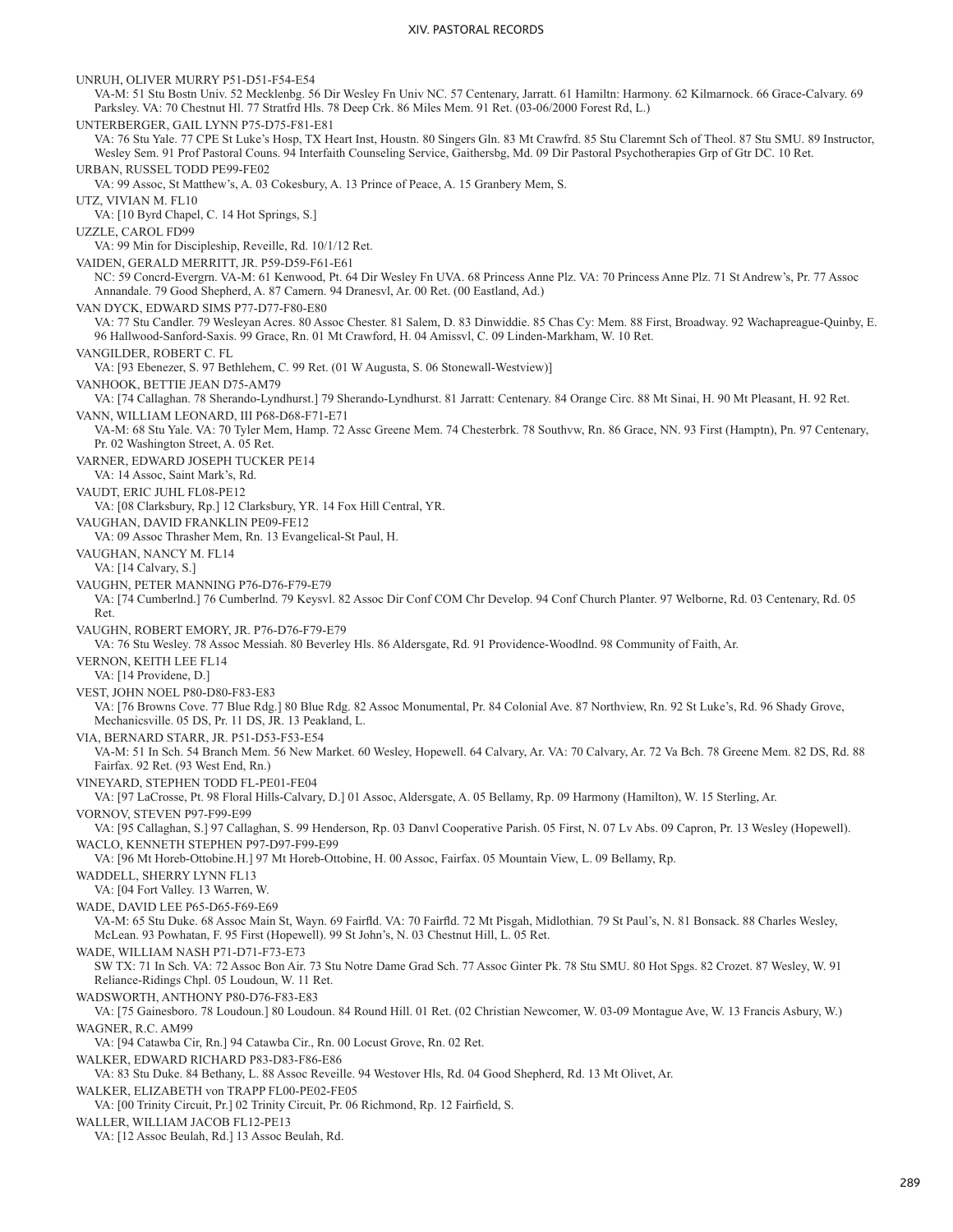WALTERS, GORDON DAVIS, JR. P77-D71-F79-E79 VA: [69 Big Is-Cove. 72 Mt Pleasant, N. 76 Shady Grv, Rd.] 77 Shady Grv, Rd. 81 Chap Army. 00 Corinth, Rd. 04 Ret. (Corinth, Rd.) WALTERS, WILLIAM DABNEY P56-D56-F60-E60 VA-M: 56 Stu Duke. 58 Bethany, Rustbg. 61 Toano. 65 Trinity, Poquosn. 69 St Mark's, Pt. VA: 70 St Mark's, Pt. 73 Monumental, Pr. 80 DS, Rp. 86 Larchmnt., 91 DS, N. 97 Ret. WALTZ, PHILIP M. P93-D93-E96-F96 VA: 93 Stu, Wesley. 94 Assoc Sydentstricker, A. 97 Toms Brook, W. 99 Asso, Va Beach, N. 03 Wesley Mem, D. 09 Fort Hill, L. 13 Washington Farm, A. WANG, SHIRLEY M. FD00 VA: 00 Min of Congregational Life, Vale, Ar. 06 Ret. WARD, BARBARA FD97 VA: 97 Bon Air, Rd. 00 Ret. WARD, GEROULD ALLEN, JR. P56-D57-F60-E60 VA-M: 56 Stu Duke. 58 Assoc Ct St. 60 W Campbell. 63 Brkvl. 67 Smith Mem. VA: 70 Rkvl: St Matthew's. 10-1-72 Dir VUMAR. 79 Dir UM Children's Home of Va. 80 Dir UM Family Services of Va. 00 Ret. WARD, JOHN C., JR.FL05-FE15 (05 Transferred in from Nazarene Church) VA: [05 Charlotte, F. 06 Newport-Mt Olivet, Rn. 08 Montross, Rp. 13 Mt Moriah, C.] 15 Mt Moriah, C. WARD, TIMOTHY L. FL09-PE14 VA: [09 Assoc Floris, Ar.] 14 Assoc Floris, Ar. WARE, ANDREW FL14 VA: [14 Twin Grove, JR.] WARNER, GEORGE M. Transfer in from Liberia FE09 VA: 09 Horntown, E. 11 Asbury (Christiansburg), Rn. 15 Essex-King & Queen, Fd. WARNICK, HARVEY LEE P93-D93-E97-F97 VA: 93 Stu Wesley. 95 S Halifax, F. 98 Marvin, W. 01 Ret. WARREN, HEATHER A. P85-D85-E87-F87 BALT: 85 Lower Marlboro. 87 Stu. 90 No Salary Paying Unit.VA: 92 Prof, UVA. 05 Ret. WARRICK, DONALD MARVIN, JR. P88-D88-E91-F91 VA: 88 Mt Pleasant, W. 89 Cheritn. 94 Buchanan, Rn. 95 Rehoboth Parish, Rp. 99 Whitmell, D. 06 Cherryvale, S. 10 Gloucester-Mathews, Rp. WASH, WILLARD DEXTER P83-D83-E88-F88 VA: [82 N Amelia.] 83 N Amelia. 86 Boydtn. 87 Victoria. 89 Fincastle, Rn. 93 Urbanna, Rp. 95 Aldersgate, C. 97 Ginter Park, Ad. 99 First, Pt. 06 Tabernacle, Pn. 14 Ret. (14-6/30/15 Mt Hope, YR.) WASHER, DEBORAH D. FL13 VA: [10 W Augusta. 13 Parrish Court, S.] WASHINGTON, ALTON MASON P68-D68-F70-E70 BAL: 68 Mt Hope-Sunderlnd. 70 Fernwood. N IL: 71 Assoc St Mark's, Chicago. 72 Southlawn. BAL: 75 Petworth. 78 Asbury. VA: 80 Wesley Mem, Rd. 86 Beverly Hls. 87 Princess Anne Plz. 93 Huntingtn Ct, Rn. 97 DS, S. 03 Ret. (9/1/10-11 St Paul [Roanoke], Rn.) WASTELLA, SARAH RUTH PE12 VA: Assoc Larchmont, ER. WATERS, MARIA MANOS P79-D79-F81-E81 SN NEW ENG: [78 Holbrk.] VA: 79 Pocomoke. 81 Hallwood-Sanfrd-Saxis. 85 Isle of Wight. 93 Middlesex, Rp. 97 Ret. WATKINS, DENISE BETH FL13 VA: [13 Walmsley Blvd, Rd.] WATKINS, JAMES PATTERSON P86-D86-E90-F90 VA: 86 Stu Duke. 87 Assoc Ft Hl. 88 Gladys. 94 Lv Abs. 95 Missionary, Nigeria. 00 SEJ Mission Interpreter in Residence, GBGM. 02 Stu, VCU. 06 Va Interfaith Ctr for Public Policy. 1/9/09 GBGM, Church & Community Worker/Ex Dir, Caretakers of God's Creation. 14 Missionary to the Earth. WATSON, CHRISTOPHER FL15 VA: [4-7-15 Rehoboth (Caroline), Rd.] WATSON, HENRY DOUGLAS P67-D67-F69-E69 NC: 67 Stem Bulloc. 69 Wellons Vlg. 71 In Sch. 72 Chap MCV. VA: 74 Bethel, Han. 80 Chap Riverside Hosp. 01 Dir Pastoral Care, Riverside Med Ctr. 11 Ret. WATTS, PATRICK MICHAEL P90-D90-F94-E94 VA: [88 W Hanover.] 90 W Hanover. 91 Providence-Whites. 93 Memorial, Pt. 95 Petersburg United Parish. 96 Memorial, Pt. 99 Petersburg Urban Min. 9/21/00 Church & Community Worker, BGBM. Ex Dir Shalom Homes, Pathways-VA, Inc. 15 Family Lv of Abs. WEAKLEY, JEFFREY BARTON P81-D81-F86-E86 VA: 81 Stu Duke. 82 Assoc Chestnut Mem. 84 Buckroe Bch. 89 Pamplin. 93 Bethlehem (Concrd), L. 03 Northvw, Rn. 11 Main St, L. 14 Market Street (Onancock), E. WEAVER, CLYDE WILLIAM, JR. P70-D70-F73-E73 VA: 70 Sherando-Lyndhurst. 75 Wachapreague-Quinby. 79 Cheritn. 82 Onley-Grnbush. 86 New Hope, H. 90 Remingtn. 93 White Stone. 95 Rodes, C. 99 Ret. (05 Epworth, S.) WEBBER, AMANDA SUZANNE PE14 VA: 14 Assoc Great Bridge, ER. WEBSTER, HAROLD FRANKLIN, JR. P82-D82-E87-F87 VA: [75 Shenandoah Circ. 77 Mt Soln. 80 Cartersvl.] 82 Cartersvl. 84 LaCrosse. 88 St Peter's, Ad. 97 Mt Tabor, H. 03 Port Republic, H. 08 Family Lv. 10 Ret. WEBSTER, KATHLEEN ADELIA OVERBY P83-D83-E85-F85 VA: 83 Greensvl. 88 Forest Gr, Ad. 97 McGaheysvl, H. 03 DS, S. 10 Asbury, H. 13 DS, Rn. WEEDLING, FAITH MARIE P97-D97-FE07 VA: 97 Stu. 99 Clin. Past. Ed. Residency, Interfaith Min., Hawaii. 00 Lv Abs. 03 Chap, Arcadia Retirement Residence. 04 Mt Pleasant, Rn. 07 Mt Pleasant-S Covington, S. 11 Brosville, D.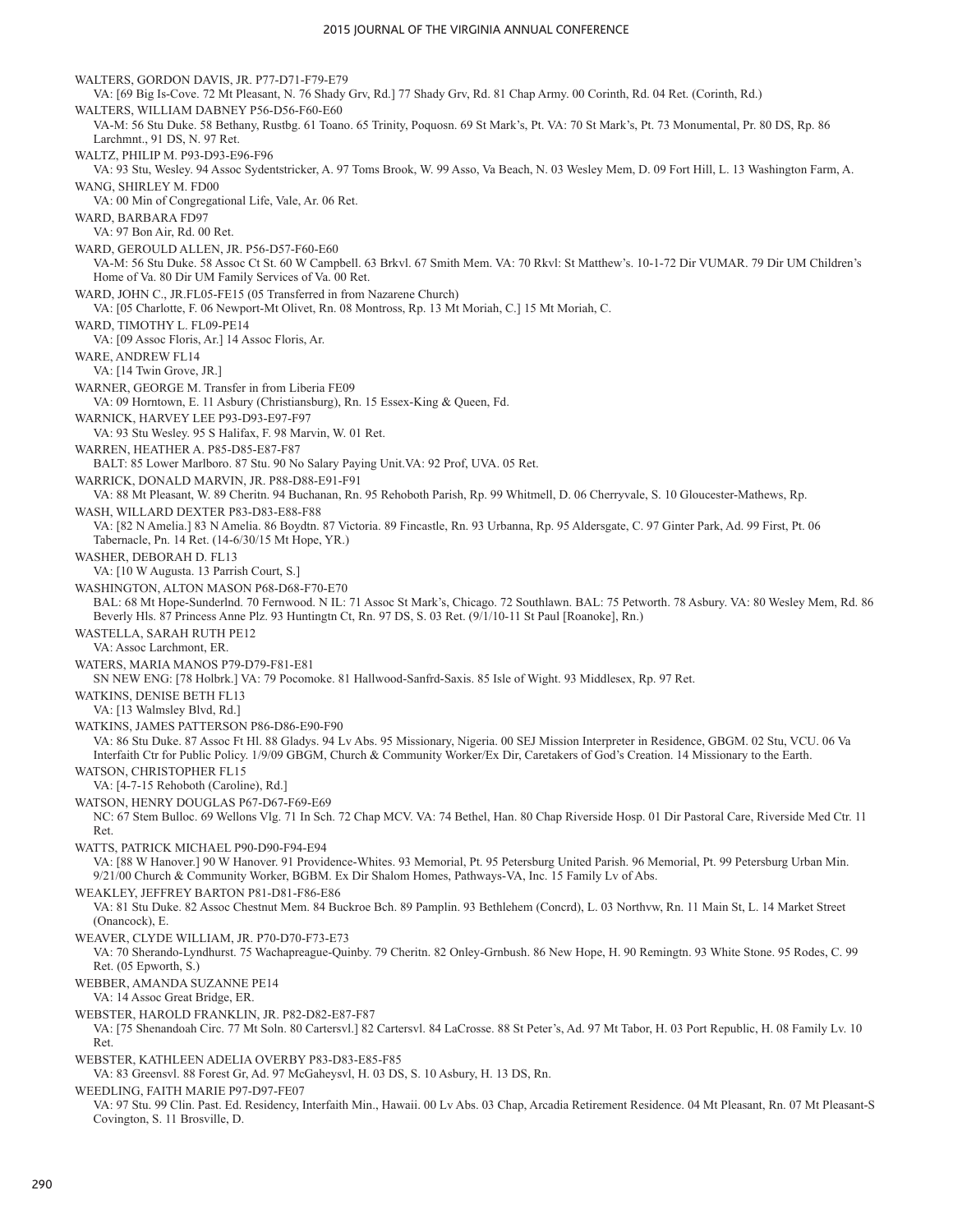WEEDLING, STEVEN WAYNE FL11-PE12 VA: [11 Wesley Chapel-Rock Springs, D.] 12 Co-pastor E Danville Co-op Parish, D. 13 Wesley Chpl-Rock Spgs, D. WEEKS, ROBERT J. FL98-PE08-FE11 VA: [98 Phenix, F. 02 Assoc New Creation, Pr.] 08 Assoc New Creation, Pr. 11 Verona, H. WEEMS, PETER ASKEW P76-D76-F80-E80 VA: 76 Stu Wesley. 78 Disc. 6-1-79 Readmit. 79 Rappahannock. 82 Faith, A. 85 Shady Grv, Spotsyl. 88 Essex: King & Queen. 90 Amissvl, C. 93 New Faith, C. 94 Mtn Vly, H. 96 Lv Abs. 00 Hon Loc. 14 Ret. WEIGEL, JEROME F. FL02 VA: [02 Greenwood, W. 11 Ret.] WELCH, ROSEMARY GRIGSON P96-D96-F98-E98 VA: 96 Phenix. 98 Assoc, Fredericksburg, Ad. 02 Westhampton, Rd. 09 Hinton Ave, C. 12 Ret. WELLMAN, DANA RICHARD P65-D65-F71-E71 VA-M: 65 Stu Duke. RKY MTN: 67 Grace, Denver. 69 In Sch. VA: 12-11-70 Chap Presby Med Ctr, Denver. 72 Staff Chap Weld Mental Health Ctr, Denver. 01 Program Dir, N Range Behavioral Health, Greeley, CO. 10/8/12 Ret. WELLS, STEVEN BENNETT P85-D85-E88-F88 VA: 85 Stu Wesley. 86 Mtn Vly, H. 88 Assoc Shady Gr, Ad. 91 Conf Dir Youth Ministries. 00 Lakeside, Ad. 04 Westover Hills, Rd. 10 Round Hill (Frederick), W. 13 St George's, A. WERNER, PAULA P. PM99-FE02 VA: 99 Assoc, Old Bridge, A. 04 St Matthias, Ad. 10 Prince of Peace, A. 13 St John's, A. WEST, GREGORY B. FL99-PE00-FE03 VA: [99 Stokesland, D.] 00 Stokesland. 02 Grace Harbor, Pr. 10 Chap, Va. Wesleyan College. 10/6/10 Chap., Va. Wesleyan College and General Evangelist, Life in His Name, Inc. WESTBROOK, WALTER WINFIELD P80-D80-F83-E83 VA: 80 Dahlgren-Grace 87 Highlnd Spgs. 95 Bethany (Reedville). 99 Jamieson Memorial, F. 10 St Matthias, Ad. 12 Remington, Fd. WESTMORELAND, DAVID FL02 VA: [02 Providence, D. 14 Stanleytown, D.] WHALEY, MICHAEL LEE PE06-FE09 VA: 06 Assoc Woodlake, Rd. 12 On loan: Assoc Pastor of Missions/Membership, Davidson UMC, WNC Conf. 15 Warrenton, A. WHETZEL, KENNETH EUGENE P58-D58-F60-E60 VA-M: [57 Marvin Chpl.] 58 Marvin Chpl. 59 Kernstwn. 61 Chap Army. 64 Pinners Pt. 65 Asbury, Pr. 68 Pk Vw, Pr. VA: Pk Vw, Pr. 72 Main St, Suffolk. 76 Centenary, Pr. 81 DS, Ar. 87 Aldersgate, A. 92 Messiah, A. 97 Ret. WHITAKER, TIMOTHY WAYNE P71-D71-F74-E74 MS: [68 Carlisle-Ry Spg. 70 No Apmt.] 71 Stu. 73 Spg Rdg. VA: 1-1-75 St Peter's, Mont. 78 Franktwn-Johnsns. 83 Farmvl. 87 Mt Pisgah, Rd. 93 Centenary, Rd. 97 DS, N. 01 Bishop, FL WHITE, ADAM JAMES P98-D98-FE01 VA: [97 Rock Spg, C.] 98 Rock Spg, C. 00 Emmanuel, C. 05 Mt Moriah, C. 06 Interim Chaplain, Sweet Briar College. 07 Chaplain, Sweet Briar College. 8/1/12 Chap & Dir of Service Learning, Va Episcopal School. WHITE, BURTON, ELLIS P86-D86-E91-F91 VA: [81 Patrick. 84 McCanless Mem.] 86 McCanless Mem. 88 Pamplin. 89 W Brunswick. 01 Trinity, Disputanta. 05 Dinwiddie, Pt. 08 Franklin, D. 12 Ret. WHITE, CHRISTIAN STREIT, JR. PD04 VA: 04 Teaching Ministry, CenterCity Consortium, Archdiocese of Wash. 09 Principal, Center City Charter Schools. 10 Transitional Lv. 12 Dir of Christian Ed and Youth, Fairlington, A. WHITE, HAROLD E., SR. FL05 VA: [04 New Mission Church, E.] WHITE, JAMES DALE (Assoc Reform Presby) P61-D61-F63-E63 VA-M: 61 Assoc Ft Hl. 63 Marsh Mem. 66 Kenwood, Ad. VA: 70 Elktn. 72 Sab. 73 King George. 74 Conf Evang. 75 Staff Intnl Christian Ashrams. 77 Lv Abs. 78 Chap VA. 98 Ret. WHITE, JOHN DALE FD98 VA: 98 Dir Chr Ed, St Paul's Episcopal Ch, Rd. 07 Min to Children, Fredericksburg, Ad. 7/25/07 Transitional Lv. 10 Special Ed Teacher, Matoaca High School. WHITE, JUSTIN FL04-PE05-FE08 VA: [04 Assoc Herndon.] 05 Assoc Herndon, Ar. 09 Pleasant Valley, Ar. WHITE, MARION PAUL AM94 VA: [84 Rehobeth. 85 Lancaster. 92 Northumberlnd.] 92 Northumberlnd. 05 Ret. WHITE, MARY SYLVIA VIER POWERS P86-D86-E91-F91 VA: [85 Glnwood.] 86 Glnwood. 89 N Mecklenbg. 92 N Brunswick, Pt. 01 Dinwiddie, Pt. 05 Ret. (05 Blandford, Pt. 08-09 St James, Ferrum, D.) WHITE, NANCY BAGEANT P88-D88-E93-F93 VA: 88 Stu. 91 Culpeper Cir. 93 Amissvl, C. 98 Lv Abs. 99 Cedar Run, A. 01 Ret. (07-08 Liberty) WHITE, ROBERT ELLISON, JR. P67-D67-F71-E71 VA-M: 67 Stu Wesley. VA: 70 Min Ed Trinity, A. 71 Assoc Trinity, A. 73 Ettrick. 77 Chincoteague. 80 Kenbrg. 82 Central, Chesterfld. 83 Incapacity Lv. 88 Rehoboth Par. 92 W Franklin, D. 93 Isle of Wight, Pr. 95 Incapacity Lv. 00 Ret. WHITE, ROY PRESTON P75-D75-F80-E80 VA: 75 Stu San Francisco Theol. 76 Stu Duke. 77 Buckroe Bch. 79 N Fluvanna. 81 Louisa. 86 Community of Faith. 91 Trinity, Poquosn. 95 Epworth, N. 97 Raleigh Ct, Rn. 04 Fishersville, S. 09 Personal Lv. 11 St Mark's, YR. 14 Ret. WHITE, VALERIE LINDA PD10 VA: 10 Dir of Adult Min, Brandermill, Rd. 8/9/10 Min of Discipleship/Evangelism, St Luke's, D. 14 Personal Leave of Absence. WHITE, WELDON DARREL P68-D68-F71-E71 VA-M: [64 Mt Soln.] 67 Rectortwn. VA: 70 Rectortwn. 72 St Mark's, Wayn. 77 Sherbourne. 81 St Mark's, Rd. 84 St James, Pleasant Vly. 85 Trinity Circ, Pr. 91 Wayne Hls-Oak Hl. 96 Ret.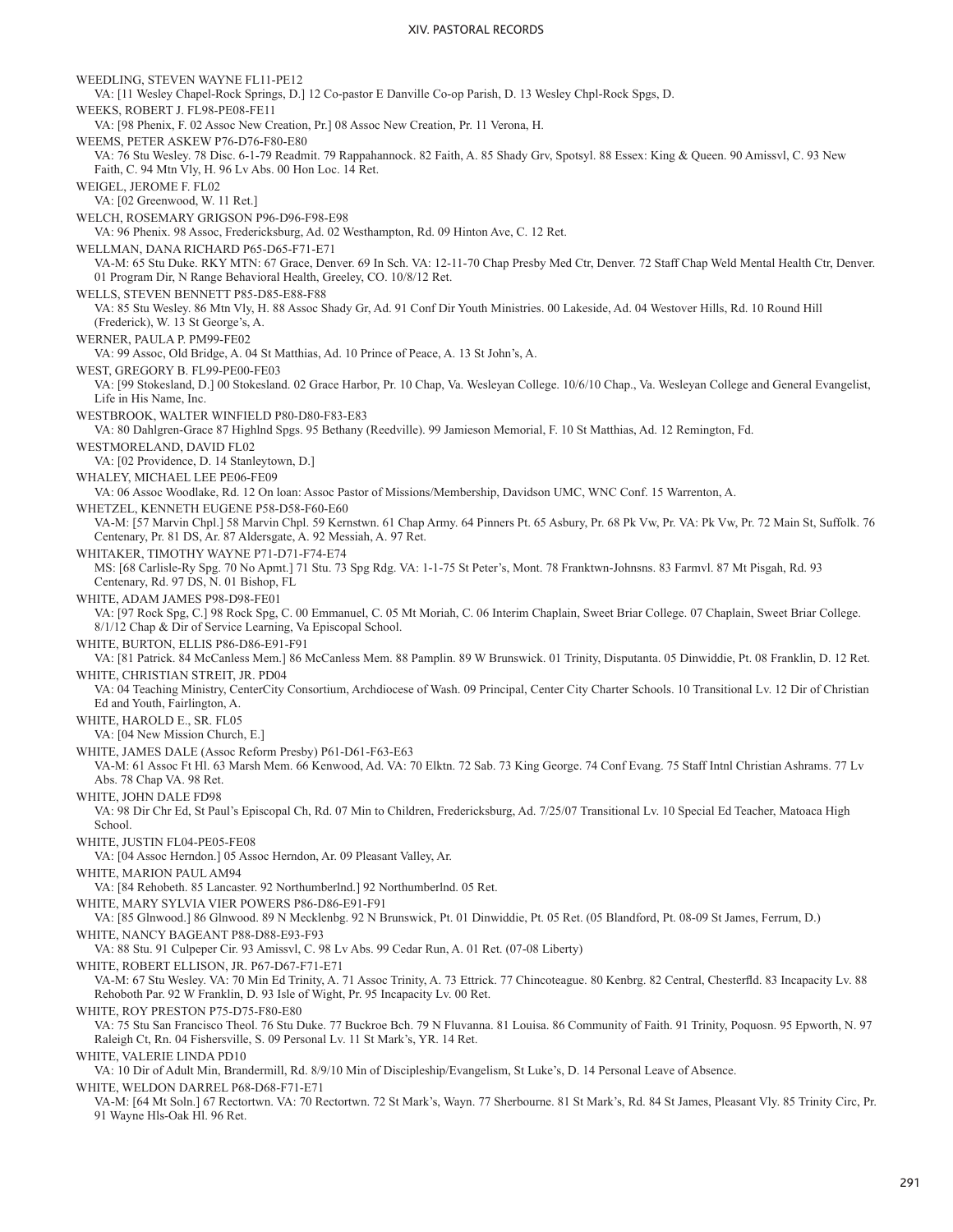WHITE, WILLIAM M. P88-D88-E93-F93 VA: 88 Stu. 89 Assoc, Bon Air. 93 Mtn Vw, L. 98 Benns, Pr. 00 Good Shepherd, Rd. 04 Pleasant Valley, Ar. 09 First, W. WHITEHURST, WALTER ALLEN P56-D56-F61-E61 VA-M: 56 Miss Latin Amer. 59 In Sch. 61 Princess Anne Plz. 63 Assoc Annandale. 1-1-66 Miss Chile. VA: 70 Miss Chile. 71 Providence-Whites. 76 Main St, Bedfrd. 82 First, Hopewell. 86 Stratfrd Hls. 91 Community, N. 95 Dir, SEJ UMVIM. 99 Ret. WHITLOCK, EDWIN CLIFTON PM99-FE01 VA: 99 Oxford, Pr. 03 St John's, N. 08 Incapacity Lv. WICKER, GERALD LEE 'JERRY' PE14 VA: 14 Monumental, JR. WICKHAM, CHARLES WILLIAM P88-D88-E91-F91 VA: 88 W Mecklenbg. 88 McCanless Mem, F. 93 Stanleytwn, D. 98 Watson Mem (Chatham), D. 03 Trinity, D. WIEST, CHARLES N. FL95-AM02 VA: [95 Pungoteague. 00 Heritage, N.] 02 Heritage, N. 08 Glovier Mem, S. 14 Ret. WILBORN, ROGER EDWARD P77-D77-E81-F81 VA: [75 Assoc Concrd-Mt Pleasant.] 77 Assoc Concrd-Mt Pleasant. 78 Mt Olivet, D. 81 Fletchers Chpl. 85 McKendree-Asbury. 89 Trinity, F. 90 Lv Abs. 91 Mt Airy, L. 99 Union, F. 02 Lv Abs. 3/14/05 Asst Prof & Dir, Mary Baldwin, F. 07 Ret. WILBUR, LYNN R. P72-D72-F75-E75 W VA: 72 Stu. 74 Evangel, Franklin. 77 Camern. 81 Grace, Bluefld. 84 Lv Abs. VA: 85 Mecklenbg. 89 Annex. 91 Hot Spgs. 94 Rapidan. 98 Short Hill, W. 01 Jeffersonton-Culpeper Cir, C. 08 Ret. WILDS, KAMERON MICHAEL PE15 VA: 15 Smith Mem, D. WILKINS, EDWARD FRANKLIN P74-D74-F80-E80 VA: 74 Stu Wesley. 76 Macedonia-Montague Ave. 79 Assoc Bon Air. 81 Shiloh, Ad. 87 Nelsn. 90 Mt Jacksn, H. 93 Sab Lv. 94 Mt Horeb, H. 96 Fort Valley, H. 04 Lv Abs. 07 Ex Dir, Apple Valley Mediation Network. 11 Mt Olive-Shiloh, H. 14 Singers Glen, H. WILKINS, F. DARLENE FL15 VA: [15 Mt Pleasant, H.] WILKINS, MARY MURTON P68-D68-E71-F71 VA-M: 68 Stu Wesley. 69 Potomac. VA: 70 Potomac. 8-1-71 Chap Intern St Luke's Hosp, Chicago. 73 Asst Supv Chap St Luke's Hosp, Chicago. 74 Chap Supv Swedish Cove Hosp. 79 Chap Supv Univ Chicago Med Ctr. 97 System CPE Supervisor, Advocate Health Care. 99 Dir Clin Past Ed, Advocate Healthcare, Chicago. 1/1/02 Ret. WILL, WILLIAM ASHLEY, JR. P60-D60-E62-F62 W PA: 60 In Sch. 62 Conway-Economy. 65 Chap Navy. VA: 4-3-78 Chap Navy. 78 St Luke's, Va Bch. 83 Dist Prog Coord, Ar. 95 Floris, Ar. 97 Ret. (2004 Kilmarnock) WILLHAUCK, SUSAN FD97 VA: 97 Messiah, A. 98 Lecturer in Christian Formation, Wesley Sem. 02 Asst Prof of Christian Formation, Wesley Sem. 09 Assoc Prof of Pastoral Theology, Atlantic Sch Theo. WILLIAMS, GENE MILTON D73-P76-E78-F78 VA: [9-1-70 Edinbg-E. 75 Columbia Furnace-Union Frg.] 76 Columbia Furnace-Union Frg. 77 Mt Crawfrd. 83 St Luke's, N. 87 St Mark's-Ebenezer. 97 Port Republic, H. 01 Ret. (01 Mt Hermon, Ad. 04 Marvin, S.) WILLIAMS, GLENN GILBERT P51-D52-E53-F53 VA-M: 51 Middlesex. 56 Cheritn. 60 Bethany, Purcellvl. 64 W Pt. 67 Trinity, Smithfld. VA: 70 Trinity, Smithfld. 71 Washingtn Farm. 78 Aldersgate, Hamp. 88 Skipwith. 93 Ret. (93 Caroline, Ad.) WILLIAMS, HERBERT CLARK, JR. P90-D90-E93-F93 VA: 90 Stu Duke. 91 Assoc Fredericksbg. 94 Byrd Chpl-Macedonia. 96 Scottsvl. 99 Chesterbrook, Ar. 03 Lv Abs. 06 Parrish Ct, S. 08 White Mem, Rn. WILLIAMS, JUSTIN LEE FL00 VA: [00 West Buckingham, F. 1/1/01 Bethel, Ad. Hillcrest, Ad.] WILLIAMS, RANDALL SCOTT FL99 VA: [99 Swansonville, D. 03 Halifax, F. 15 S Brunswick, F.] WILLIAMS, RUSSELL D., JR. P94-D94-F99-E99 VA: [91 Bethel, Ad.] 94 Bethel, Ad. 99 Forest Grove, Ad. 04 Hopewell, Pt. 08 Carson, Pt. 10 Incapacity Lv. WILLIS, DAVID STEEL, JR. P46-D46-E46-F48 CA: 46 Fl River Par. VA-M: 51 In Sch. 10-22-51 Essex-King & Queen. 55 Caprn. 59 Asbury, Pr. 61 Chincoteague. 64 Assoc Trinity, A. 66 Basic. 69 Sledd Mem. VA: 70 Sledd Mem. 73 Bath Lgr Par. 75 Montross. 77 Annex-Crimora. 81 St James-W Augusta. 85 Mt Pleasant, Rn. 87 Ret. (11/87-6/88 Parish Ct, S. 89 Bethlehem, S.) WILLSON, ANDREW B. FL08-PE09-FE12 VA: [08 Assoc Highland, Pt.] 09 Assoc Highland, Pt 11 Salem, C. WILLSON, JOEL BROOKE P74-D74-E79-F79 VA: 74 Madisn. 76 Stu Candler. 78 Orange Cir. 8-15-82 Elktn. 88 Campus Min, UVA. 93 Franktwn-Johnsns, E. 99 Franktown, E. 01 DS, Ad. 05 Shady Grove (Mechanicsvl), Ad. 10 Providence, Ad. 14 Ret. WILSON, DONALD WAYNE D71-P77-E81-F81 VA: [69 N Louisa. 73 Rk Spg.] 77 Rk Spg. 78 Ruther Gln. 80 St Paul-Mt Vernn. 82 Assoc Fredericksbg. 86 Market St, W. 89 Kilmarnock. 93 Market St, E. 96 St John's, S. 99 Ghent, N. 04 Ret. WILSON, DOUGLAS KENNEDY P65-D65-E68-F68 VA-M: 65 Ashlnd Circ. 10-1-66 Enon. 69 Assoc Pk Pl, N. VA: 70 Wesleyan Acres & Dir Campus Min Va Wesleyan Clg. 77 Skipwith. 81 First, NN. 86 Mt Vernn, D. 88 Centenary, Rd. 93 Williamsbg, Pn. 97 Bon Air, Rd. 00 Ret. WILSON, JEFFREY D. AM06-PE10-FE13 VA: 00 Assoc Southvw, Rn. 10 Huntington Ct, Rn. WILSON, PENNY LASALLE, JR. FL01-PE03-Orders recognized 7/1/06 VA: [00 Brodnax, Pt. 02 Mt Olivet, D.] 03 Mt Olivet, D. 08 New Castle, Rn. WILSON, STEPHANIE LYNNE PM99-FE02 VA: 99 Monterey, S. 02 Gloucester-Mathews, Rp. 04 Aldersgate, N. 06 Clarksbury, Rp. 08 New Hope, Rp. 98 Ret.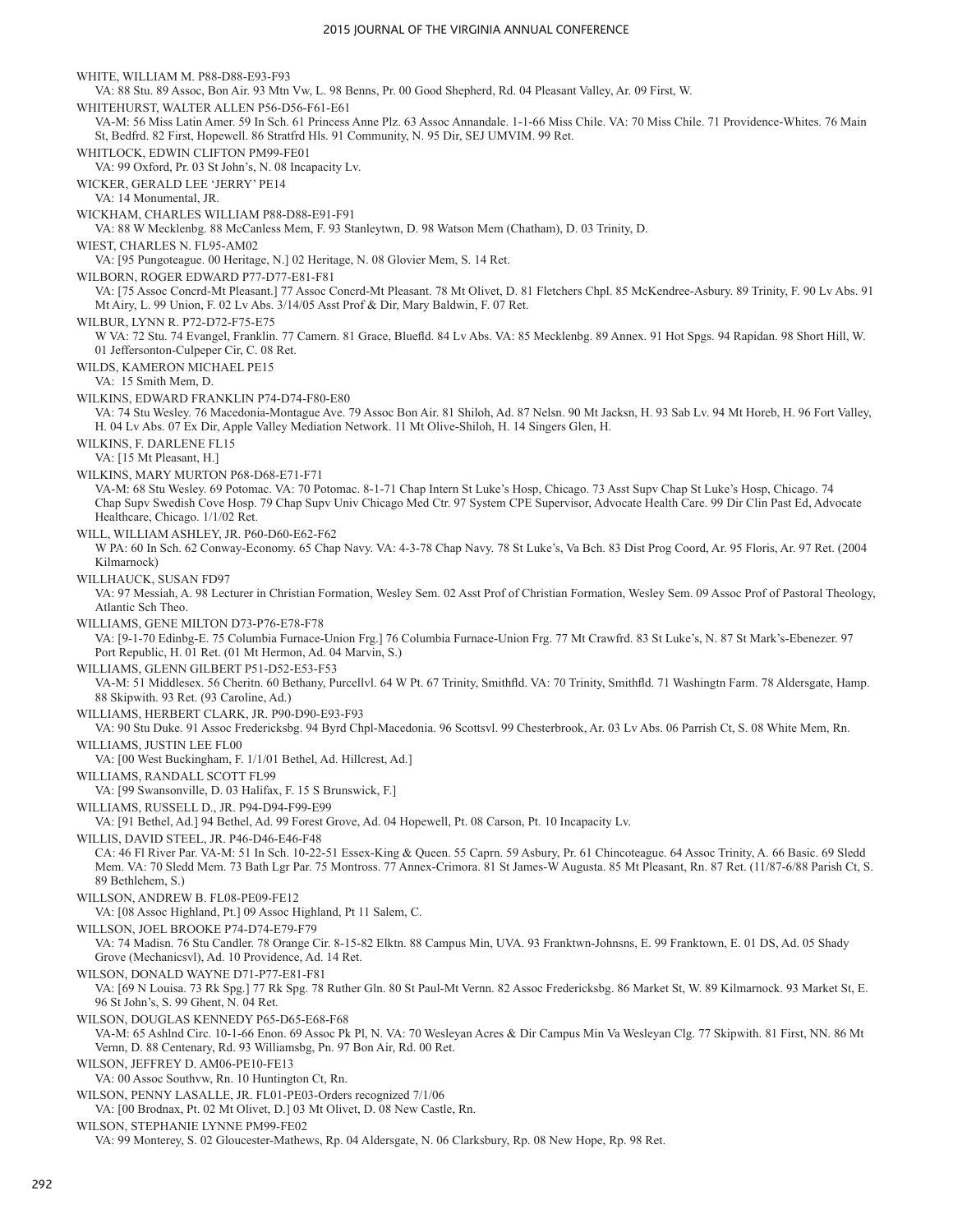WINES, TRACY ANNE McNEIL P85-D85-E90-F90 VA: 85 Stu Duke. 86 Chr of Scotlnd. 88 Warren. 90 Assoc, Trinity, Poquosn. 93 Scottsvl, C. 95 Vale, Ar. 14 Clarendon, Ar. WINFREE, WILLIAM JOSEPH P78-D78-F80-E80 VA: 78 Stu Candler. 79 N Franklin. 81 Asbury-Pkside. 84 Community Min. 86 St Mark's, Pr. 88 United Way. 91 Christ, Pn. 99 Ramsey Mem, Rd. WINGERT, JAMES R. FE (08 Transfer in from NWTX) VA: 06 Stanley, H. WINGFIELD, ARTHUR WHITE D56-E60-P67-F69 VA-M: [53 Mtn Vw, Vintn. 56 Wayne Hls. 59 Natural Brg. 63 Churchvl.] 67 Churchvl. 68 Craddockvl-Belle Haven. VA: 70 Wesley Mem, Mtnsvl. 79 Broad St, Pr. 84 St Paul, Rn. 90 Monumental, Pr. 94 Walker Chpl, Ar. 97 Ret. WINKLER, EDWARD P. PE00-FE03 VA: [98 Assoc, Mt Olivet, Ar.] 00 Arlington Forest, Ar. 07 Strasburg, W. 11 Wesley Mem, C. 15 Ret. WINNER, CHARLES STEWART PE08-FE12 VA: 08 Bethel-St Matthew, Rp. 12 Stanardsville, C. WINSTON, HUGH JACKSON, JR. P56-D56-E59-F59 VA-M: [53 Hanover.] 56 Hanover. 58 Assoc Highlnd Pk, Rd. 59 Waverly. 61 New Hope, Fredericksbg. 63 Assoc Arlingtn Frst. 65 Culpeper. 69 Main St, Suffolk. VA: 70 Main St, Suffolk. 72 Wesley, Vienna. 79 Restn. 89 Ret. WISE, R. KENT FL03-PE07-FE13 VA: [03 Dillwyn, F.] 07 N Mecklenburg, F. WISHMYER, JAMES NORMAN P84-D84-E87-F87 VA: 84 Stu Asbury. 85 Hallwood. 89 Assoc, Ft Hl. 91 Dunn Loring. 97 Regester Chpl, Ad. 07 Leesburg, W. WITHERS, WILLIAM RAY P59-D59-E63-F63 MO W: [6-51 Smith Chpl. 10-51 No A pmt.] WV: [52 Elkins No 2. 53 Elk Gdn. 56 Spgfld.] VA-M: 59 Brucetwn. 63 Stephens Cy. 68 Beverly St. VA: 70 Beverly St. 72 Christ, S. 76 Mem, Pt. 80 Main St, Pr. 81 Bruen Chpl. 85 Community, Ar. 92 Woodstock, W. 96 Ret. (96-09 Gainesboro.) WITT, JEFFREY A. P92-D92-E98-F98 VA: [87 Phoebus.] 92 Phoebus. 96 Grottoes. 01 Round Hl (Loudoun), W. WOLZ, ARTHUR LOUIS, JR. P84-D84-E88-F88 VA: [82 Partlow-Rehoboth.] 84 Partlow-Rehoboth. 87 Enon, Ad. 93 Dir Comm on Handicapping Cond, Ad. 00 Amelon, L. 06 Thalia, N. 10 Bethany (Gloucester Point), Rp. WOODALL, RICHARD THOMAS P79-D79-F82-E82 VA: [78 Mtn Vly.] 79 Mtn Vly. 81 E Culpeper. 85 Woods. 87 Market St, Onancock. 93 Admin in Training, VUMH, Inc, E. 96 Phoebus, Pn. 01 Huntington Ct, Rn. 04 Crewe, F. 06 Court St, L. 09 Lane Mem, L. 11 Ret. WOODBURN, JON M. FL07 VA: [06 Cashville, E.] WOODFIN, ROBERT HOWARD SR. D8/75-P76-F80-E80 VA: [73 Fulks Run.] 76 Fulks Run. 78 Mathews. 81 Parrish Ct. 82 Chap Navy. 89 Portlock. 91 Central, Ar. 98 Bellamy, Rp. 01 First (Fox Hill), Pn. 10/1/04 Ret. (05-09 Glenwood, F.) WOODFIN, ROBERT HOWARD, II PE00-FE04 VA: [97 Ebenezer, Rockbridge Cty.] 00 Salem, Rp. 05 Keysville, F. 12 St Paul's, S. 11-1-13 Clergy Medical Lv. WOOLRIDGE, EUGENE RAY, JR. P52-D54-E56-F56 VA-M: 52 Stu. 54 Stratfrd Hls. 64 McKendree, N. 67 Blacksbg. VA: 70 Blacksbg. 72 DS, H. 78 Va Bch. 89 Trinity, Rd. 97 Ret. WORDEN, RICHARD LEE P58-D58-E62-F62 VA-M: 58 Stu Candler. 60 Assoc Annandale. 63 St Stephen's. VA: 70 St Stephen's. 72 S Rn. 75 Annandale. 83 DS, A. 89 Reveille. 94 DS, Rn. 99 Ret. WORK, KATHLEEN ROSS P93-D93-E96-F96 VA: 93 Marvin, W. 98 Rehoboth, Ad. 01 Assoc, Rivertn, W. 02 Pleasant Vw, W. 05 Rapidan, C. 08 Cedar Grove, W. 12 Ret. WORKMAN, SUE KAREN FL09 VA: [09 McKenney, Pt.] WORLEY, OTIS HAYNSWORTH D73-AM77 VA: [71 Prince Edward.] 77 Beulah-St Paul. 81 Oxfrd, Pr. 84 Appomattox Mem. 88 Singletn, Rp. 89 New Market-Manor Mem. 97 Ret. WORTHINGTON, JUDITH GRACE FLESSNER FL04-PE06-FE09 VA: [04 Stokesland, D.] 06 Stokesland, D.07 Assoc Washington St, A. 08 Belle Haven-Bethel, E. 14 Franktown, E. WRAY, DANIEL ALEXANDER PE12-FE15 VA: 12 W Campbell, L. 15 Lane Mem, L. WRAY, HEATHER LEIGH PD15 VA: 15 Bethlehem (Moneta), L. WRENN, RAYMOND FITZHUGH P42-D42-E44-F44 VA-M: [41 Fauquier (4 mos).] 6-10-42 Christ, N. 44 Wesley Mem, Rd. 45 Crozet. 49 Bethany, Purcellvl. 53 Ex Sec N Va Meth Bd Miss. 68 Assoc Prog Dir, Planning Va Conf Prog Council. VA: 70 Dir Prog Area, Planning. 76 Assoc COM Dir Research & Planning. 82 Ret. WRIGHT, EDWARD HERBERT P51-D51-E53-F53 VA-M: [50 Bethel Circ, Hoadly.] 51 Bethel Circ, Hoadly. 55 Andrew Chpl-Dunn Loring. 57 Andrew Chpl, Vienna. 60 Assoc, Ar. 63 Charles Wesley, Ar. 69 Stu UTS, NY. VA: 70 Duncan Mem, Ad. 77 Trinity, NN. 82 Sydenstricker. 94 Ret. WRIGHT, ELIZABETH ANNE SCHUBERT P83-D83-E87-F87 VA: [79 Assoc Trinity.] 83 Stu Wesley. 85 Chap Herm No Va. 86 Assoc Sydenstricker. 94 Aldersgate, Pn. 97 DS, E. 00 Ret. WRIGHT, JAMES LYNN FL07 VA: [07 Hot Springs, S. 14 Central (Clifton Forge), S.] WRIGHT, LEA STANLEY P85-D85-E89-F89 VA: [82 Floral Hls.] 85 Floral Hls. 88 Gogginsvl, D. 95 Assoc Annandale, A. 97 Calvary/St James, Rd. 02 First (Hampton), Pn. 09 S Roanoke, Rn. WRIGHT, SANDRA LYNN FL10 VA: [10 N Patrick, D.]